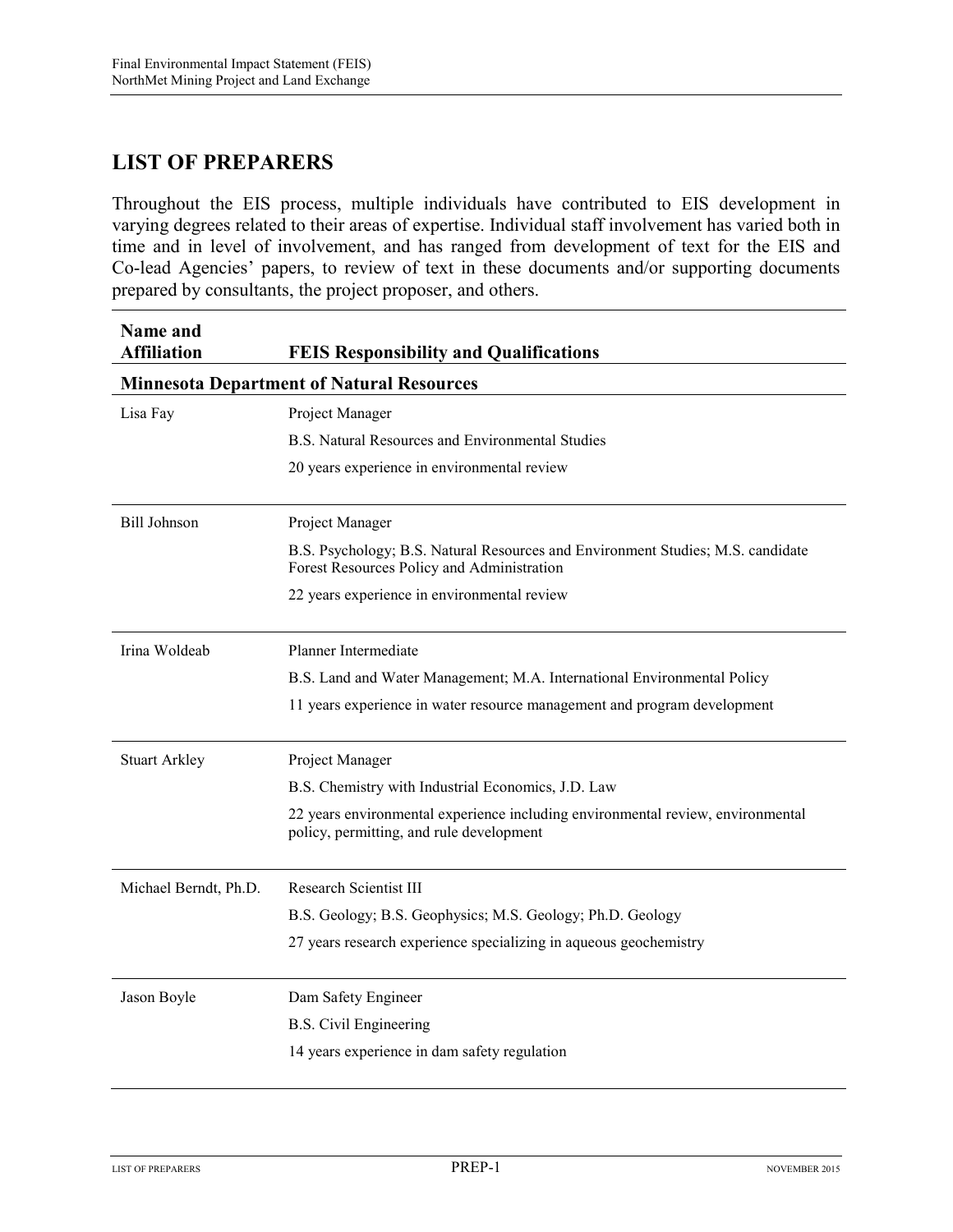| <b>Name and</b><br><b>Affiliation</b> | <b>FEIS Responsibility and Qualifications</b>                                                                                                                                                                                       |
|---------------------------------------|-------------------------------------------------------------------------------------------------------------------------------------------------------------------------------------------------------------------------------------|
| Dana Dostert                          | Geotechnical Engineer                                                                                                                                                                                                               |
|                                       | B.S. Geophysics; B.S. Geotechnical Engineer                                                                                                                                                                                         |
|                                       | 27 years experience in dam engineering, including hydrologic, hydraulic, and<br>geotechnical engineering, dam failure analysis, and computer modeling related to dams                                                               |
| Jennifer Engstrom                     | Mineland Reclamation Section Manager                                                                                                                                                                                                |
|                                       | B.A. Geology and Environmental Studies; M.S. Geology                                                                                                                                                                                |
|                                       | 10 years experience in mining research; 9 years experience in environmental review<br>and permitting for mining projects                                                                                                            |
| Mike Kunz, P.G.                       | Principal Planner                                                                                                                                                                                                                   |
|                                       | B.S. Geology                                                                                                                                                                                                                        |
|                                       | 27 years experience of technical and management experience in environmental impact<br>assessment feasibility studies, regulatory review/compliance, and permitting, 4 years<br>experience in mining environmental review/permitting |
| Julie Jordan                          | State Program Administrator, Supervisor                                                                                                                                                                                             |
|                                       | B.S. Biology; M.S. Biology (Mineland Reclamation Emphasis)                                                                                                                                                                          |
|                                       | 29 years experience in mineland reclamation, planning, permitting, and environmental<br>review                                                                                                                                      |
| Lisa Joyal                            | Endangered Species Environmental Review Coordinator                                                                                                                                                                                 |
|                                       | B.S. Wildlife Biology; B.A. Zoology; M.S. Wildlife Ecology                                                                                                                                                                          |
|                                       | 14 years experience in wildlife and wetland research and environmental review                                                                                                                                                       |
| Michael Liljegren                     | Mine Permit and Coordination Supervisor                                                                                                                                                                                             |
|                                       | <b>B.S. Geosciences</b>                                                                                                                                                                                                             |
|                                       | 21 years experience in hydrogeology/hydrology and 11 years in mine permitting and<br>environmental review                                                                                                                           |
| Doug Norris                           | Wetlands Program Coordinator                                                                                                                                                                                                        |
|                                       | B.S. Wildlife Science; M.S. Fisheries and Wildlife                                                                                                                                                                                  |
|                                       | 27 years experience in environmental review and wetlands regulation                                                                                                                                                                 |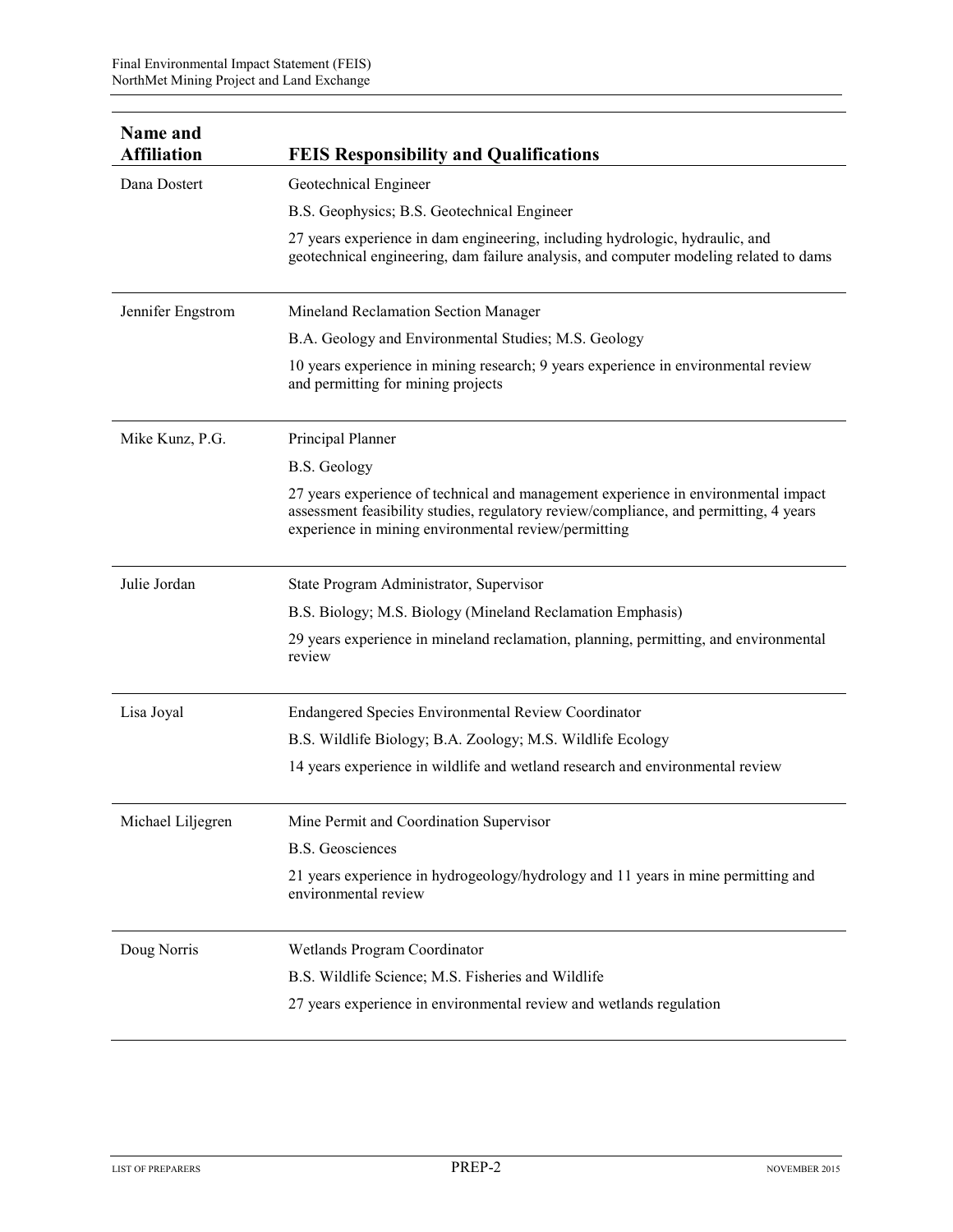| <b>Name and</b><br><b>Affiliation</b> | <b>FEIS Responsibility and Qualifications</b>                                                                                       |
|---------------------------------------|-------------------------------------------------------------------------------------------------------------------------------------|
| Michael Olson                         | Mining Reclamation Specialist, Sr.                                                                                                  |
|                                       | B.S. Geology; B.S. Geophysics                                                                                                       |
|                                       | 8 years experience in environmental review for mining                                                                               |
| Zach Wenz, Ph.D.                      | <b>Environmental Research Scientist</b>                                                                                             |
|                                       | B.S. Geology; M.S. Geology; Ph.D. Geology                                                                                           |
|                                       | 6 years research experience in geochemistry                                                                                         |
| Colleen Allen                         | Principal Wetlands Specialist                                                                                                       |
|                                       | B.A. Biology                                                                                                                        |
|                                       | 17 years experience in wetlands delineation and regulation                                                                          |
| <b>U.S. Army Corps of Engineers</b>   |                                                                                                                                     |
| Tom Hingsberger                       | Project Manager                                                                                                                     |
|                                       | B.A. Geology                                                                                                                        |
|                                       | 17 years geology experience in civil works and 9 years experience in regulatory project<br>management                               |
| Doug Bruner                           | Lead Project Manager for Mining                                                                                                     |
|                                       | B.A. Geology; M.S. Engineering Geology                                                                                              |
|                                       | 10 years experience in environmental geology/hydrogeology and 8 years regulatory<br>project management                              |
| <b>Steve Eggers</b>                   | Wetland Mapping, Impacts and Mitigation                                                                                             |
|                                       | B.S. Biology; Professional Wetland Scientist                                                                                        |
|                                       | 35 years experience in Corps regulatory program involving wetland delineation,<br>wetland impact assessment, and wetland mitigation |
| <b>Brad Johnson</b>                   | <b>Cultural Resources Manager</b>                                                                                                   |
|                                       | B.A. Anthropology; M.A. Interdisciplinary Archaeological Studies                                                                    |
|                                       | 34 years archaeology experience                                                                                                     |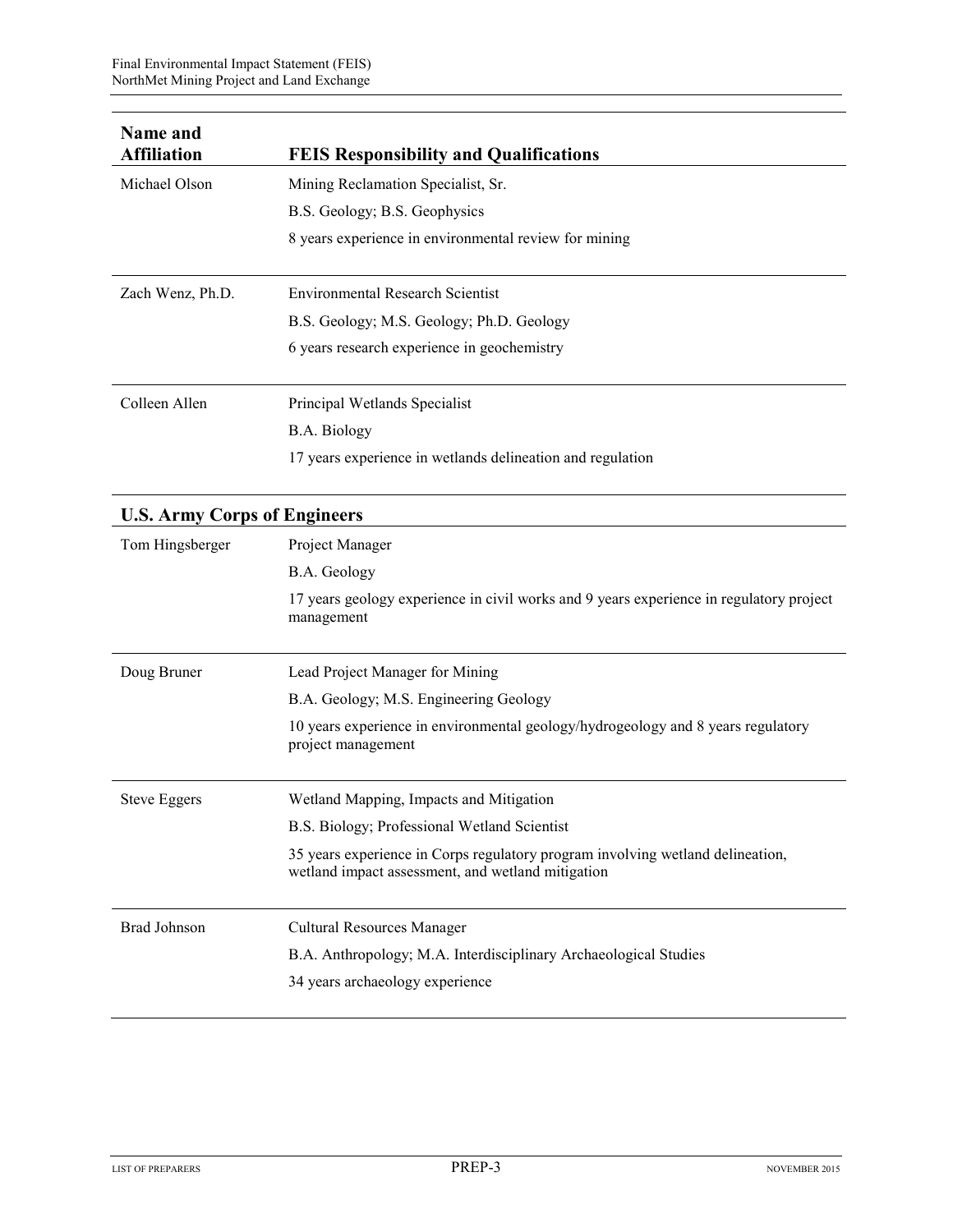| <b>Name and</b><br><b>Affiliation</b> | <b>FEIS Responsibility and Qualifications</b>                                                                                        |
|---------------------------------------|--------------------------------------------------------------------------------------------------------------------------------------|
| Jeffrey McGrath                       | Socioeconomic Review                                                                                                                 |
|                                       | B.S. Agricultural and Applied Economics                                                                                              |
|                                       | 35 years experience in Water Resource Planning                                                                                       |
| Neil Schwanz, P.E.                    | Geotechnical Engineer, Regional Technical Specialist                                                                                 |
|                                       | B.C.E. Civil Engineering; M.C.E. Geotechnical                                                                                        |
|                                       | 35 years experience in geotechnical engineering and design including embankment and<br>structural dam design and remediation         |
| Ralph Augustin                        | <b>Regulatory Project Manager</b>                                                                                                    |
|                                       | B.A. Zoology                                                                                                                         |
|                                       | 26 years experience in the USACE regulatory program, including permitting and policy<br>development                                  |
| <b>U.S. Forest Service</b>            |                                                                                                                                      |
| Shirley Frank                         | <b>Environmental Coordinator</b>                                                                                                     |
|                                       | <b>B.S. Forest Resources</b>                                                                                                         |
|                                       | 25 years NEPA and environmental planning experience                                                                                  |
| <b>Susan Duffy</b>                    | Recreation and Wilderness Program Manager                                                                                            |
|                                       | B.S. Forestry and Natural Resource Management                                                                                        |
|                                       | 32 years experience in forestry, recreation, wilderness, and NEPA                                                                    |
| Henry Eichman                         | Economist                                                                                                                            |
|                                       | B.A. Biology; M.S. Agricultural and Resource Economics                                                                               |
|                                       | 13 years experience in Environmental, Resource and Regional Economics and 9 years<br>experience in NEPA and land management planning |
| Jack Greenlee                         | Forest Plant Ecologist                                                                                                               |
|                                       | B.S. Biology, M.S. Plant Ecology                                                                                                     |
|                                       | 18 years of experience in plant ecology, invasive plant management, and natural<br>resource management                               |
| Michael Jiménez                       | Forest Planner                                                                                                                       |
|                                       | <b>B.S. Natural Resource Management</b>                                                                                              |
|                                       | 27 years experience in NEPA and forest planning                                                                                      |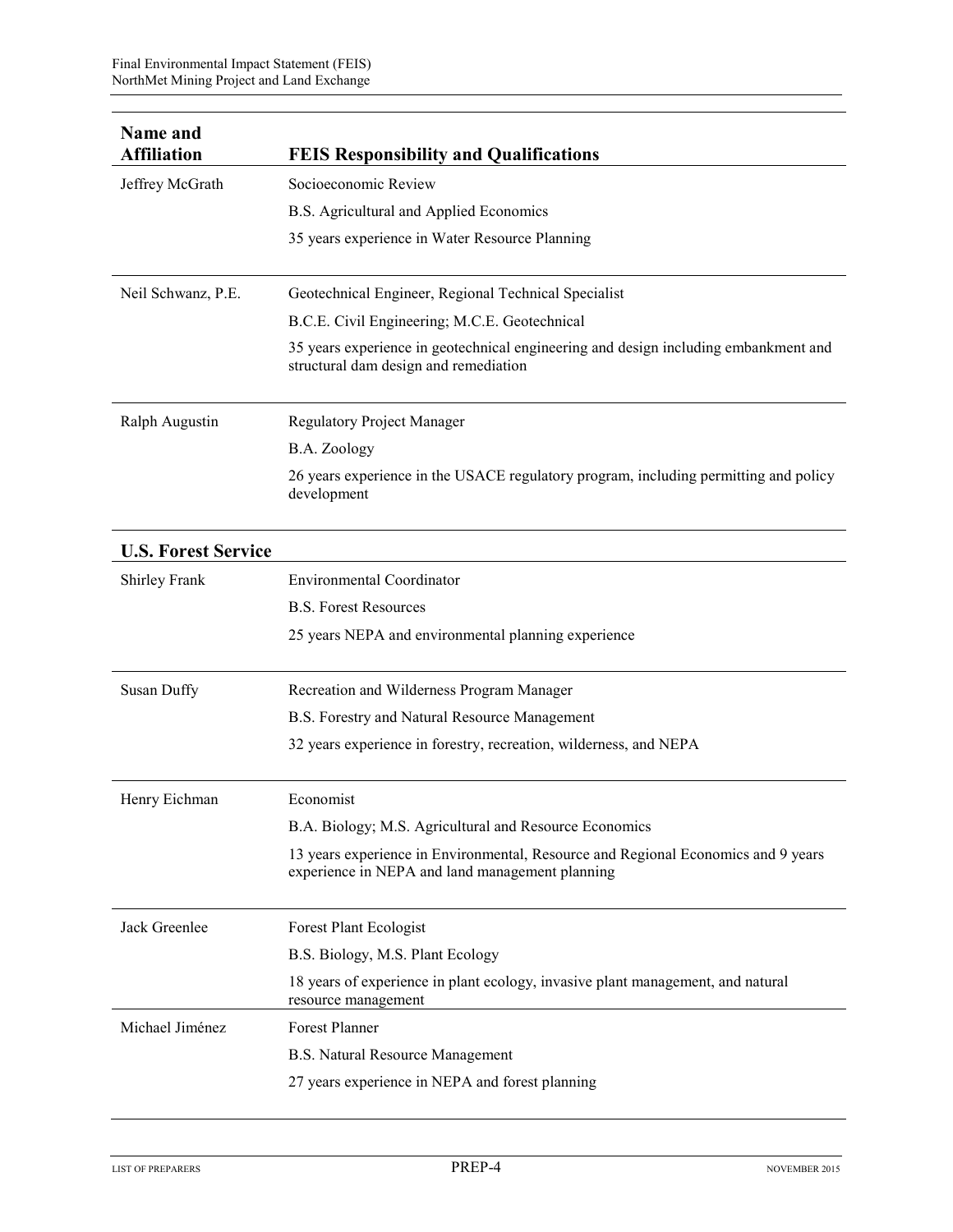| <b>Name and</b><br><b>Affiliation</b> | <b>FEIS Responsibility and Qualifications</b>                                                                                             |
|---------------------------------------|-------------------------------------------------------------------------------------------------------------------------------------------|
| Lee Johnson                           | <b>USFS Cultural Resource Technical Lead</b>                                                                                              |
|                                       | B.A. Anthropology; M.A. Anthropology                                                                                                      |
|                                       | 14 years of review and compliance experience in cultural resources and historic<br>preservation                                           |
| Casey McQuiston                       | <b>Forest Soil Scientist</b>                                                                                                              |
|                                       | <b>B.S. Biology</b>                                                                                                                       |
|                                       | 14 years experience in soil science and forest ecology                                                                                    |
| John Pierce                           | <b>Recreation Planner</b>                                                                                                                 |
|                                       | <b>B.S. Recreation Resource Management</b>                                                                                                |
|                                       | 16 years with USFS Recreation and Wilderness programs                                                                                     |
| Lisa Radosevich-Craig                 | Tribal Liaison                                                                                                                            |
|                                       | <b>B.A. Political Science</b>                                                                                                             |
|                                       | 17 years experience in federal public policy, public lands policy, and tribal relations                                                   |
| Dan Ryan                              | <b>USFS Natural Resource Liaison</b>                                                                                                      |
|                                       | B.S. Wildlife; B.S. Biology; M.S. Wildlife Biology                                                                                        |
|                                       | 17 years experience in natural resource management and environmental planning                                                             |
| Marty Rye                             | Forest Hydrologist                                                                                                                        |
|                                       | B.S. Agricultural Engineering - Soil and Water; B.S Civil Engineering - Water<br>Resources                                                |
|                                       | 25 years experience as a hydrologist, water resource manager, and engineer                                                                |
| Elizabeth Schleif                     | <b>Realty Specialist</b>                                                                                                                  |
|                                       | B.S. Civil & Environmental Engineering, Juris Doctorate (J.D.)                                                                            |
|                                       | 24 years real estate and surveying experience with the USDA Forest Service, 8 years<br>private practice as property and business attorney |
| Mary Shedd                            | Natural Resources Team Leader                                                                                                             |
|                                       | <b>B.A. Wildlife Ecology</b>                                                                                                              |
|                                       | 35 years experience with USFS, including 4 years serving as Natural Resources Team<br>leader                                              |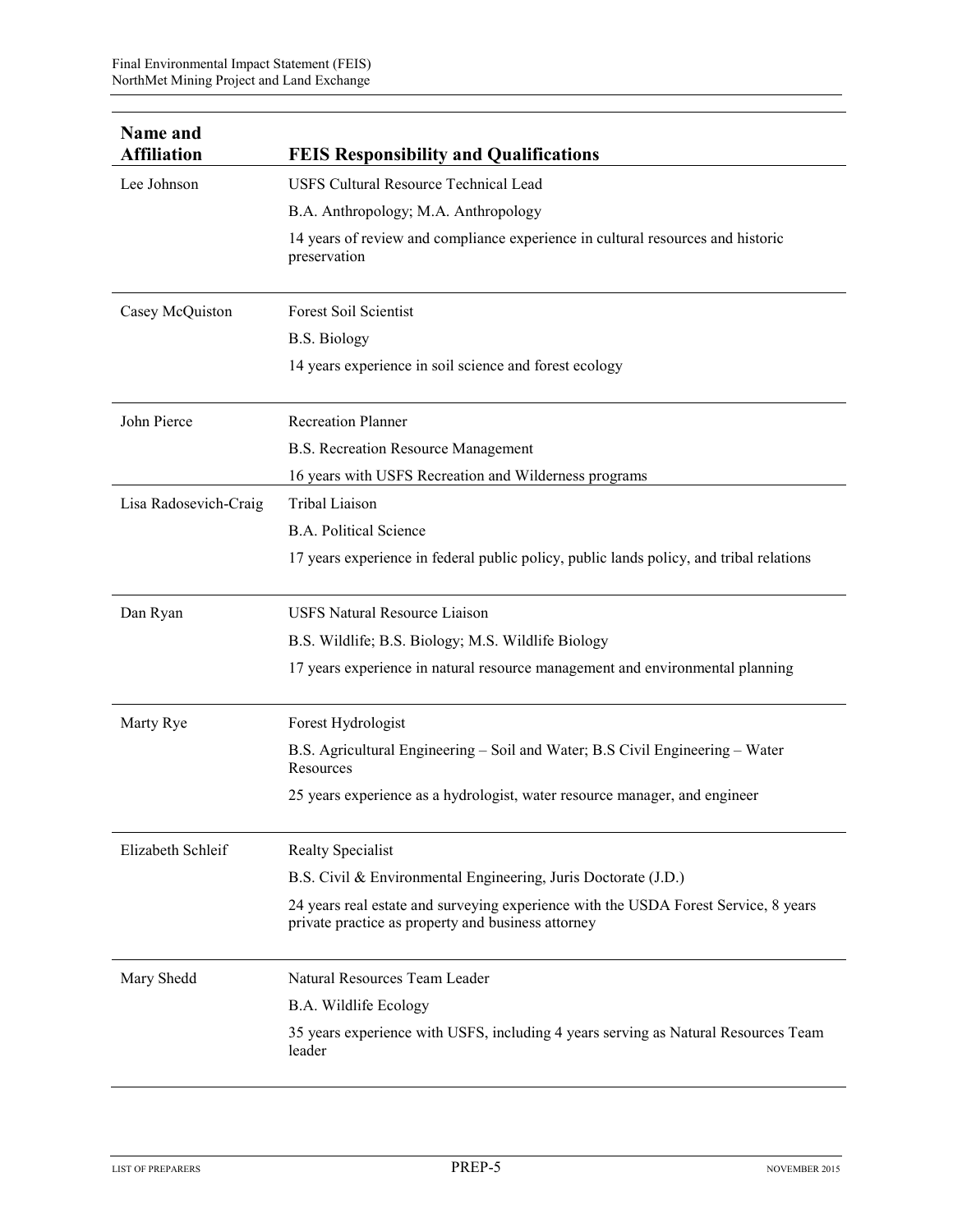| <b>Name and</b><br><b>Affiliation</b>     | <b>FEIS Responsibility and Qualifications</b>                                                                                                                                         |
|-------------------------------------------|---------------------------------------------------------------------------------------------------------------------------------------------------------------------------------------|
| Sandra G. Skrien                          | Public Service Team Leader, Superior National Forest                                                                                                                                  |
|                                           | B.S. Biology                                                                                                                                                                          |
|                                           | 37 years experience working with USFS in Recreation, Wilderness, Land Use, and<br><b>Visitor Services</b>                                                                             |
| Peter Taylor                              | <b>Forest Environmental Coordinator</b>                                                                                                                                               |
|                                           | MEM/MF Environmental Management and Forestry                                                                                                                                          |
|                                           | 9 years experience in NEPA                                                                                                                                                            |
| Troy Thompson                             | Eastern Region Regional Hydrogeologist                                                                                                                                                |
|                                           | B.S. Geology; M.S. Geology                                                                                                                                                            |
|                                           | 25 years total geological/hydrogeological experience (3 years oil and gas exploration,<br>18 years environmental hydrogeology, 2 years Federal land management with USFS)             |
| <b>Trent Wickman</b>                      | Air Resource Management                                                                                                                                                               |
|                                           | B.S. Environmental Engineering; B.S. Biology; M.S. Environmental Engineering                                                                                                          |
|                                           | 13 years experience in federal land management including assessing impacts to air<br>quality related values of Class I areas, 6 years experience as an air quality permit<br>engineer |
| <b>Minnesota Pollution Control Agency</b> |                                                                                                                                                                                       |
| Suzanne Baumann                           | Metallic Mining Sector Supervisor                                                                                                                                                     |
|                                           | <b>B.S. Biology</b>                                                                                                                                                                   |
|                                           | 12 years experience in air quality compliance and enforcement, environmental review,<br>and multi-media permitting                                                                    |
| Richard Clark, P.G.                       | Metallic Mining Sector Supervisor                                                                                                                                                     |
|                                           | B.S. Geological Engineering; M.S. Geology                                                                                                                                             |
|                                           | 28 years experience in water quality permitting and review of mining projects                                                                                                         |
| Kristie Ellickson, Ph.D.                  | Air Risk Assessor                                                                                                                                                                     |
|                                           | B.A. Chemistry; Ph.D. Environmental Sciences/Public Health                                                                                                                            |
|                                           | 6 years experience in human health risk assessment, trace metals speciation,<br>fate/transport, and bioavailability                                                                   |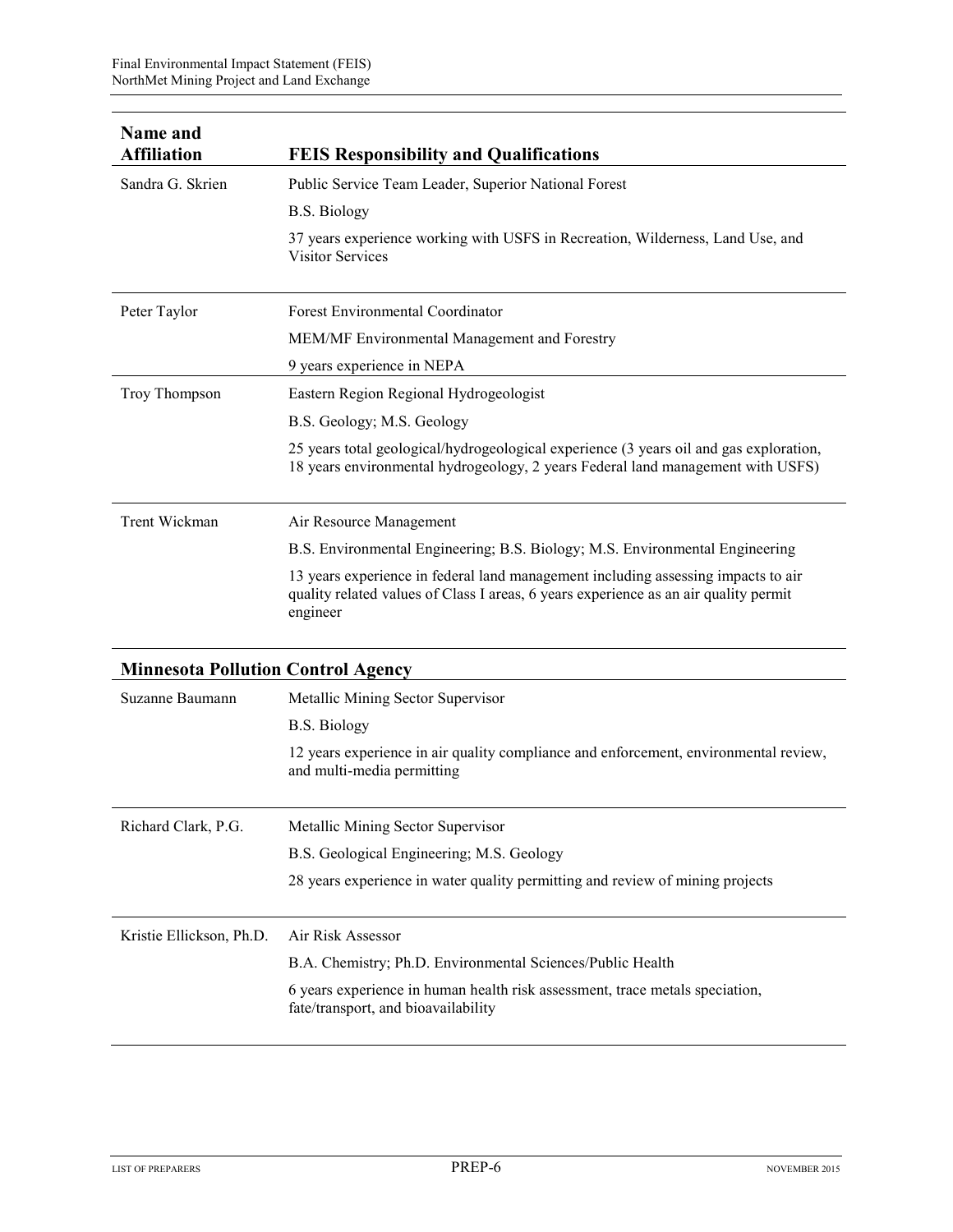| Name and<br><b>Affiliation</b> | <b>FEIS Responsibility and Qualifications</b>                                                                                                             |
|--------------------------------|-----------------------------------------------------------------------------------------------------------------------------------------------------------|
| Ann Foss                       | Mining Sector Director                                                                                                                                    |
|                                | B.S. Agricultural Engineering; M.S. Theoretical Mathematics                                                                                               |
|                                | 15 years multimedia permitting, environmental review, and compliance and<br>enforcement experience with the mining sector                                 |
| <b>Bruce Monson</b>            | Research Scientist III                                                                                                                                    |
|                                | B.S. Zoology; M.S. Biology; Ph.D. Civil Engineering                                                                                                       |
|                                | 28 years experience in environmental experience, specializing in mercury cycling and<br>bioaccumulation                                                   |
| Catherine Neuschler            | Planner Senior; Air Policy and Mobile Sources Unit                                                                                                        |
|                                | B.A. Environmental Studies and Political Science; Master of Public Affairs                                                                                |
|                                | 8 years experience in the State Implementation Plan, criteria pollutants, and visibility<br>policy                                                        |
| Jim Robin, P.E.                | Project Manager                                                                                                                                           |
|                                | B.S. Biochemistry; M.S. Environmental Engineering                                                                                                         |
|                                | 18 years experience as an air quality engineer, was tewater engineer, and project<br>manager                                                              |
| Melissa Sheffer                | <b>Research Scientist II</b>                                                                                                                              |
|                                | B.S. Meteorology; M.S. Meteorology                                                                                                                        |
|                                | 7 years experience as a research scientist conducting and reviewing atmospheric<br>dispersion modeling for air quality and regulatory compliance purposes |
| Sarah Seelen                   | Air Permit Engineer                                                                                                                                       |
|                                | B.A. Environmental Science; M.S. Environmental Engineering                                                                                                |
|                                | 7 years experience in air permit and environmental engineering                                                                                            |
| Ed Swain, Ph.D.                | Research Scientist                                                                                                                                        |
|                                | B.A. Biology; Ph.D. Ecology                                                                                                                               |
|                                | 25 years of research experience with acid deposition and mercury                                                                                          |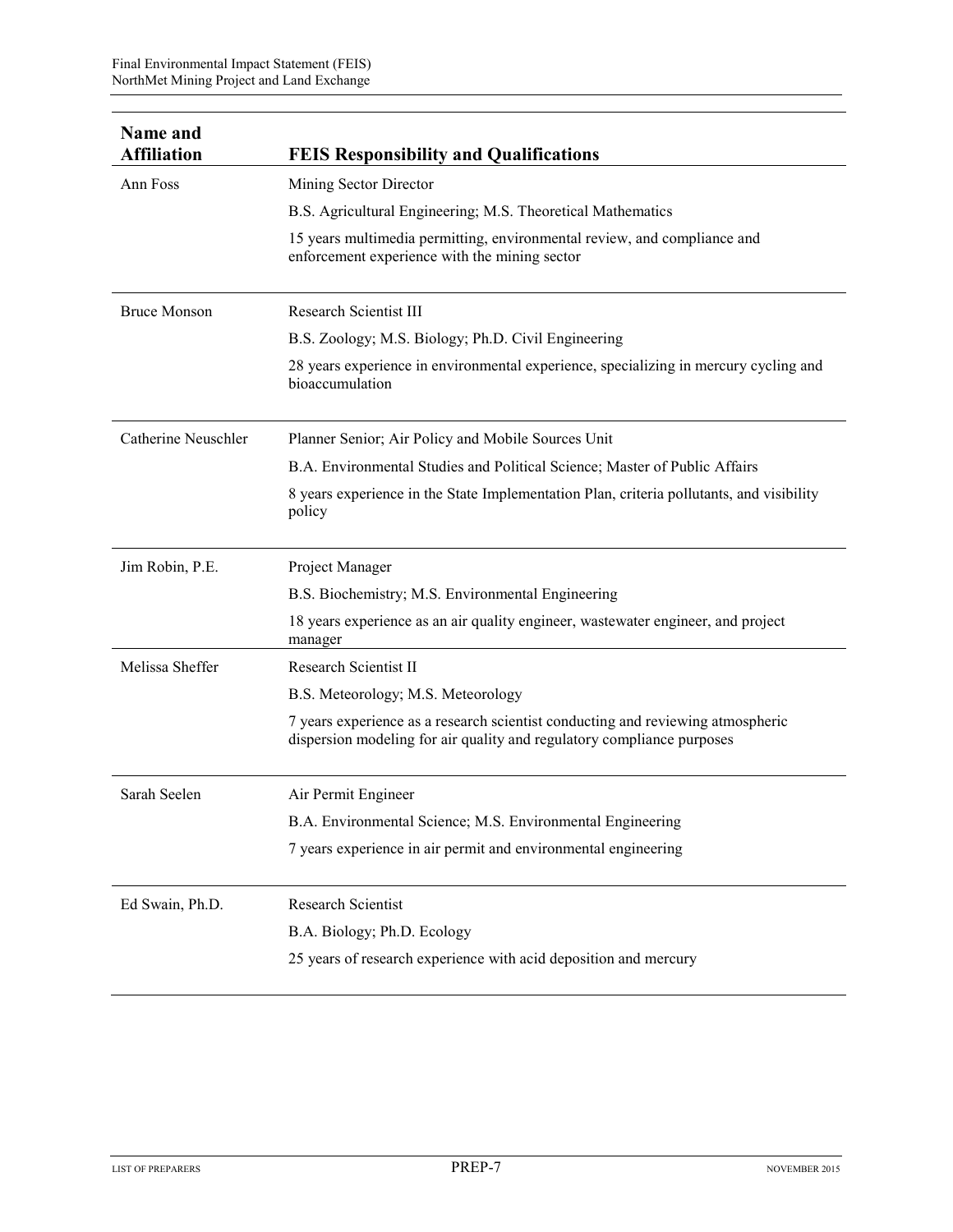| Name and<br><b>Affiliation</b> | <b>FEIS Responsibility and Qualifications</b>                                                                   |
|--------------------------------|-----------------------------------------------------------------------------------------------------------------|
|                                | <b>Environmental Resources Management (ERM) and ERM subcontractors</b>                                          |
| Al Trippel                     | Project Manager                                                                                                 |
|                                | B.S. Geology; M.S. Geology                                                                                      |
|                                | 29 years working in mining industry and consulting on environmental, health and<br>safety, and sustainability   |
| Howard Levine                  | Project Management, NEPA/MEPA Specialist, Alternatives Analysis, and Cumulative<br>Effects                      |
|                                | B.A. Geography; Masters of Professional Studies, Planning and Natural Resource<br>Policy                        |
|                                | 27 years experience in environmental impact assessments                                                         |
| <b>Ross Vellacott</b>          | Project Management, Proposed Action and Alternatives Analysis                                                   |
|                                | <b>B.S. Earth Science</b>                                                                                       |
|                                | 9 years experience in impact assessment and compliance assurance on metallic mining<br>and oil and gas projects |
| Erik Carlson, A.I.C.P.         | Project Management, Water Resources                                                                             |
|                                | B.S. Planning, Public Policy, and Management; M.S. Environmental Planning                                       |
|                                | 14 years experience in urban and environmental planning and project management                                  |
| Debra McGovern                 | Project Management                                                                                              |
|                                | B.A. Botany; M.S. Biology                                                                                       |
|                                | More than 30 years experience in environmental regulatory programs for government<br>and private industry       |
| Dave Blaha, A.I.C.P.           | Technical Water Resources Lead (hydrology and water quality); MEPA/NEPA Expert;<br>Senior QA/QC                 |
|                                | B.A. Biology; Master of Environmental Management                                                                |
|                                | 28 years experience with NEPA, stakeholder engagement, and community consultation                               |
| John L. Adams                  | <b>Water Resources</b>                                                                                          |
|                                | <b>B.S. Forest Hydrology</b>                                                                                    |
|                                | 33 years experience in mining hydrology, 10 years experience in forest hydrology                                |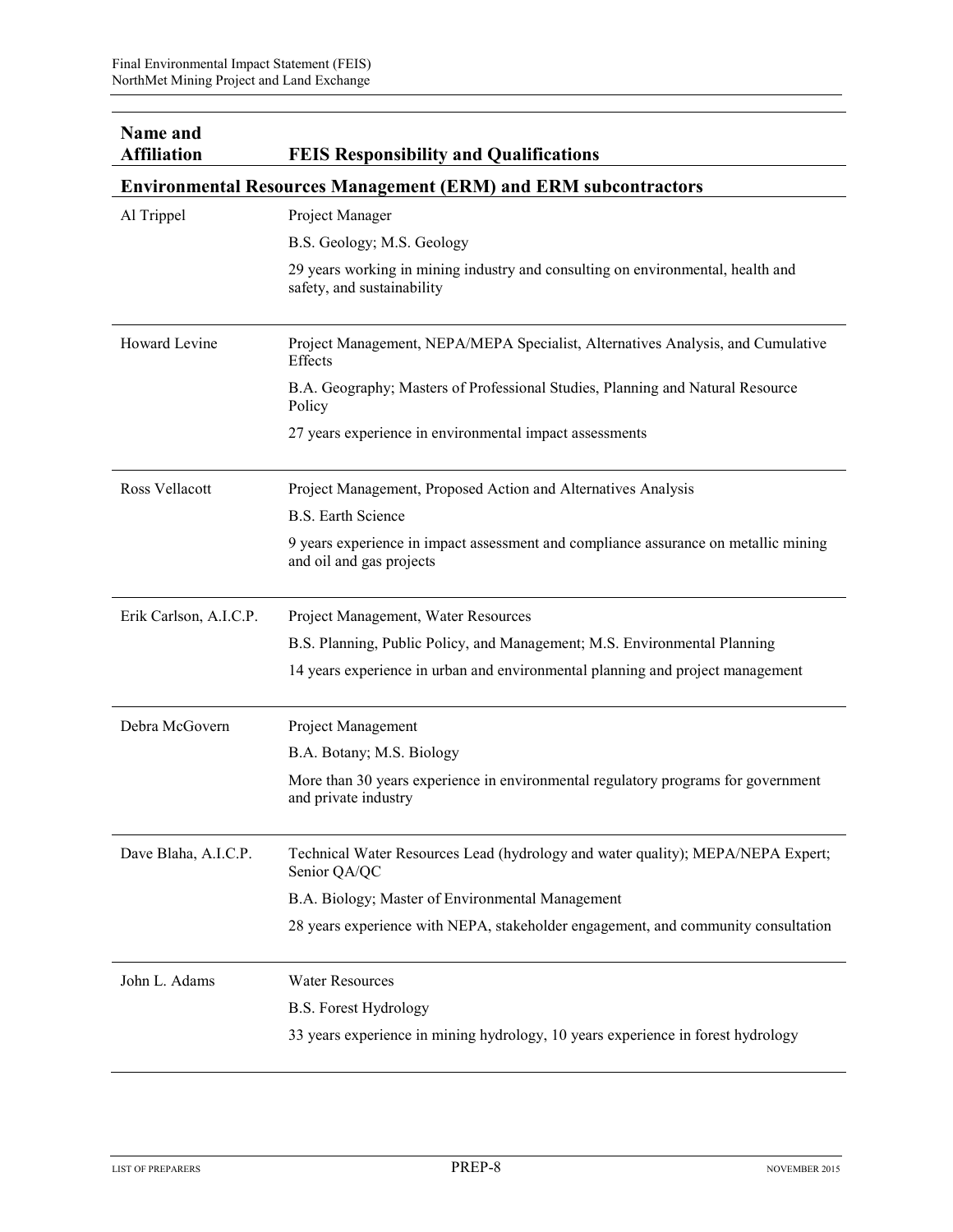| <b>Name and</b><br><b>Affiliation</b> | <b>FEIS Responsibility and Qualifications</b>                                                                                                                                                                                                                            |
|---------------------------------------|--------------------------------------------------------------------------------------------------------------------------------------------------------------------------------------------------------------------------------------------------------------------------|
| Adeyinka Afon                         | Noise                                                                                                                                                                                                                                                                    |
|                                       | B.S. Chemical Engineering, M.S.E. Environmental Process Engineering                                                                                                                                                                                                      |
|                                       | 6 years of consulting experience in environmental impact assessments, feasibility<br>studies, and environmental permitting $\&$ compliance with specialization in air quality,<br>air emissions inventory, noise, vibration, surface water quality, and sediment quality |
| Andy Bielakowski                      | <b>Tribal and Cultural Resources</b>                                                                                                                                                                                                                                     |
|                                       | B.S., B.A. Anthropology, Classical Civilizations, Philosophy; M.A. Archaeology                                                                                                                                                                                           |
|                                       | 15 years experience in cultural resources and environmental impact assessment, survey,<br>consultation, permitting, and impact mitigation                                                                                                                                |
| Bec Gawtry                            | Project Management, Biological Resources                                                                                                                                                                                                                                 |
|                                       | B.A. Biology                                                                                                                                                                                                                                                             |
|                                       | 10 years experience in wildlife and vegetation impact assessments on mining and oil<br>and gas projects                                                                                                                                                                  |
| Heather Heater                        | Land Exchange, Wetlands, and Biological Resources                                                                                                                                                                                                                        |
|                                       | B.S. Marine Biology; M.S. Environmental Resource Management                                                                                                                                                                                                              |
|                                       | 14 years experience in environmental impact assessments/statements, feasibility<br>studies, environmental permitting including NEPA, and agency consultation                                                                                                             |
| Steve Koster, P.E.                    | <b>Biological and Natural Resources</b>                                                                                                                                                                                                                                  |
|                                       | B.S. Letters and Engineering; B.S. Civil Engineering; M.S. Environmental Engineering                                                                                                                                                                                     |
|                                       | 28 years experience in environmental impact assessment, permitting, and impact<br>mitigation and remediation                                                                                                                                                             |
| Danny Kringel                         | Air Resources and Climate Change                                                                                                                                                                                                                                         |
|                                       | <b>B.A. Mathematics</b>                                                                                                                                                                                                                                                  |
|                                       | 31 years experience in the management of a variety of air pollution studies, including<br>dispersion modeling, air quality permitting, odor evaluations, air toxics/risk<br>assessments, and litigation support                                                          |
| Dirk Leemkuil                         | Hazardous Materials and Legacy Contamination                                                                                                                                                                                                                             |
|                                       | B.S. Geology                                                                                                                                                                                                                                                             |
|                                       | 32 years experience in soil and groundwater contaminant assessment, investigation and<br>corrective action; environmental assessment and environmental compliance                                                                                                        |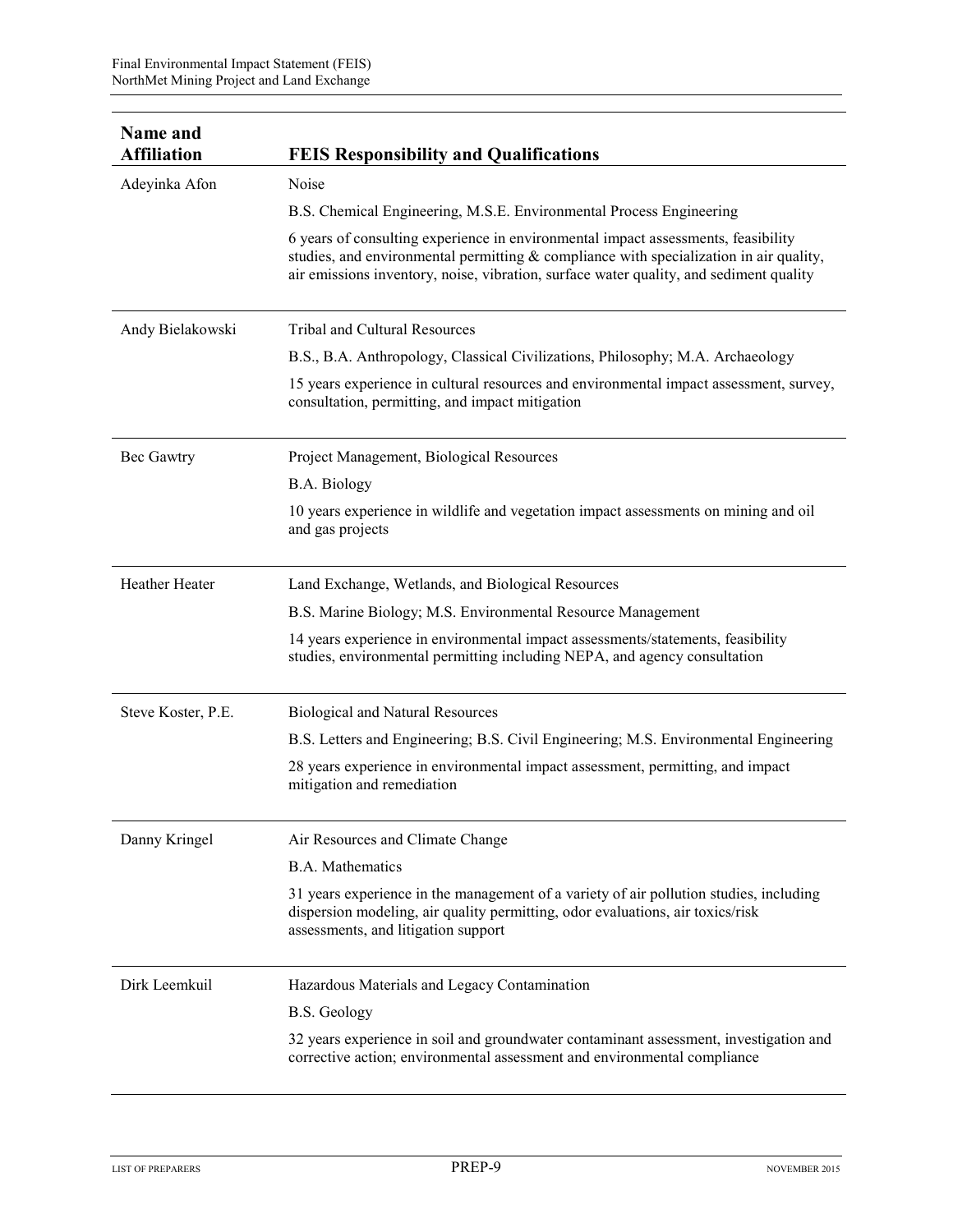| <b>Name and</b><br><b>Affiliation</b> | <b>FEIS Responsibility and Qualifications</b>                                                                                                                                                                                                        |
|---------------------------------------|------------------------------------------------------------------------------------------------------------------------------------------------------------------------------------------------------------------------------------------------------|
| Fred Marinelli, Ph.D.,                | Water Resources (hydrology and water quality)                                                                                                                                                                                                        |
| P.E.                                  | B.A. Geology; M.S. Hydrology; Ph.D. Civil Engineering                                                                                                                                                                                                |
|                                       | 37 years experience in hydrology and hydraulics; 11 years experience developing<br>dynamic system models for water management                                                                                                                        |
| Steve Peterson, Ph.D.                 | Fish and Macroinvertebrates; Mercury                                                                                                                                                                                                                 |
|                                       | B.S. Biological Sciences, Ph.D. Biological Sciences                                                                                                                                                                                                  |
|                                       | 27 years environmental impact and risk analysis focusing on ecological fate and effects<br>of pollutants in aquatic ecosystems                                                                                                                       |
| Benjamin Sussman,                     | Land Use; Recreation and Visual Resources; Socioeconomics                                                                                                                                                                                            |
| A.I.C.P.                              | B.S. Science, Technology, and Society; MCRP City and Regional Planning                                                                                                                                                                               |
|                                       | 15 years experience in urban planning and impact assessment, focusing on land use,<br>socioeconomics, transportation, recreation, and visual resources                                                                                               |
| Jeff Williams                         | Fish and Macroinvertabrates                                                                                                                                                                                                                          |
|                                       | <b>B.S. Biology</b>                                                                                                                                                                                                                                  |
|                                       | 21 years experience in fisheries, aquaculture, wetland and habitat assessments, baseline<br>environmental surveys, impact assessments and permitting                                                                                                 |
| Melinda Todorov                       | Water and Aquatic Resources                                                                                                                                                                                                                          |
|                                       | B.S. Biology; MSc. Aquatic Ecology; DEL NEPA Certificate                                                                                                                                                                                             |
|                                       | 8 years experience in impact assessment, focusing on water, biological, and aquatic<br>resources; 4 years experience in the field of aquatic ecology, including studies of<br>marine invasive species and the development of biomimetic technologies |
| Ryan Lisson                           | Vegetation and Wildlife                                                                                                                                                                                                                              |
|                                       | <b>B.S. Biological Sciences</b>                                                                                                                                                                                                                      |
|                                       | 7 years experience in vegetation and wildlife impact assessments for mining and linear<br>projects, wetland and habitat assessments, and ecological restoration                                                                                      |
| Michael Zebell, P.E.                  | Air Quality                                                                                                                                                                                                                                          |
|                                       | B.S. Civil and Environmental Engineering                                                                                                                                                                                                             |
|                                       | 29 years of experience in air pollution control engineering and permitting.                                                                                                                                                                          |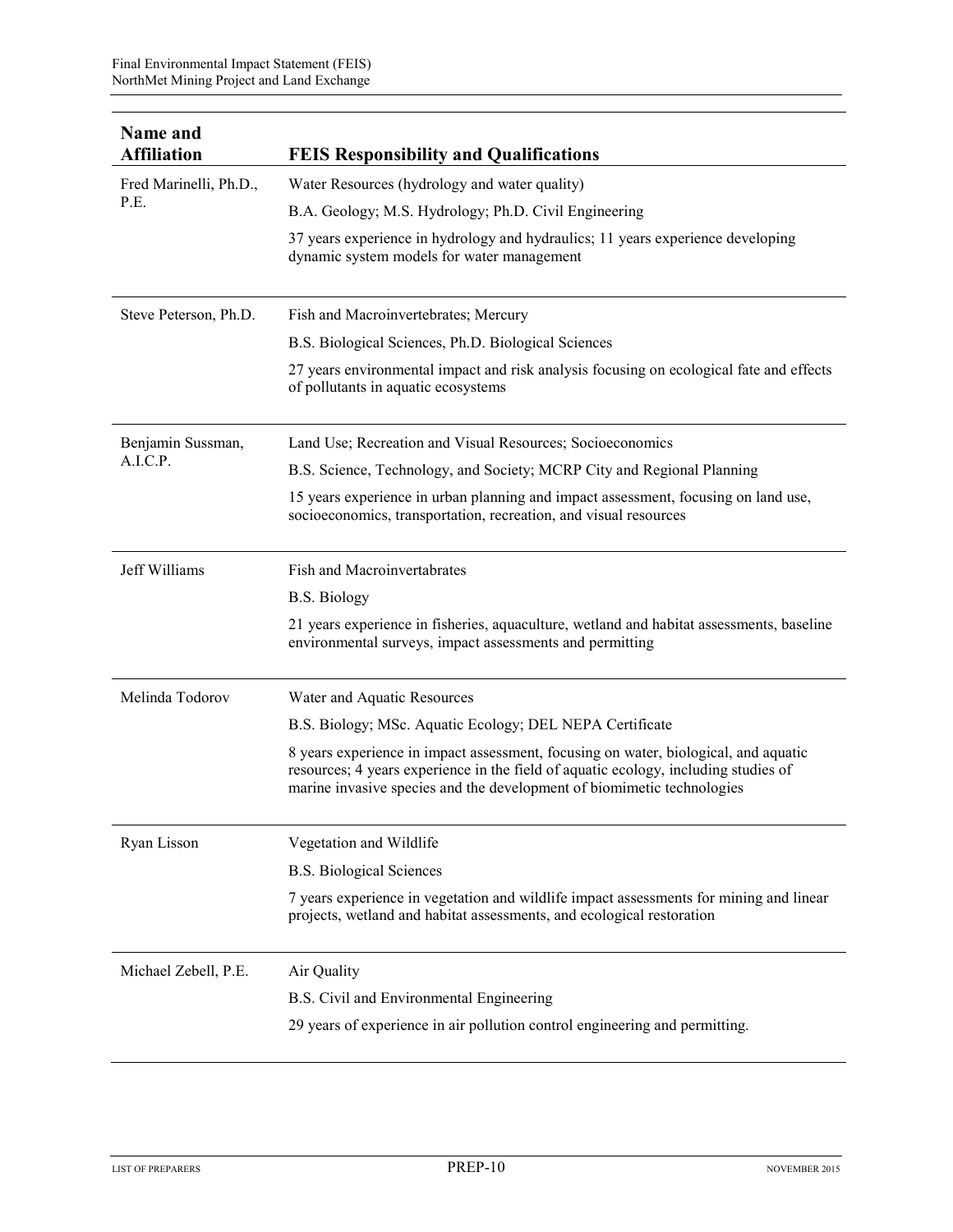| Name and<br><b>Affiliation</b>                    | <b>FEIS Responsibility and Qualifications</b>                                                                                                                                                                                                                                                                    |
|---------------------------------------------------|------------------------------------------------------------------------------------------------------------------------------------------------------------------------------------------------------------------------------------------------------------------------------------------------------------------|
| Houston Kempton                                   | Environmental Geochemist                                                                                                                                                                                                                                                                                         |
| Knight Piésold                                    | B.S. Geology and Geography; M.S. Geology                                                                                                                                                                                                                                                                         |
|                                                   | 24 years experience in environmental geochemistry and hydrogeology related to<br>modeling the mobility and removal of metals at hard-rock mines, and pilot testing of in<br>situ groundwater remediation technologies                                                                                            |
| Bryan Ulrich, P.E., Pr.<br>Eng.<br>Knight Piésold | Geotechnical Engineer<br>B.S. Mining Engineering; B.S. Geological Engineering; M.E. Geotechnical Engineering<br>27 years experience in the design, construction and assessment of civil/geotechnical<br>design for mine facilities, including tailings facilities, heap leach pads, and waste rock<br>facilities |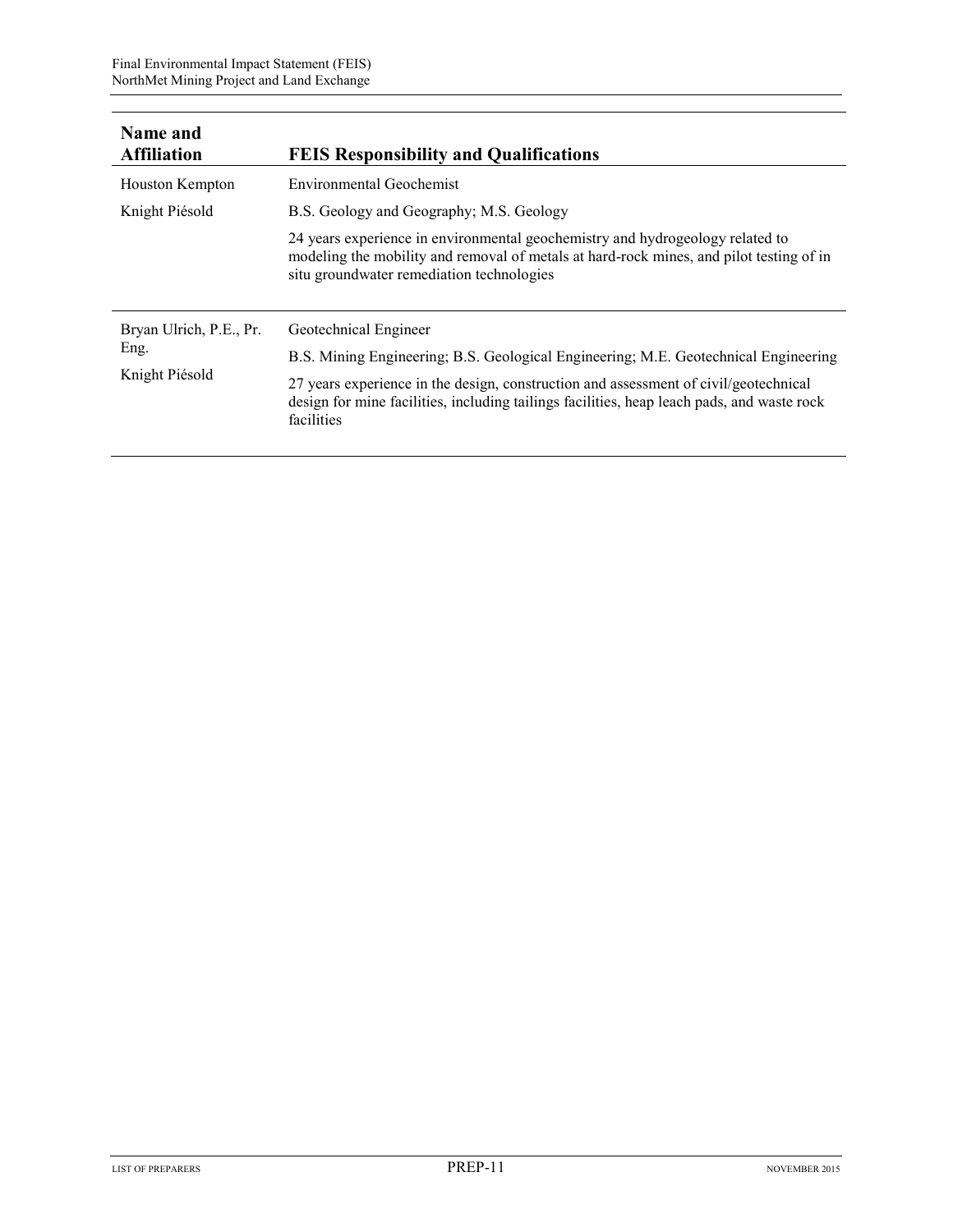-Page Intentionally Left Blank-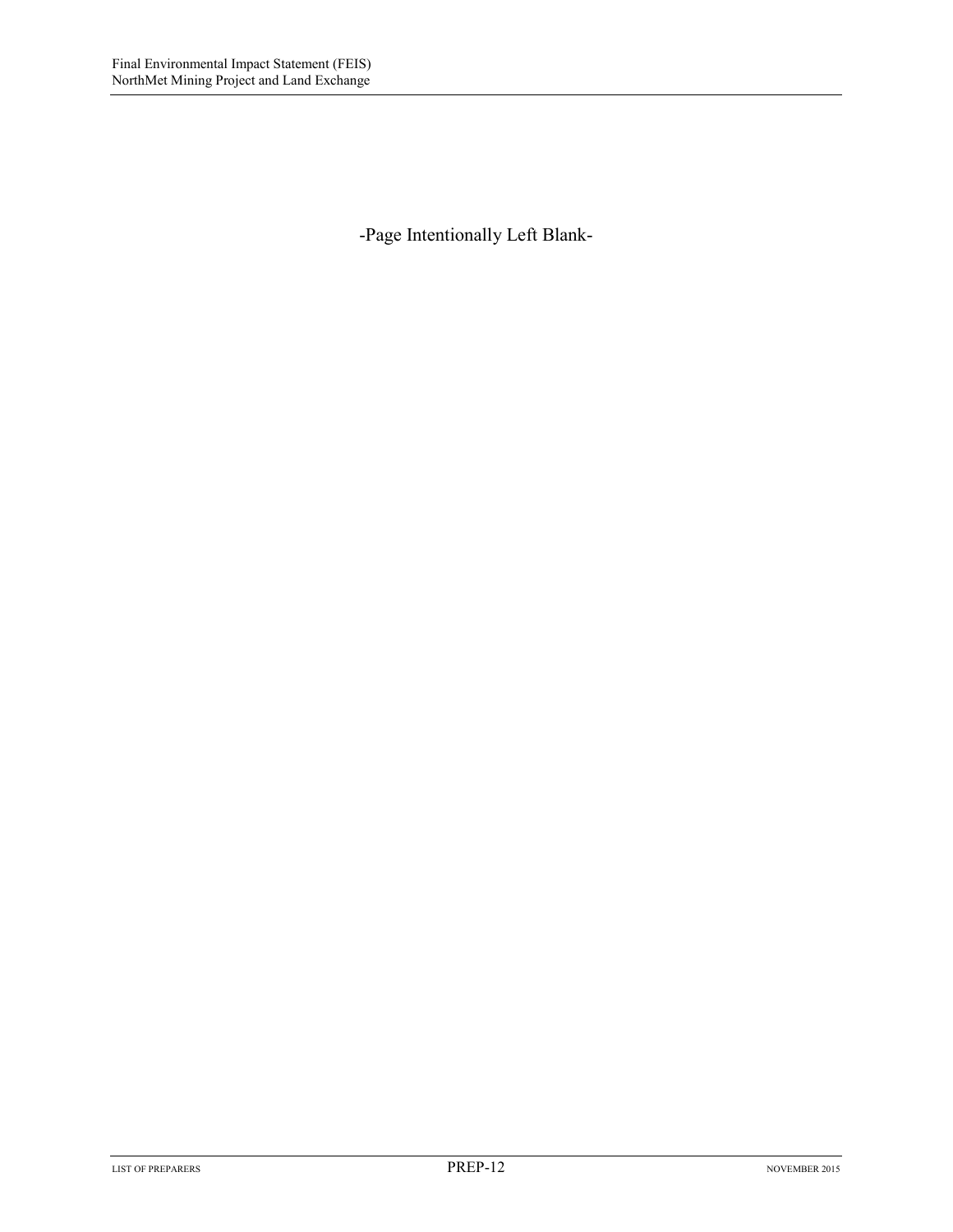## **LIST OF REFERENCES**

## **GENERAL INFORMATION**

The Reference Section follows the general Chicago Manual of Style Guidelines, in that the following information is included in each citation, where possible, and in this order:

- 1. Author Last Name, First Name [followed by second author First Name Last Name, and third author First Name Last Name, etc., if applicable].
- 2. Year of Publication.
- 3. Title of Document.
- 4. Publication Information.

For Example:

- Smith, David. 2013. *Updated Formatting Guide for NorthMet Reference List*. St. Paul, MN: The Best Printing Press.
- Smith, David and Mark Jones. 2012. *Basic Formatting for NorthMet Master Reference List*. References Today, 4(31): 50-62. April 1, 2012.
- Smith, David, Mark Jones, and John Doe. 2011. *Guidelines for Creating Consistency in Formatting*. Accessed: September 22, 2013. Retrieved from: http://www.allaboutnorthmetrefs.com

The intext citations help the reader locate the full reference information in the Master Reference List. There are unique intext citations for each reference, and they include the following information:

- 1. First author last name and second author last name, if applicable (first author last name followed by et al. for three or more authors)
- 2. Year of publication

For Example:

- (Smith 2013)
- (Smith and Jones 2012)
- (Smith et al. 2011)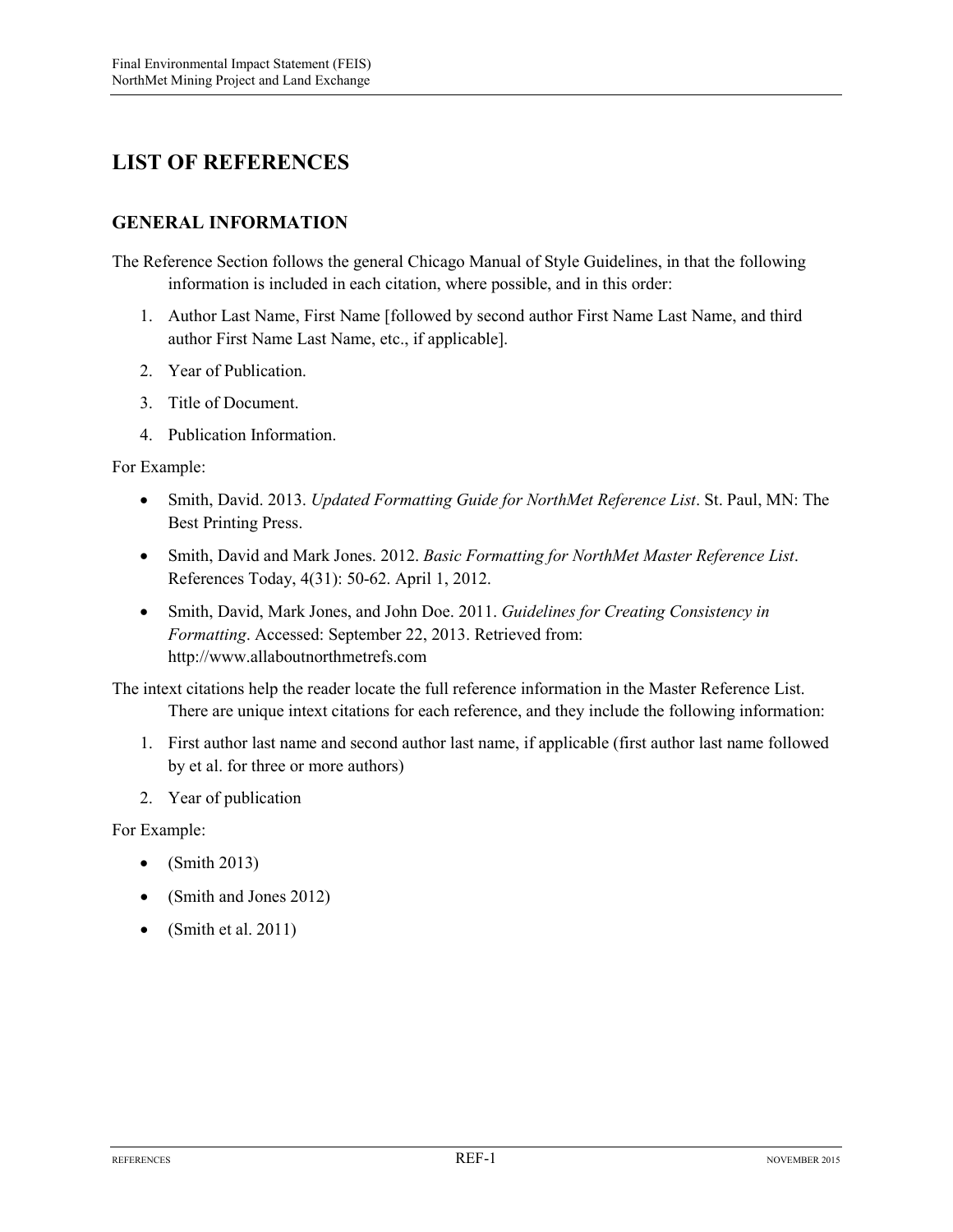-Page Intentionally Left Blank-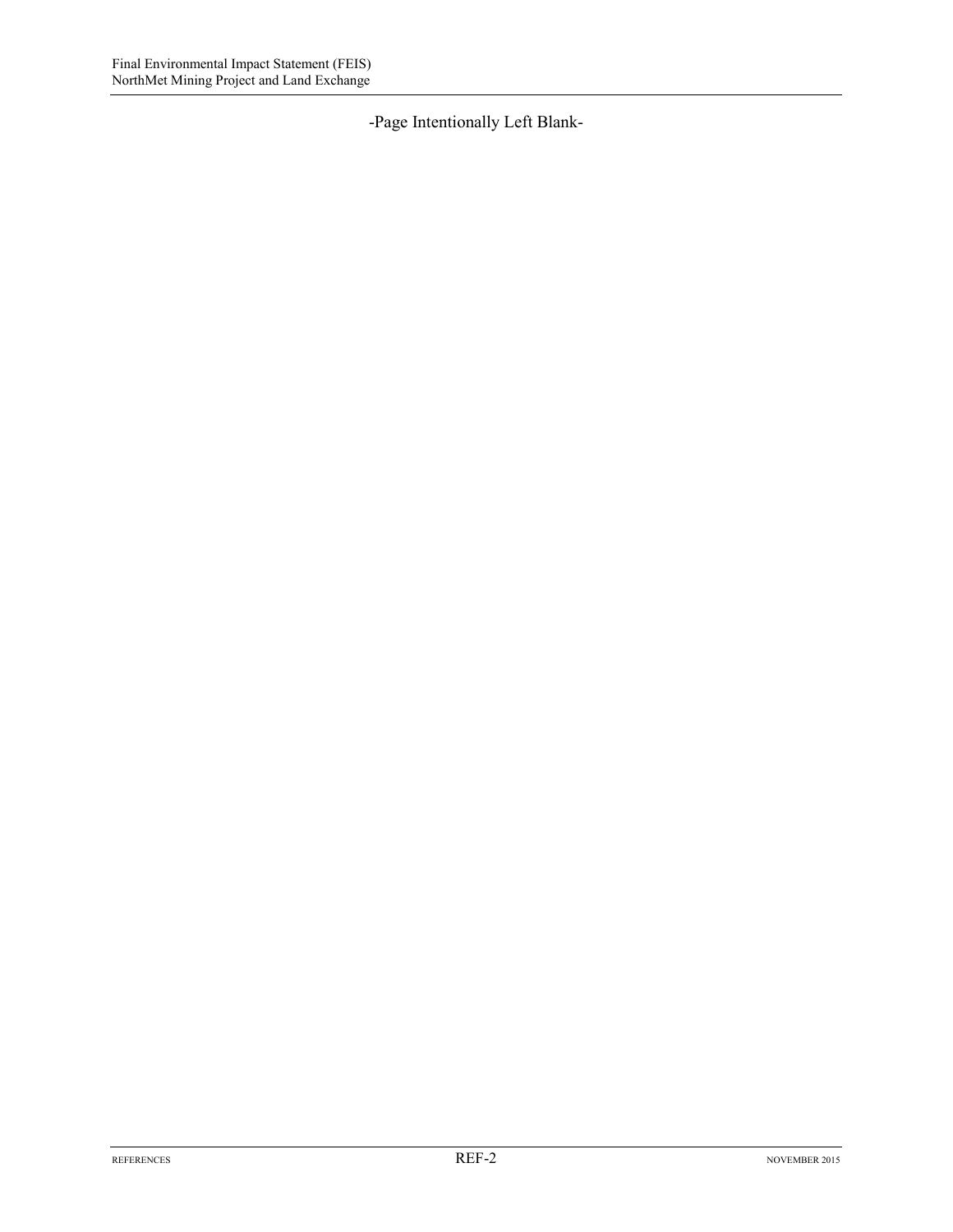## **MASTER REFERENCE LIST**

1854 Treaty Authority. 2006. *1854 Treaty Authority Ceded Territory Conservation Code*. August 2, 2006.

- ---. 2007. *Code for Treaty Gathering*. July 24, 2007. Retrieved from: http://1854treatyauthority.org/cms/files/Code%201854%20Gathering%202007.pdf
- ---. 2012. *Ceded Territory Conservation Code. Final Version, Revised Edition Approved on May 5, 2012.* Retrieved from: http://www.1854treatyauthority.org/cms/files/Code%201854%20Conservation%20Code%20201 2.pdf
- ---. 2013. *1854 Treaty Authority Fishing Seasons, 2013-2014*. Board approved March 14, 2013. Retrieved from: http://www.lic.wisc.edu/glifwc/Polymet/SDEIS/references/1854%20Treaty%20Authority%20201 3.pdf
- Abel, R.L. 2011. *Measuring Habitat Use by Bats Using Acoustic Methods in Northeastern Minnesota*. Master's Thesis. January 2011.
- Addison, J. and E.E. McConnell. 2008. *A Review of Carcinogenicity Studies of Asbestos and Nonasbestos Tremolite and Other Amphiboles*. Regulatory Toxicology and Pharmacology Supplement, 52(1): 187-99. October 2008. Retrieved from: http://www.sciencedirect.com/science/article/pii/S0273230007001493
- AECOM. 2009a. *2009 NorthMet Mine/Forest Service Additional Parcel Northern Goshawk and Owl Survey - Final Report.* Document No. 05461-007-0400. Prepared for PolyMet Mining Corporation. August 2009.
- ---. 2009b*. Threatened, Endangered, and Sensitive Species and Habitat Assessment for the Proposed PolyMet Land Exchange*. Document No. 05461-004-0400. Prepared for PolyMet Mining Corporation. October 2009.
- ---. 2011a. *2008 NorthMet Mine/Forest Service Additional Parcel Summer Wildlife and Wetland Assessment - Final Report.* Document No. 05461-005-0400. Prepared for PolyMet Mining Corporation. May 2011.
- ---. 2011b. *2009 Hay Lake Parcel and McFarland Parcel Summer Wildlife and Wetland Assessment Final Report*. Document No. 05461-008-0400. Prepared for PolyMet Mining Corporation. October 2011.
- ---. 2011c. *Hunting Club, Lake County, and Wolf Land Parcels Fall 2010 Wildlife and Wetland Assessment Final Report.* Document No. 6018-8563-0400. Prepared for PolyMet Mining Corporation. October 2011.
- ---. 2011d. *Wetland, Lake Shoreline, Stream Frontage, and Floodplain Assessment for the Proposed PolyMet Land Exchange*. Document No. 05461-004-0500. Prepared for PolyMet Mining Corporation. June 2011.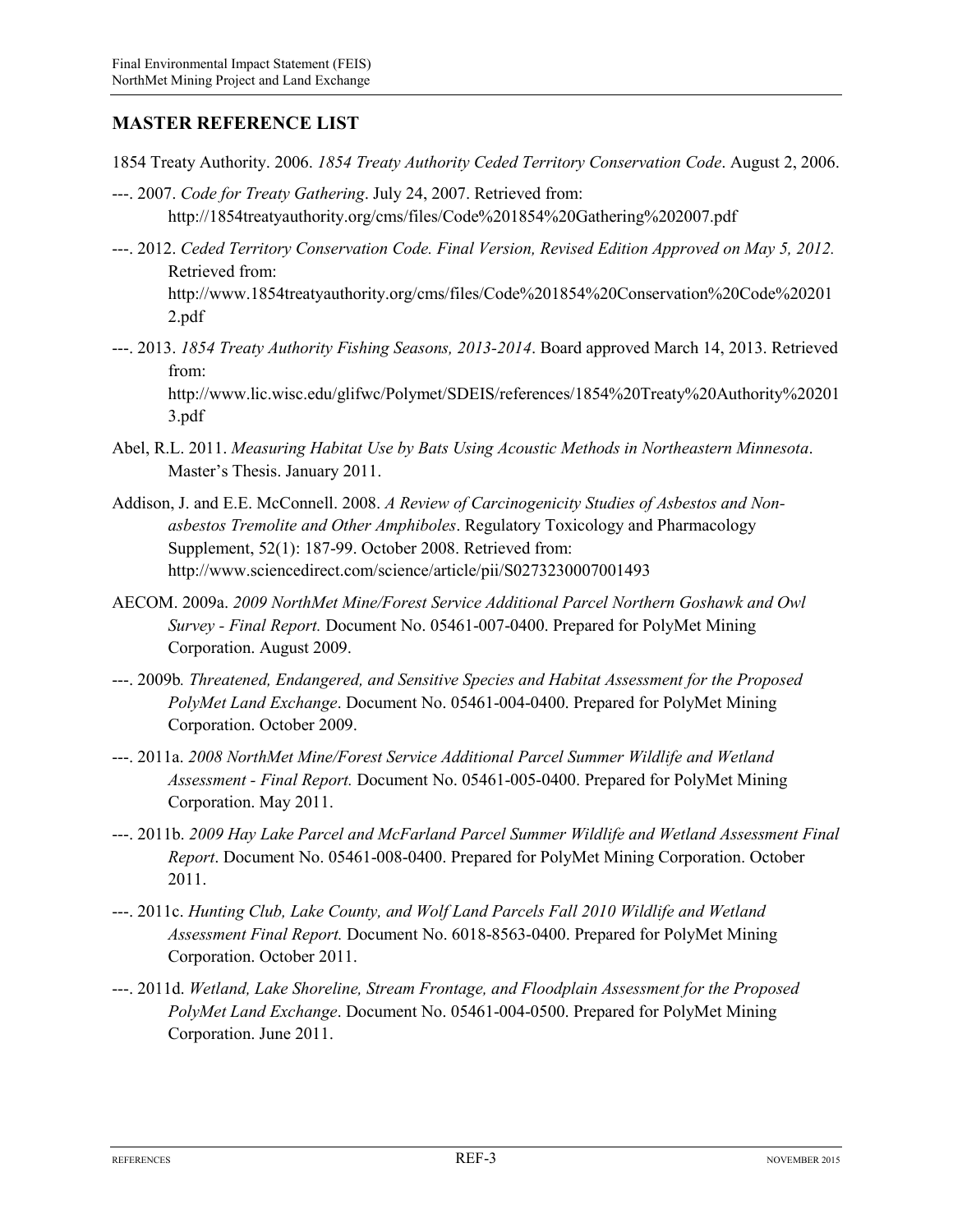- ACHP (Advisory Council on Historic Preservation). 2008. *Consultation with Indian Tribes in the Section 106 Review Process: A Handbook*. Washington D.C.: Government Printing Office. Retrieved from: http://www.achp.gov/regs-tribes2008.pdf
- Allan, S. 1993. *Final Report on Data Recovery Investigations of the Cedar Creek Sites, 21AK58, a Multicomponent Habitation Site*. Cedar Creek Archaeological Data Recovery Project, Archaeology Department, Minnesota Historical Society.
- AluChem, Inc. 2010. *Magnesium Hydroxide MSDS*. CAS # 1309-42-8. September 10, 2010.
- ANSI (American National Standard Institute). 2005. *Quantities and Procedures for Description and Measurement of Environmental Sound – Part 4: Noise Assessment and Prediction of Long-term Community Response.* S12.9-2205/Part 4 (Revision of ANSI S12.9-1996/Part 4). Accredited Standards Committee S12, Noise Standards. Melville, NY: Acoustical Society of America.
- Apfelbaum, S., R. Cockrell, J. Larson, D. Eppich, N. Thomas, and R. Odum. 1995*. Determination of Life Cycle Assessment Ecosystem Impact Indicators of Mining Activities for the Mesabi Iron Range, Minnesota*. October 1995.
- Apps, C.D. 2000. *Space-use, Diet, Demographics, and Topographic Associations of Lynx in the Southern Canadian Rocky Mountains: A Study*. In Ruggiero, L.F., K.B. Aubry, S.W. Buskirk, G.M. Koehler, C.J. Krebs, K.S. McKelvey, and J. R. Squires (eds.). Ecology and Conservation of Lynx in the United States: 351-371. Boulder, CO: University Press.
- Archer, D. 2005. *Fate of Fossil Fuel CO2 in Geologic Time*. Journal of Geophysical Research, 110, C09S05. doi:10.1029/2004JC002626.
- Arrowhead (Arrowhead Regional Development Commission). 2014. *City of Babbitt Comprehensive Plan.* Prepared for City of Babbitt by ARDC Regional Planning Division. December 2014.
- Arzigian, C. 2008. *Minnesota Statewide Multiple Property Documentation Form for the Woodland Tradition*. Mississippi Valley Archaeology Center at the University of Wisconsin LaCrosse. Report on file at the Minnesota State Historic Preservation Office.
- Atkins, A. 2007. *Creating Minnesota: A History from the Inside Out.* St. Paul, Minnesota: Minnesota Historical Society Press. Retrieved from: http://www.worldcat.org/title/creating-minnesota-ahistory-from-the-inside-out/oclc/140101139&referer=brief\_results
- Atkinson, M.A.L. 2006. *Chapter 4: Molecular and Cellular Responses to Asbestos Exposure*. From Ronald F. Dodson, Ph.D. and Samuel P. Hammar M.D. (eds.). Asbestos: Risk Assessment, Epidemiology, and Health Effects. CRC Press.
- Auer, N.A. 1996*. Importance of Habitat and Migration to Sturgeons with Emphasis on Lake Sturgeon*. Canadian Journal of Fisheries and Aquatic Sciences, 53(S1): 152-160.
- Auer, N.A. (ed.). 2003*. A Lake Sturgeon Rehabilitation Plan for Lake Superior*. Great Lakes Fishery Commission, Miscellaneous Publication 2003-02. May 2003.
- Bailey, T.N., E.E. Bangs, M.F. Portner, J.C. Malloy, and R.J. McAvinchey. 1986. *An Apparent Overexploited Lynx Population on the Kenai Peninsula, Alaska*. Journal of Wildlife Management, 50(2): 279-289.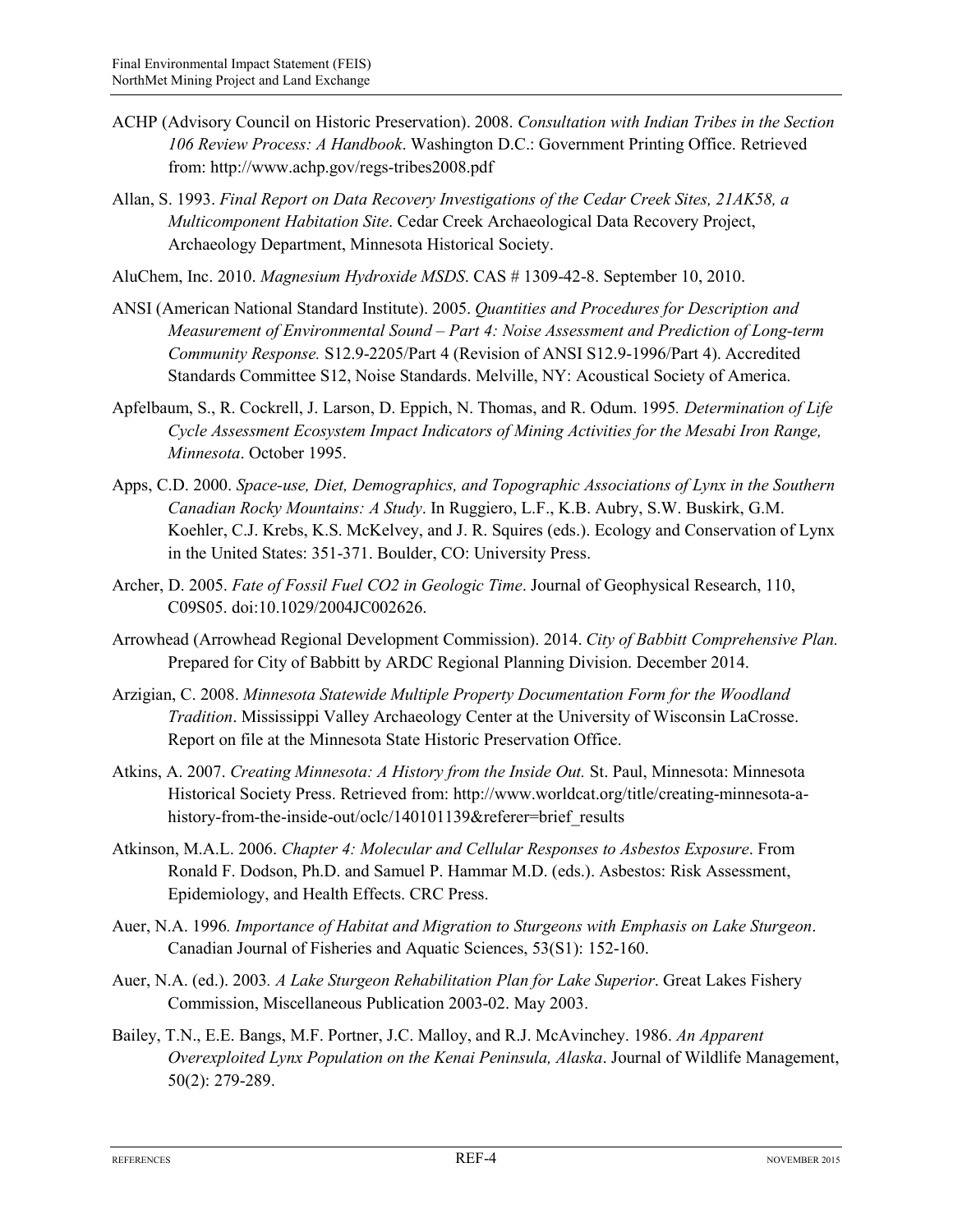- Balogh, S.J., Y.H. Nollet, and H.J. Offerman. 2004. *A Comparison of Total Mercury and Methylmercury Export from Various Minnesota Watersheds*. Science of the Total Environment, 340: 261-270. Retrieved from: http://www.sciencedirect.com/science/article/pii/S0048969704006370
- Balogh, S.J., E.B. Swain, and Y.H. Nollet. 2006. *Elevated Methylmercury Concentrations and Loadings During Flooding in Minnesota Rivers*. Science of the Total Environment, 368: 138-148.
- Barbour, M.T., J. Gerritsen, B.D. Snyder, and J.B. Stribling. 1999. *Rapid Bioassessment Protocols for Use in Streams and Wadeable Rivers: Periphyton, Benthic Macroinvertebrates and Fish*, Second Edition. EPA 841-B-99-002. Washington, D.C: U.S. Environmental Protection Agency; Office of Water. Retrieved from: http://water.epa.gov/scitech/monitoring/rsl/bioassessment/index.cfm
- Barnard Dunkelberg. 2009. *Sitka Rocky Gutierrez Airport Final EIS*. Accessed: March 21, 2012. Retrieved from: http://www.faa.gov/airports/environmental/records\_decision/media/rod\_sit\_2009.pdf
- Barr (Barr Engineering). 1976. *1976 Physical Chemical Data Summary: Water Resources Monitoring, Minnamax Project, AMAX Exploration.* Minneapolis, MN.
- ---. 2005. *RS26 – Partridge River Level 1 Rosgen Geomorphic Survey*. Rosgen Classification Partridge River from Headwaters to Colby Lake. Draft-01. December 8, 2005.
- ---. 2006a. *Cumulative Wetland Effect Analysis – East Reserve Mining Project*. Prepared for Ispat Inland Mining Company. July 10, 2006.
- ---. 2006b. *RS02 – Hydrogeological – Drill Hole Monitoring and Data Collection – Phase 1*. Hydrogeologic Investigation – Phase 1. PolyMet NorthMet Mine Site. Draft-02. November 16, 2006.
- ---. 2006c. *RS10 – Hydrogeological – Drill Hole Monitoring and Data Collection – Phase 2*. Hydrogeologic Investigation – Phase II. PolyMet NorthMet Mine Site. Draft-02. November 16, 2006.
- ---. 2006d. *RS14 – Wetland Delineation and Wetland Functional Assessment Report*. Draft-02. November 20, 2006.
- ---. 2006e. *RS44 – Wetland Hydrology Study Report*. Draft-02. November 20, 2006.
- ---. 2006f. *RS64 – Technical Memorandum: Existing Tailings Basin Water Information*. Draft-01. February 7, 2006.
- ---. 2006g. *RS 70 – Mercury Deposition and Bioaccumulation Cumulative Impact Report, Cumulative Impacts Analysis, Minnesota Iron Range Industrial Development Projects, Mercury Deposition and Evaluation of Bioaccumulation in Fish in Northeast Minnesota*. November 2006.
- ---. 2006h. *RS71 – Cumulative Impacts Analysis, Minnesota Iron Range Industrial Development Projects, Assessment of Potential Visibility Impacts in Federal Class I Areas in Minnesota*. November 2006.
- ---. 2007a. *RS10A – Hydrogeological – Drill Hole Monitoring and Data Collection – Phase 3*. Hydrogeologic Investigation – Phase III. March 2007.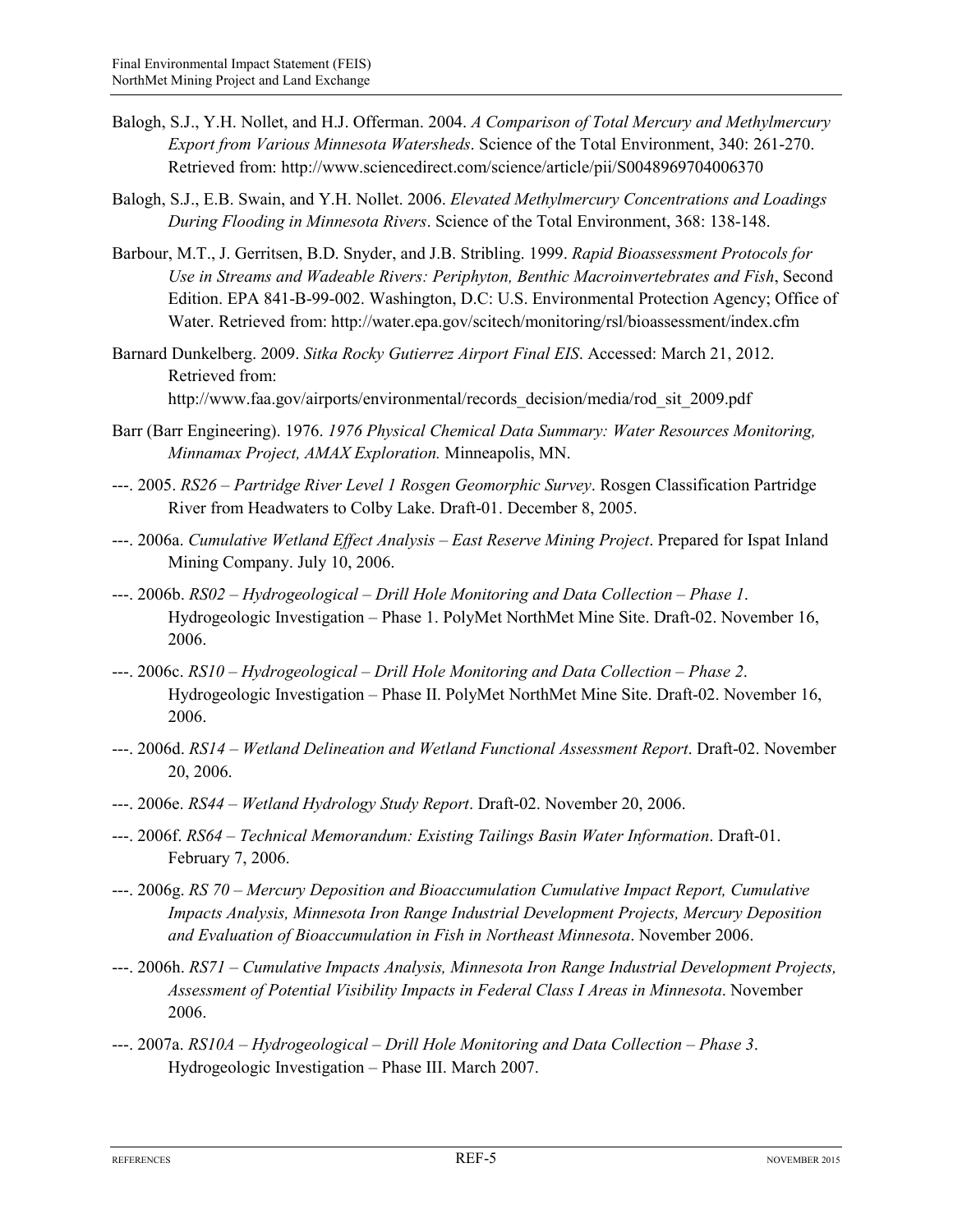- ---. 2007b. *RS14 – Supplemental Information to the Wetland Delineation Report*. Addendum 01. Submitted in support of the PolyMet Mining Corp.'s NorthMet Mine and Ore Processing Facilities Project Detailed Project Description. September 2007.
- ---. 2007c. *RS22 – Mine Waste Water Management for the PolyMet NorthMet Mine Site*. Technical Detail Report. Draft-02. October 17, 2007.
- ---. 2007d. *RS29T – Technical Design Evaluation Report - Wastewater Treatment Technology NorthMet Project*. Draft-02. March 30, 2007. Addendum, October 2007.
- ---. 2007e. *RS52 – PolyMet Technical Design Evaluation Report - Mine Closure Plan Report*. July 2007.
- ---. 2007f. *RS55T – Tailings Basin Modifications to Eliminate Water Release via Seepage*. PolyMet Technical Design Evaluation Report. Draft-02. February 13, 2007.
- ---. 2007g. *RS63 – Technical Memorandum: Updated PolyMet Mining Baseline Surface Water Quality Information Report*. Draft-02. June 29, 2007.
- ---. 2007h. *RS76 – Technical Memorandum: Summary and Interpretation of Surface Water Quality Monitoring Data*, *PolyMet Mining Company.* June 29, 2007.
- ---. 2007i. *Technical Memorandum: Results of Autumn 2007 Field Surveys for Botrychium rugulosum at PolyMet Mine Site*. November 7, 2007.
- ---. 2007j. *RS70 – Addendum 01, Supplemental Information to the November 2006 Air Quality Cumulative Impact Assessment Report on Mercury Deposition and Evaluation of Bioaccumulation in Fish in Northeast Minnesota*. August 2007.
- ---. 2007k. *RS58A – Emission Control Technology Review for NorthMet Project Processing Plant*. October 2007.
- ---. 2007l. *RS61 – Fiber Information, NorthMet Mine and Ore Processing Facilities Project, Fibers Data Related to the Processing of NorthMet Deposit Ore*. Draft-03. June 2007.
- ---. 2007m. *RS58B – Emission Control Technology Review for NorthMet Project Mine Site*. Draft-02. September 2007.
- ---. 2008a. *RS74 – External Memorandum: Changes to the Tailings Basin Flows in the Embarrass River Watershed*. Memo to J. Scott and S. Arkley from K. Wenigmann, G. Williams, and M. Wong. October 14, 2008.
- ---. 2008b. *Technical Memorandum: Lined Tailings Basin Alternative – EIS Data Request*. From Gregg Williams, Mark Jacobson, Cheryl Feigum at Barr Engineering Company to the PolyMet Project File. Project No. 23/69-862-006-001. April 8, 2006.
- ---. 2008c. *RS13B – Tailings Basin – Mitigation Design Water Balance*. Draft-01. September 8, 2008.
- ---. 2008d. *RS22B – Mine Site Model Report, Appendix B: Groundwater Modeling of the NorthMet Mine Site*. Draft-03. St. Paul, Minnesota.
- ---. 2008e. *RS73B – Streamflow and Lake Level Changes: Hydrologic/Hydraulic Modeling Results for the PolyMet NorthMet Mine Site*. Draft-03. September 12, 2008.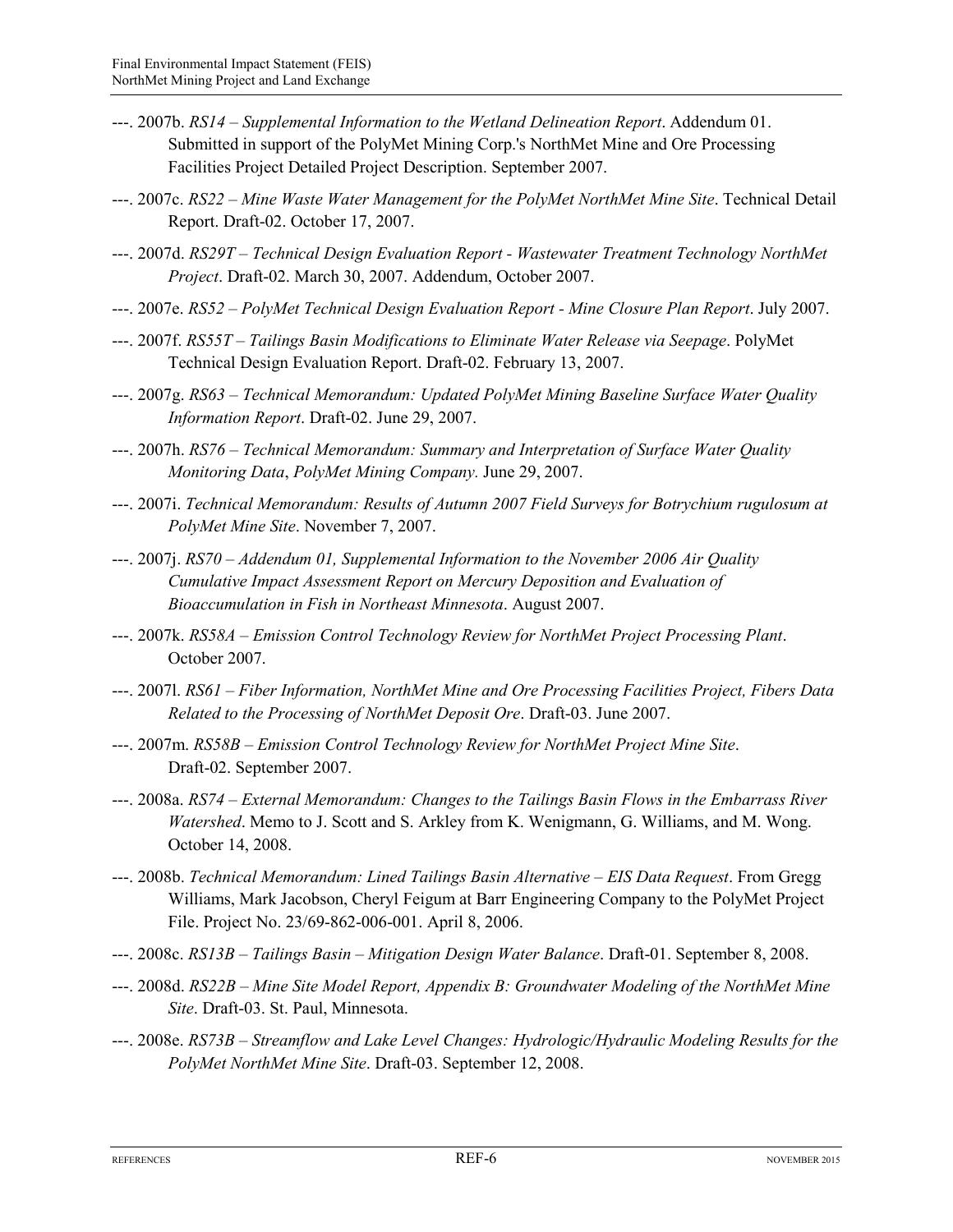- ---. 2008f. *RS74A – Surface Water and Groundwater Quality Modeling: Mine Site*. Draft-02. September 16, 2008.
- ---. 2008g. *RS74B – Surface Water and Groundwater Quality Modeling: Plant Site*. Draft-02. September 14, 2008.
- ---. 2008h*. Technical Memorandum: Indirect Wetland Impacts at the Mine Site*. From Cheryl Feigum, Mark Jacobson at Barr Engineering Company to Jon Ahlness, Steve Dewar. Project No. 23/69/- 862-008-002. June 2, 2008.
- ---. 2008i. *Technical Memorandum: Plant Site Groundwater Impacts Predictions*. November 12, 2008.
- ---. 2008j. *Technical Memorandum: Water Quality Estimates for LTVSMC Tailings Basin Cell 2E and Cell 2W Seepage*. February 8, 2008.
- ---. 2008k. *Technical Memorandum: Wetland Impacts - Tailings Basin Mitigation Alternative*. From Mark Jacobson, Cheryl Feigum at Barr Engineering Company to Jon Ahlness, Stuart Arkley. Project No. 23/69/-862-006-001. June 2, 2008.
- ---. 2008l. *Technical Memorandum: Wetland Impacts - Tailings Basin Mitigation Alternative*. From Mark Jacobson, Cheryl Feigum at Barr Engineering Company to Stuart Arkley. Project No. 23/69/-862- 006-001. May 28, 2008.
- ---. 2008m*. RS20T – Wetland Mitigation Plan*. Report Prepared for PolyMet Mining, Inc. Draft-04. January 15, 2008.
- ---. 2008n*. RS57A – Stationary Point and Fugitive Source Emission Calculations for the NorthMet Project Plant Site*. November 2008. Updated March 5, 2012.
- ---. 2008o*. Long-Range Hydrology Study Final Report*. Prepared for Northshore Mining Company. November 2008.
- ---. 2009a. *Cumulative Effects Analysis of Wildlife Habitat and Threatened and Endangered Wildlife Species: Keetac Expansion Project*. Prepared for U.S. Steel. February 2009.
- ---. 2009b. 2009 *Wild Rice and Sulfate Monitoring: Spring Mine Creek, Embarrass River, Partridge River, Pike River, and Lower St. Louis River. Prepared for PolyMet Mining Inc. – NorthMet Project*. DRAFT. September 2009.
- ---. 2009c. *Technical Memorandum: Colby Lake Water Quality Samples*. April 7, 2009.
- ---. 2009d. *Technical Memorandum: Results of Residential Well Sampling North of LTVSMC Tailings Basin*. January 27, 2009.
- ---. 2009e. *Technical Memorandum: Results of Tailings Basin Hydrogeological Investigation*. June 2, 2009.
- ---. 2009f. *Technical Memorandum: Tailings Basin Area Geologic and Hydrogeologic Setting*. Memo to Stuart Arkley, MDNR, from Tom Radue and Tina Pint, Barr Engineering. April 2, 2009.
- ---. 2009g. *NorthMet Project Greenhouse Gas and Climate Change Evaluation Report*. Prepared for PolyMet Mining Inc. Minneapolis, Minnesota. June 2009.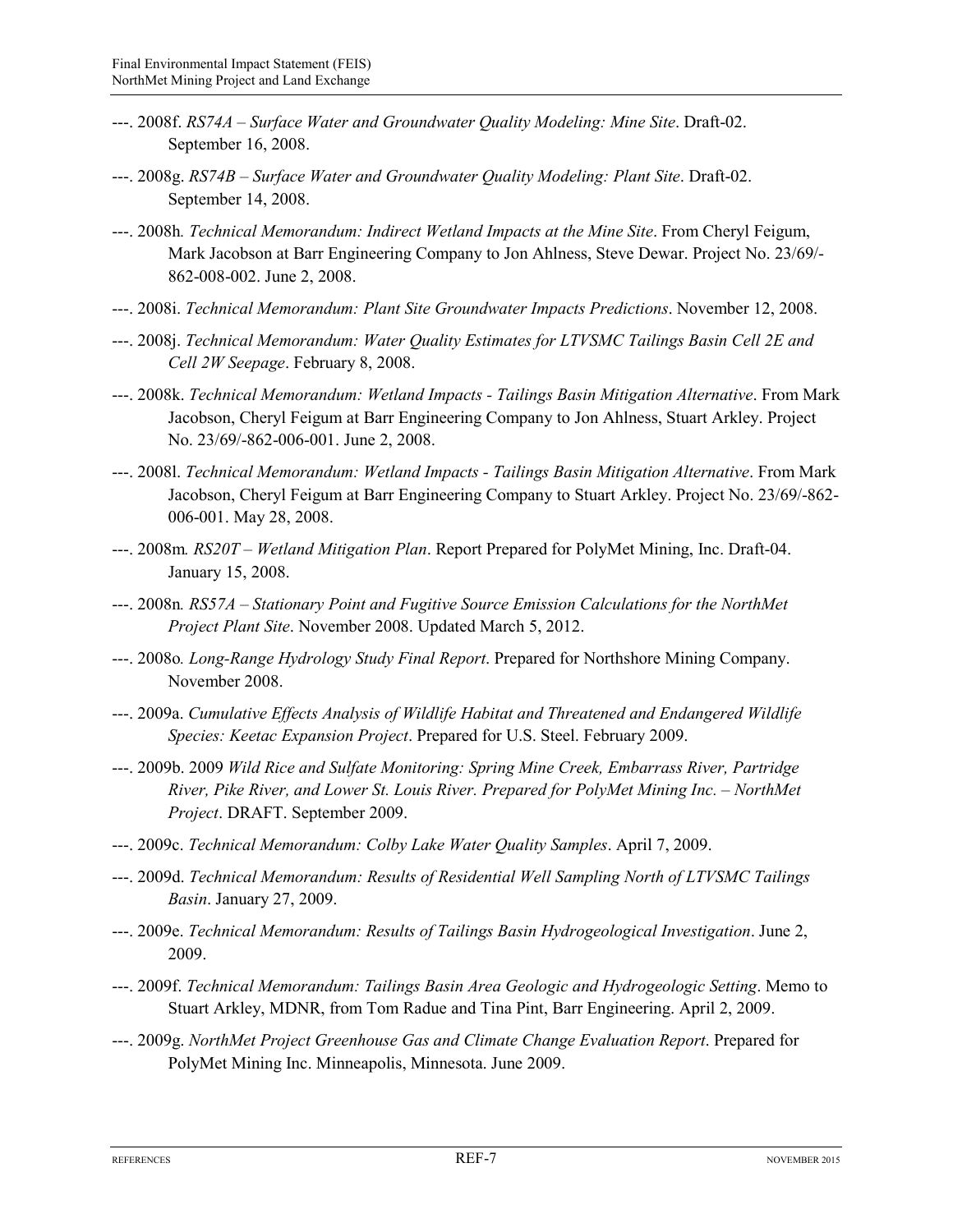- ---. 2009h. *Technical Memorandum: TB-1 Preliminary Results of Site-Specific Soil Sorption Tests: Tailings Basin Area*. To Jim Scott, PolyMet, from Don E. Richard. June 24, 2009.
- ---. 2010a. *2009 Wild Rice Survey and Sulfate Monitoring Report*. Prepared for Mesabi Nugget Phase II.
- ---. 2010c. *Technical Memorandum: Results from the Additional Baseline Monitoring for Sulfate and Methylmercury in the Embarrass River Watershed, July – November 2009*. April 9, 2010.
- ---. 2010d. *Wetland Hydrology Monitoring Report 2007-2009*. Prepared for PolyMet Mining, Inc. March 2010.
- ---. 2010e. *Peter Mitchell Pit Concept Mitigation Plan: Aquatic Habitat Enhancement through In-Pit Disposal of Overburden and Rock*. Prepared for Northshore Mining Company. May 2010.
- ---. 2011a. *2010 Wild Rice and Water Quality Monitoring Report: Second Creek, Spring Mine Creek, Trimble Creek, Unnamed Creek (PM 11), Wyman Creek, Embarrass River, Partridge River, Pike River, and St. Louis River*. Prepared for PolyMet Mining Corporation. January 2011.
- ---. 2011b. *Aquatic Biota Survey Report for the NorthMet Project*. Prepared for PolyMet Mining Corporation. August 2011.
- ---. 2011c. *Mineral Character Determination Related to Exchange of Lands Between PolyMet Mining and USFS*. Prepared for PolyMet Mining Corporation. December 1, 2011.
- ---. 2011d. *NorthMet Project Baseline Wetland Type Evaluation*. Report Prepared for PolyMet Mining, Inc., Hoyt Lakes, Minnesota. April 2011.
- ---. 2011e. *Proposed Water Management Plans*. Mesabi Nugget Phase II Project. Prepared for Mesabi Mining, LLC. February 2011.
- ---. 2011f. *NorthMet Mine and Ore Processing Facility Project, Mineral Fibers Data Related to the Processing of NorthMet Deposit Ore, Addendum 02*. Fine Particle Air Emission Control Technology Update. December 2011. Version 2.
- ---. 2011g. *Work Plan for a Supplemental Air Emissions Risk Analysis (AERA) for the NorthMet Mine Site, Version 2*. November 14, 2011.
- ---. 2011h. *NPDES Field Studies Report - SD026*. Prepared for Cliffs Erie LLC. and Polymet Mining Inc. September 2011.
- ---. 2011i. *Technical Memorandum: Comparison of Hydrogeologic Setting – Canisteo Pit, Minntac Mine near Kinney, and NorthMet Mine Site*. May 22, 2011.
- ---. 2011j. *Zim Sod Wetland Mitigation Site Wetland Mitigation Plan. Preliminary Wetland Mitigation Plan 2011*. Prepared for PolyMet Mining, Inc., Hoyt Lakes, Minnesota. November 2011.
- ---. 2011k. *NPDES Field Studies Report - SD033*. September 2011.
- ---. 2011L. *NPDES Field Studies Report - Tailings Basin*. September 2011.
- ---. 2012a*. 2011 Wild Rice and Water Quality Monitoring - Second Creek, Spring Mine Creek, Trimble Creek, Unnamed Creek PM 11, Wyman Creek, Embarrass River, Partridge River, and Pike River*. February 2012.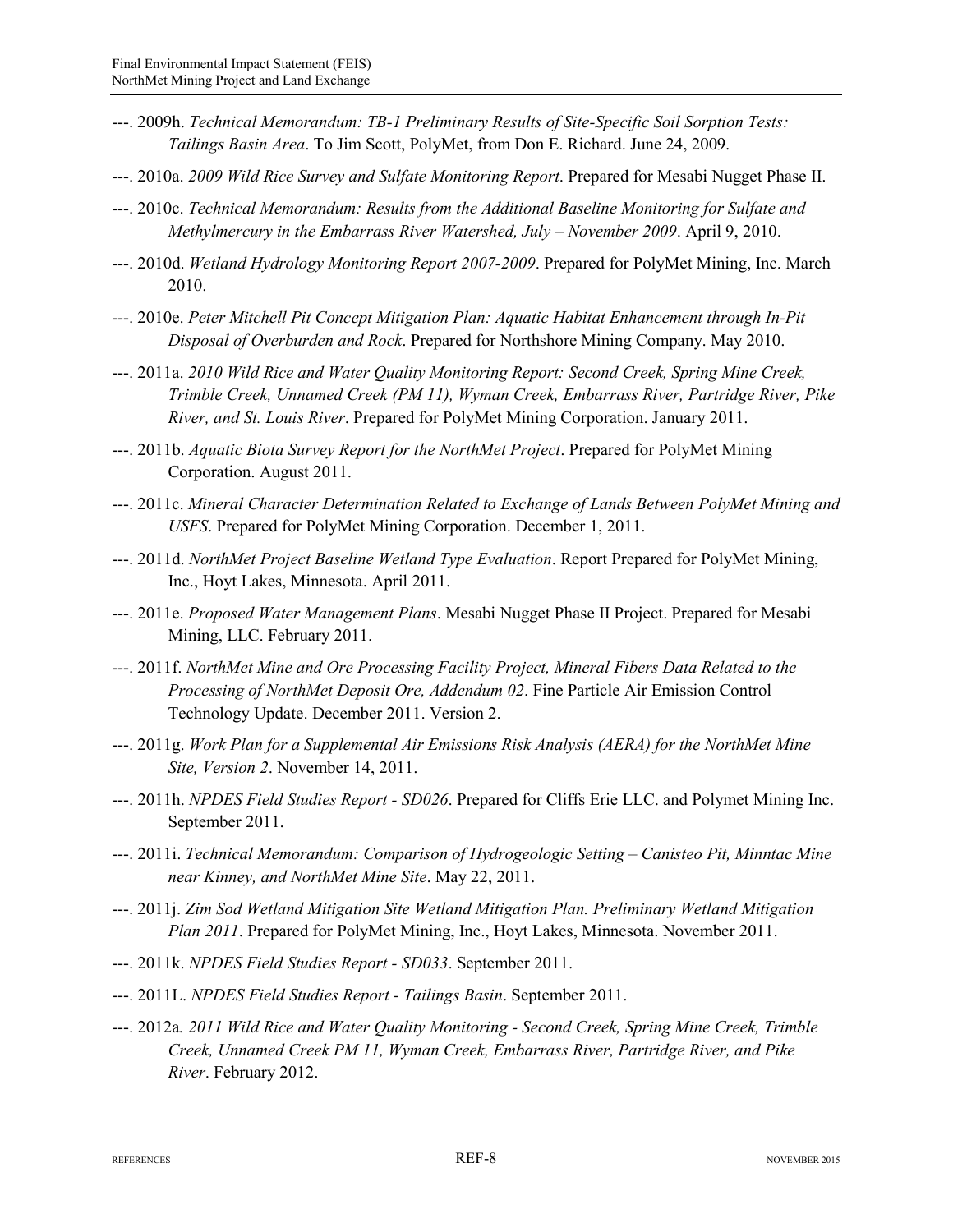- ---. 2012b. *Cumulative Impacts Analysis: Local Mercury Deposition and Bioaccumulation in Fish*. Prepared for PolyMet Mining, Inc. July 2012.
- ---. 2012c. *NorthMet Mine Site Water Modeling Work Plan, Version 6*. February 14, 2012.
- ---. 2012d. *NorthMet Plant Site Water Modeling Work Plan, Version 6*. July 2, 2012.
- ---. 2012e. *Memo: Partridge River Hydrologic Impacts-XP-SWMM Results*. From Greg Williams, Barr Engineering to Mike Liljegren, MDNR. December 10, 2012.
- ---. 2012f. *Technical Memorandum: Summary of Water Related Model Calibrations and Plant Site Corroborations*. From Greg Williams, Barr Engineering, to Erik Carlson, MDNR. July 24, 2012.
- ---. 2012g. *NorthMet Memorandum: Traffic Information*. February 8, 2012.
- ---. 2012h. *Class I Area Air Dispersion Modeling, Version* 2. May 2012.
- ---. 2012i*. Class II Mine Site Air Quality Dispersion Modeling Report, Version 2*. August 2012.
- ---. 2012j. *Class II Plant Site Air Quality Dispersion Modeling Report, Version 2*. November 2012.
- ---. 2012k. *Mercury Emission Control Technology Review for NorthMet Project Processing Plant, Version 2*. February 2012.
- ---. 2012l. *Green House Gas and Climate Change Evaluation, NorthMet Project*. June 2012.
- ---. 2012m. *Technical Memorandum: Response to Questions on Saline Groundwater*. From John Swenson and Jere Mohr, Barr, to Bill Johnson, MDNR. September 7, 2012.
- ---. 2012n. *Technical Memorandum: Results of Sensitive Plant Species Surveys along Dunka Road and Pipeline Route*. Minneapolis, Minnesota. Original date: August 8, 2008. Revised February 3, 2012.
- ---. 2012o. *Cumulative Impacts Analysis, Assessment of Potential Visibility Cumulative Impacts in Federal Class I Areas in Minnesota, Version 3*. January 2012.
- ---. 2012p. *Technical Memorandum: Mine Site Surficial Aquifer Dataset Size*. From Tina Pint, Barr, to Tom Hingsberger, USACE; Tom Hale, USFS; and Erik Carlson, MDNR. July 6, 2012.
- ---. 2012q. *Table 3A: Attachment to Form AQDMR-01: NorthMet Plant Site Alone NAAQS/MAAQS Modeling Results*. In Class II Plant Site Air Quality Dispersion Modeling Report. Version 1. August 2012.
- ---. 2012r. *RS57 – Stationary Point and Fugitive Source Emission Calculations for the NorthMet Project Plant Site*. November 2008. Updated March 5, 2012.
- ---. 2013a. *CDF059 Tributary Flow Augmentation, Version 4*. January 25, 2013.
- ---. 2013c. *NorthMet Project - Local Mercury Deposition and Bioaccumulation in Fish, Addendum 01*. March 13, 2013.
- ---. 2013d. *Potential Emissions – Processing Plant*. Hoyt Lakes, Minnesota.
- ---. 2013f. *Final Pilot Testing Report*. Plant Site Wastewater Treatment Plant Pilot Testing Program. Prepared for PolyMet Mining Inc. January 2013.
- ---. 2013h. *CDF061 – Plant Site Groundwater Flow Method, Version 1*. January 17, 2013.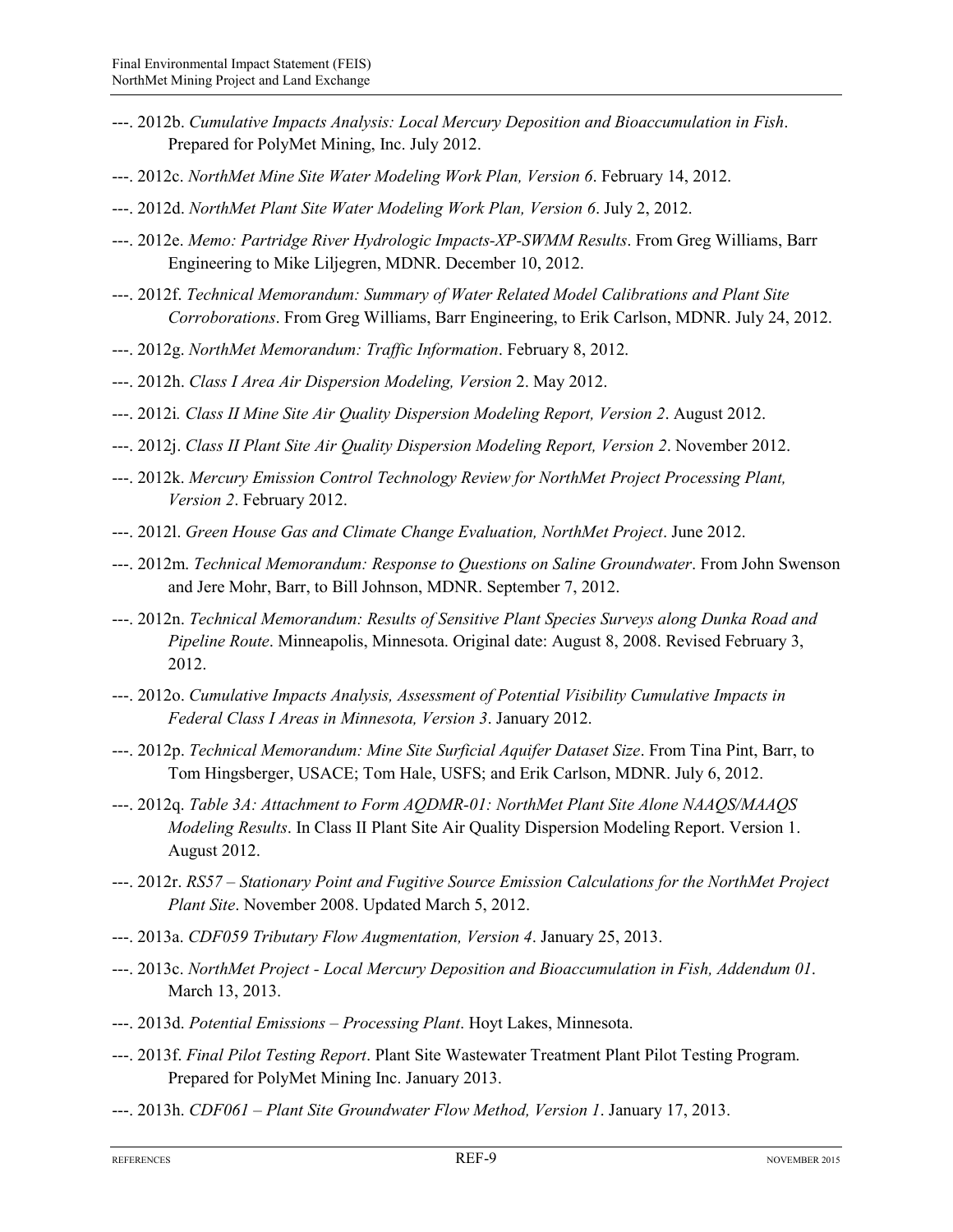- ---. 2013i. *Supplemental Air Emissions Risk Analysis (AERA) – Mine Site, Version 3.* February 21, 2013.
- ---. 2013j. *Supplemental Air Emissions Risk Analysis (AERA) – Plant Site, Version 3.* March 25, 2013.
- ---. 2013k. *Technical Memorandum: NorthMet Flotation Tailings Basin: Containment System Effects on Slope Stability*. April 19, 2013.
- ---. 2013l. *2012 Wild Rice and Water Quality Monitoring Summary*. Prepared for PolyMet Mining Inc. January 2013.
- ---. 2013m. *CDF062 Colby Lake Probabilistic Water Quality, Version 2*. January 31, 2013.
- ---. 2013o. *Rosgen Classification: Unnamed Creek South of Dunka Road*. Prepared for PolyMet Mining, Inc. September 2013.
- ---. 2013p. *Technical Memorandum: Wildrice Survey Results Summary.* From Rachel Walker, Barr, to Bill Johnson, MDNR; Shirley Frank, USFS; Doug Bruner, USACE. November 5, 2013.
- ---. 2013q. *Patridge River Level 2 Rosgen Geomorphic Survey*. *Rosgen Classification: Patridge River above Dunka Road.* Prepared for PolyMet Mining, Inc. September 2013.
- ---. Personal Communication. Email from Christie Kearney (Barr) RE: Vegetation Section. February 6, 2013.
- ---. 2014a. *Memorandum: Requested Baseline Information [for Road Traffic]*. From Pat Sheehy, Barr to Yinka Afon, ERM. November 4, 2014
- ---. 2014b. *Hydrogeology of Fractured Bedrock in the Vicinity of the NorthMet Project*. December 2014.
- ---. 2014c. *Mercury Overview: A Summary of Potential Mercury Releases from the NorthMet Project and Potential Effects on the Environment*. Prepared for PolyMet Mining, Inc. September 2014.
- ---. 2014d. *Technical Memorandum: Ongoing Groundwater and Surface Water Data Collection for NorthMet Water Quality Modeling - Version 1*. June 20, 2014.
- ---. 2014e. *Technical Memorandum: NorthMet FTB East Dam Conceptual Model – Draft 02*. June 20, 2014.
- ---. Personal Communication. Email from Pat Sheehy (Barr) to Adeyinka Afon (ERM) RE: Offsite rail and road traffic baseline information. November 6, 2014.
- ---. 2015a. *Technical Memorandum: Results of County Well Index Review*. February 2, 2015.
- ---. 2015b. *Groundwater Modeling of the NorthMet Flotation Tailing Basin Containment System – Supporting Document for Water Management Plan – Plant Site (Attachment C)*. January 2015.
- ---. 2015c. *Groundwater Modeling of the NorthMet Plant Site, Supporting Document for Water Modeling Data Package, Volume 2 – Plant Site*. January 2015.
- ---. 2015d. *Sensitivity Analysis of the NorthMet Water Quality Model – Version 2*. Barr Engineering January 2015.
- ---. 2015e. *Memorandum: Groundwater Containment System Modeling in GoldSim – Version 3.* From Barr Engineering to Jennifer Saran, PolyMet Mining, Inc. January 21, 2015.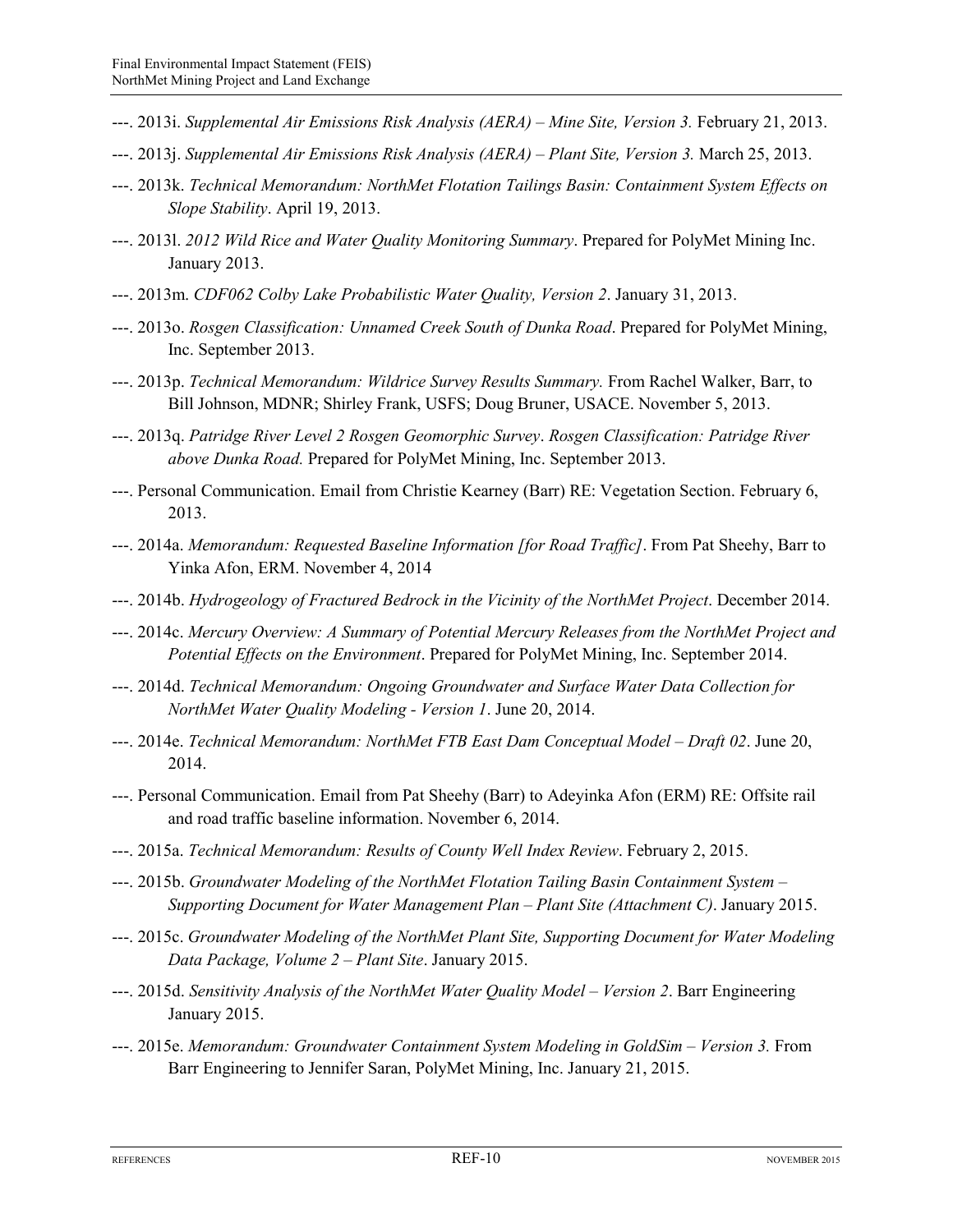- ---. 2015f. M*ercury Overview: A Summary of Potential Mercury Releases from the NorthMet Project and Potential Effects on the Environment*. Prepared for PolyMet Mining, Inc. March 2015.
- ---. 2015g. *Technical Memorandum: NorthMet Project: Estimate of Mercury Loading to the Lower St. Louis River, Version 3*. From Cliff Twaroski and Denise Levitan to Richard Clark, MPCA. January 28, 2015.
- ---. 2015h. *Memorandum: Summary of Project Impacts to Partridge Rive Average Annual Hydrology*. From Greg Williams to Bill Johnson, MDNR. March 24, 2105.
- ---. 2015i. *Memorandum: Summary of Existing Conditions Hydrology in the Partridge River and Embarrass River*. From Greg Williams to Bill Johnson, MDNR. March 24, 2015.
- ---. 2015j. *Technical Memorandum: Potential Indirect Wetland Impacts, Fragmentation*. From Barr Engineering Company to Lisa Faye, Colleen Allen, and Ralph Augustin, MDNR. March 27, 2015.
- ---. 2015k. *Aitkin Wetland Mitigation Site Hydrology Monitoring, 2012-2014*. Prepared for PolyMet Mining, Inc. April 2015.
- ---. 2015l. *Hinkley Wetland Mitigation Site Hydrology Monitoring, 2014*. Prepared for PolyMet Mining, Inc. April 2015.
- ---. 2015m. Z*im Wetland Mitigation Site Hydrology Monitoring, 2012-2014*. Prepared for PolyMet Mining, Inc. April 2015.
- Barr (Barr Engineering) and HC Itasca. 2009. *Dissolved Solids and Chemical Balance – Mesabi Nugget Phase II Project.* Draft 01. Prepared for Steel Dynamics, Inc. Mesabi Mining, LLC. by Barr Engineering and HC Itasca. December 14, 2009.
- Bassett Acoustics. 2004. *Environmental Impact Statement for the Clermont Coal Mine Project*. Queensland, Australia. August 2004.
- BBER (Bureau of Business and Economic Research). 2009. *The Economic Impact of Non-Ferrous Mining on the State of Minnesota and the Arrowhead Region and Douglas County, WI*. Duluth, MN: University of Minnesota Duluth, Labovitz School of Business and Economics, Bureau of Business and Economic Research. March 2009.
- ---. 2012. NorthMet Economic Impact. 2011. *Update: Economic Impact of PolyMet's NorthMet Project on St. Louis County, Minnesota*. Duluth, MN: University of Minnesota Duluth, Labovitz School of Business and Economics, Bureau of Business and Economic Research. March 2012.
- Bell Museum (Bell Museum of Natural History). 2011. *Bell Museum of Natural History Vascular Plant Database*. Saint Paul, MN: University of Minnesota Herbarium. Accessed: August 16, 2011. Retrieved from: http://www.bellmuseum.umn.edu/research-collections/plants/minnesota-flora
- ---. 2014. *Carex ormostachya*. *Bell Museum Digital Records of Plant Specimens Located in the University of Minnesota Herbarium*. Accessed: October 13, 2014. Retrieved from: http://search.bellmuseum.umn.edu/
- Benton-Banai, E. 1988. *The Mishomis Book: The Voice of the Ojibway*. St. Paul, MN: Indian County Press and Publications, Inc.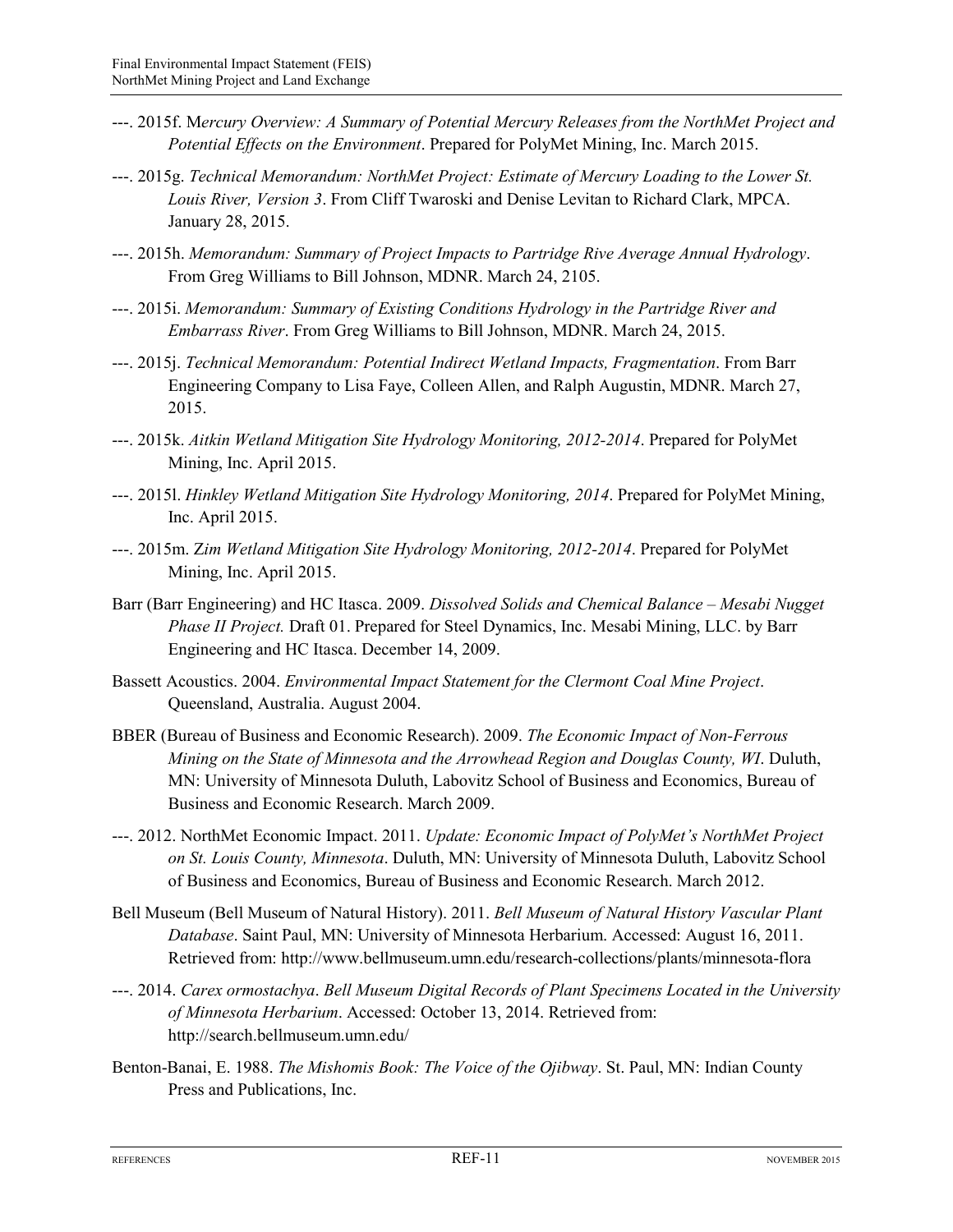- Berman and Crump. 2003. *Final Draft: Technical Support Document for a Protocol to Assess Asbestos-Related Risk*. Berman and Crump Protocol, Prepared for Office of Solid Waste and Emergency Response. Washington DC: USEPA. Original version September 4, 2001, updated in 2003.
- Berndt, M.E. 2003. *Mercury and Mining in Minnesota*. Minerals Coordinating Committee, Final Report. Submitted June 30, 2003, Revised October 15, 2003. Retrieved from: http://files.dnr.state.mn.us/lands\_minerals/mercuryandmining.pdf
- Berndt, M.E. and T.K. Bavin. 2012a. *Methylmercury and Dissolved Organic Carbon Relationships in a Wetland-rich Watershed Impacted by Elevated Sulfate from Mining*. Environmental Pollution, 161. February 2012. doi:10.1016/j.envpol.2011.06.006.
- ---. 2012b. *On the Cycling of Sulfur and Mercury in the St. Louis River Watershed, Northeastern Minnesota: An Environmental and Natural Trust Fund Final Report*. St. Paul, MN: Minnesota Department of Natural Resources. August 15, 2012.
- Berndt, M.E., J. Jeremiason, and B.Von Kroff. 2014. *Hydrologic and Geochemical Controls on the St. Louis River Chemistry with Implications for Regulating Sulfate to Control Methylmercury Concentrations*. November 3, 2014. Retrieved from: http://files.dnr.state.mn.us/lands\_minerals/reclamation/berndt\_et\_al\_2014.pdf
- Bettis, E.A. III and D.M. Thompson. 1981. *Holocene Landscape Evolution in Western Iowa - Concepts, Methods, and Implications for Archaeology*. In S.F. Anfinson (ed.). Current Directions in Midwestern Archaeology: Selected Papers from the Mankato Conference, pp. 1–14. Occasional Papers in Minnesota Archaeology, 9. St. Paul, MN: Minnesota Archaeological Society.
- Bies, D. and C. Hansen. 2009. *Engineering Noise Control, Fourth Edition*. New York, NY: Taylor & Francis.
- Bloom, N.S. 1992. *On the Chemical Form of Mercury in Edible Fish and Marine Invertebrate Tissue*. Canadian Journal of Fisheries and Aquatic Sciences, 49(5): 1010-1017.
- Boreal (Boreal.org). Personal Communication. Email from Margaret Watkins (Boreal.org) RE: VIC Files and PolyMet (Old LTV Tailings Basin). April 13, 2009.
- Bottomley, D.J. 1996. *A Review of Theories on the Origins of Saline Waters and Brines in the Canadian Precambrian Shield*. Wastes and Impacts Division, Directorate of Fuel Cycles and Materials Regulation. Atomic Energy Control Board: Ottawa, Canada. February 1996.
- Brand, C.J. and L.B. Keith. 1979. *Lynx Demography during a Snowshoe Hare Decline in Alberta*. Journal of Wildlife Management, 43(4): 827-849.
- Branfireun, B.A., N.T. Roulet, C.A. Kelly, and J.W.M. Rudd. 1999*. In Situ Sulphate Stimulation of Mercury Methylation in a Boreal Peatland: Toward a Link Between Acid Rain and Methyl Mercury Contamination in Remote Environments*. Global Biochemical Cycles, 13(3): 743–750.
- Branfireun, B.A., K. Bishop, N.T. Roulet, G. Granberg, and M. Nilsson. 2001. *Mercury Cycling in Boreal Ecosystems: The Long-term Effect of Acid Rain Constituents on Peatland Pore Water Methylmercury Concentrations*. Geophysical Research Letters, 28(7): 1227-123.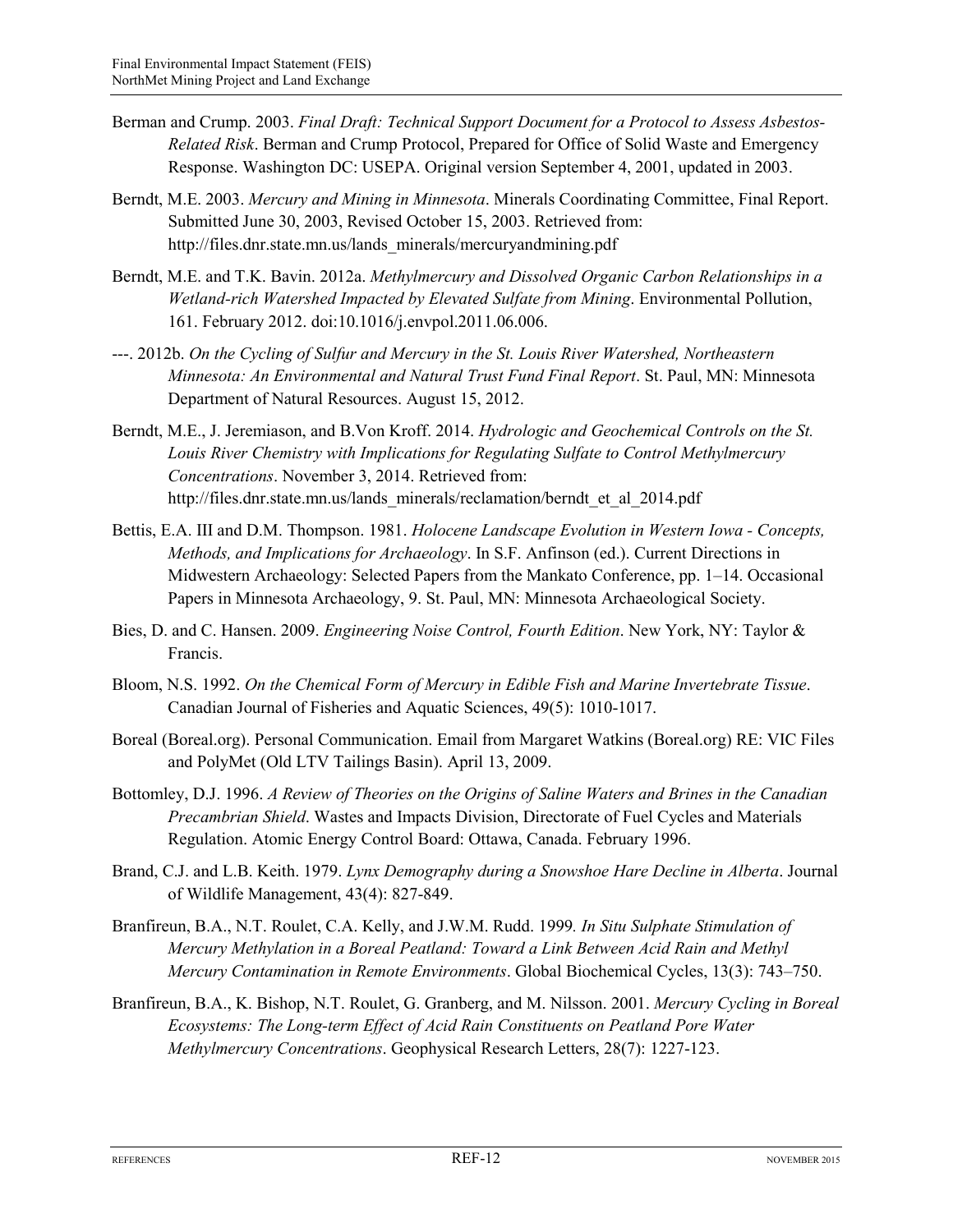- Branfireun B.A. and N.T. Roulet. 2002. *Controls on the Fate and Transport of Methylmercury in a Boreal Headwater Watershed, Northwestern Ontario, Canada*. Hydrology and Earth System Science, 6(4): 785–794.
- Breneman, D. 2005. *Stream and Wetland Biological Survey.* NRRI Technical Report Number NRRI/TR-2005/05. Prepared for PolyMet Mining Corporation. February 2005.
- Brooks, K.N. 1992. *Chapter 10: Surface Hydrology*. In Wright, H.E. (ed.). The Patterned Peatlands of Northern Minnesota, 153-162. Minneapolis: University of Minnesota Press.
- Burdett, C.L. and G.J. Niemi. 2002. *Conservation Assessment for Three-toed Woodpecker (Picoides tridactylus)*. Prepared for USDA. Forest Service (USFS). October 2002.
- Burns, Mary. 1985. *Preliminary Survey of Historical Routes and Trails in Northern Wisconsin and Upper Michigan*. Mercer, WI: Sigurd Olson Environmental Institute.
- Business Journal (Minneapolis/St. Paul Business Journal). 2014. *U.S. Steel Cancels Minnesota Mine Expansion*. September 17, 2014. Retrieved from: http://www.bizjournals.com/twincities/news/2014/09/17/ussteel-cancels-keetac-mine-expansionkeewatin.html
- Buskirk, S.W., L.F. Ruggiero, and C.J. Krebs. 2000. *Habitat Fragmentation and Interspecific Competition: Implications for Lynx Conservation*. In Ruggiero, L.F., K.B. Aubry, S.W. Buskirk, G.M. Koehler, C.J. Krebs, K.S. McKelvey, and J. R. Squires (eds.). Ecology and Conservation of Lynx in the United States, 83-100. Boulder, CO: University Press.
- BWSR (Minnesota Board of Water and Soil Resources). 2009. *Section 3.2: Wetland Base Data: Hennepin Conservation District Wetland Inventory*. MnRam (Minnesota Routine Assessment Method) Guidelines*.* July 14, 2009.
- Carlisle, D.M., M.R. Meador, T.M. Short, C.M. Tate, M.E. Gurtz, W.L. Bryant, J.A. Falcone, and M.D. Woodside. 2013. *The Quality of Our Nation's Waters—Ecological Health in the Nation's Streams, 1993–2005*. U.S. Geological Survey Circular 1391. Retrieved from: http://pubs.usgs.gov/circ/1391/
- CEQ (Council on Environmental Quality). 1981. *Memorandum to Agencies: Forty Most Asked Questions Concerning CEQ's National Environmental Policy Act Regulations: 2a. Alternatives Outside the Capability of Applicant or Jurisdiction of Agency*. Retrieved from: http://energy.gov/sites/prod/files/G-CEQ-40Questions.pdf
- ---. 1997. *Considering Cumulative Effects under the National Environmental Policy Act.* Executive Office of the President. Washington, DC. January 1997. Retrieved from: http://energy.gov/sites/prod/files/nepapub/nepa\_documents/RedDont/G-CEQ-ConsidCumulEffects.pdf
- ---. 2010. *Draft NEPA Guidance on Consideration of the Effects of Climate Change and Greenhouse Gas Emissions*. February 18, 2010. Retrieved from: https://www.whitehouse.gov/sites/default/files/microsites/ceq/20100218-nepa-considerationeffects-ghg-draft-guidance.pdf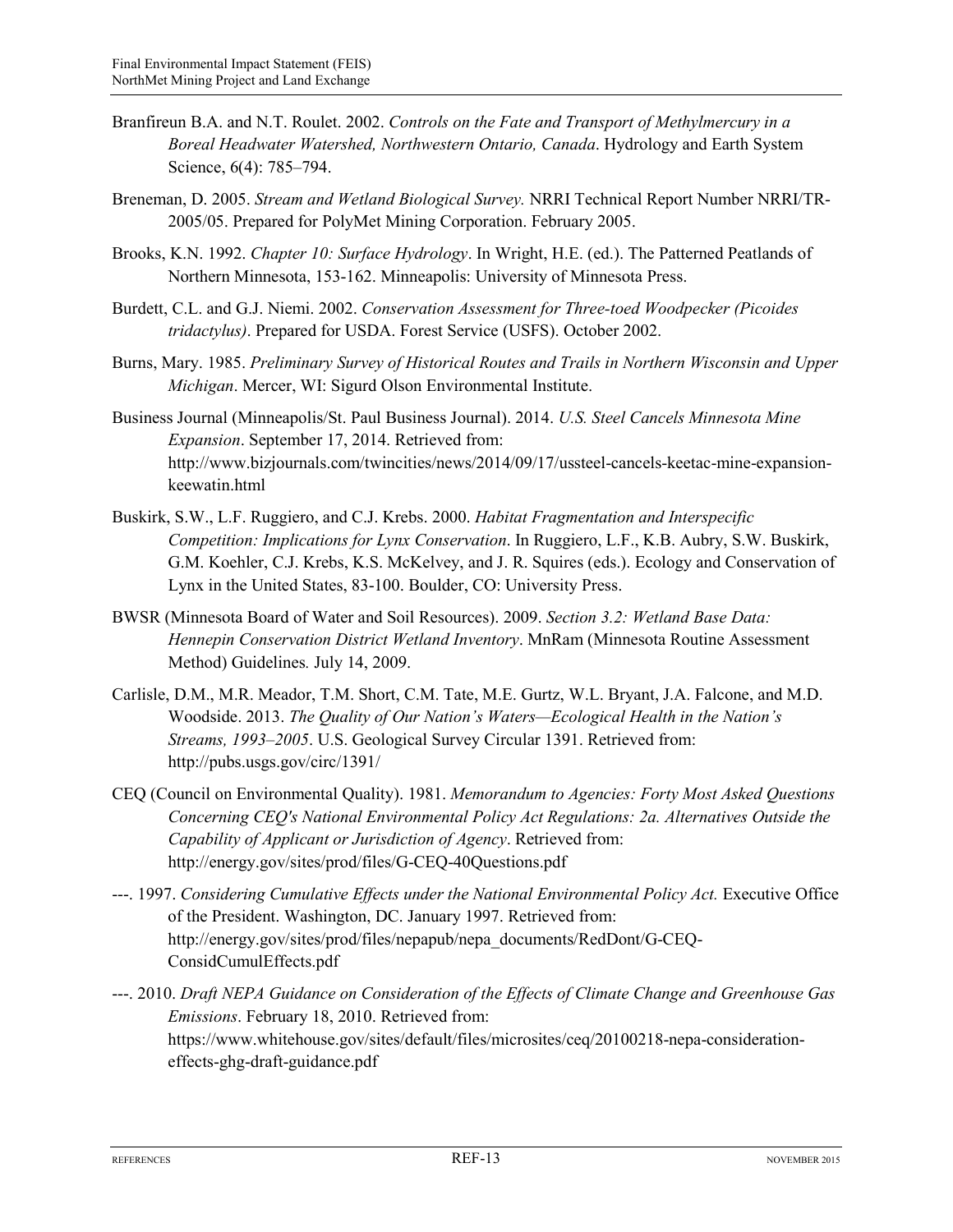- CFR (Code of Federal Regulations). *Code of Federal Regulations (Annual Edition).* Washington, D.C.: U.S. Government Printing Office. Retrieved from: http://www.gpo.gov/fdsys/browse/collectionCfr.action?collectionCode=CFR
- Chester, A.H. 1902. *Explorations of the Iron Regions of Northern Minnesota, During the Years 1875 and 1880*. St. Paul, Minnesota. May 3, 1902.
- Chisholm, I. 2006. *Memorandum Addressing Monitoring Template for Addressing Geomorphological Impact of Mining in the Northeast*. November 27, 2006.
- Christian, D.P. 1993. *Distribution and Abundance of Bog Lemmings (Synaptomys Cooperi and S.Borealis) and Associated Small Mammals in Lowland Habitats in Northern Minnesota Sensitive Small Mammals of the Chippewa National Forest*. Prepared for John Mathisen, CNF, and Rich Baker, MDNR. March 1993.
- City of Babbitt. 1996. *Zoning Ordinance for the City of Babbitt*. Hard copy on file with the City of Babbitt, Babbitt Minnesota. Accessed: October 6, 2011.
- ClearTech Industries Inc. 2010. *Potassium Permanganate MSDS.* April 1, 2010.
- Cleland, D.T., P.E. Avers, W.H. McNab, M.E. Jensen, R.G. Bailey, T. King, W.E. Russell. 1997. *National Hierarchical Framework of Ecological Units*. In Boyce, M. S. and A. Haney, A. (eds.). 1997. Ecosystem Management Applications for Sustainable Forest and Wildlife Resources, 181- 200. New Haven, CT: Yale University Press.
- Cleland, D.T., Charles E. and Richard A. Carlson, Jr. 2002. *The Elders Speak: Natural Resource use by the Forest County Potawatomi Community*. Report prepared for the Forest County Potawatomi Community by Aurora Associates.
- Cliffs Erie. 2009. *Cliffs Erie Tailings Basin Monitoring Surface Water and Ground Water Sampling Results.* May 2009.
- Clifton, J.A., G. Cornell, and J.M. McClurken. 1986. *People of the Three Fires: the Ottawa, Potawatomi and Ojibwe of Michigan*. Grand Rapids: Michigan Indian Press.
- Climate Registry, The. 2008*. Accurate, Transparent, and Consistent Measurement of GHGs Across North America*. General Reporting Protocol. Version 1.1. May 2008.
- Clinton, President William J. 1994. *Memorandum on Government-to-Government Relations with Native American Tribal Governments*. April 29, 1994. Retrieved from: http://www.gpo.gov/fdsys/pkg/WCPD-1994-05-02/pdf/WCPD-1994-05-02-Pg936.pdf
- Cochran, P.A and T.C. Pettinelli. 1987. *Northern and Southern Brook Lampreys (Ichthyomyzon fossor and I. gagei) in Minnesota*. Prepared for Conservation Biology Research Grants Program, Division of Ecological Services, MDNR.
- Coffin, B.A., and L. Pfannmuller, eds. 1988. *Minnesota's Endangered Flora and Fauna.* Minneapolis, MN: University of Minnesota Press.
- Compeau, G.C. and R. Bartha. 1985. *Sulfate-reducing Bacteria: Principal Methylators of Mercury in Anoxic Estuarine Sediment*. Applied and Environmental Microbiology, 50: 498-502.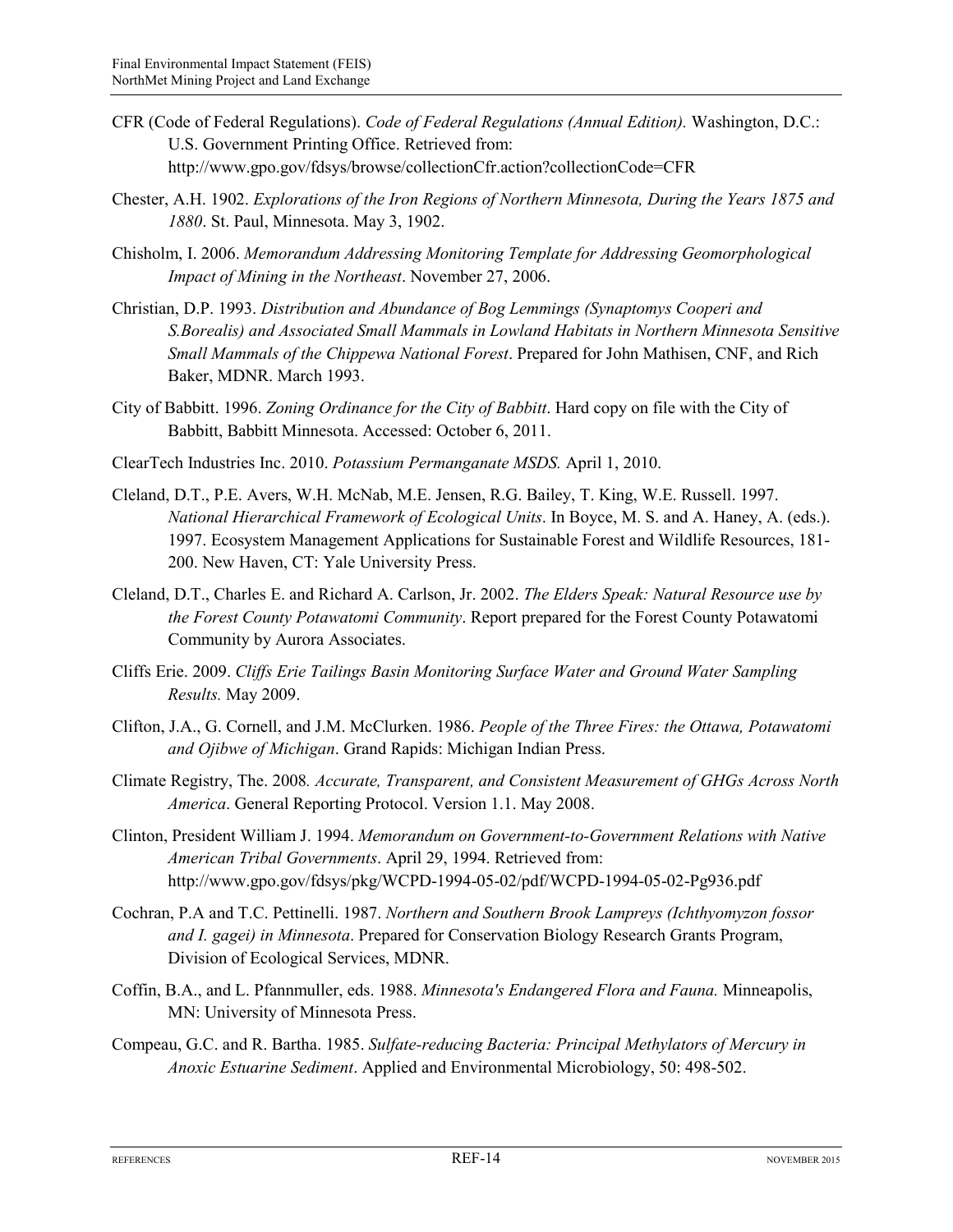- Compton, W.J., J.M. Rhymer, and M. McCollough. 2002. *Habitat Selection by Wood Turtles (*Clemmys Insculpta*): An Application of Paired Logistic Regression*. Ecology, 83(3): 833-843.
- Connaughton, J.L. 2005. *Memorandum: Guidance on the Consideration of Past Actions in Cumulative Effects Analysis*. Executive Office of the President – Council on Environmental Quality. Washington, D.C. June 24, 2005. Retrieved from: http://energy.gov/sites/prod/files/nepapub/nepa\_documents/RedDont/G-CEQ-PastActsCumulEffects.pdf
- Cook County. 2011*. Online Zoning Information database*. Retrieved from: http://www.co.cook.mn.us/index.php/government/departments/planning-and-zoning
- Cooper, L.R. and E. Johnson. 1964. *Sandy Lake Ware and its Distribution*. American Antiquity, 29(4).
- COSEWIC (Committee on the Status of Endangered Wildlife in Canada). 2003. *COSEWIC Assessment and Update Status Report on the Shortjaw Cisco Coregonus Zenithicus*. Retrieved from: http://publications.gc.ca/collections/Collection/CW69-14-252-2003E.pdf
- Coyne, J. 2015. *U.S. Steel Cuts More from Minnesota Ore*. Pittsburgh Business Times. March 31, 2015. Retrieved from: http://www.bizjournals.com/pittsburgh/news/2015/03/31/u-s-steel-announcescuts-more-from-minnesota-ore.html?page=all
- CSCC (Ciba Specialty Chemicals Corporation). 2005. *MagnaFloc 342 MSDS*. October 7, 2005.
- CSS (College of St. Scholastica). 2012. *Fast Facts*. Accessed: May 9, 2012. Retrieved from: http://www.css.edu/About/Fast-Facts.html
- Cummings, K.S., and C.A. Mayer. 1992. *Field Guide to Freshwater Mussels of the Midwest*. Manual 5. Champagne, IL: Illinois Natural History Survey.
- Davis, Jessie C. 1968. *Beaver Bay Original North Shore Village*. Duluth, MN: St. Louis County Historical Society.
- Day, Stephen. 2008*. Memo: RS46 Agency Work Plan Request for Section 4.1 DRAFT*. SRK Consulting. Memo to Jim Scott, PolyMet. June 18, 2008.
- DelGiudice, Glenn D. 2012. *2012 Minnesota Moose Harvest*. Forest Wildlife Populations and Research Group.
- ---. 2014. *2014 Aerial Moose Surve*y. Forest Wildlife Populations and Research Group.
- DelGiudice, G.D., M. DonCarlos, and J. Erb. 2007. *An Incidental Take Plan for Canada Lynx and Minnesota's Trapping Program*. St. Paul, MN: Minnesota Department of Natural Resources.
- Dobbs, Clark, A. 1989. *Outline of Historic Contexts for the Prehistoric Period ca.12,000B.P. – A.D. 1700.* In Minnesota History in Sites and Structures: A Comprehensive Planning Series. Institute for Minnesota Archaeology Reports of Investigations Number 37. Prepared for the Minnesota State Historic Preservation Office.
- DOI (U.S. Department of the Interior). 1998. *Guidelines for Evaluating And Documenting Traditional Cultural Properties*. National Register Bulletin 38. Contributing Authors Patricia L. Parker and Thomas F. King. Retrieved from: http://www.nps.gov/nr/publications/bulletins/pdfs/nrb38.pdf
- ---. 2012. *Payments in Lieu of Taxes*. Retrieved from: http://www.doi.gov/pilt/index.cfm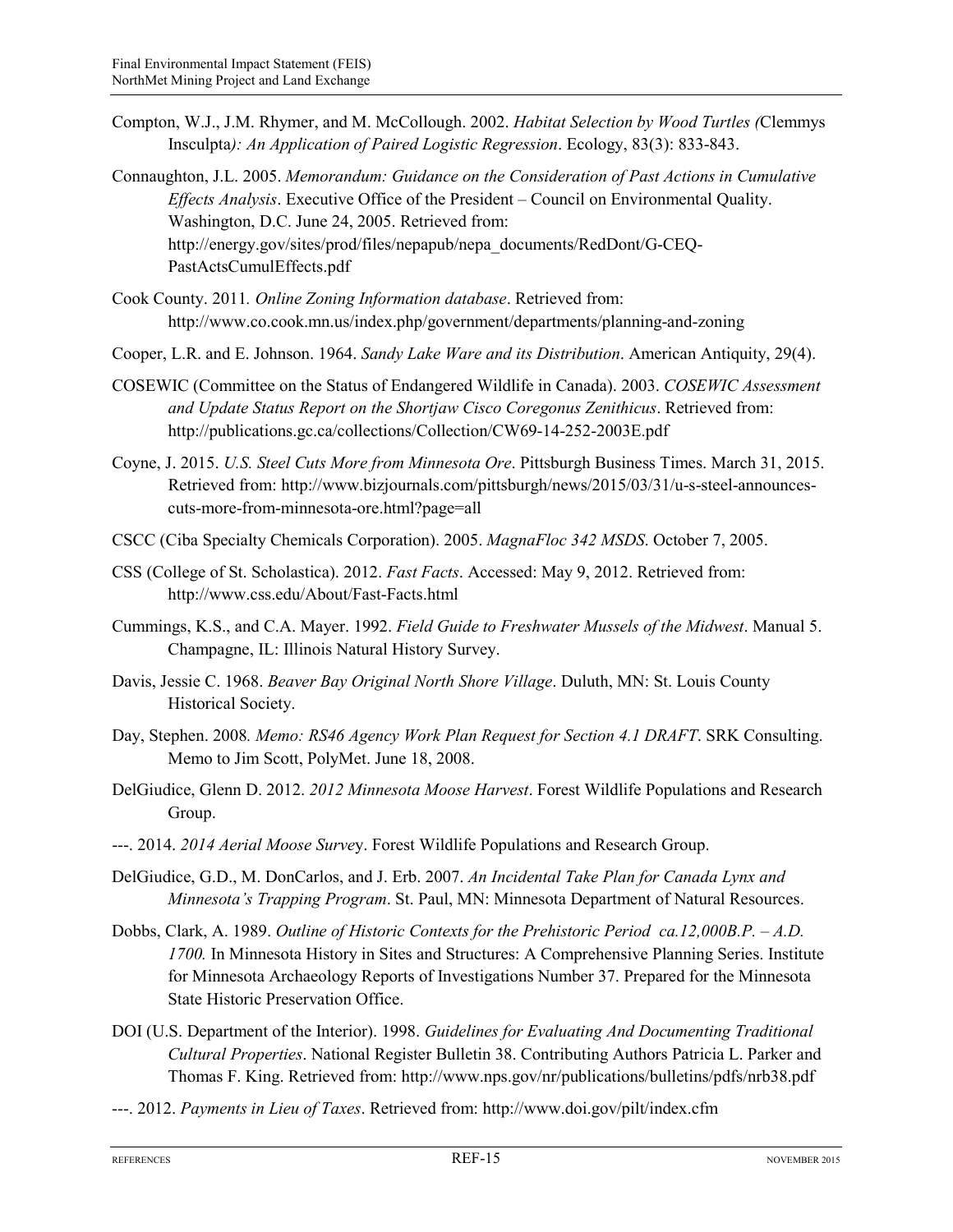- DOJ (U.S. Department of Justice). 2007. *Massachusetts v. EPA, 549 U.S. 497, US Supreme Court Decision*. Retrieved from: http://www.justice.gov/enrd/3589.htm
- Doll, R. and J. Peto. 1985*. Asbestos: Effects on Health of Exposure to Asbestos*. HMSO Publishing. ISBN 0 11 883803 2.
- Dore, W.G. 1969. *Wild Rice*. Ottawa, Canada: The Queen's Printer for Canada.
- Douglas, M., I.D. Clark, K. Raven, and D.J. Bottomley. 2000. *Groundwater Mixing Dynamics at a Canadian Shield Mine*. Journal of Hydrology, 235(1-2): 88-103. August 2000.
- Dow (Dow Chemical Company). 2009*. Methyl Isobutyl Carbinol Product Safety Assessment*. June 26, 2009.
- Dyno (Dynamo Nobel). 2010*. Blasting and Explosives Quick Reference Guide*. 2010.
- EDR (Environmental Data Resources, Inc.). 2009a. *EDR Radius Map Report with GeoCheck, McFarland Lake*. *PolyMet Land Exchange.* Inquiry Number 2525843.1s. June 23, 2009.
- ---. 2009b. *DataMap Area Study. PolyMet Land Exchange.* Inquiry Number 2525996.1r. June 25, 2009.
- ---. 2011a. *EDR Radius Map Report with GeoCheck, Lake County Land North / Wolf Land 1*. Inquiry Number 3034605.2s. April 7, 2011.
- ---. 2011b. *EDR Radius Map Report with GeoCheck, Lake County Land South Parcel*. Inquiry Number 3034575.2s. April 7, 2011.
- ---. 2011c. *EDR Radius Map Report with GeoCheck, Wolf Land Parcel 2*. Inquiry Number 3034618.2s. April 7, 2011.
- ---. 2011d. *EDR Radius Map Report with GeoCheck, Wolf Land Parcel 3*. Inquiry Number 3034628.2s. April 7, 2011.
- ---. 2011e. *EDR Radius Map Report with GeoCheck, Wolf Land Parcel 4*. Inquiry Number 3034643.2s. April 8, 2011.
- ---. 2011f. *EDR Radius Map Report with GeoCheck, Hunting Club Land*. Inquiry Number 3034656.2s. April 8, 2011.
- EDS (Engineered Drilling Solutions, Inc.). 2009a. *MagnaFloc 10 MSDS*. 2009. Prepared by Engineered Drilling Solutions, Inc., Safety Department, October 1, 2009.
- ---. 2009b. *MagnaFloc 351 MSDS*. 2009. Prepared by Engineered Drilling Solutions, Inc., Safety Department, October 1, 2009.
- Edwards, A.J. 2012. *1994-2011 Big Game and Furbearer Harvest Report*. 1854 Treaty Authority. Technical Report 12-02. February 2012.
- eFlora. 2011. *Flora Search Engine*. Accessed: August 16, 2011. Retrieved from: www.efloras.org
- ---. 2014. *Carex ormostachya in Flora of North America*. FNA Vol. 23. Pages 433, 437, 438. Accessed: October 21, 2014. Retrieved from: www.efloras.org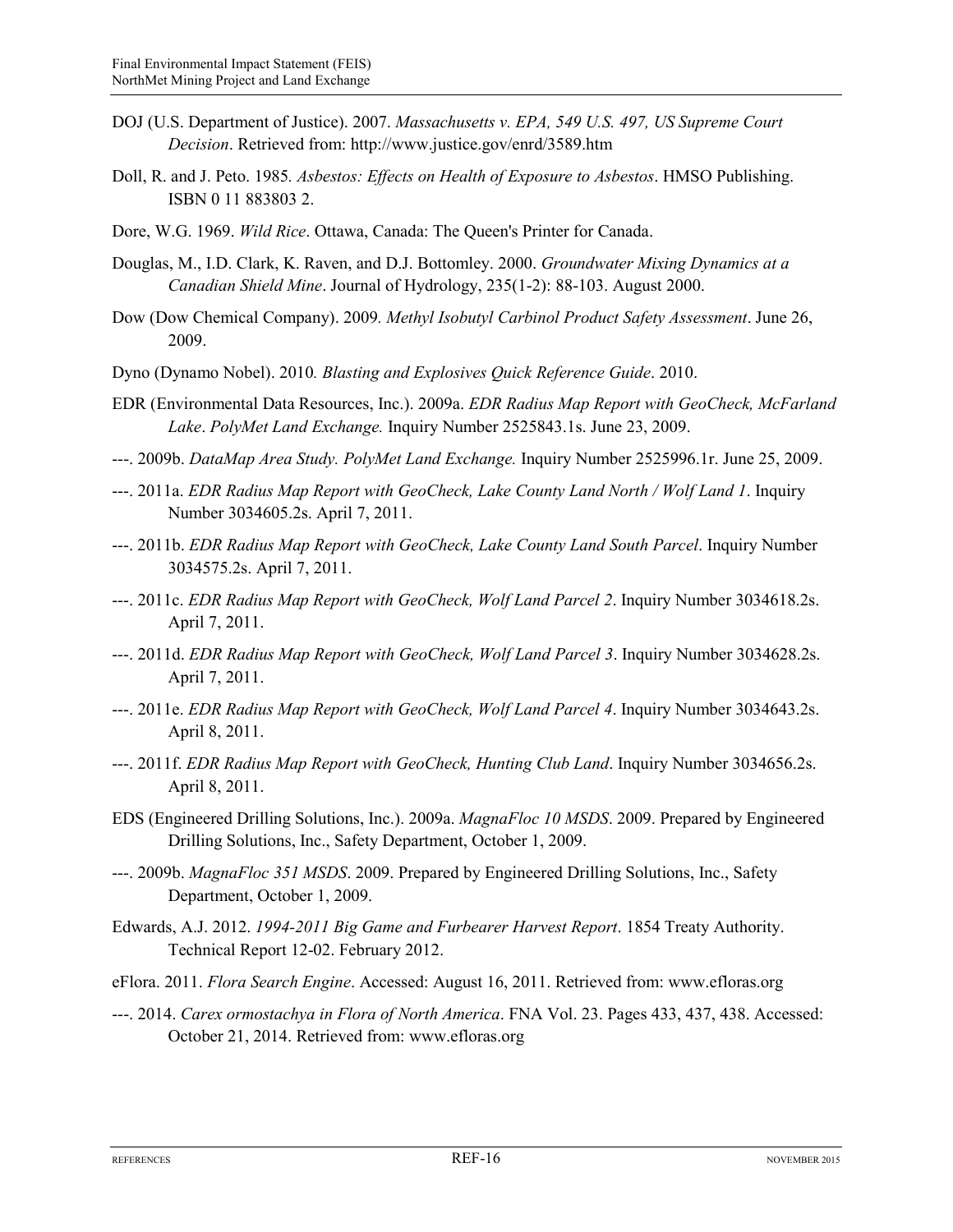- Eggers, S.D. 2011a. *Technical Memorandum: Distinguishing Between Bogs That Are Entirely Precipitation Driven Versus Those with Some Degree of Mineral Inputs from Groundwater and/or Surface Water Runoff*. November 7, 2011.
- ---. 2011b. *USACE Draft Memorandum: Distinguishing Between Bogs That Are Entirely Precipitation Driven Versus Those with Some Degree of Mineral Inputs from Groundwater and/or Surface Water Runoff*. September 12, 2011.
- ---. 2015. *Technical Memorandum: Response to Public Comments on Distinguishing Ombrotorphic and Somewhat Minerotripnic Bog Communities for Purposed of Estimating Potential Indirect Impacts*. USACE: CEMVP-OP\_R (MVP-1999-5528-JAK). January 15, 2015.
- Eggers, S.D., and D.M. Reed. 1997. *Wetland Plants and Communities of Minnesota and Wisconsin.* U.S. Army Corps of Engineers, St. Paul District. Retrieved from: http://www.npwrc.usgs.gov/resource/plants/mnplant/index.htm
- ---. 2014. Wetland Plants and Plant Communities of Minnesota and Wisconsin Version 3.1. U.S. Army Corps of Engineers, St. Paul District, St. Paul, MN. 478 pp.
- Eisler, R. 1987. *Mercury Hazards to Fish, Wildlife, and Invertebrates: A Synoptic Review*. U.S. Fish and Wildlife Service Biological Report 85 (1.10). April 1987.
- ---. 1988a. *Arsenic Hazards to Fish, Wildlife, and Invertebrates: A Synoptic Review*. U.S. Fish and Wildlife Service Biological Report 85 (1.12). January 1988.
- ---. 1988b. *Lead Hazards to Fish, Wildlife, and Invertebrates: A Synoptic Review*. U.S. Fish and Wildlife Service Biological Report 85 (1.14). April 1988.
- Emmons & Olivier Resources, Inc. 2006. *Cumulative Effects Analysis on Wildlife Habitat and Travel Corridors in the Mesabi Iron Range and Arrowhead Regions of Minnesota.* Prepared for the Minnesota Department of Natural Resources. May 1, 2006.
- ENSR (ENSR International). 2000*. Winter 2000 Wildlife Survey for the Proposed NorthMet Mine Site, St. Louis County, Minnesota*. Document No. 5461-001-300, Polymet Mining Corporation, Golden, CO.
- ---. 2005. *NorthMet Mine Summer Fish and Wildlife Study*. Document No. 05461-002-400.
- ---. 2006. *RS62 Canada Lynx Assessment Final Report*. Draft-01. Document No. 05461-002-320. Prepared for PolyMet Mining Corporation PolyMet. August 2006.
- Erb, J. 2008. *Distribution and Abundance of Wolves in Minnesota, 2007-08*. Minnesota Department of Natural Resources, St. Paul.
- Erb, J. and S. Benson. 2004. *Distribution and Abundance of Wolves in Minnesota*, *2003-04*. Minnesota Department of Natural Resources, St. Paul.
- Erb, J. and B. Sampson. 2013. *Distribution and Abundance of Wolves in Minnesota, 2012-13*. Minnesota Department of Natural Resources, St. Paul.
- Erb, J., C. Humpal, and B. Sampson. 2014. *Minnesota Wolf Population Update 2014*. Prepared for Minnesota Department of Natural Resources, St Paul.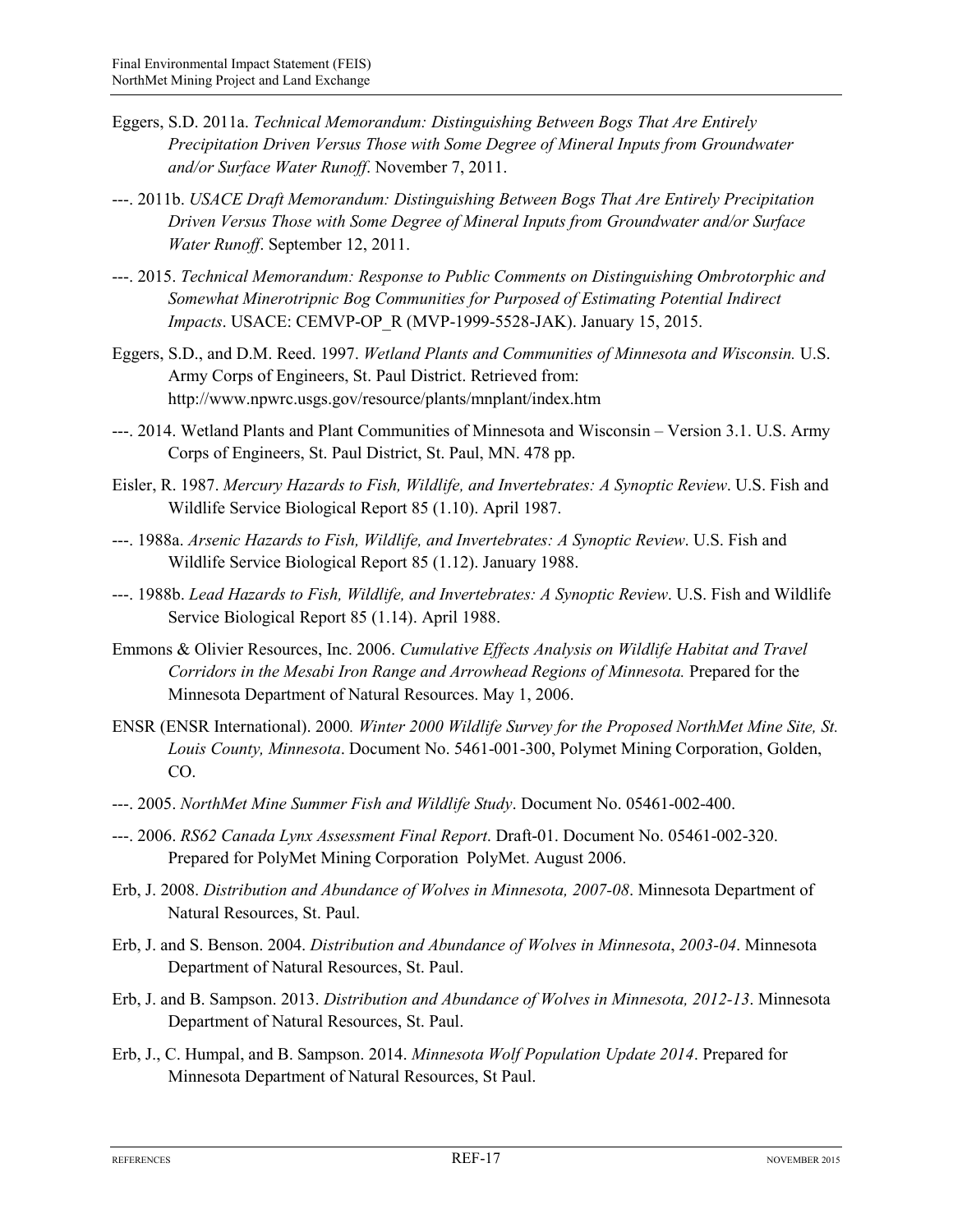- ERM (Environmental Resources Management). 2010. *Memorandum: NorthMet Mine Tailings Basin Cover Options Evaluation and Recommendations*. From ERM to NorthMet EIS Co-lead Agencies Senior Management Team. December 30, 2010.
- ---. Personal Communication. Email from Dona Nelson (ERM) to Jo Render (ERM) RE: Lake County Zoning Designations. October 10, 2011.
- ---. 2013. *NorthMet Mining Project GoldSim Water Quality Model -- Phase 3 Quality Assurance Memo*. February 25, 2013.
- ---. Personal Communication. NorthMet AOC and Consent Decree Information Request. Email exchanges with Jim Robin, MPCA, and Dirk Leemkuil, ERM. October 9, 16, 17, and 21, 2014.
- ERM and MDNR (Environmental Resources Management and Minnesota Department of Natural Resources). 2011. *Analogue Information Relating to Mine Pit Cone of Depression Impacts on the Surficial Aquifer*. J.L. Adams (ERM) and M. Liljegren (MDNR). May 23, 2011.
- Essentia (Essentia Health-Northern Pines Care Center). 2012. *Find a Clinic/Hospital*. Accessed: May 9, 2012. Retrieved from: http://www.essentiahealth.org/NorthernPinesCareCenter/ FindaClinic/Essentia-HealthNorthern-Pines-Care-Center-37.aspx
- Farvolden, R.N., O. Pfannkuch, R. Pearson, and P. Fritz. 1988. *Region 12, Precambrian Shield*. The Geology of North America, Volume O-2, Hydrogeology. W. Back, J.S. Rosenshein, and P.R. Seaber, eds. Geological Society of America.
- Fitzgerald, W.F. and T.W. Clarkson. 1991. *Mercury and Monomethylmercury: Present and Future Concerns*. Environmental Health Perspectives, 96:159-166.
- Flottec, LLC. 2009. *Material Safety Data Sheet: Flottec PAX Collector*. Revision No 3. November 1, 2009.
- Fond du Lac (Fond du Lac Bank of Lake Superior Chippewa). 1992. *Fond du Lac Ceded Territory Conservation Code*. Ordinance #02/92, Amended.
- ---. Personal Communication. Letter from Nancy Schuldt (Water Projects Coordinator, Fond du Lac Environmental Program) to Tamara Cameron (Chief, Regulatory Branch, USACE) RE: Federally Approved Water Quality Standards. March 6, 2012.
- Foose, M.P. and R.W. Cooper. 1978. *Preliminary Geologic Report on the Harris Lake Area, Northeastern Minnesota U.S. Geological Survey*. Minnesota Geological Survey, St. Paul, Minnesota. Open-File Report 78-385. Retrieved from: http://pubs.usgs.gov/of/1978/0385/report.pdf
- ---. 1981. *Faulting and Fracturing in Part of the Duluth Complex, Northeastern Minnesota*. Canadian Journal of Earth Sciences, 18(4): 810-814.
- Forman, R.T.T. and L.E. Alexander. 1998*. Roads and Their Major Ecological Effects*. Annual Review of Ecology and Systematics, 29: 207-31. Retrieved from: arjournals.annualreviews.org
- Foster, M.E. and P.J. Hudleston. 1986*. "Fracture Cleavage" in the Duluth Complex, Northeastern Minnesota*. Geological Society of America Bulletin, 97(1): 85-96. doi: 10.1130/0016- 7606(1986)97<85:FCITDC>2.0.CO;2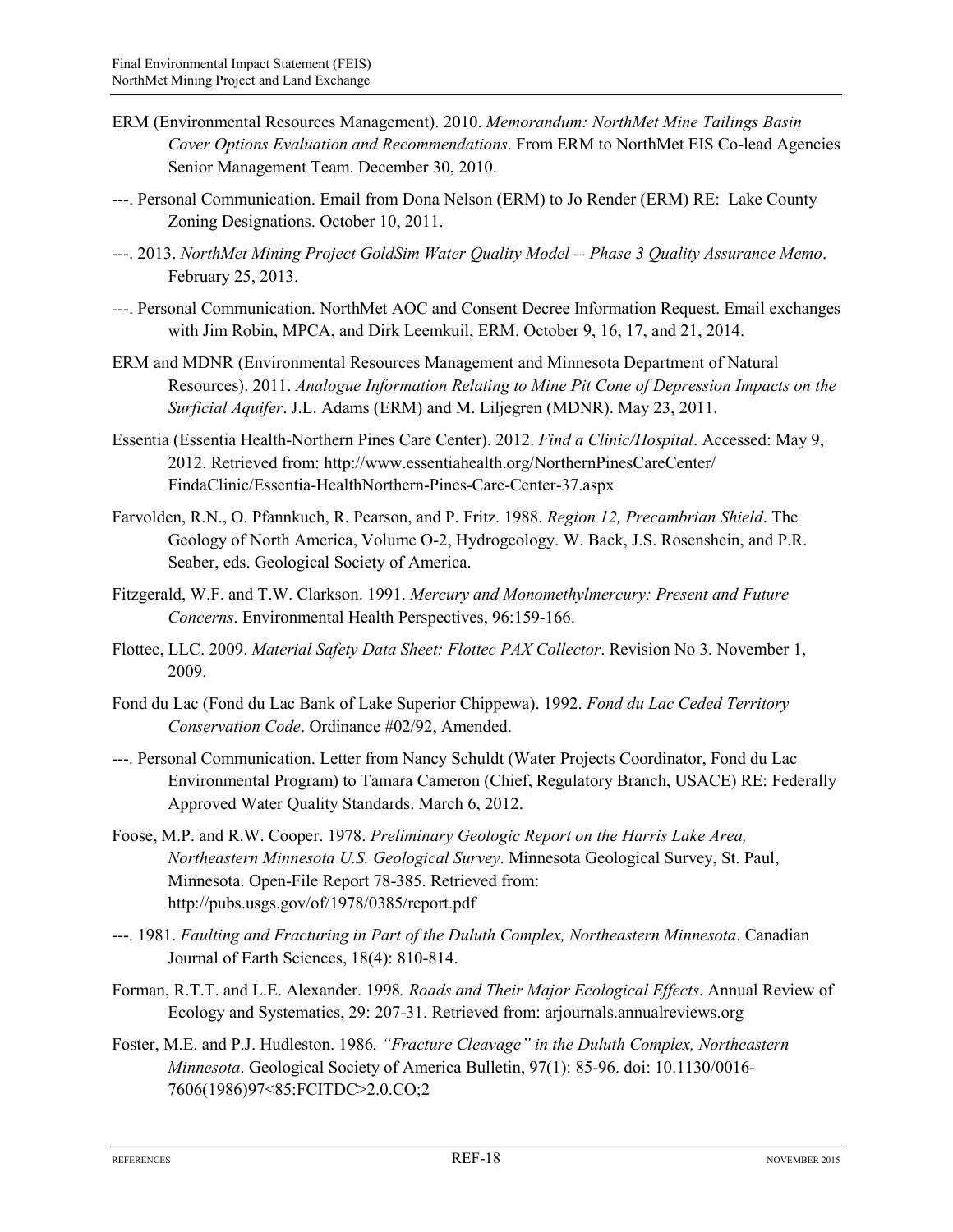- Foth (Foth Infrastructure & Environment, LLC). 2012. *Economic Assessment of Conceptual Underground Mining Option for the NorthMet Project*. Prepared by Theodore J. Bornhort, LLC, Subconsultant to Foth Infrastructure & Environment, LLC for PolyMet Mining, Inc. St. Paul, Minnesota. October 2012.
- ---. 2013. *Memorandum: PolyMet--Proposed SDEIS Financial Assurance Language*. To Brad Moore and Jon Cheery, PolyMet Mining, Inc., from Kris Baran, Curt Dungey, and Steve Donohue, Foth. March 11, 2013.
- Foth and Van Dyke. 1999. *Supplemental Site Specific Resource Information: PolyMet Mining Corporation, NorthMet 1999 Exploration Project*. Prepared for PolyMet Mining Corporation. Golden, CO. August 1999.
- Frelich, L. and P. Reich. 2009. *Wilderness Conservation in an Era of Global Warming and Invasive Species: a Case Study from Minnesota's Boundary Waters Canoe Area Wilderness*. Natural Areas Journal, 29(4).
- Freudenberg, W.R. and L.J. Wilson. 2002. *Mining the Data: Analyzing the Economic Implications of Mining for Nonmetropolitan Regions*. Sociological Inquiry, 72(4). Fall 2002.
- Fritz, S.K. and Frape, P. 1987*. Geochemical Trends for Groundwaters from the Canadian Shield*. Geological Association of Canada Special Paper, 33: 19-38.
- Froese, R. and D. Pauly (eds.). 2011. *Cottus ricei, Spoonhead Sculpin*. FishBase. Accessed: January 27, 2012. Retrieved from: http://www.fishbase.org/summary/speciessummary.php?id=4083
- Fuller, A.K. and D.J. Harrison. 2005. *Influence of Partial Timber Harvesting on American Martens in North-Central Maine*. Journal of Wildlife Management, 69(2): 710–722.
- Gaffney, J.S. and N.A. Marley. 2014. *In-depth Review of Atmospheric Mercury: Sources, Transformations, and Potential Sinks*. Energy and Emission Control Technologies. Dove Press. August 6, 2014.
- Galloway, M.E. and B.A. Branfireun. 2004. *Mercury Dynamics of a Temperate Forested Wetland*. Science of the Total Environment, 325: 239–254.
- Gamble, J.F. and G.W. Gibbs. 2008. *An Evaluation of the Risks of Lung Cancer and Mesothelioma from Exposure to Amphibole Cleavage Fragments*. Regulatory Toxicology and Pharmacology, 52(1), Supplement, S154-S156. October 2008. Retrieved from: http://www.sciencedirect.com/science/article/pii/S0273230007001468
- Gibbon, G.E. and A.R. Woolworth. 1977. *An Archaeological and Historic Sites Survey of Voyageurs National Park, Minnesota*. Report on file at Minnesota Historical Society.
- Gilmour, C.C., E.A. Henry, and R. Mitchell. 1992*. Sulfate Stimulation of Mercury Methylation in Freshwater Sediments*. Environmental Science and Technology, 26: 2281.
- Gilmour, C.C, D. Krabbenhoft, W. Orem, G. Aiken. 2004. *Appendix 2B-1: Influence of Drying and Rewetting on Mercury and Sulfur Cycling in Everglades and STA Soils*. 2004 Everglades Consolidated Report. South Florida Water Management District, West Palm Beach, FL. Retrieved from: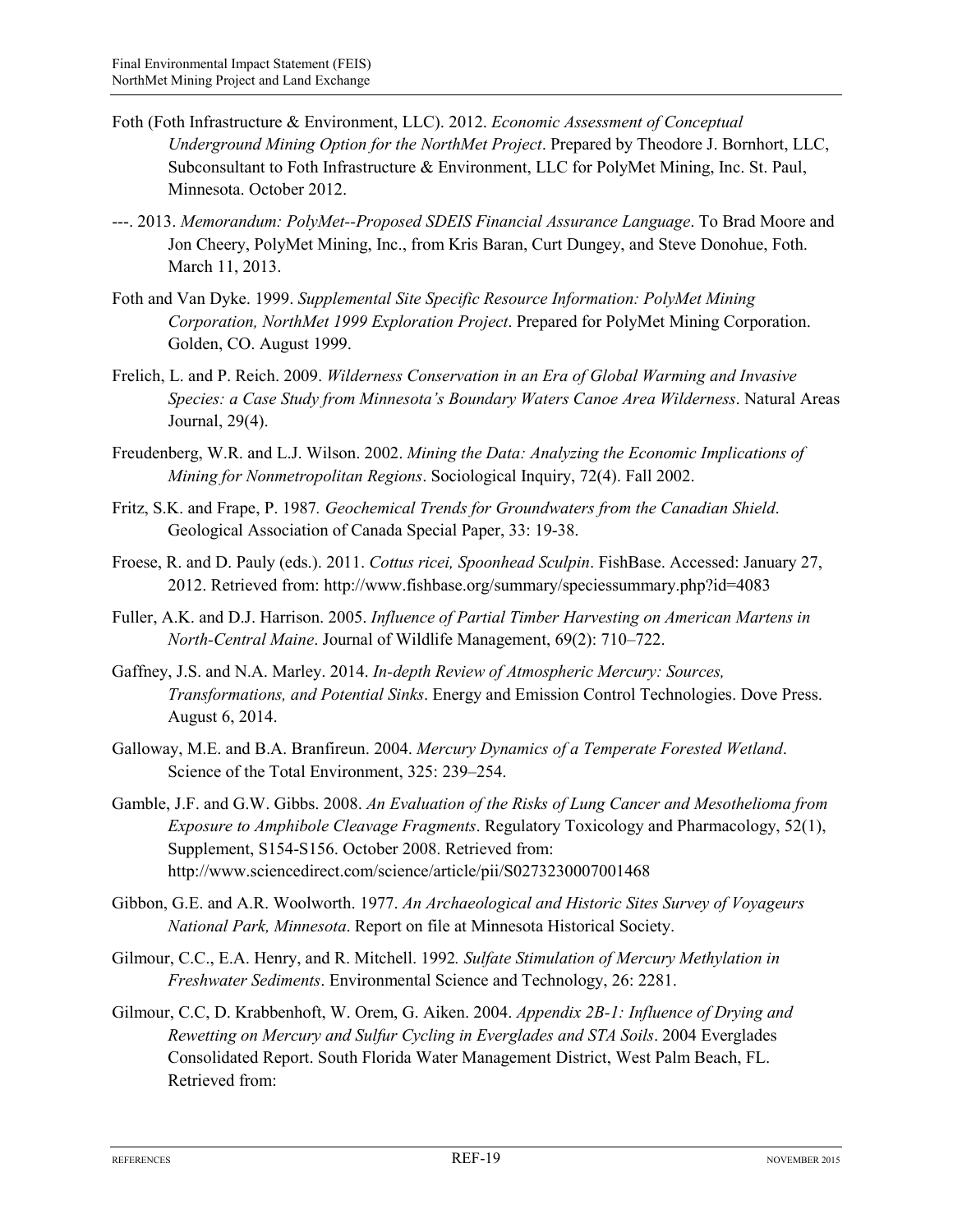https://my.sfwmd.gov/portal/page/portal/pg\_grp\_sfwmd\_sfer/portlet\_prevreport/final/appendices/ app2b-1.pdf

- Gilmour, C.C., M. Podar, A.L. Bullock, A.M. Graham, S.D. Brown, A.C. Somenahally, A. Johs, R.A. Hurt, K.L. Bailey, and D.A. Elias. 2013. *Mercury Methylation by Novel Microorganisms from New Environments*. Environ. Sci. Technol, 47: 11810-11820.
- Girgin, S., N. Kazanci, M. Dügel. 2010. *Relationship Between Aquatic Insects and Heavy Metals in an Urban Stream Using Multivariate Techniques*. International Journal of Environmental Science Technology, 7(4): 653-664. Autumn 2010.
- GLO (Government Land Office). 1873*. Field Notes of the Exterior and Subdivision Lines of Township No. 59 N Range 13 W of the 4th Principal Meridian*. Retrieved from: http://www.glorecords.blm.gov/results/default.aspx?searchCriteria=type=survey|st=MN|cty=137|t wp\_nr=59|twp\_dir=N|rng\_nr=13|rng\_dir=W|m=46
- Goldade, C.M., J.A. Dechant, D.H. Johnson, A.L. Zimmerman, B.E. Jamison, J. O. Church, and B.R. Euliss. 2002. *Effects of Management Practices on Wetland Birds: Yellow Rail*. Jamestown, ND: Northern Prairie Wildlife Research Center.
- Golder (Golder Associates, Inc.). 2007. *RS49 - Stockpile Conceptual Design*. Draft-02. October 25, 2007.
- Goodyear, C.D., T.A. Edsall, D.M.O. Dempsey, G.D. Moss, and P.E. Polanski. 1982. *Atlas of the Spawning and Nursery Areas of Great Lakes Fishes, Volume II: Lake Superior.* FWS/OBS-82/52. Washington, DC.: U.S. Fish and Wildlife Service, Biological Services Program. September 1982.
- Grandmaison, D. D., K. Kirschbaum, and T. Catton. 2013. *Superior National Forest Bat Monitoring: Summary of 2013 Survey Effort*. Duluth, MN: Superior National Forest, USDA Forest Service, Department of Agriculture.
- Grand Portage (Grand Portage Reservation Tribal Council). 2013. *Concerns about the Traditional Cultural Properties Identified in the NorthMet Project Area*. Letter to Brenda Halter, Forest Superior. June 27, 2013.
- Greenberg, A.M., and J. Morrison. 1982. *Group Identities in the Boreal Forest: The Origin of the Northern Ojibwa*. Ethnohistory, 29(2).
- Guinn, J.E. 2004. *Bald Eagle Nest Site Selection and Productivity Related to Habitat and Human Presence in Minnesota*. Doctoral Dissertation, North Dakota State University. May 2004.
- Gylseth, B., T. Norseth, and V. Skaug. 1981. *Amphibole Fibers in a Taconite Mine and in the Lungs of the Miners*. American Journal of Industrial Medicine, 2: 175-184.
- Hall, B.D., V.L. St. Louis, K. R. Rolfhus, R.A. Bodaly, K.G. Beaty, M.J. Paterson, and K.A. Peech Cherewyk. 2005. *Impacts of Reservoir Creation on the Biogeochemical Cycling of Methyl Mercury and Total Mercury in Boreal Upland Forests*. Ecosystems, 8: 284-266. DOI: 10.1007/s10021-003-0094-3.
- Hall, S.P. 1987. *Fort Snelling, Colossus in the Wilderness*. St. Paul, MN: Minnesota Historical Society Press.
- Hamilton, J.R. 2009*. Ceramic Types of Northeastern Minnesota*. Minnesota Archaeologist, 68: 131-141.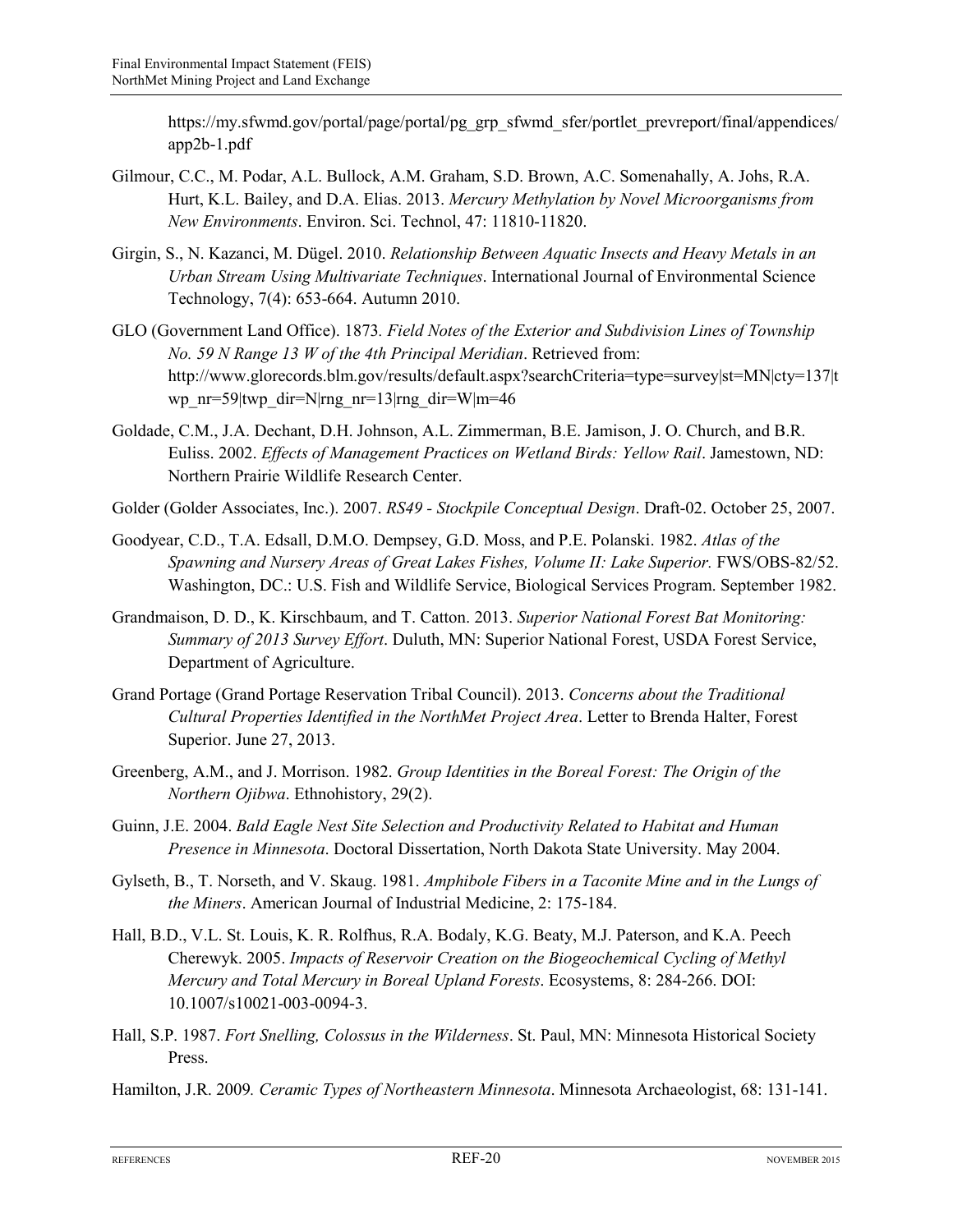- Hanchett, A.H. and T. Clark. 1865. *Report of the State Geologist: Physical Geography, Meteorology, and Botany of the Northeastern District of Minnesota*. St. Paul, MN: Frederick Driscoll, Incidental Printer.
- Hansen, J., M. Sato, and R. Ruedy. 2013. *Global Temperature Update Through 2012*. January 15, 2013. Retrieved from: http://www.nasa.gov/pdf/719139main\_2012\_GISTEMP\_summary.pdf
- Harmon, S.M., J.K. King, J.B. Gladden, G.T. Chandler, and L.A. Newman. 2004. *Methylmercury Formation in a Wetland Mesocosm Amended with Sulfate*. Environmental Science and Technology, 38: 650-658.
- Harrison, C., E. Redepenning, C.L. Hill, G.R. Rap, Jr., S.E. Aschenbrenner, J.K. Huber, and S.C. Mulholland. 1995. *The Paleo-Indian of Southern St. Louis County, Minnesota: The Reservoir Lake Complex*. University of Minnesota.
- Hatch, J.T., K.P. Schmidt, D.P. Siems, J.C. Underhill, R.A. Bellig, and R.A. Baker. 2003. *A New Distributional Checklist of Minnesota Fishes, with Comments on Historical Occurrence*. Accessed: January 27, 2012. Retrieved from: http://mnmas.org/sites/default/files/pages/Aug\_2012/MN%20Fisheries.pdf
- Headwaters Economics. 2009. *Economic Profile System-Human Dimensions Toolkit.* Spreadsheet-based toolkit. Retrieved from: http://headwaterseconomics.org/tools/eps-hdt
- Heath, D.J. 2011*. Results of a September 2009 Freshwater Mussel (Mollusca:Bivalvia:Unionidae). Survey in the Partridge River near the Proposed NorthMet Mine Project, Northeastern Minnesota - Final*. Prepared for Barr Engineering Company Barr. August 2011.
- Hem, J.D. 1992. *Study and Interpretation of the Chemical Characteristics of Natural Water*. U.S. Geological Survey, Water Supply Paper 2254. Retrieved from: http://pubs.usgs.gov/wsp/wsp2254/html/pdf.html
- Heutmaker, J.F. and G.B. Morey. 1982. *Lineament Map, Hibbing Sheet*. From Minnesota Geological Survey Miscellaneous Map Series. M-49. Retrieved from: http://conservancy.umn.edu/bitstream/59984/1/umn22428%5b1%5d.pdf
- Heyes, A., T.R. Moore, J.W.M. Rudd, and J.J. Dugoua. 2000. *Methyl Mercury in Pristine and Impounded Boreal Peatlands, Experimental Lakes Area, Ontario*. Canadian Journal of Fisheries and Aquatic Sciences, 57(11): 2211-2222.
- Hibbing Taconite Company. 2000. *Voluntary Mercury Reduction Agreement. Hibbing Taconite Company*. December 20, 2000. Retrieved from: http://www.pca.state.mn.us/index.php/viewdocument.html?gid=331
- Hickerson, H. 1970. *The Chippewa and Their Neighbors: A Study in Ethnohistory*. New York: Holt, Rinehart and Winston.
- Hohman-Caine, Dr. C.A. and G.E. Goltz. 1995. *Brainerd Ware and the Early Woodland Dilemma*. Minnesota Archaeologist, 54.
- ---. 2006. *Phase I Archaeological Survey. NorthMet Mine Impact Area, Polymet Mining, St. Louis County, Minnesota*. Prepared for Barr Engineering By Soils Consulting, January 2006.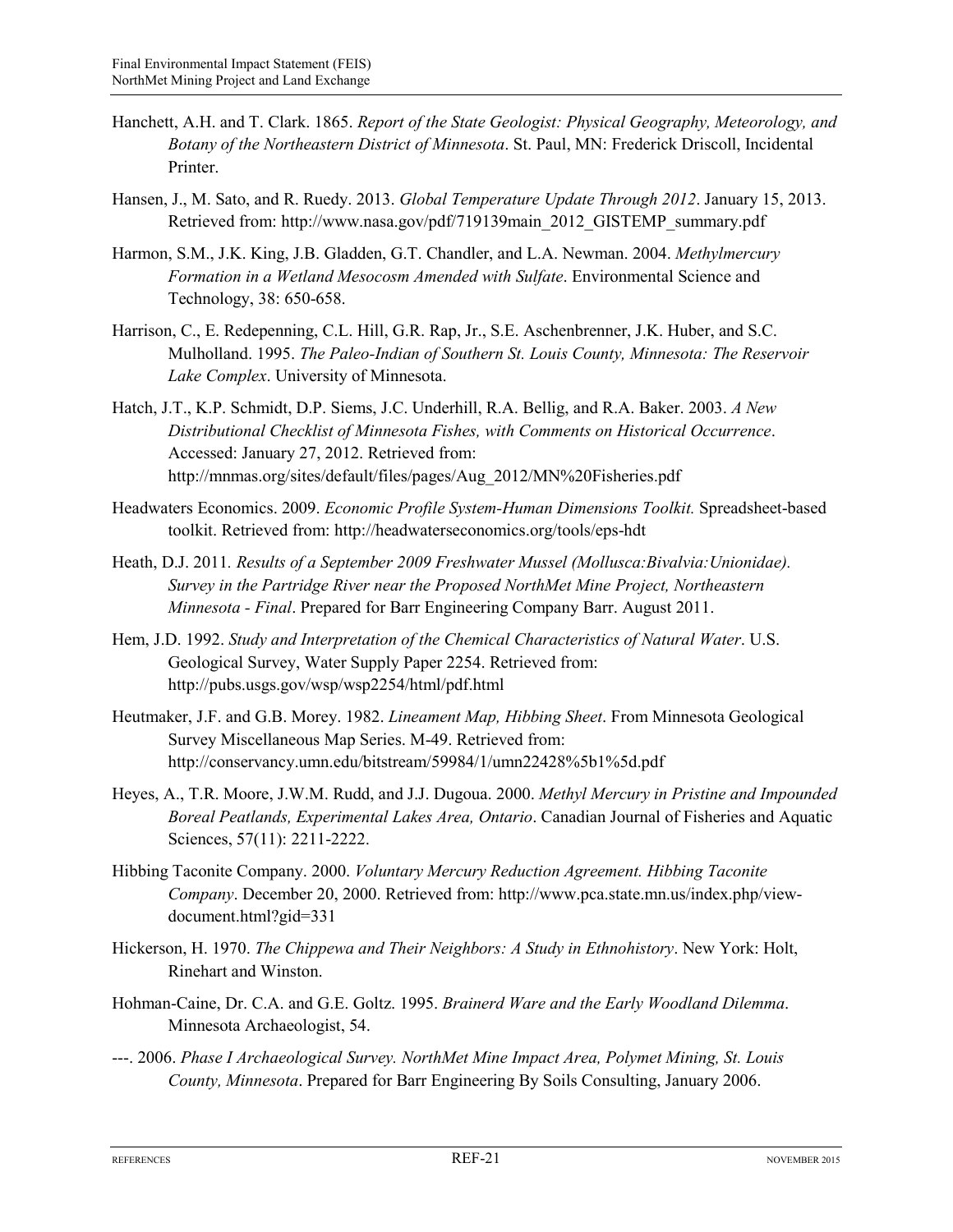- ---. 2008. *Phase I Archaeological Survey of Dunka Road Expansion and Substation and Phase II Archaeological Evaluation of Northmet Archaeological Site.* Northmet Mine Impact Area, Polymet Mining, St. Louis County, Minnesota. Prepared for Barr Engineering By Soils Consulting. January 2008.
- Hoyt Lakes Planning Commission. 2010. *Hoyt Lakes Minnesota Zoning Ordinance*. July 27, 2010. Retrieved from: http://hoytlakes.com/html/city-departments/zoning-planning.html
- Hubbs, C.L. and K.F. Lagler. 2007. *Fishes of the Great Lakes Region*. Revised by G.R. Smith. Ann Arbor, MI: University of Michigan Press.
- H-Valley Chemical Inc. 2006. *Ferric Chloride MSDS*. September 21, 2006.
- HydroGeoLogic, Inc. 1996. *MODFLOW-SURFACT software Version 3.0. Overview: Installation, Registration, and Running Procedures*. Herndon, VA.
- IDOT (Illinois Department of Transportation). 2011. *Highway Traffic Noise Assessment Manual*. June 2011. Retrieved from: http://www.idot.illinois.gov/assets/uploads/files/doing-business/manualsguides-&-handbooks/highways/design-and-environment/htnamanual.pdf
- IHMM (Institute of Hazardous Materials Management). 2012. *What are Hazardous Materials*. Accessed: April 24, 2012. Retrieved from: http://www.ihmm.org/index.php?option=com\_content&view=article&id=61&Itemid=161
- Ilgren, E.B. 2004. *The Biology of Cleavage Fragments: a Brief Synthesis and Analysis of Current Knowledge*. Indoor and Built Environment, 13: 343-356.
- IMPROVE. No date. *Interagency Monitoring of Protected Visual Environments (IMPROVE) Network Data*. Retrieved from: http://vista.cira.colostate.edu/improve/
- Jaakko Poyry (Jaakko Poyry Consulting, Inc.). 1994*. Final Generic Environmental Impact Statement Study on Timber Harvesting and Forest Management in Minnesota*. Minnesota Environmental Quality Board: St. Paul, Minnesota. April 1994. Retrieved from: http://conservancy.umn.edu/handle/11299/169527
- Jannett, F.J. 1998. *Small Mammal Community Dynamics in Cook County, Minnesota*. Prepared for Natural Heritage and Nongame Research Program, Section of Ecological Services, MN Department of Natural Resources. April 25, 1998.
- Jennings, C.E. and W.K. Reynolds. 2005*. Surficial Geology of the Mesabi Iron Range, Minnesota*. Minnesota Geological Survey, Miscellaneous Map M-164, scale 1:100,000. Retrieved from: http://reflections.mndigital.org/cdm/ref/collection/mgs/id/883
- Jeremiason J.D., D.R. Engstrom, E.B. Swain, E.A. Nater, B.M. Johnson, J.E. Almendinger, B.A. Monson, and R.K. Kolka. 2006. *Sulfate Addition Increases Methylmercury Production in an Experimental Wetland*. Environmental Science and Technology, 40: 3800-3806.
- Jiang, H., C.Y. Wu, and T. Biewen. No Date. *Metals Emissions for Taconite Ore Processing Facilities in Minnesota.* Minnesota Pollution Control Agency. St. Paul, MN.
- Johnson, E. 1969*. Preliminary Notes on the Prehistoric Use of Wild Rice*. Minnesota Archaeologist, 30(2): 31-43.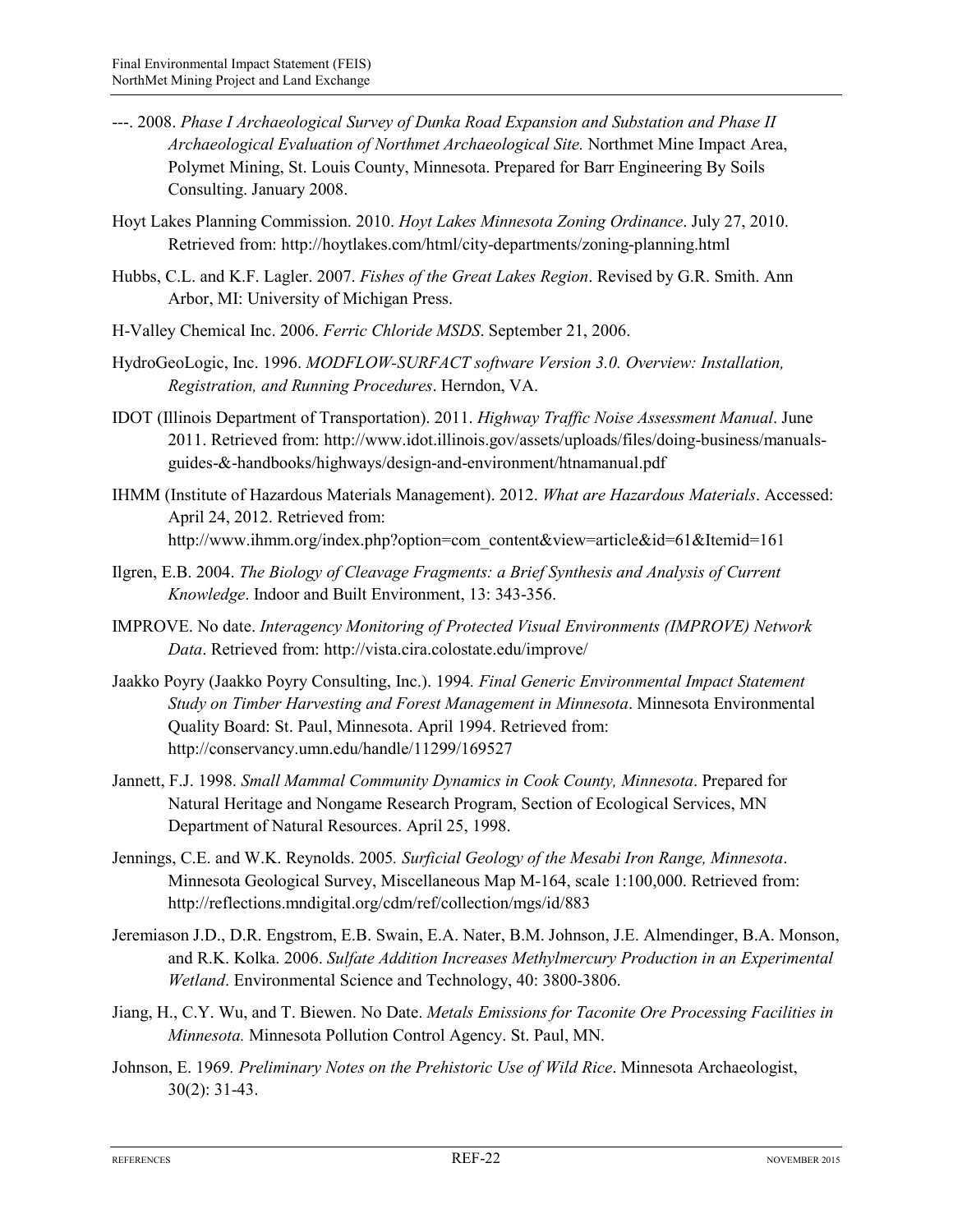- ---. 1991. *Ceramic Stratigraphy at the Creech Site 21 CA 14*. Minnesota Archaeologist,  $50(1)$ : 3-6.
- Johnson, M. D. and G. A. Lieberman. 1981. "Volume 4 Chapter 1: Aquatic Biology Resources." In *Regional Copper-Nickel Study*. Minnesota Environmental Quality Board, St. Paul, MN.
- Johnson, E. and J. Schaaf. 1978. *Cultural Resources Investigation at the Lake Winnibigoshish Dam Site– 21 IC 4*. Archaeology Laboratory, Department of Anthropology, University of Minnesota. On file at Minnesota State Historic Preservation Office.
- Johnson-Groh, C. 2004*. Botrychium (moonwort) Rare Plant Surveys for Polymet Project*. Prepared for Barr Engineering Company. Gustavus Adolphus College, Minnesota. September 2004.
- Jones, P.M. 2002. *Characterization of Ground-Water Flow Between the Canisteo Mine Pit and Surrounding Aquifers, Mesabi Iron Range, Minnesota.* Water-Resources Investigations Report 02-4198. Mound View, MN: U.S. Geological Society.
- Judd, L. 2013. *Effects of Mercury (Hg) and Methylmercury (MeHg) on Bald Eagle (Haliaeetus leucocephalus) Populations in the Great Lakes region*. Memo from Laura Judd to Minnesota DNR, NorthMet Project. February 5, 2013.
- Julig, P.J. 1988. *The Cummins Site Complex and Paleoindian Occupations in the Northwestern Lake Superior Region*. Ph.D. Thesis, University of Toronto.
- Julig, P.J., J.H. McAndrews, and W.C. Mahaney. 1990. *Geoarchaeology of the Cummins Site on the Beach of Proglacial Lake Minong, Lake Superior Basin, Canada*. In Archaeological Geology of North America, Centennial Special Volume 4, Geological Society of America, edited by Norman P. Lasca and Jack Donahue.
- Justin, M. and B. Thompson. 1995. *Roosevelt Lake Narrows Site Summary and Conclusions*. In Archaeological Data Recovery at the Roosevelt Lake Narrows Site, Cass County, Minnesota, edited by Michael Justin. Woodward-Clyde Report 93e209. Prepared for the Minnesota Department of Transportation. On file at the Minnesota State Historic Preservation Office.
- Kappler, Charles J. (ed.). 1904. *Indian Affairs: Laws and Treaties*. Vol. II, Treaties. Treaty with the Chippewa, 1854. Sept. 30, 1854.10 Stats., 1109. Ratified Jan. 10, 1855. Proclaimed Jan. 29, 1855. Washington: Government Printing Office. Retrieved from: http://digital.library.okstate.edu/kappler/Vol2/treaties/chi0648.htm
- Kaseloo, P.A. and T.O. Tyson. 2004. *Synthesis of Noise Effects on Wildlife Populations*. Publication No. FHWA-HEP-06-016. September.
- Kaups, M. 1984. *Ojibwa Fisheries on St. Louis River, Minnesota: 1800-1835*. Journal of Cultural Geography, 5(1): 61-83. DOI: 10.1080/08873638409478562.
- Kellogg, C. 2011. *Climate Change Conditions for Use in Mining Geotechnical Review*. June 16, 2011.
- Ketz, K.A. and J.A. Kloss. 2004*. Cultural Resources Assessment for the Environmental Impact Statement Scoping Document*. PolyMet Mining Corporation. NorthMet Project, Hoyt Lakes, St. Louis County, Minnesota. September 2004.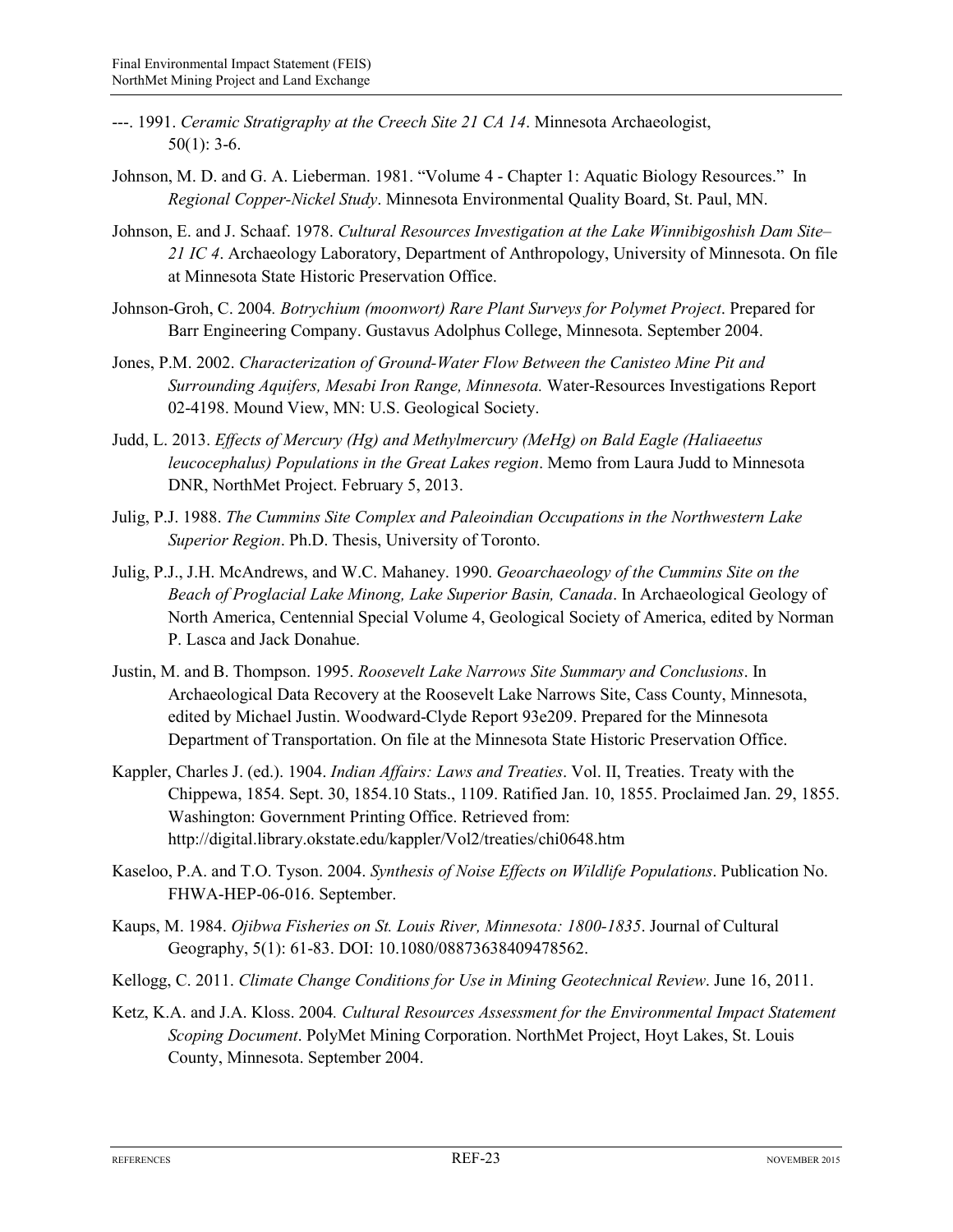- Krabbenhoft, D.P., C.C. Gilmour, J.M. Benoit, C.L. Babiarz, A.W. Andren, and J.P. Hurley. 1998. *Methyl mercury Dynamics in Littoral Sediments of a Temperate Seepage Lake*. Canadian Journal of Fisheries and Aquatic Sciences, 55(4): 835-844.
- Lake Superior Binational Program. 2012a. *Lake Superior Lakewide Management Plan: 1990-2010 Critical Chemical Reduction Milestones*. Prepared by the Superior Work Group – Chemical Committee. 104 pages. Toronto and Chicago.
- ---. 2012b. *Lake Superior Zero Discharge Demonstration Program and Critical Chemical Reduction Milestones*. Retrieved from: www.binational.net
- Lamppa, M.G. 2004. *Minnesota's Iron County: Rich Ore, Rich Lives*. Duluth, MN: Lake Superior Port Cities, Inc.
- Lancaster, D. 2009. *John Beargrease: Legend of Minnesota's North Shore*. Duluth, MN: Holy Cow Press.
- Larkin, R.P. 1994. *Effects of Military Noise on Wildlife: a Literature Review*. Champaign, IL: Center for Wildlife Ecology, Illinois Natural History Survey.
- Latady, W.R. and M. Isham. 2011. *Identification of Historic Properties of Traditional Religious and Cultural Significance to the Boise Forte Band in the PolyMet NorthMet Project Area of Potential Effect*. Prepared for PolyMet Mining Inc. January 2011. Tower, MN: Boise Forte Tribal Historic Preservation Office.
- League of Minnesota Cities. 2011*. Handbook for Minnesota Cities*. Accessed: October 6, 2011. Retrieved from: http://www.lmc.org/page/1/resource-library.jsp?keywords=Handbook&handbook=on& alpha=true
- Lee, P.F. 2002. *Ecological Relationships of Wild Rice, Zizania spp. 10. Effects of Sediment and Among-Population Variations on Plant Density in Zizania palustris*. Canadian Journal of Botany, 80(12): 1283-1294. DOI: 10.1139/b02-118.
- Leete, P. and J. Alcott. 2011. *Understanding Barrier Effects and Crossings Designs - Buckshot versus the Silver Bullet, a Regulatory Perspective: Utilizing Low Cost Wildlife Friendly Designs Everywhere vs. Constructing a Few Expensive Crossings*. Barrier Effects and Crossing Designs. ICOET 2011 Proceedings.
- Lenarz, M.S., R.G. Wright, M.W. Schrage, and A.J. Edwards. 2011. *Compositional Analysis of Moose Habitat in Northeastern Minnesota.* ALCES, 47: 135-149.
- Lisson, R. and B. Gawtry. 2011. *Site Visit Notes. Hay Lake Lands, Hunting Club Lands, Lake County North, Lake County South, Wolf Lands, and McFarland Lake Lands*. R. Lisson and B. Gawtry (ERM). October 11 and 12, 2011.
- Loesch, T. 1997*. Geomorphology of Minnesota*. University of Minnesota-Duluth, Minnesota Geological Survey, Minnesota Department of Natural Resources. DNR Data Deli-landfne2\_sam.gif
- ---. 1998*. LandSat-Based Land Use – Land Cover*. Minnesota Department of Natural Resources. DNR Data Deli – lulc ic96ra3.
- Loftus, M.K. 1977. *A Late Historic Period Chippewa Sugar Maple Camp*. Wisconsin Archaeologist, 58(1): 71-76.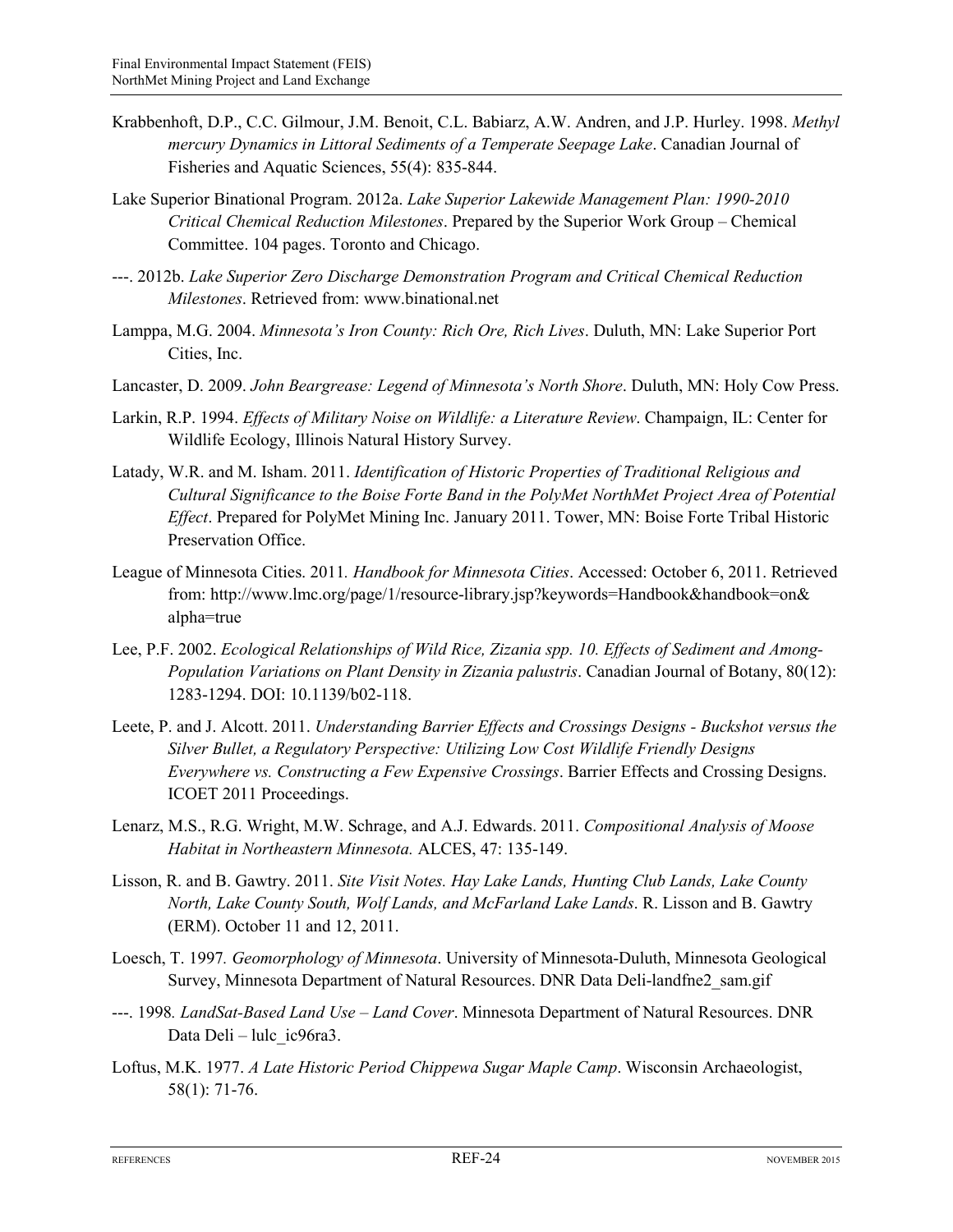- Loucks, D.P., E. van Beek, J.R. Stedinger, Jozef P.M. Dijkman, M.T. Villars. 2005. "Ch. 12: water Quality Modelling and Prediction." In *Water Resources Systems Planning and Management: An Introduction to Methods, Models and Applications*. Retrieved from: http://hdl.handle.net/1813/2804
- Mahoney, J.R., P.M. Irving, and J.L. Malanchuk. 1988. *Plan and Schedule for NAPAP's 1989 and 1990 Assessment Reports*. JAPCA, 38(12): 1489-1496. DOI: 10.1080/08940630.1988.10466487
- Malik, R. and K. Bakken. 1993. *Archaeological Data Recovery at the Bradbury Brook Site, 21ML42, Mille Lacs County, Minnesota*. Bradbury Brook Data Recovery Project, Archaeology Department, Minnesota Historical Society, St. Paul. Report on file at the Minnesota State Historic Preservation Office. tDAR ID: 246428
- Marr, C. 2008. *Contaminants in Fish and Wildlife of Lynx Lake, Arizona.* U.S. Fish and Wildlife Service Region 2.
- Martin Marietta Materials. 2007. *Limestone MSDS 3600-02*. November 2007.
- Mason, R.J. 1981. *Great Lakes Archaeology*. Academic Press.
- Master, L.L., B.A. Stein, L.S. Kutner, and G.A. Hammerson. 2000. *Vanishing Assets: Conservation Status of U.S. Species*. In B.A. Stein, L.S. Kutner and J.A. Adams (eds.). Precious Heritage: The Status of Biodiversity in the United States. New York, NY: Oxford University Press.
- Mather, D. and J. Lindbeck. 2011. *Ch. 5: Culture History*. In Phase I, II, and III Archaeological Investigations at the 21ML 81 for the Garrison Kathio West Mille Lacs Lake Sanitary Sewer District Collection and Transmission System in Mille Lacs County, Minnesota. Volume I of III. Frank Florin Principal Investigator. Report on file at the Minnesota State Historic Preservation Office.
- McDonald, M.G. and A.W. Harbaugh. 1988. *A Modular Three-dimensional Finite-difference Groundwater Flow Model*. U.S. Geological Survey Techniques of Water-resources Investigations Report, Book 6, Ch. A1.
- McGranahan, D. 1999*. Natural Amenities Drive Rural Population Change*. Food and Rural Economics Division, Economic Research Service, U.S. Department of Agriculture. Agricultural Economic Report No. 781. Retrieved from: http://www.ers.usda.gov/publications/aer-agricultural-economicreport/aer781.aspx
- McKelvey, K.S., Y.K. Ortega, G.M. Koehler, K.B. Aubry, and J.D. Brittell, J.D. 2000. *Canada Lynx Habitat and Topographic Use Patterns in North Central Washington: A Reanalysis*. In Ruggiero, L.F., K.B. Aubry, S.W. Buskirk, G.M. Koehler, C.J. Krebs, K.S. McKelvey, and J.R. Squires. (eds.). Ecology and Conservation of Lynx in the United States, 307-336. Boulder, CO: University Press.
- MCWRC (Minnesota Cultivated Wild Rice Council). 2012. *Useful Wild Rice Facts*. Accessed: March 30, 2012. Retrieved from: www.mnwildrice.org/facts.php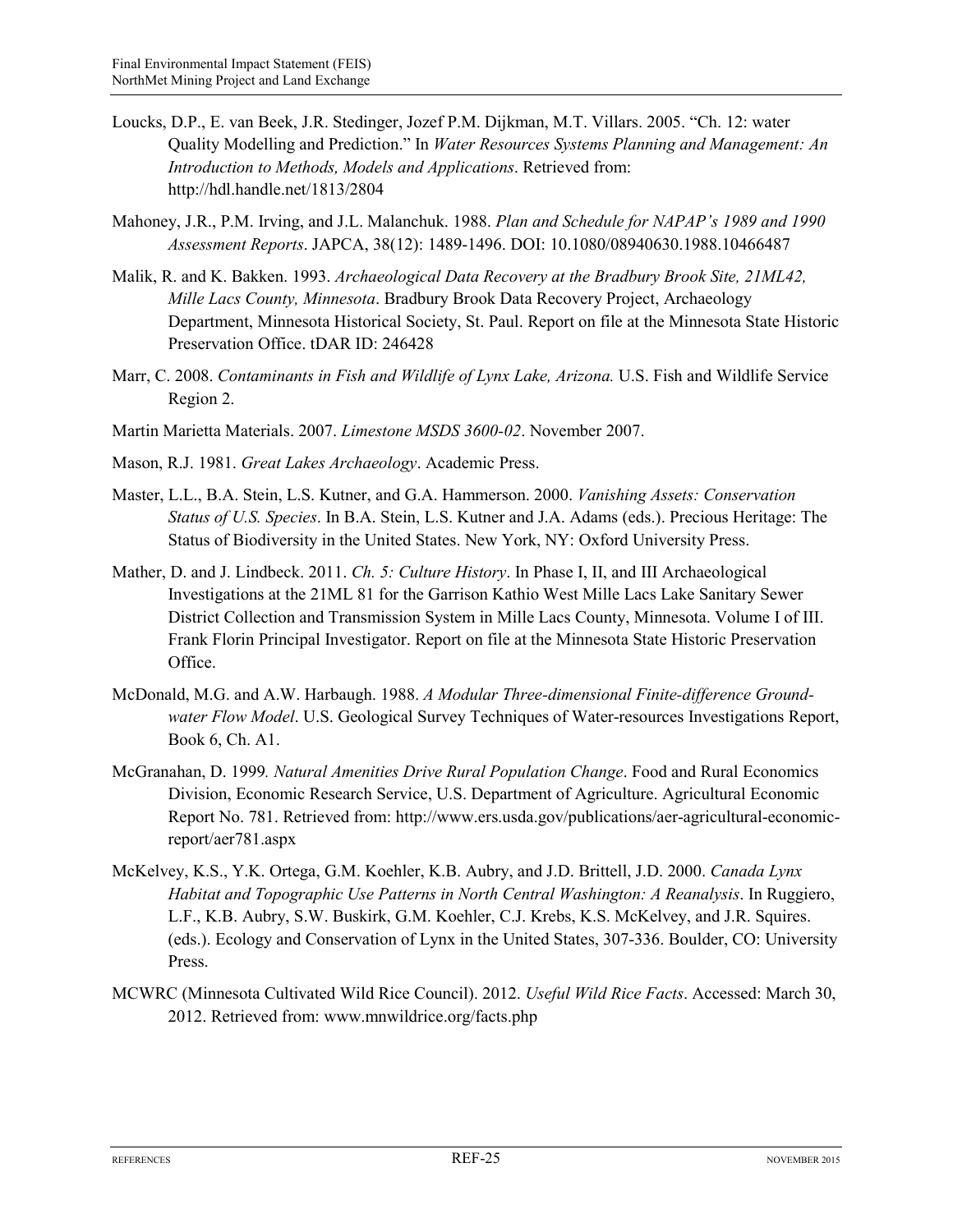- MDH (Minnesota Department of Health). 2003. *Exposures to Commercial Asbestos in Northeastern Minnesota Iron Miners Who Developed Mesothelioma*. Minnesota Department of Health. November 2003. Retrieved from: http://www.health.state.mn.us/divs/hpcd/cdee/occhealth/documents/MinersReport112503.pdf
- ---. 2011. *System Hospitals*. Accessed: May 9, 2012. Retrieved from: http://www.health.state.mn.us/traumasystem/designatedhospitals.html
- ---. 2015. *County Well Index Online*. Retrieved from: http://www.health.state.mn.us/divs/eh/cwi/
- ---. 2015b. *Twenty-one New Cases of Mesothelioma Found in Group of Mine Workers*. Minnesota Department of Health. n.p., 17 Feb. 2015.
- MDNR (Minnesota Department of Natural Resources). 1980*. DNR 24K Streams*. DNR Data Deli dnrstln3\_sam.gif.
- ---. 1981. *Wyman Creek Survey Data*. Richard Thompson and Steve Hirsch, Field Team. St. Louis County, Minnesota. August 25, 26, 31, 1981.
- ---. 1991. *Wetland Conservation Act (WCA) of 1991*. Retrieved from: http://www.dnr.state.mn.us/eco/wetlands/index.html
- ---. 1995. *Fisheries Management Plan for the Minnesota Waters of Lake Superior*. Division of Fish and Wildlife, Section of Fisheries.
- ---. 1997*. Evaluation of Selected Potential Candidate Research Natural Areas as Representative of Ecological Landtype Associations on the Superior National Forest, Minnesota. Biological Report No. 58*. Minnesota Department of Natural Resources. December 1997.
- ---. 2003*. Wyman Creek Survey Data*. Andy Levar and Dale Anderson, Field Team. St. Louis County, Minnesota. June 9 – September 11, 2003.
- ---. 2003b. *Field Guide to the Native Plant Communities of Minnesota: the Laurentian Mixed Forest Province*. Ecological Land Classification Program, Minnesota County Biological Survey, and Natural Heritage and Nongame Research Program. Minnesota Department of Natural Resources, St. Paul, MN. 351 pp.
- ---. 2004*. East Range Hydrology Project*. Final Report. Minnesota Department of Natural Resources, Region 2. Grand Rapids, Minnesota. March 2004.
- ---. 2005. *NorthMet Mine and Ore Processing Facilities Project Final Scoping Decision*. October 25, 2005.
- ---. 2006a*. Ecological Classification System*. Accessed: August 2011. Retrieved from: http://www.dnr.state.mn.us/ecs/index.html
- ---. 2006b. *GAP Land Cover-Vector*. MDNR Data Deli. Accessed: August 2011.
- ---. 2006c. *Scientific and Natural Areas*. MDNR Data Deli. Accessed: August 2011.
- ---. 2006d. *Tomorrow's Habitat for the Wild & Rare*. An Action Plan for Minnesota Wildlife Comprehensive Wildlife Conservation Strategy. Retrieved from: http://www.dnr.state.mn.us/cwcs/index.html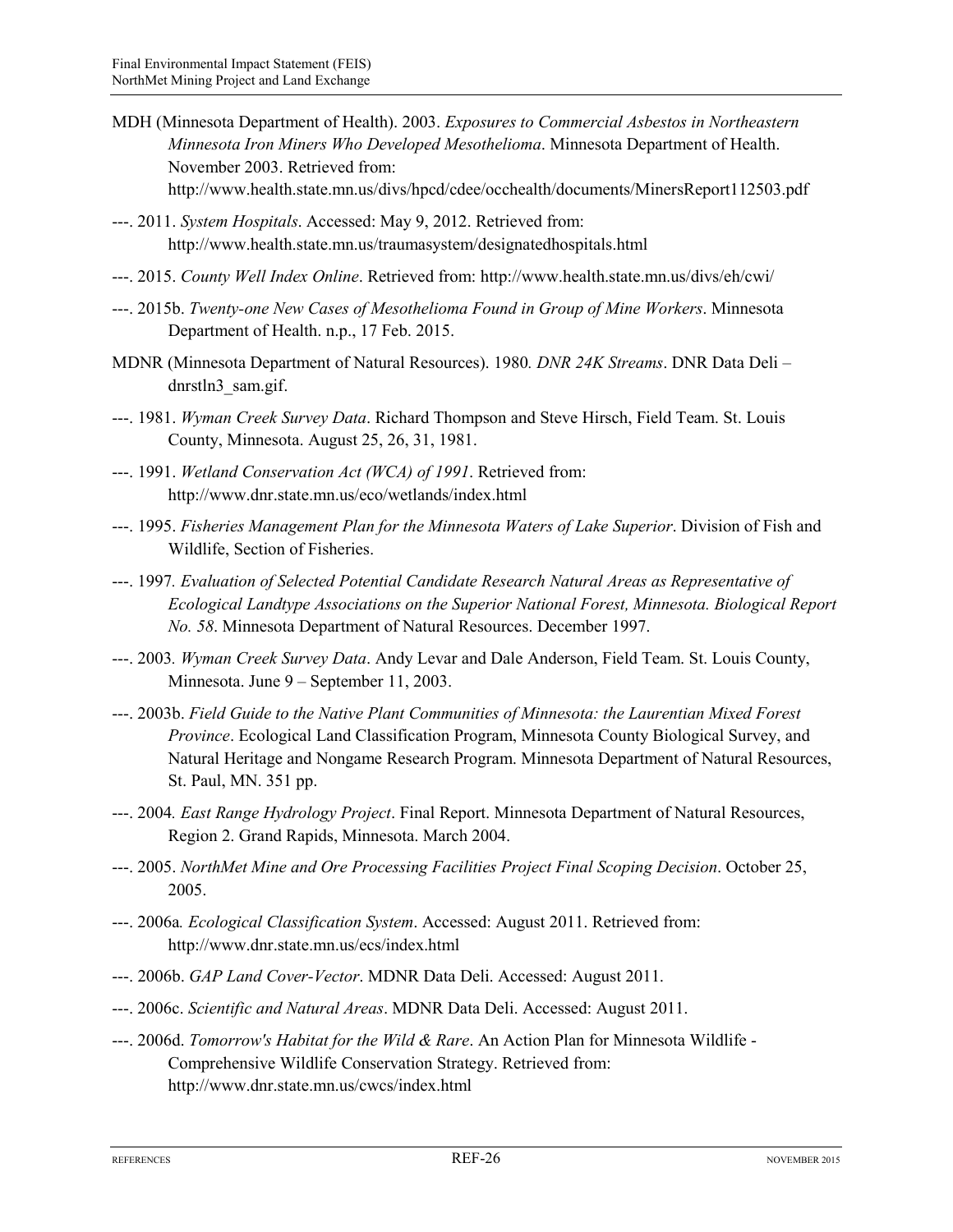- ---. 2006e. *Timing and Pattern of Bat Activity at Soudan Underground Mine*. Final Report to the State Wildlife Grants Program. MNDNR Biological Report No. 88. June 2006. Prepared by Gerda Nordquist, Kelly Lynch, and Christi Spak for Minnesota County Biological Survey.
- ---. 2007a. *An Evaluation of the Ecological Significance of the Headwaters Site*. Minnesota County Biological Survey. March 2007.
- ---. 2007b. *Lake Information Report: Whitewater Lake*. Retrieved from: http://www.dnr.state.mn.us/lakefind/showreport.html?downum=69037600
- ---. 2008a. *MCBS Sites of Biodiversity Significance*. MDNR Data Deli. Accessed: August 2011. Retrieved from: http://deli.dnr.state.mn.us/
- ---. 2008b. *Native Plant Communities*. MDNR Data Deli. Accessed: August 2011. Retrieved from: http://deli.dnr.state.mn.us/
- ---. 2008c. *Natural Wild Rice in Minnesota: A Wild Rice Study Document Submitted to the Minnesota Legislature by the Minnesota Department of Natural Resources*. February 15, 2008. Retrieved from: http://files.dnr.state.mn.us/fish\_wildlife/wildlife/shallowlakes/natural-wild-rice-inminnesota.pdf
- ---. 2009*. The Crossroads of Climate Change*. Minnesota Conservation Volunteer. Kathleen Weflenis, Editor in Chief. Retrieved from: http://www.doitgreen.org/green-living/crossroads-climatechange
- ---. 2009b*. Amphibole Mineral Fiber Toxicological Literature Review.* Prepared by ERM.
- ---. 2010a. *1854 Treaty*. Accessed: December 14, 2012. Retrieved from: http://www.dnr.state.mn.us/aboutdnr/laws\_treaties/1854/index.html
- ---. 2010b*. St. Louis Moraines, Tamarack Lowlands, Nashwauk Uplands, and Littlefork-Vermilion Uplands Subsections, Subsection Forest Resource Management Plan (SFRMP), Strategic Direction and Stand Selection, Final*. Minnesota Department of Natural Resources, Division of Forestry. December 2010. Retrieved from: http://files.dnr.state.mn.us/forestry/subsection/north4/finalplan/n4chapter1.pdf
- ---. 2010c. *Colby Lake Standard Lake Survey Report: Population Assessment*. MDNR Fisheries Management. Hoyt Lakes, Minnesota. July 12, 2010.
- ---. 2011a. *Ecological Classification System: Ecological Land Classification Hierarchy*. Accessed: March 5, 2012. Retrieved from: http://www.dnr.state.mn.us/ecs/index.html
- ---. 2011b*. Invasive Species in Minnesota*. Accessed: August 10, 2011. Retrieved from: http://www.dnr.state.mn.us/invasives/index.html
- ---. 2011c. *Lake Information Report: McFarland Lake*. Accessed: March 5, 2012. Retrieved from: http://www.dnr.state.mn.us/lakefind/showreport.html?downum=16002700
- ---. 2011d. *Lake Information Report: Saganaga Lake*. Accessed: January 27, 2012. Retrieved from: http://www.dnr.state.mn.us/lakefind/showreport.html?downum=16063300
- ---. 2011e. *Laurentian Mixed Forest Province*. MDNR Ecological Classification System. Accessed: August 11, 2011. Retrieved from: http://www.dnr.state.mn.us/ecs/212/index.html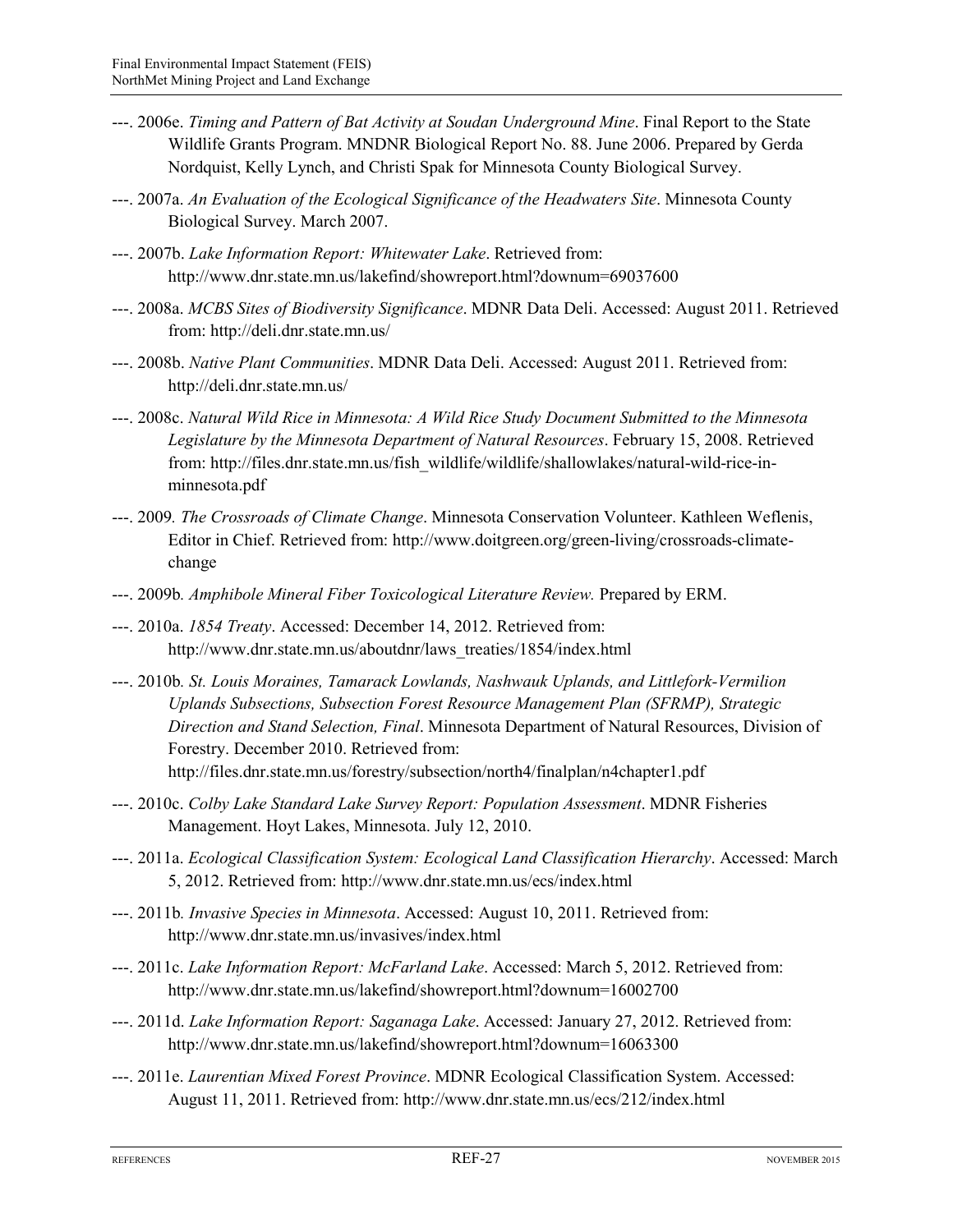- ---. 2011f. *Laurentian Uplands Subsection*. MDNR Ecological Classification System. Accessed: August 11, 2011. Retrieved from: http://www.dnr.state.mn.us/ecs/212Le/index.html
- ---. 2011g*. MDNR Ecological Classification System*. Accessed: August 11, 2011. Retrieved from: http://www.dnr.state.mn.us/ecs/index.html
- ---. 2011h. *Minnesota County Biological Survey*. Accessed: September 21, 2011. Retrieved from: http://www.dnr.state.mn.us/eco/mcbs/outcomes/index.html
- ---. 2011i. *Nashwauk Uplands Subsection*. MDNR Ecological Classification System. Accessed: August 11, 2011. Retrieved from: http://www.dnr.state.mn.us/ecs/212Lc/index.html
- ---. 2011j*. Partridge River Watershed Winter 2010-2011*. Base Flow Analysis. June 2011.
- ---. 2011k. *Rare Species Guide: Botrychium campestre, Botrychium pallidum, Botrychium rugulosum, Pallas ex Georgi, Eleocharis nitida, Juncus stygius var. americanus, Platanthera clavellata, Pyrla minor, Ranunculus lapponicus, Saxifraga aizoon var. neogaea, Sparganium glomeratum, and Woodsia scopulina.* Accessed: August 12 and 16, 2011. Retrieved from: http://www.dnr.state.mn.us/rsg/index.html
- ---. 2011L. *Rare Species Guide: Chilostigma Itascae Species Profile*. Accessed: March 5, 2012. Retrieved from:
	- http://www.dnr.state.mn.us/rsg/profile.html?action=elementDetail&selectedElement=IITRI0F010
- ---. 2011m*. Soudan Underground Mine State Park, Park Info*. Accessed: July 6 and September 18, 2012. Retrieved from: http://www.dnr.state.mn.us/state\_parks/soudan\_underground\_mine/index.html
- ---. 2011n. *Taconite State Trail, Trail Description*. Accessed: January 12, 2012. Retrieved from: http://www.dnr.state.mn.us/state\_trails/taconite/index.html
- ---. 2011o. *1854 Treaty - Legal History*. Accessed: April 30, 2012. Retrieved from: http://www.dnr.state.mn.us/aboutdnr/laws\_treaties/1854/litigation.html
- ---. 2011p. *MDNR Letter of Approval RE: Watershed Mitigation Plan*. February 11, 2011. [Includes full copy of Peter Mitchell Pit Concept Mitigation Plan from May 2010].
- ---. 2012a*. Bear Head Lake State Park*. Accessed: September 18, 2012. Retrieved from: http://www.dnr.state.mn.us/state\_parks/bear\_head\_lake/index.html
- ---. 2012b. *Iron Range OHVRA Frequently Asked Questions*. Accessed: September 18, 2012. Retrieved from: http://www.dnr.state.mn.us/ohv/gilbert/faq.html
- ---. 2012c. *LakeFinder*. Accessed: February 24, 2012. Retrieved from: http://www.dnr.state.mn.us/lakefind/index.html
- ---. 2012d*. Canada Lynx Sightings in Minnesota (March 2000 - November 14, 2006)*. Accessed: May 1, 2012. Retrieved from: http://www.dnr.state.mn.us/eco/nhnrp/research/lynx\_sightings.html
- ---. 2012e. *Minnesota Department of Natural Resources Wolf Briefing*. January 5, 2012. Accessed: May 1, 2012. Retrieved from: http://files.dnr.state.mn.us/fish\_wildlife/wildlife/wolves/wolfbrief.pdf
- ---. 2012f. *News Release: Construction begins at Minnesota's Newest State Park*. September 18, 2012.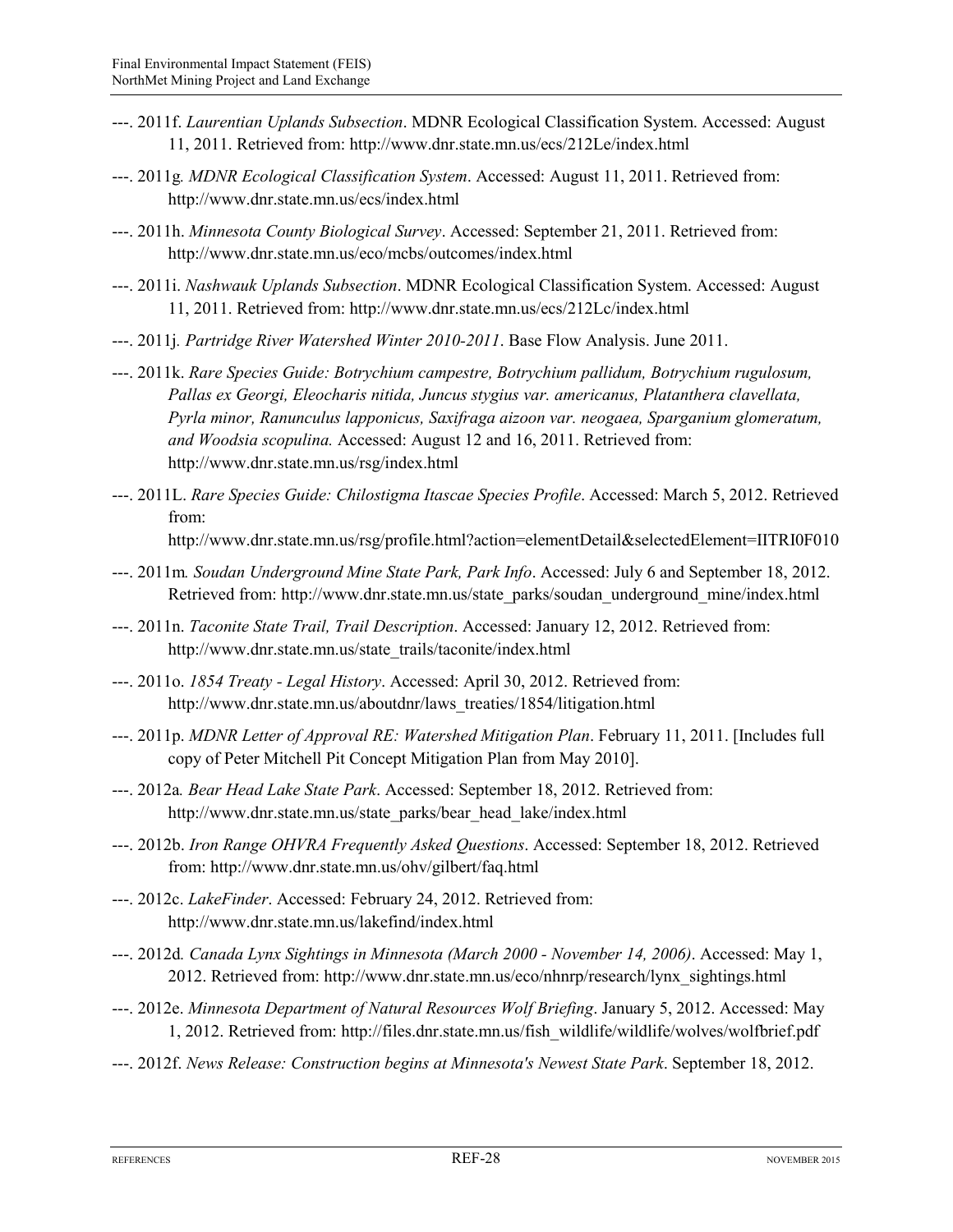- ---. 2012g. *Rare Species Guide, Cicindela denikei.* Accessed: May 1, 2012. Retrieved from: http://www.dnr.state.mn.us/rsg/profile.html?action=elementDetail&selectedElement=IICOL026  $M<sub>0</sub>$
- ---. 2012h. *Wild Rice (Zizania aquatica)*. Accessed: June 14, 2012. Retrieved from: http://www.dnr.state.mn.us/aquatic\_plants/emergent\_plants/wildrice.html
- ---. 2012i. *News Release: Limited Wolf Season Possible in 2012*. January 6, 2012.
- ---. 2012j. *Public Waters Inventory-Maps*. Retrieved from: http://www.dnr.state.mn.us/waters/watermgmt\_section/pwi/maps.html
- ---. 2012m. *Whitewater Lake Standard Lake Survey Report: Population Assessment*. MDNR Fisheries Management. Hoyt Lakes, Minnesota. August 14, 2012.
- ---. Personal Communication. Email from Lisa Joyal (MDNR) to Ryan Lisson (ERM) RE: NorthMet Rare/Listed Species Request. February 13, 2012.
- ---. Personal Communication. Email from Steve Wilson (MDNR) to Ryan Lisson (ERM) RE: SNA Location Request. February 14, 2012.
- ---. Personal Communication. Email from Rebecca Holmstrom (MDNR) to Ryan Lisson (ERM) RE: SNA Location Request. April 9, 2012.
- ---. Personal Communication. Email from Donald Deckard (MDNR) to Andrea McGinnis (ERM) RE: NorthMet EIS: USFS Silviculturist. April 26, 2012.
- ---. 2013a. *Natural Heritage Information System Database*. Accessed: March 2013. Retrieved from: http://www.dnr.state.mn.us/eco/nhnrp/nhis.html
- ---. 2013b*. Bear Hunting. Numeric Averages Compiled August 2013 by ERM from Annual Harvest Reports for Years 2006 Through 2012*. Retrieved from: http://www.dnr.state.mn.us/hunting/bear/index.html
- ---. 2013c. *Deer Hunt Maps and Statistics. Numeric Averages Compiled August 2013 by ERM from Annual Deer Harvest Reports for Years 2006 Through 2012*. Retrieved from: http://www.dnr.state.mn.us/hunting/deer/maps\_stats\_archive.html
- ---. 2013d. *Moose Hunting*. Numeric Averages Compiled August 2013 by ERM from Annual Harvest Reports for Years 2011 and 2012 and from the 2013 Aerial Moose Survey. Retrieved from: http://www.dnr.state.mn.us/hunting/moose/index.html
- ---. 2013e. *Appropriation Permit Index Notes*. Retrieved from: http://files.dnr.state.mn.us/waters/watermgmt\_section/appropriations/index-number-active.pdf
- ---. 2013f. *U.S. Steel Minntac Mine Extension Project Record of Decision*. April 11, 2013.
- ---. 2013g. *Correction to Barr 2008o, Table 10: Estimated Post-closure Streamflows along the Partridge River Based on XP-SWMM Model*. November 2013.
- ---. 2013h*. Minnesota's List of Endangered, Threatened, and Special Concern Species.* St. Paul, MN: Division of Ecological and Water Resources. Effective August 19, 2013. Retrieved from: http://www.dnr.state.mn.us/ets/index.html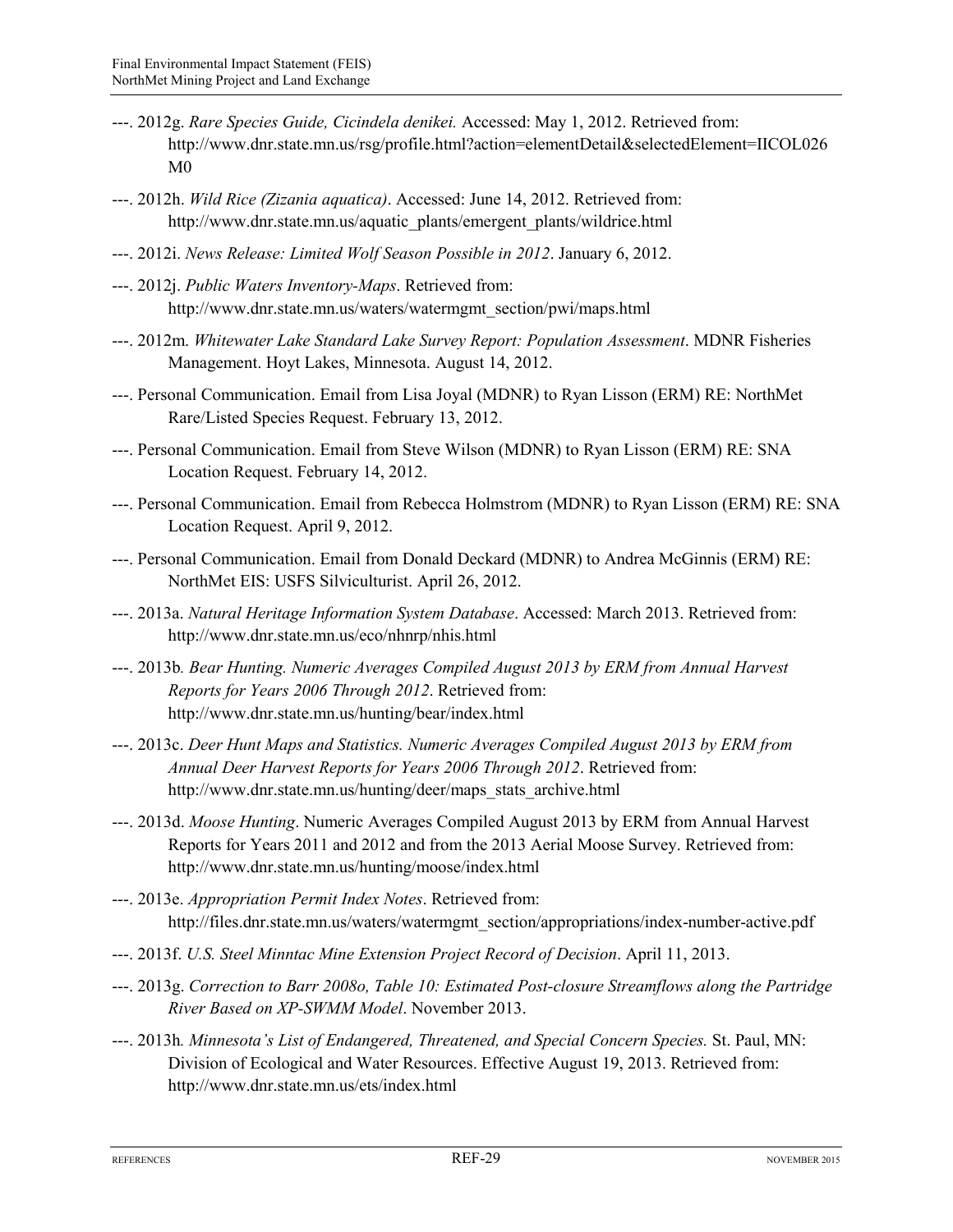- ---. 2013i. *Office Memorandum: Partridge River Base Flow Analysis MDNR Gage #H03155002.* From Greg Kruse, Water Monitoring and Surveys Unit Supervisor, to Michael Liljergren, Hydrogeologist. December 17, 2013.
- ---. 2014b. *Rare Species Guide: Erebia mancinus, Lycaeides idas nabokovi, Myotis spetentrionalis, Perimyotis subflavus, and Pyrgus centaureae freija*. Retrieved from: http://www.dnr.state.mn.us/rsg/profile.html
- ---. 2014c. *Status of Minnesota Black Bears, 2013.* Final Report to Bear Committee. Prepared by Dave Garshelis and Karen Noyce for MDNR. March 13, 2014.
- ---. 2014d. *Natural Heritage Information System: Biotics (formerly the Rare Features Database)*. Accessed: August 21, 2014. Retrieved from: http://www.dnr.state.mn.us/nhnrp/nhis.html
- ---. 2014e. *Boreal Owl*. Accessed: October 27, 2014. Retrieved from: http://www.dnr.state.mn.us/birds/borealowl.html
- ---. Personal Communication. Email from Anna Varian (MDNR) to Lisa Fay (MDNR) RE: NorthMet Aquatics: Sturgeon. November 7, 2014.
- ---. 2014f. Environmental *Assessment Worksheet: Northshore Mining Company Progression of the Ultimate Pit Limit*. Public Review EAW. September 2, 2014.
- ---. 2015a. *Watershed Health Assessment Framework: Riparian Connectivity*. Content date: March 9, 2015. Retrieved from: http://www.dnr.state.mn.us/whaf/about/scores/connectivity/riparian\_conn.html
- ---. 2015b. *Watershed Health Assessment Framework: Aquatic Connectivity.* Content date: March 9, 2015. Retrieved from: http://www.dnr.state.mn.us/whaf/about/scores/connectivity/aquatic\_conn.html#data\_map
- ---. 2015c. *LakeFinder: Colby*. Accessed: January 20, 2015. Retrieved from: http://www.dnr.state.mn.us/lakefind/lake.html?id=69024900
- ---. 2015d. *LakeFinder Whitewater Reservation*. Accessed: January 20, 2015. Retrieved from: http://www.dnr.state.mn.us/lakefind/lake.html?id=69037600
- ---. 2015e. *Wild Rice (Zizania aquatica)*. Accessed: March 2015. Retrieved from: http://www.dnr.state.mn.us/aquatic\_plants/emergent\_plants/wildrice.html
- ---. 2015f. *Initial Survey Partridge River/South Branch of the Partridge River*. Prepared by Brent Flatten, Fisheries Specialist. Minnesota Department of Natural Resources Division of Fish and Wildlife Section of Fisheries.
- ---. Personal Communication. Email from Anna Varian (MDNR) to Lisa Fay (MDNR) RE: MDNR Fish Population Assessment 2014. January 12, 2015.
- ---. No Date (In Progress). *An Evaluation of the Ecological Significance of the Giants Range and Pike Peatlands Area.* Minnesota Biological Survey, Division of Ecological and Water Resources, MN Department of Natural Resources.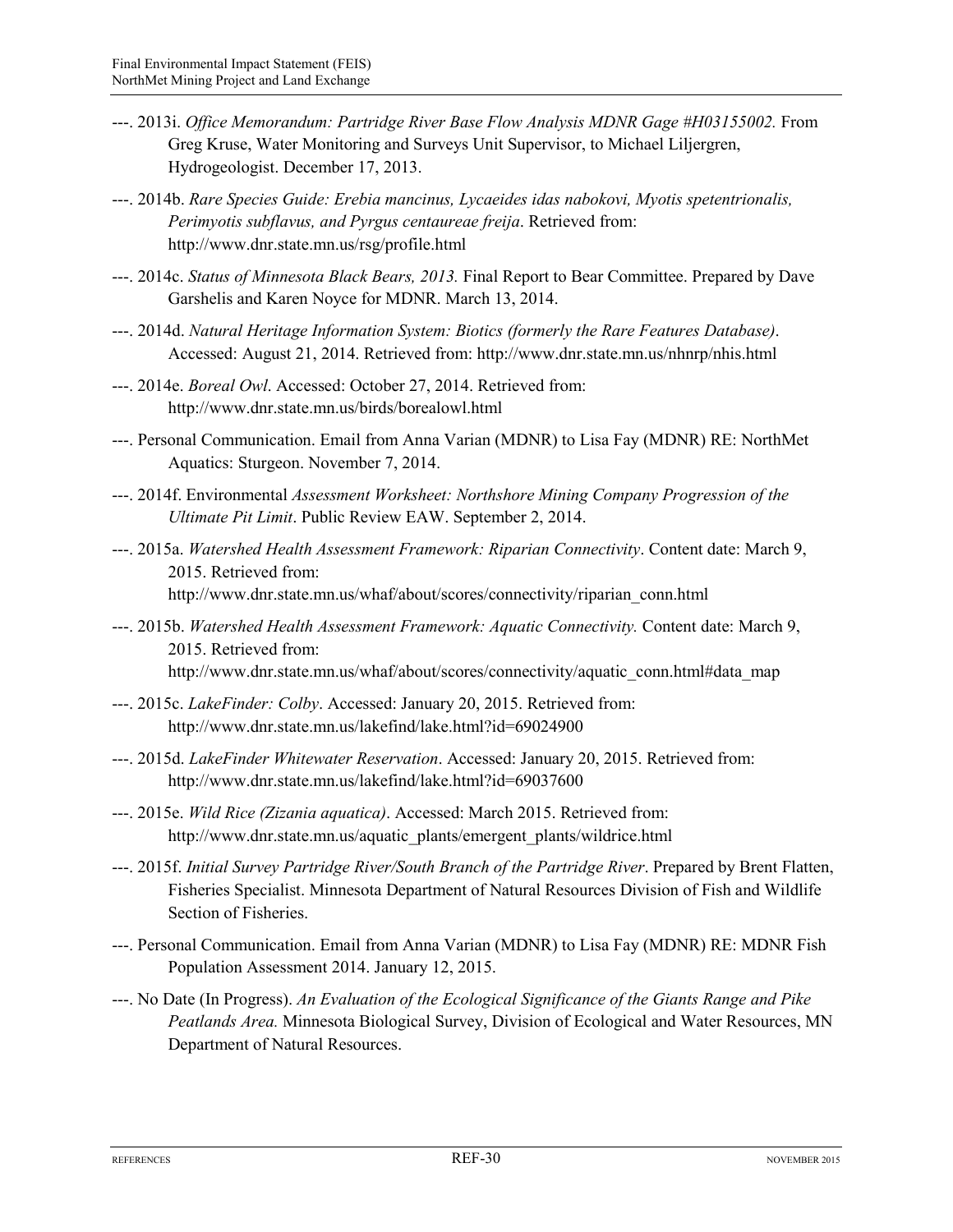- MDNR and BWSR (Minnesota Department of Natural Resources and Minnesota Board of Water & Soil Resources). 2011. *Wetland Conservation Act: Rare Natural Communities*. BWSR/DNR Technical Guidance. January 31, 2011.
- MDNR and USACE (Minnesota Department of Natural Resources and U.S. Army Corps of Engineers). 2007. *Minnesota Steel Draft Environmental Impact Statement*. St. Paul, Minnesota. February 2007.
- ---. 2009*. NorthMet Project Draft Environmental Impact Statement.* October 2009.
- ---. 2010. *Keetac Mine Expansion Project EIS*. Retrieved from: http://www.dnr.state.mn.us/input/environmentalreview/keetac/index.html
- MDNR and USFS (Minnesota Department of Natural Resources and USDA Forest Service). 2014. *Technical Memorandum: Baseflow Estimates Used in the Northmet Mining Project SDEIS*. From Michael Lijegren (MDNR), Marty Rye (USFS), and ERM Water Resources Technical Staff to Co-lead Agencies EIS Project Managers. March 5, 2014.
- MDNR et al. (Minnesota Department of Natural Resources, U.S. Army Corps of Engineers, USDA Forest Service). 2011. *Impact Assessment Planning Summary Memos, NorthMet Project EIS*. Minnesota Department of Natural Resources, US Army Corps of Engineers, and US Forest Service.
- ---. 2011b. *Draft NorthMet SDEIS Water Resources Impact Criteria, Version 10/17/2015*. Memo.
- ---. 2013a. *NorthMet Project Underground Mining Alternative Assessment for the NorthMet Mining Project and Land Exchange Environmental Impact Statement*. September 27, 2013.
- ---. 2013b*. Interagency Memorandum: NorthMet Environmental Impact Statement Co-lead Agencies' Consideration of a West Pit Backfill Alternative*. April 11, 2013, with September 30, 2013, Addendum.
- ---. 2014. *Interagency Memorandum: NorthMet Mining Project and Land Exchange EIS Co-lead Agencies Consideration of West Pit Water Elevation Alternative*. November 18, 2014.
- ---. 2014b. *NorthMet Project FEIS Partridge River Groundwater Baseflow & Sensitivity Analysis Background and Rationale for Agency Recommendations*. Memo to Liljegren, Rye, Clark, Kunz, Johnson, Jimenez, Bruner, Comardicea, Blaha, Marinelli, Carlson, Todorov. November 17, 2014.
- ---. 2014c. *Interagency Memorandum: NorthMet Project FEIS Northshore Discharge to Partridge River Rationale for Model Change Recommendations.* Memo to Liljegren, Rye, Clark, Kunz, Johnson, Jimenez, Bruner, Comardicea, Blaha, Marinelli, Carlson, Todorov. November 17, 2014.
- ---. 2015a. *Interagency Memorandum: NorthMet Project FEIS Northshore Discharge Values Used in the Mine Site GoldSim Model Project Specific and Cumulative Impacts Evaluations.* September 11, 2015.
- ---. 2015b. *Interagency Memorandum: NorthMet Environmental Impact Statement Mine Site MODFLOW/GoldSim High Groundwater Baseflow Scenario Verification of Work Performed.* September 11, 2015.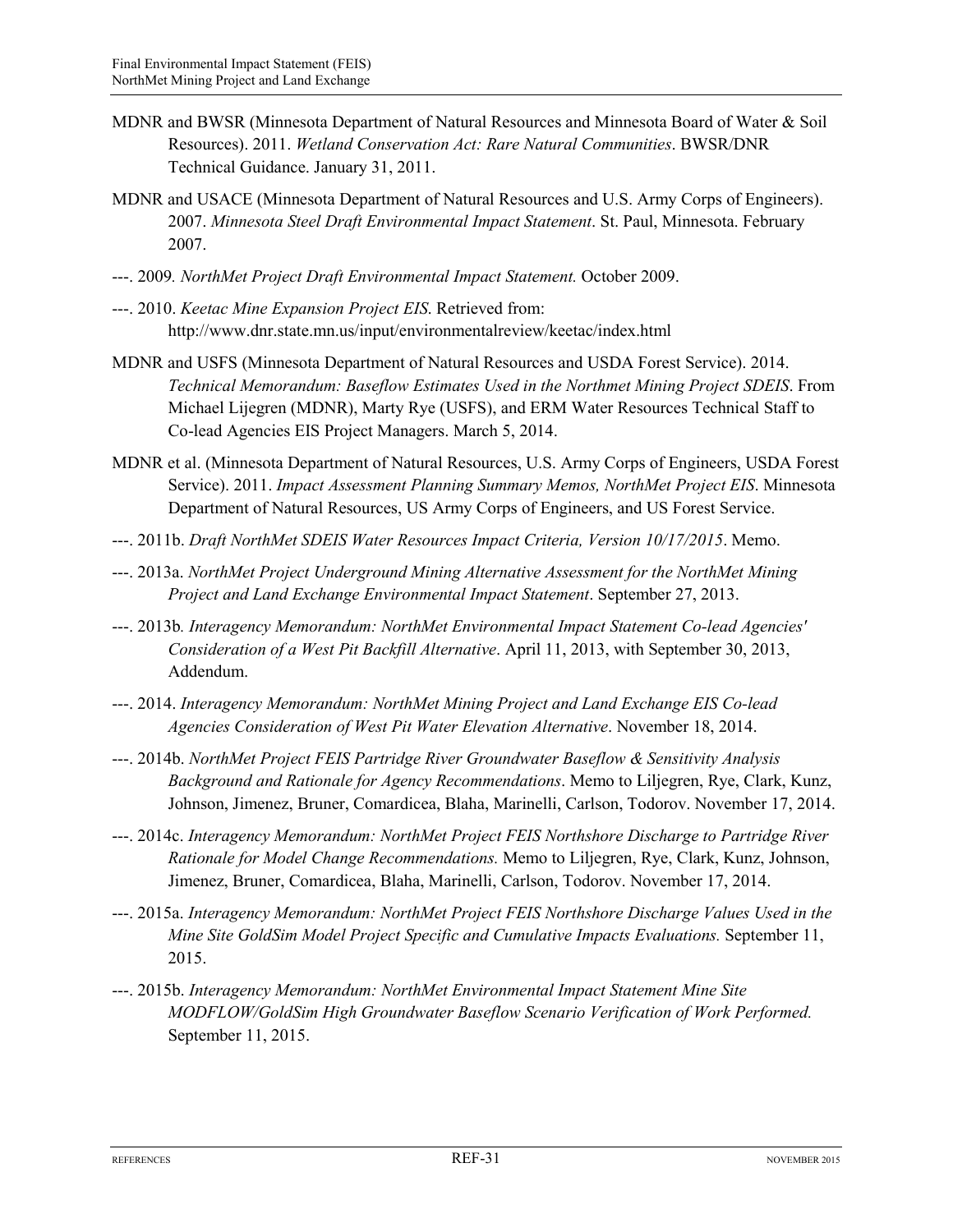- ---. 2015c. *Interagency Memorandum: NorthMet Environmental Impact Statement--Co-lead Agencies' Consideration of Possible Mine Site Bedrock Northward Flowpath*. From USFS, USACE, and MDNR to NorthMet Project EIS Managing Sponsors. October 12, 2015. Memo and Figures.
- MDR (Minnesota Department of Revenue). 2010. *Minnesota Sales and Use Tax Statistics, County by Industry Annual*. Accessed: May 9, 2012. Retrieved from: http://www.Revenue.state.mn.us/research\_stats/Pages/2010-Sales-and-Use-Tax-Revenue-by-County.aspx
- ---. 2011. *Mining Tax Guide*. November 2011. Retrieved from: http://www.Revenue.state.mn.us/businesses/mineral/Documents/2011 mining\_guide.pdf
- MDOT (Minnesota Department of Transportation). 2013. *Relocation of Hwy 53 Between Eveleth and Virginia, Project Schedule*. Retrieved from: http://www.dot.state.mn.us/d1/projects/hwy53relocation/schedule.html
- ---. 2014. Minnesota Department of Transportation. 2014. H*ighway 53 Virginia to Eveleth, State Project SP6918-80 Draft EIS*. St. Paul, MN. Accessed: May 5, 2015. Retrieved from: http://www.dot.state.mn.us/d1/projects/hwy53relocation/Environmental/\_Front%20Matter%20an d%20Executive%20Summary.pdf
- Meeker, J., Joan Elias, and John Heim. 1993*. Plants Used by the Great Lakes Ojibwa*. Great Lakes Fish and Wildlife Commission.
- MEQB (Minnesota Environmental Quality Board). 1979. *Regional Copper-Nickel Study*. Minnesota State Planning Agency. Retrieved from: http://www.leg.state.mn.us/docs/pre2003/other/792632.pdf
- Merritt, R.W., & Cummins, K.W. 1996. *An Introduction to the Aquatic Insects of North America*. Third Edition. Dubuque, IA: Kendall/Hunt.
- Meyer, P., G. Erickson, D. Sahli, N. Groh, B. Smith, and V. Sathyaseelan. 2009. *Recommended Pond Design Criteria*. Document number: wq-wwtp5-53. December 2009. Retrieved from: http://www.pca.state.mn.us/index.php/view-document.html?gid=11503
- MFRC (Minnesota Forest Resources Council). 2003a. *Background Paper: Relationships Between Forest Spatial Patterns and Plant and Animal Species in Northern Minnesota*. Cynthia Lane, PH.D., Carolyn Carr, M.S., Ethan Perry, M.S., Ecological Strategies, LLC. Submitted to: Dr. Jim Manolis, Spatial Analysis Project Manager, MNDNR Contract # A45867. Minnesota Forest Resources Council Report LT-1203f. December 2003. Retrieved from: http://www.frc.state.mn.us/documents/council/MFRC\_SpatialAnalysisProject\_Patterns&Species\_ 2003-12-01\_Report.pdf
- ---. 2003b. *Changes in Forest Spatial Patterns from the 1930s to the Present in North Central and Northeastern Minnesota: An Analysis of Historic and Recent Air Photos*. George E. Host and Mark A. White, Natural Resources Research Institute, University of Minnesota, Duluth. Submitted: Dr. Jim Manolis, Spatial Analysis Project Manager, Contract # MDNR/A21767, For the Minnesota Forest Resources Council. Minnesota Forest Resources Council Report LT-1203c. December 2003.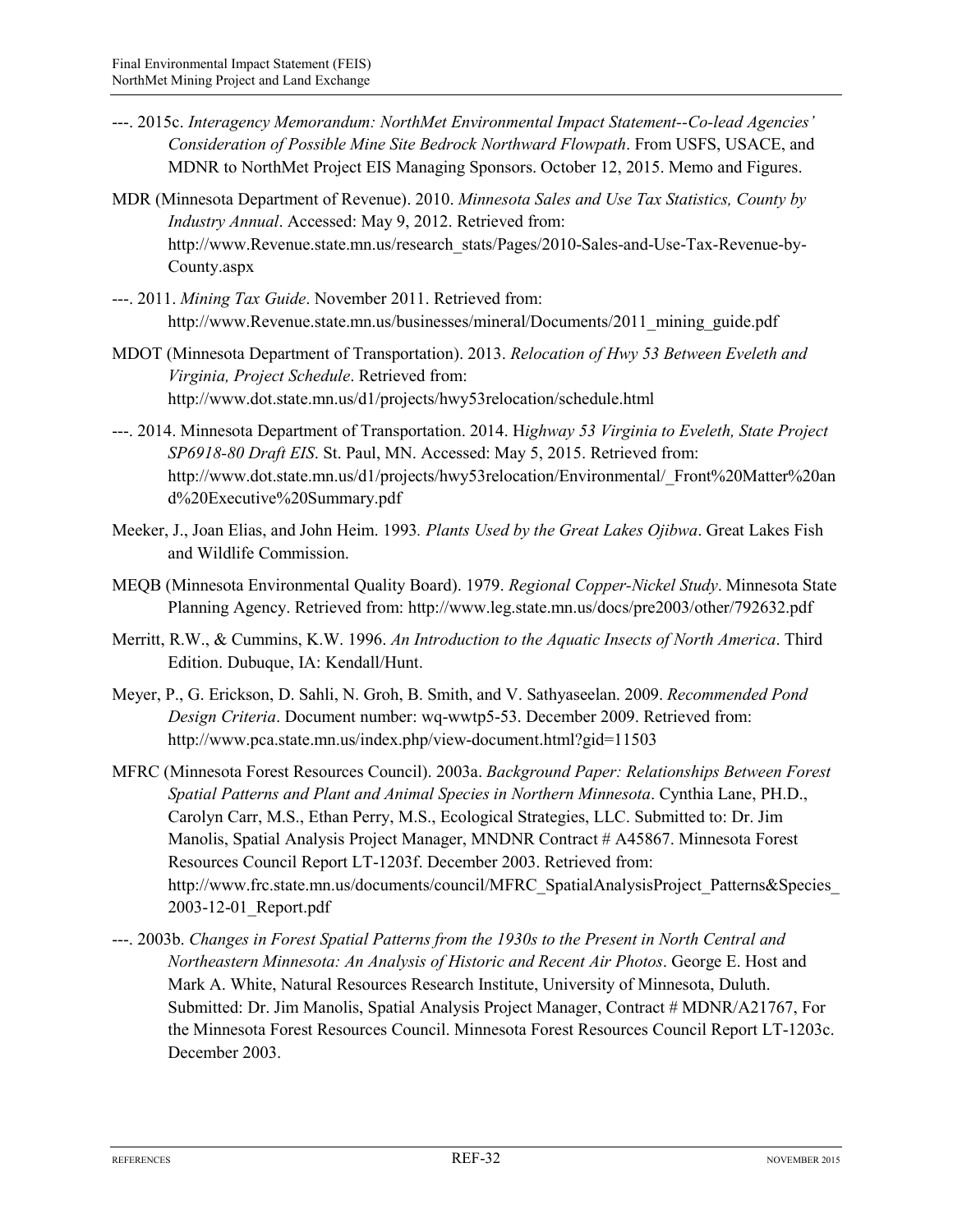- MGIO (Minnesota Geospatial Information Office). 2012*. Digital Elevation Model of Minnesota: Statewide 1:24,000-scale Raster*. Retrieved from: http://www.mngeo.state.mn.us/chouse/metadata/dem24ras.html
- Michlovic, M.G. 1982. *Report on the Red River Archaeological Survey in Norman County, Minnesota*. The Minnesota Archaeologist, 41(2).
- Milburn, S.A., M. Bourdaghs and J.J. Husveth. 2007. *Floristic Quality Assessment for Minnesota Wetlands*. Minnesota Pollution Control Agency, St. Paul, MN.
- Miller, James D. and Paul W. Weiblen. 1990. *Anorthositic Rocks of the Duluth Complex: Examples of Rocks Formed from Plagioclase Crystal Mush*. Journal of Petrology, 31(2): 295-339.
- Millette, J.R. 2006. *Asbestos: Risk Assessment, Epidemiology, and Health Effects* . Chapter 2: Asbestos Analysis Methods. J. Millette, 2006. Edited by Ronald F. Dodson, Ph.D. and Samuel P. Hammar, M.D. CRC Press.
- Minesite Drainage Assessment Group. 2013. *The International Kinetic Database*. Accessed: March 21, 2013. Retrieved from: http://mdag.com/ikd.html
- Minnesota Administrative Rules. 2012a. *Chapter 7050, Waters of the State*. Accessed: March 2012. Retrieved from: https://www.revisor.mn.gov/rules/?id=7050&view=chapter&format=pdf
- ---. 2012b. *Chapter 7052, Lake Superior Basin Water Standards*. Accessed: March 2012. Retrieved from: from: https://www.revisor.mn.gov/rules/?id=7052&format=pdf
- Minnesota Laws. 2015. *Minnesota Session Laws*. Retrieved from: https://www.revisor.mn.gov/laws/
- Minnesota Environmental Initiative. 2008. *Report on the Mercury TMDL Implementation Plan Stakeholder Process*. Prepared for the Minnesota Pollution Control Agency. CFMS Contract No. A99751. July 7, 2008. Retrieved from: http://www.pca.state.mn.us/index.php/viewdocument.html?gid=11493
- Minnesota Historical Society. 2008. *History Topics: Merritt Brothers*. Retrieved February 15, 2008. Retrieved from: http://www.mnhs.org/library/tips/history\_topics/126merritt.htm
- Minnesota Rules. 2015. *Minnesota Administrative Rules*. Retrieved from: https://www.revisor.mn.gov/rules/?view=info
- Minnesota Statutes. 2015. *2015 Minnesota Statutes*. Retrieved from: https://www.revisor.mn.gov/statutes/
- Minnesota Odonata Survey Project. 2012. *Species Proposed for Special Concern Status*. Retrieved from: http://www.mndragonfly.org/dnrconcern.html
- Mitchell, C.P.J., B.A. Branfireun, and R.K. Kolka. 2008. *Assessing Sulfate and Carbon Controls on Net Methylmercury Production in Peatlands: An in situ Mesocosm Approach*. Applied Geochemistry, 23: 503-518.
- MLMIC (Minnesota Land Management Information Center). 1983. *Minnesota Public Lands, 1983*. Retrieved from: http://www.lmic.state.mn.us/pdf/MN\_Public\_Lands\_1983.pdf
- ---. 1999. *Land Slope/Digital Elevation Model*. Retrieved from: http://www.mngeo.state.mn.us/chouse/metadata/dem24ras.html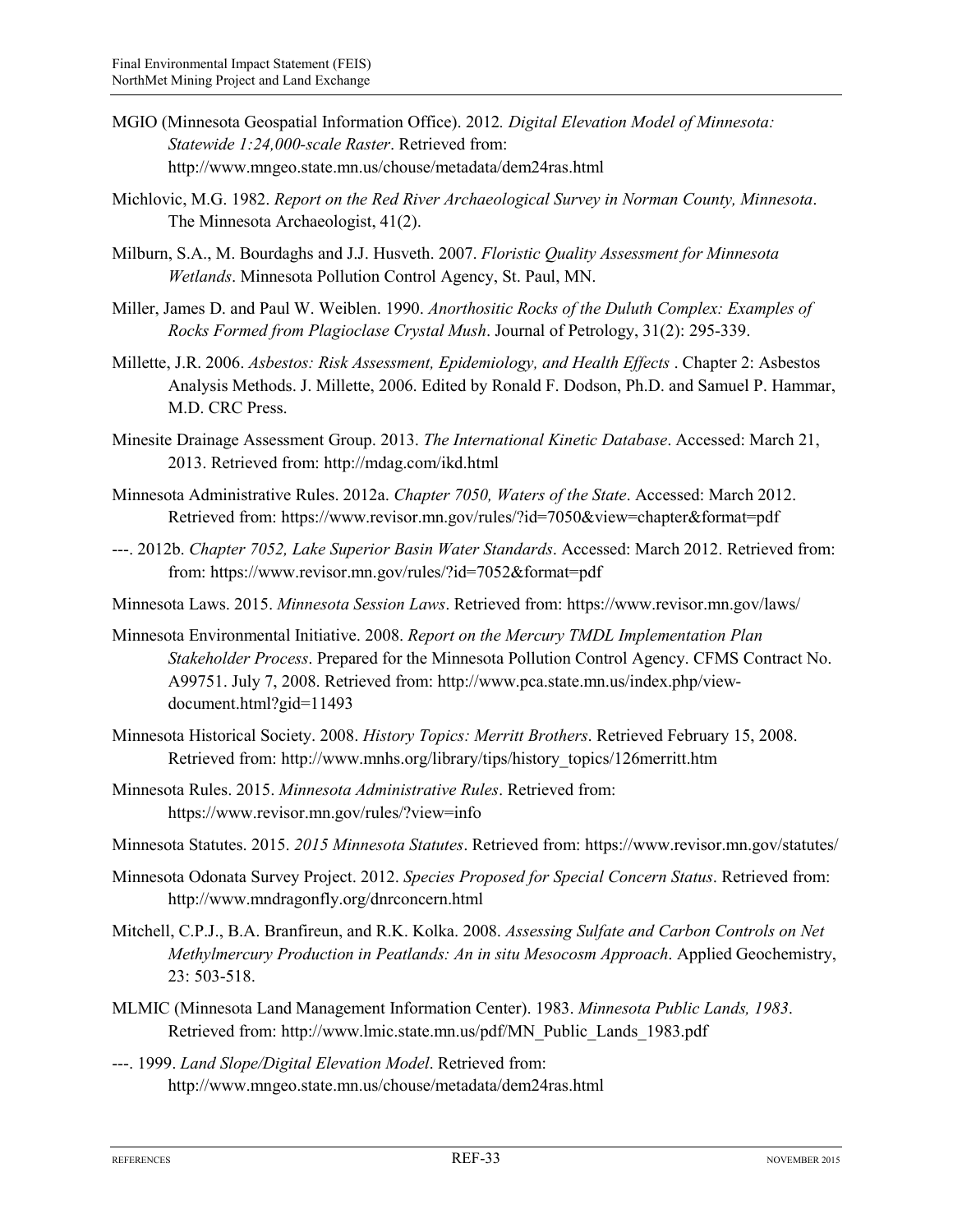- MNSCU (Minnesota State Colleges & Universities. 2012. *Campus Locations*. Accessed: May 9, 2012. Retrieved from: http://www.mnscu.edu/collegesearch/index.php/institution/
- Moen, R. 2009. *Canada Lynx in the Great Lakes Region - 2009 Annual Report*.
- ---. 2010. *Habitat and Road Use by Canada Lynx Making Long-Distance Movements*. NRRI Technical Report.
- Moen, R., G. Niemi, C.L. Burdett, and L.D. Mech. 2006. *Canada Lynx in the Great Lakes Region - 2005 Annual Report*. Prepared for USDA Forest Service, MN Cooperative Fish and Wildlife Research Unit, and MDNR.
- Montana Refining Company. 2011. *Sodium Hydrosulfide MSDS*. January 13, 2011.
- Morey, G. 1981. *Lineament Map, Two Harbors Sheet*. From Minnesota Geological Survey Miscellaneous Map Series M45. Retrieved from: http://conservancy.umn.edu/bitstream/59978/1/umn22424%5b1%5d.pdf
- Morton, P., and J. Ameel. 1985. *Saline Waters as Indicators of Economic Mineralization.* Report 241-1 submitted to MDNR.
- Mossman, B.T. and A. Churg. 1998. *State-of-the-Art: Mechanisms in the Pathogenesis of Asbestosis and Silicosis*. American Journal of Critical Care, 157: 1666-1680.
- Mowat, G., K.G. Poole, and M. O'Donoghue. 2000. *Ecology of Lynx in Northern Canada and Alaska*. In Ruggiero, L.F., K.B. Aubry, S.W. Buskirk, G.M. Koehler, C.J. Krebs, K.S. McKelvey, and J. R. Squires (eds.). Ecology and Conservation of Lynx in the United States, 265-306. Boulder, CO: University Press.
- Moyle, J.B. 1945*. Some Chemical Factors Influencing the Distribution of Aquatic Plants in Minnesota*. American Midland Naturalist, 34(2): 402-420.
- MPCA (Minnesota Pollution Control Agency). 1995. *Regional Groundwater Profile: Arrowhead Region*. Accessed: June 14, 2012. Retrieved from: http://www.pca.state.mn.us/index.php/viewdocument.html?gid=6482
- ---. 1999a*. Baseline Water Quality of Minnesota's Principal Aquifers – Region 1, Northeastern Minnesota*. February 1999.
- ---. 1999b. *Technical Support Document for Air Emissions Permit No. 13700009-001, Issued to LTV Steel Mining Company*. April 1999.
- ---. 2003. *Minnesota Climate Change Action Plan: A Framework for Climate Change Action*. St. Paul, Minnesota.
- ---. 2005*. 2005 Mercury Reduction Progress Report to the Legislature*. Minnesota Pollution Control Association. October 2005. Retrieved from: http://www.pca.state.mn.us/index.php/viewdocument.html?gid=291
- ---. 2006a. *MPCA Strategy to Address Indirect Effects of Elevated Sulfate on Methylmercury Production and Phosphorus Availability*. October 19, 2006.
- ---. 2006b. *Minnesota's Impaired Waters and Total Maximum Daily Loads*. 2006 Data.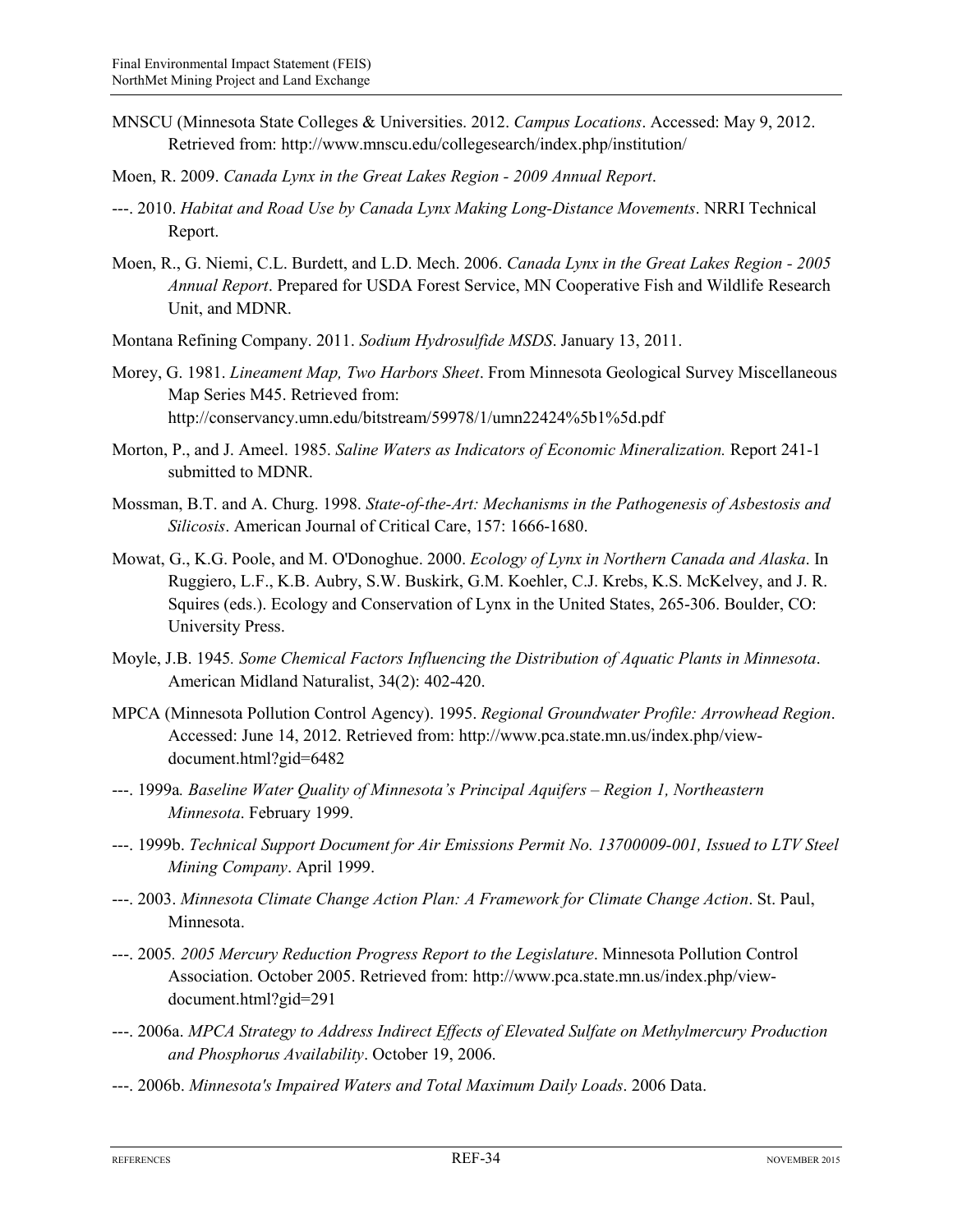- ---. 2006c. *Review of Minnesota Power's Arrowhead Regional Emission Abatement (AREA) Project*. Minnesota Pollution Control Agency. January 17, 2006. Retrieved from: http://www.pca.state.mn.us/index.php/view-document.html?gid=13468
- ---. 2007. *Minnesota Statewide Mercury Total Maximum Daily Load.* Final, USEPA Approved. March 27, 2007.
- ---. 2008a. *A Guide to Noise Control in Minnesota. Acoustical Properties, Measurement, Analysis and Regulation*. October 2008.
- ---. 2008b*. Minnesota's Impaired Waters and Total Maximum Daily Loads*. 2008 Data. Retrieved from: http://www.pca.state.mn.us/index.php/water/water-types-and-programs/minnesotas-impairedwaters-and-tmdls/maps-of-minnesotas-impaired-waters-and-tmdls.html
- ---. 2009a. *Minnesota's Regional Haze SIP*. Retrieved from: http://www.pca.state.mn.us/index.php/viewdocument.html?gid=2181
- ---. 2009b. *Technical Support Document for the Minnesota State Implementation Plan for Regional Haze*. November 2009. Retrieved from: http://www.pca.state.mn.us/index.php/viewdocument.html?gid=2184
- ---. 2009c*. Implementation Plan for Minnesota's Statewide Mercury Total Maximum Daily Load*. Minnesota Pollution Control Agency. December 2009. Retrieved from: http://www.pca.state.mn.us/index.php/view-document.html?gid=11481
- ---. 2009d. *General Guidance for Carbon Footprint Development in Environmental Review.* September 2009. St. Paul, MN.
- ---. 2010a. *DMR Summary Report: ArcelorMittal Minorca Mine Inc. – Laurentian*. 2010 data queried April 25, 2013.
- ---. 2010b. *DMR Summary Report: Cliffs Eris – Hoyt Lakes Mining Area.* 2010 data queried April 25, 2013.
- ---. 2010c. *DMR Summary Report: Cliffs Erie – HL Tailings Basin Area*. 2010 data queried April 25, 2013.
- ---. 2010d. *DMR Summary Report: Mesabi Nugget Delaware LLC*. 2010 data queried April 25, 2013.
- ---. 2011a. *Draft Updated Staff Recommendation, St. Louis River – Partridge River to Cloquet*. March 28, 2011.
- ---. 2011b. *Draft Updated Staff Recommendation. Seasonal Application of Wild Rice Sulfate Standard - Partridge and Embarrass Rivers*. March 28, 2011.
- ---. 2011c. *EDA: Surface Water Environmental Data*. Accessed: January 27, 2012. Retrieved from: http://www.pca.state.mn.us/index.php/data/eda-surface-water-searches/eda-surface-waterdata.htmll
- ---. 2011d*. DRAFT Revised MPCA Staff Recommendation on Impact Criteria Related to the Permittability of the Proposed PolyMet Tailings Basin*. June 20, 2011.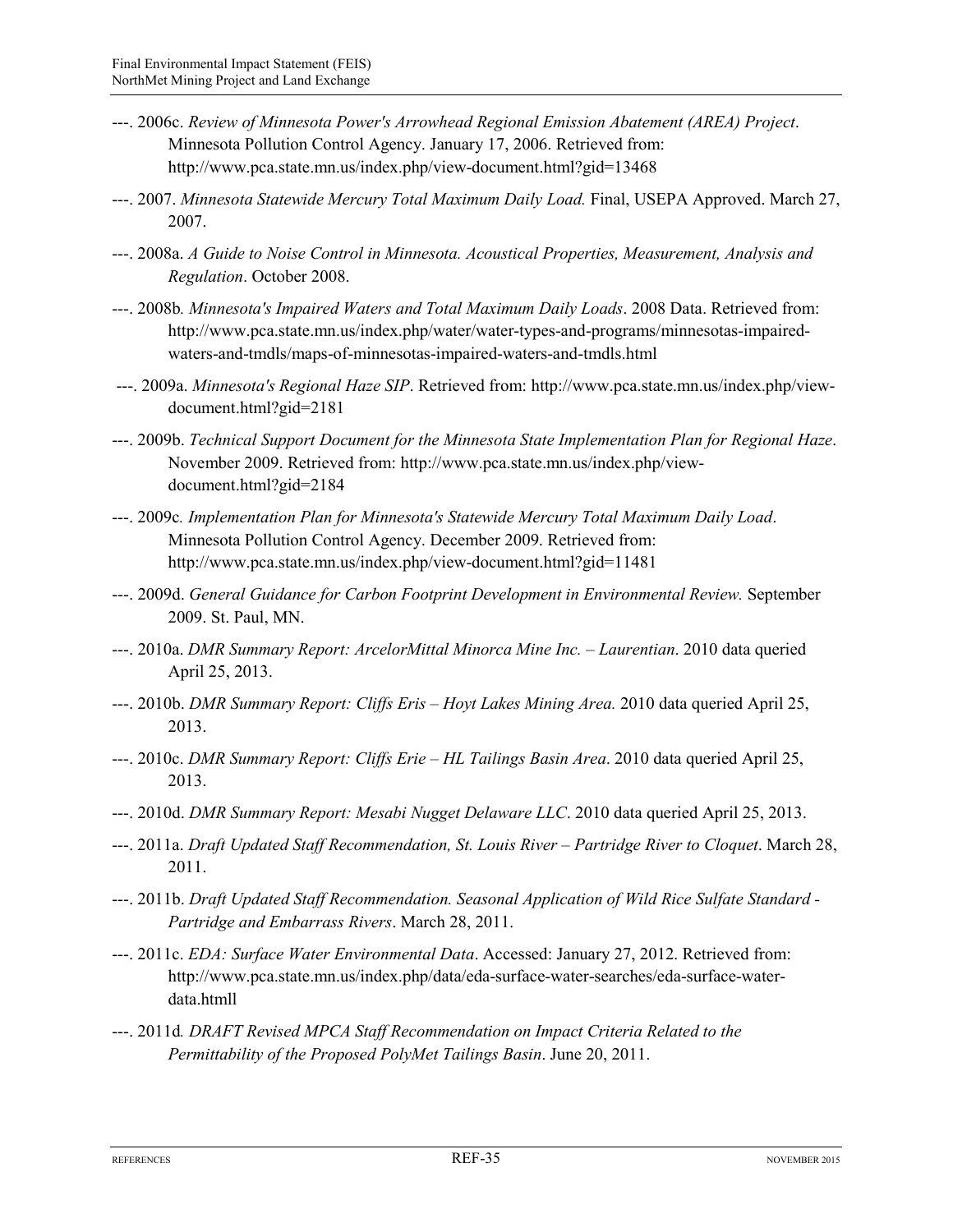- ---. 2011e. *Discussing Greenhouse Gas Emissions in Environmental Review.* St. Paul, Minnesota. December 2011. Retrieved from: http://www.pca.state.mn.us/index.php/viewdocument.html?gid=12570
- ---. 2011f. *DMR Summary Report: ArcelorMittal Minorca Mine Inc. – Laurentian*. 2011 data queried April 25, 2013.
- ---. 2011g. *DMR Summary Report: Cliffs Eris – Hoyt Lakes Mining Area*. 2011 data queried April 25, 2013.
- ---. 2011h. *DMR Summary Report: Cliffs Erie – HL Tailings Basin Area*. 2011 data queried April 25, 2013.
- ---. 2011i. *DMR Summary Report: Mesabi Nugget Delaware LLC*. 2011 data queried April 25, 2013.
- ---. Personal Communication. Email from Kellie Gavin (MPCA) to Danny Kringel (ERM) RE: Ambient Air Quality Data Request. October 28, 2011.
- ---. 2012a. *Draft Staff Recommendation, Seasonal Application of the Wild Rice Sulfate Standard - Partridge River*. August 27, 2012.
- ---. 2012b*. Draft Staff Recommendation, Waters Used for the Production of Wild Rice - Partridge and Embarrass Rivers*. August 13, 2012.
- ---. 2012c. *WIMN: What's in My Neighborhood?* Accessed: April 30, 2012 and June 14, 2012. Retrieved from: http://www.pca.state.mn.us/index.php/data/whats-in-my-neighborhood/index.html
- ---. 2012d. *PolyMet EIS Mercury Issues Meeting Themes & Consultant Notes*. MPCA Duluth Offices. July 10, 2012.
- ---. 2012e. *Minnesota Criteria Pollutant Emission Inventory - Emission Sources*. Minnesota Pollution Control Association. Retrieved from: http://www.pca.state.mn.us/
- ---. 2012f. *Regional Haze State Implementation Plan Supplement*. April 2012. Retrieved from: http://www.pca.state.mn.us/index.php/view-document.html?gid=16991
- ---. 2012g. *Guidelines for New and Modified Mercury Air Emissions Sources*. December 6, 2012. Retrieved from: http://www.pca.state.mn.us/index.php/topics/mercury/plan-to-reduce-mercuryreleases-by-2025.html
- ---. 2012h. *Air Emission Risk Analysis (AERA) – Guidance Updates: What's New Archives*. Retrieved from: http://www.pca.state.mn.us/index.php/air/air-monitoring-and-reporting/air-emissionsmodeling-and-monitoring/air-emission-risk-analysis-aera/air-emissions-risk-analysis-aeraguidance-updates-whats-new-archives.html
- ---. 2012i. *DMR Summary Report: ArcelorMittal Minorca Mine Inc – Laurentian*. 2012 data queried April 25, 2013.
- ---. 2012j. *DMR Summary Report: Cliffs Eris – Hoyt Lakes Mining Area*. 2012 data queried April 25, 2013.
- ---. 2012k. *DMR Summary Report: Cliffs Erie – HL Tailings Basin Area*. 2012 data queried April 25, 2013.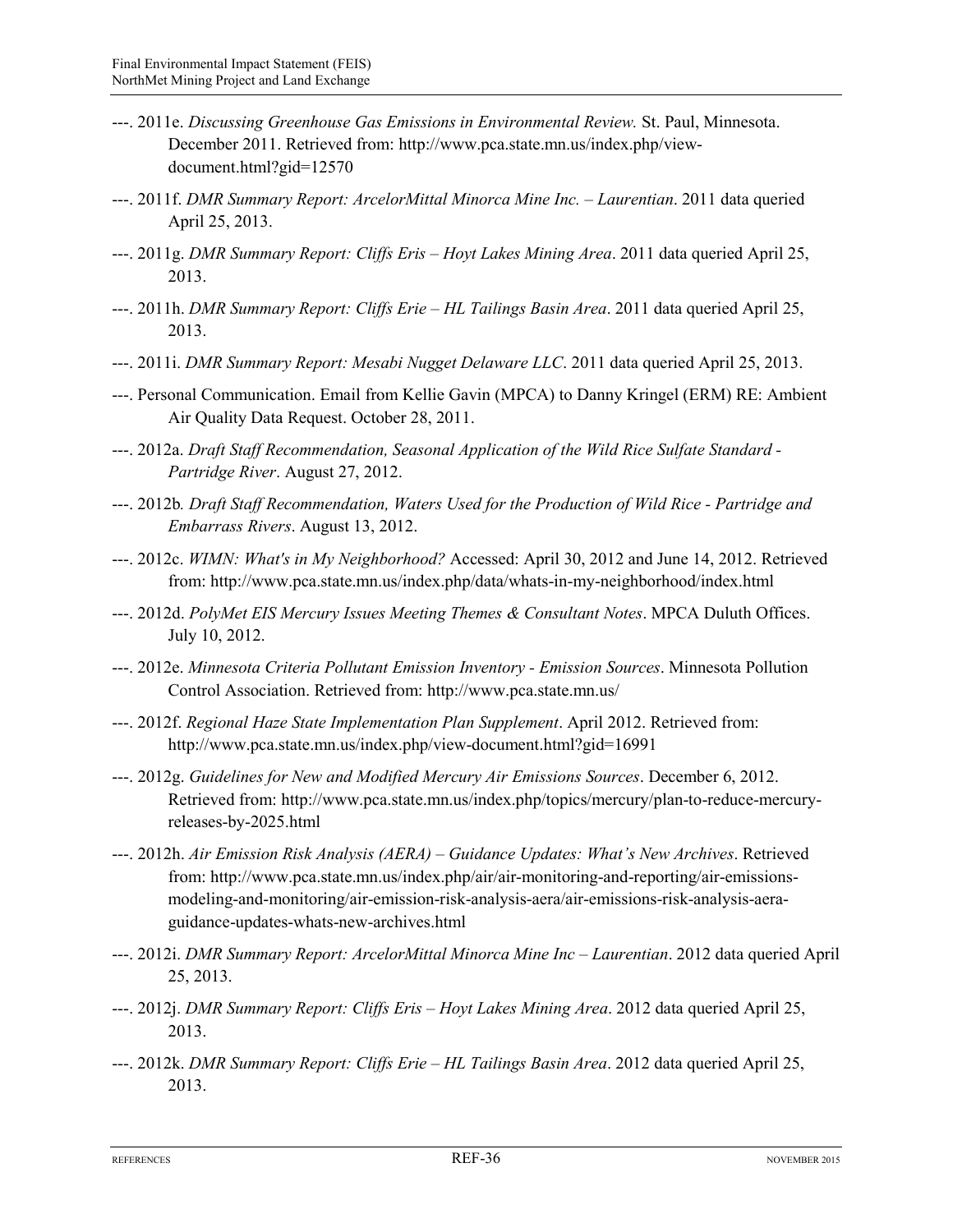- ---. 2012l. *DMR Summary Report: Mesabi Nugget Delaware LLC*. 2012 data queried April 25, 2013.
- ---. 2012m. *DMR Summary Report: Mesabi Mining Area*. 2012 data queried April 25, 2015.
- ---. 2012n. *Final 2012 Impaired Waters List*. Approved by EPA July 25, 2013. Retrieved from: http://www.pca.state.mn.us/index.php/water/water-types-and-programs/minnesotas-impairedwaters-and-tmdls/impaired-waters-list.html#final-2012-impaired-waters-list
- ---. 2013a. *Water*. Retrieved from: http://www.pca.state.mn.us/index.php/water/index.html
- ---. 2013b. *Air Emissions Risk Analysis (AERA).* Retrieved from: http://www.pca.state.mn.us/mvrifb5
- ---. 2013c. *St. Louis River Watershed Monitoring and Assessment Report*. Document number: wq-ws3- 04010201b. St. Paul, Minnesota. March 2013.
- ---. 2013d. *Annual Air Monitoring Network Plan for Minnesota – 2014*. St Paul, MN.
- ---. 2013e. *Sources of Mercury Pollution and the Methylmercury Contamination of Fish in Minnesota*. February 2013. Retrieved from: http://www.pca.state.mn.us/index.php/viewdocument.html?gid=288
- ---. 2013f. *DMR Summary Report: ArcelorMittal Minorca Mine Inc – Laurentian.* 2013 data queried April 13, 2015.
- ---. 2013g. *DMR Summary Report: Hoyt Lakes Mining Area.* 2013 data queried April 13, 2015.
- ---. 2013h. *DMR Summary Report: Cliffs Eris – HL Tailings Basin Area*. 2013 data queried April 13, 2015.
- ---. 2013i. *DMR Summary Report: Mesabi Mining Area*. 2013 data queried April 13, 2015.
- ---. 2013j. *DMR Summary Report: Mesabi Nugget Delaware LLC.* 2013 data queried April 13, 2015.
- ---. 2013k. *DMR Summary Report: Northshore Mining Co. – Peter Mitchel*l. 2013 data queried April 13, 2015.
- ---. 2013l. *MPCA Determination Regarding PolyMet's Impact on the Reduction Goals within the Mercury TMDL Implementation Plan*. March 4, 2013.
- ---. Personal Communication. Email from Richard Clark (MPCA) to Dave Blaha (ERM) RE: Hg values for POTW discharges. April 29, 2013.
- ---. 2014. *Guidance Manual for Assessing the Quality of Minnesota Surface Waters for Determination of Impairment: 305(b) Report and 303(d) List*. April 2014. Retrieved from: http://www.pca.state.mn.us/index.php/view-document.html?gid=16988
- ---. 2014b. *What's in My Neighborhood*? Online Application. Accessed: March 24, 2015. Retrieved from: http://www.pca.state.mn.us/index.php/data/whats-in-my-neighborhood/index.html
- ---. 2014c. *DMR Summary Report: ArcelorMittal Minorca Mine Inc*. 2014 data queried April 13, 2015.
- ---. 2014d. *DMR Summary Report: Cliffs Erie – Hoyt Lakes Mining Area*. 2014 data queried April 13, 2015.
- ---. 2014e. D*MR Summary Report: Mesabi Nugget Delaware LLC*. 2014 data queried April 13, 2015.
- ---. 2014f. *DMR Summary Report: Mesabi Mining*. 2014 data queried April 13, 2015.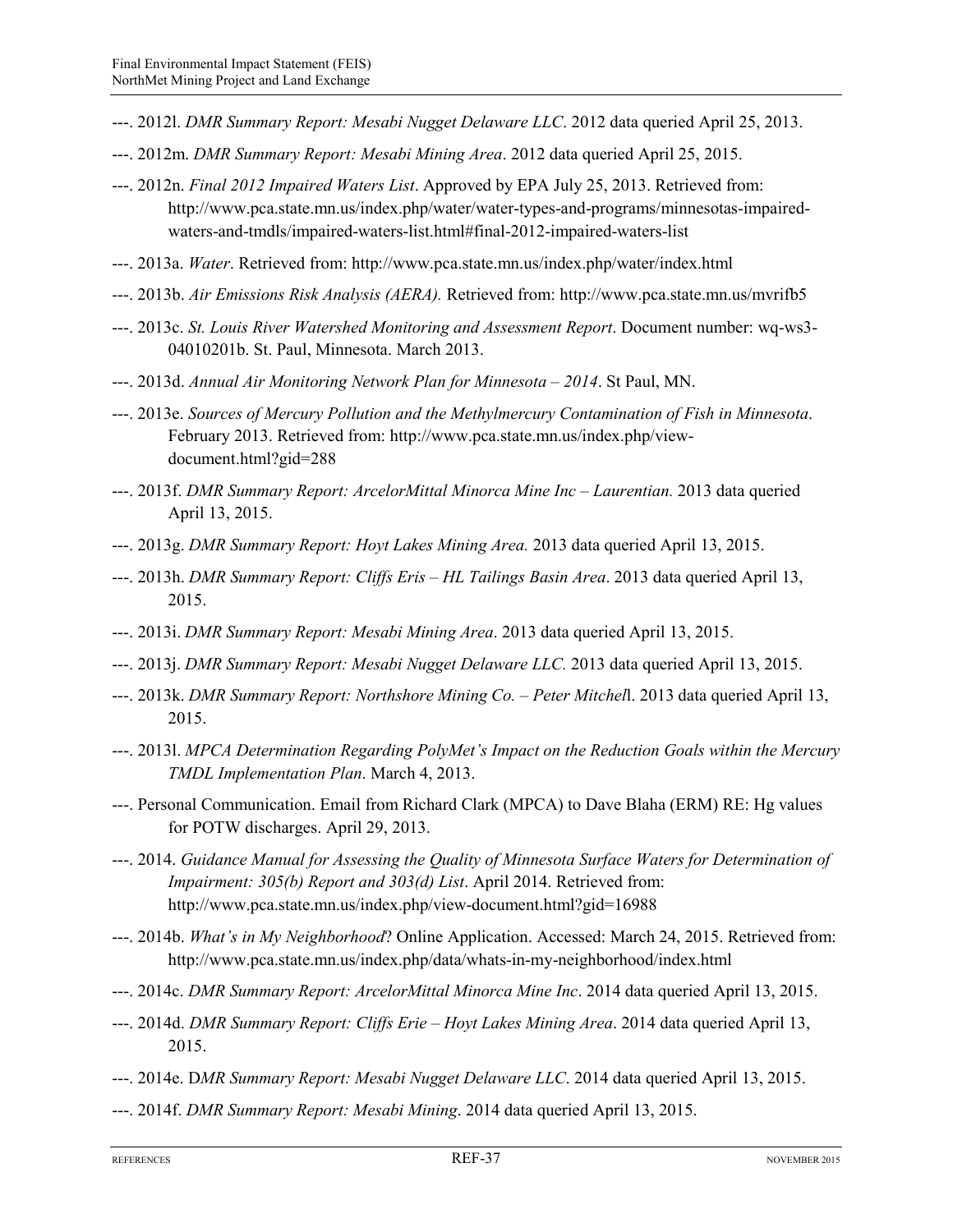- ---. 2014g. *Guidance Manual for Assessing the Quality of Minnesota Surface Waters for Determination of Impairment: 305(b) Report and 303(d) List.* 2014 Assessment and Listing Cycle. St. Paul, MN. Retrieved from: http://www.pca.state.mn.us/index.php/view-document.html?gid=16988
- ---. 2014h. *Five-Year Regional Haze Progress Report State Implementation Plan*. December 2014.
- ---. Personal Communication. Email from Richard Clark (MPCA) to Lisa Fay (MDNR) RE: PolyMet information on HRF residues. October 24, 2014.
- ---. Personal Communication. Email from Richard Clark (MPCA) to Lindsey France (ERM) RE: Mercury and Sulfate Values. March 24, 2015.
- MSHA (Mine Safety and Health Administration). 2005. *Asbestos Exposure Limits: Proposed Rule 30 CFR Parts 56,57,and 71*. Federal Register 70(145), 43950-43989. Accessed: July 29, 2005. Retrieved from: http://www.msha.gov/30cfr/0.0.HT
- NADP (National Atmospheric Deposition Program). 2014*. NADP/MDN Monitoring Location MN16, Marcell Experimental Forest. Itasca County, Minnesota. Operation Data 1996 – Present.* Retrieved from: http://nadp.sws.uiuc.edu/sites/siteinfo.asp?net=MDN&id=MN16
- Namur, Olivier, Bernard Charlier, Cassian Pirard, Jörg Hermann, Jean-Paul Liégeois, and Jacqueline Vander Auwera. 2011. *Anorthosite Formation by Plagioclase Flotation in Ferrobasalt and Implication s for the Lunar Crust*. Geochimica el Cosmochimica Acta, 75: 4998- 5018.
- NASA (National Aeronautics and Space Administration). 2008. *GISS Surface Temperature Trends: 2008 Summation*. December 16, 2008. Retrieved from: http://data.giss.nasa.gov/gistemp/2008/
- NatureServe. 2011. *Online Encyclopedia of Life, Version 7.1* [web application]. Arlington, VA. Accessed: August 19, 2011. Retrieved from: http://www.natureserve.org/explorer/
- ---. 2012. *NatureServe Explorer: Online Encyclopedia of Life, Version 7.1* [web application]. Arlington, VA. Accessed: May 1, 2012. Retrieved from: http://www.natureserve.org/explorer
- ---. 2013*. NatureServe Explorer: Western Moonwart* (*Botrychium hesperium*). Arlington, Virginia. Accessed: July 12, 2013. Retrieved from: http://www.natureserve.org/explorer/
- ---. 2014a. *NatureServe Explorer: Accipiter gentiltis, Aegolius Funereus, Alces americanus, Canis lupus, Cicindela denikei, Coturnicops noveboracensis, Erebia mancinus, Glyptemys insculpta, Haliaeetus leucocephalus, Lynx candensis, Myotis lucifugus, Myotis septentrionalis, Perimyotis subflavus, Phenacomys ungava, Picoides dorsalis, Plebejus idas nabokovi, Pyrgus centaureae freija, Somatochlora brevicincta, Strix nebulosa.* Retrieved from: http://www.natureserve.org/explorer/
- ---. 2014b. NatureServe Explorer: *Botrychium campestre, Botrychium pallidum, Botrychium rugulosum, Botrychium simplex, Caltha natans, Carex ormostachya, Eleocharis nitida, Juncus stygius var americanus, Platanthera clavellata, Pyrola minor, Ranunculus lapponicus, Saxifraga paniculata, Sparganium glomeratum, Torreyochloa pallida, Woodsia scopulina*. Retrieved from: http://www.natureserve.org/explorer/
- ---. 2015. *NatureServe Explorer: Somatochlora brevicincta*. Retrieved from: http://www.natureserve.org/explorer/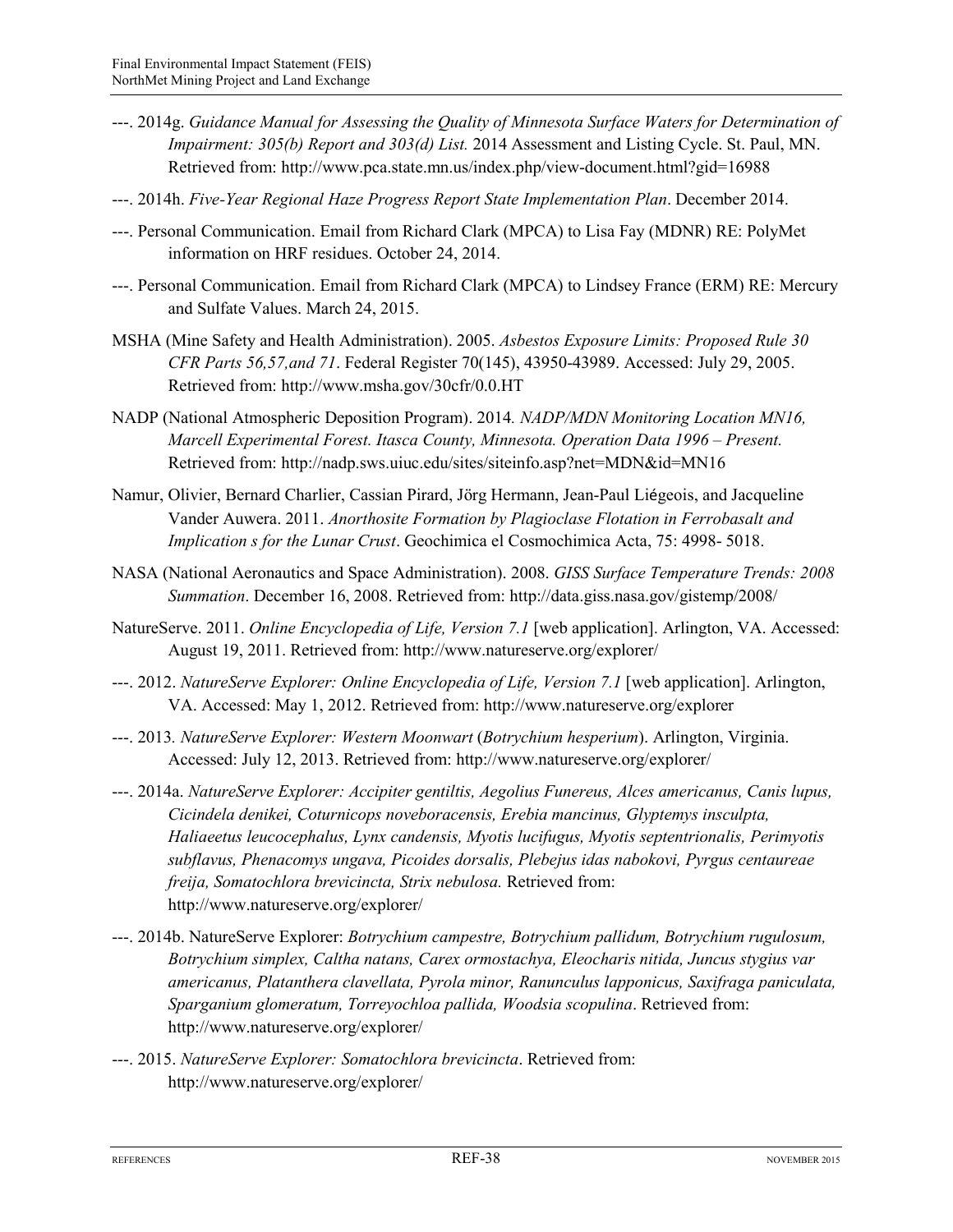- NCDC (National Climatic Data Center). 2010. *Climate of Minnesota*. Accessed: September 25, 2010. Retrieved from: http://pbadupws.nrc.gov/docs/ML0833/ML083380322.pdf
- NCDENR (North Carolina Department of Environment and Natural Resources). 2006. *Standard Operating Procedure Biological Monitoring: Stream Fish Community Assessment Program, Version 4*. August 1, 2006. Retrieved from: http://portal.ncdenr.org/web/wq/ess/bau/ncibi-data
- Nesper, L., A. Willow, and F. King. 2002*. The Mushgigagamongsebe District: A Traditional Cultural Landscape of the Sokaogon Ojibwe Community*. Report Compiled for the Sokaogon Community.
- NIOSH (U.S. Department of Health and Human Services National Institute for Occupational Safety and Health). 1985. *NIOSH Pocket Guide to Chemical Hazards*. Publication No. 85-114, September 1985. Accessed: January 2012. Retrieved from: http://www.cdc.gov/niosh/npg/
- ---. 1994. *Asbestos and Other Fibers by PCM*. Issue 2. August 15, 1994. Retrieved from: http://www.cdc.gov/niosh/docs/2003-154/pdfs/7400.pdf
- ---. 2007. *NIOSH Pocket Guide to Chemical Hazards*. U.S. Department of Health and Human Services, Public Health Service, Center for Disease Control, National Institute for Occupational Safety and Health, 454 p. NIOSH Publication No. 2005-149.
- NOAA (National Oceanic and Atmospheric Administration). 2007. *Climate At A Glance, Fall (Sep-Nov) Temperature Contiguous United States*. Retrieved from: http://www.ncdc.noaa.gov/cag/
- ---. 2013. *Technical Report NESDIS 142-3: Regional Climate Trends and Scenarios for the U.S. National Climate Assessment. Part 3. Climate of the Midwest*. Washington D.C.: January 2013. Retrieved from: http://www.nesdis.noaa.gov/technical\_reports/NOAA\_NESDIS\_Tech\_Report\_142-3- Climate of the Midwest U.S.pdf
- Nordquist, G.E. and E.C. Birney. 1985. *Distribution and Status of Bats in Minnesota*. Final Report: Nongame Wildlife Program, Minnesota Department of Natural Resources. Minneapolis, MN: University of Minnesota.
- Norrgard, R., G. Drotts, A. Drewes, and N. Dietz. 2007. *Minnesota Natural Wild Rice Harvesters Survey: A Study of Harvesters' Activities and Opinions*. December 2007. Retrieved from: http://files.dnr.state.mn.us/fish\_wildlife/wildlife/wildrice/WildRiceHarvest-20080301.pdf
- Northland Connection. 2012. *Regional Capacity and Public Safety Data*.
- NPS (National Park Service). 1990. *Episodic Acidification of Surface Waters Due to Acidic Deposition, Report 12*. *Acidic Deposition: State of Science and Technology*. P.J. Wigington, T.D. Davies, M. Tranter, K.N. Eshelman. Washington D. C. 1990: National Acid Precipitation Assessment Program (NAPAP).
- ---. 1995. *How to Apply the National Register Criteria for Evaluation*. National Register Bulletin 15.
- NRRI (Natural Resources Research Institute). 2014. *Moose in Minnesota: Diseases and Parasites*. Accessed: August 19, 2014. Retrieved from: http://www.nrri.umn.edu/moose/information/diseases.html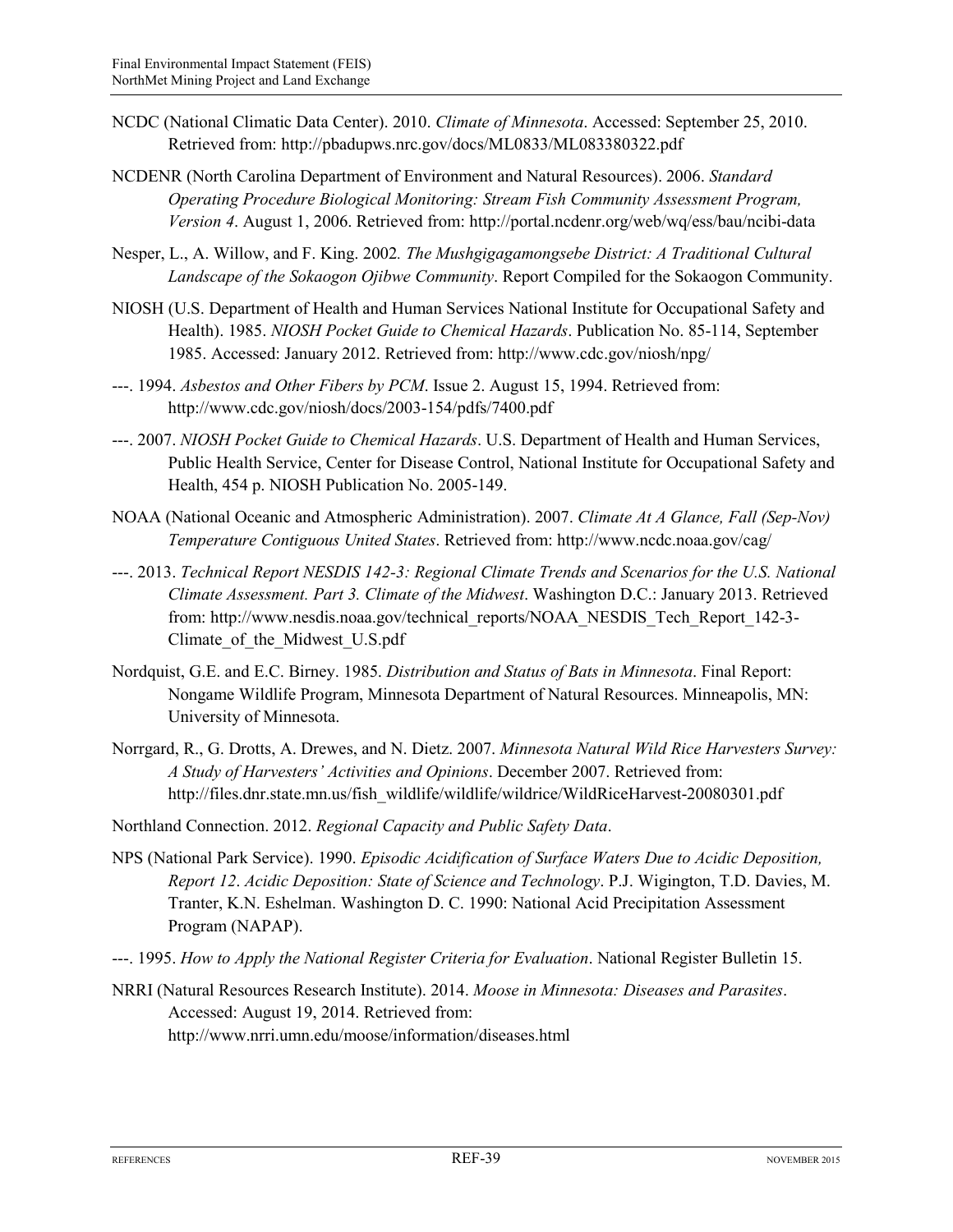- NTS (Northeast Technical Services, Inc.). 2002. *Phase I - Environmental Site Assessment, Cliffs Erie Properties Including: The Hoyt Lakes Facility, Dunka Road Property, Taconite Harbor and Railroad Corridors*. Prepared for Cliffs Erie, LLC. September 2002.
- ---. 2009. *2008 Annual Report Hoyt Lakes Tailings Basin, Cliffs Erie LLC, NPDES/SDS Permit No. MN0054089.* January 2009.
- ---. 2010a. *Phase I Environmental Site Assessment, Cliffs Biwabik Ore Corporation Property Hay Lake.* Prepared for PolyMet Mining, Inc. June 2010.
- ---. 2010b. *Phase I Environmental Site Assessment, Wheaton College Property - McFarland Lake - Township 64N, Range 3E, Section 9.* Prepared for PolyMet Mining, Inc. June 2010.
- ---. 2011. *Test Pit Results and Waste Removal Summary for Cliffs Biwabik Ore Corporation Property Located Near Biwabik, Minnesota*. December 22, 2011.
- Ohio EPA (Ohio Environmental Protection Agency). 1989. *Biological Criteria for the Protection of Aquatic Life: Volume III: Standardized Biological Field Sampling and Laboratory Methods for Assessing Fish and Macroinvertebrate Communities*. September 30, 1989. Retrieved from: http://epa.ohio.gov/portals/35/documents/BioCrit88\_Vol3Sec5.pdf
- Ojakangas, R.W. and C.L. Matsch. 1982. *Minnesota's Geology*. University of Minnesota Press, Minneapolis, MN.
- Olcott, P.G. and D.I. Siegel. 1979. *Physiography and Surficial Geology of the Copper-Nickel Study Region, Northeastern Minnesota*. USGS Water-Resources Investigations 78-51, Open file report, Prepared in Cooperation with Minnesota Environmental Quality Board.
- Old Bridge Chemicals, Inc. 1999. *Copper Sulfate MSDS*. March 16, 1999.
- Overstreet, D.F., and M.F. Kolb. 2003. *Geoarchaeological Contexts for Late Pleistocene Archaeological Sites with Human-modified Wooly Mammoth Remains in Southeastern Wisconsin, U.S.A*. Geoarchaeology Special Issue: Paleoindian Geoarchaeology: Part II, 18(1). January 2003.
- Palekar, L.D., C.M. Spooner, and D.L. Coffin. 1979. *Influence of Crystalline Habit of Minerals on in Vitro Cytotoxicity*. Annals of N.Y. Academy of Sciences, 330: 673-686.
- Peden, D.G. 1982. *Factors Associated with Growth of Wild Rice in Northern Saskatchewan*. Arctic, 35(2): 307-311.
- PHMSA (U.S. Department of Transportation, Pipeline and Hazardous Materials Safety Administration, Office of Hazardous Material Safety). 2012a. *All Incidents, 2002 through 2011*. February 8, 2012.
- ---. 2012b. *Bulk Incidents, 2002 through 2011*. February 8, 2012.
- ---. 2012c. *2012 Emergency Response Guidebook*. U.S. Department of Transportation and Transport Canada.
- Pint, T. and B. Dehler. 2008. *Technical Memorandum: PolyMet Tailings Basin Permeabilities*. August 28, 2008.
- Poléo, A.B.S., K. Østbye, S.A.Øxnevad, R.A. Andersen, E. Heibo, and L. A. Vollestad. 1997. *Toxicity of Acid Aluminium-Rich Water to Seven Freshwater Fish Species: A Comparative Laboratory Study*. Environmental Pollution, 06(2): 129-139. February 1997.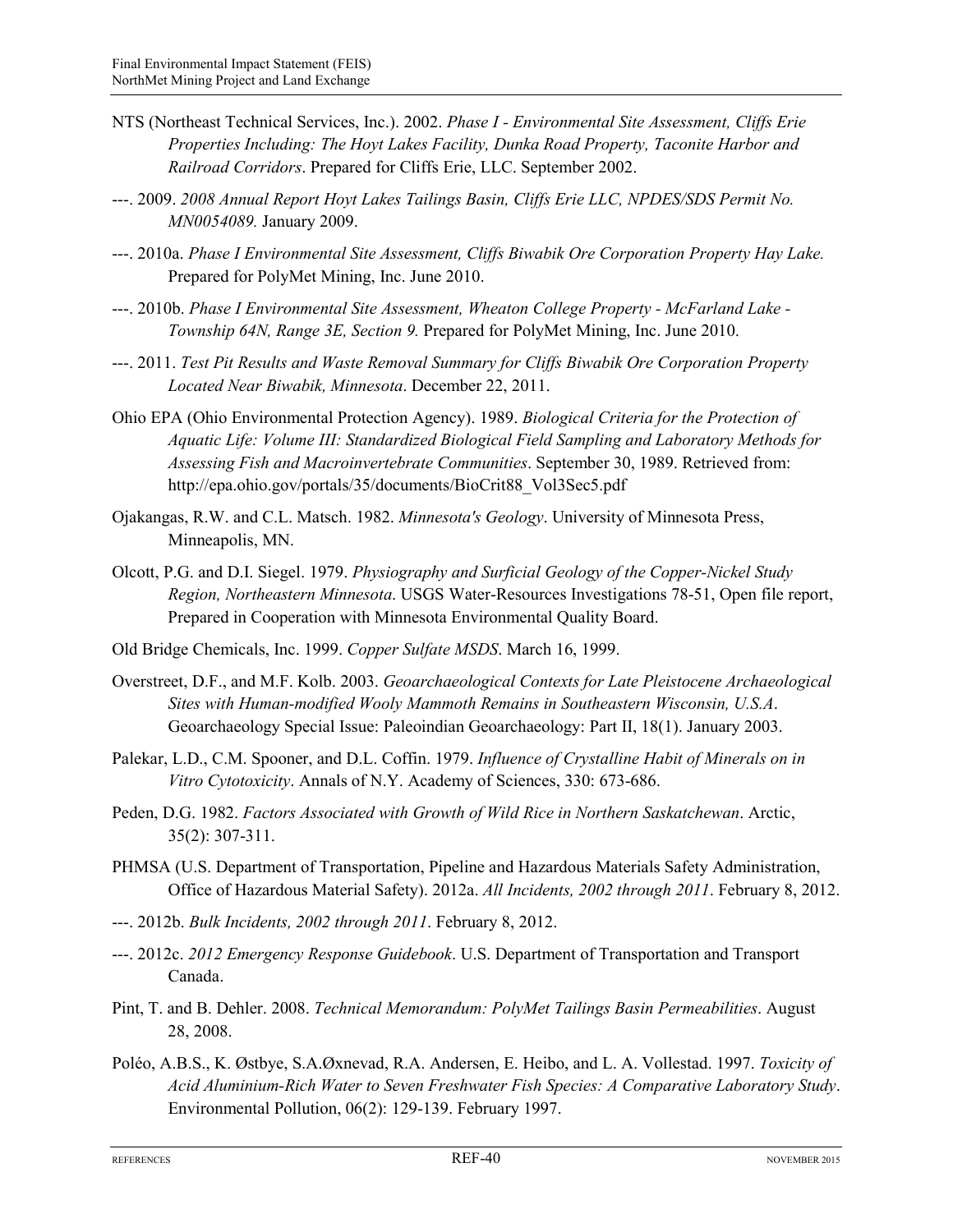- PolyMet (PolyMet Mining). 2007a. *ER05*: *NorthMet Project Preliminary SPCC Plan*. February 23, 2007.
- ---. 2007b*. PolyMet NorthMet Geology and Resource Background, August 2006 (Revised January 2007)*. PolyMet Project Description Support Document, ERO3, 82.
- ---. 2007c. *RS78 – Block Ore and Waste: Report on Mine Block Model PATELKE-MAR-02-2007*. Draft-01.
- ---. 2008. *PolyMet Updates Capital and Operating Costs: Revised Construction Plans Reduce Pre-Revenue Capital Costs and time Line Project Development Update*. May 20, 2008. Retrieved from: http://www.marketwire.com/press-release/polymet-updates-capital-and-operating-costsamex-plm-858596.htm
- ---. 2008b. *2008 Bankable Feasibility Study*. May 20, 2008. PolyMet Mining Corp News Room.
- ---. 2011a*. NorthMet Project Wild Rice Mitigation, Sensitive Period Aspects*, *Version 1*. July 27, 2011.
- ---. 2011b. *NorthMet Project Wetland Analysis Work Plan, Version 3*. Issue Date October 13, 2011. Report prepared for PolyMet Mining Company.
- ---. Personal Communication. Email from Kevin Pylka (PolyMet) to Dirk Leemkuil (ERM) RE: Hazardous Waste Management. November 17, 2011.
- ---. 2012c. *PolyMet Mining, Job Opportunities – 2 and 4 Year Degrees.*
- ---. 2012d. *PolyMet Mining, Job Opportunities – Construction/Mine Development Man-hours*.
- ---. 2012e. *Hoyt Lakes, Minnesota Standard Procedure: Reclamation Seeding and Mulching*. December 14, 2012.
- ---. 2012k. *NorthMet Project Geotechnical Modeling Work Plan, Version 2*. March 8, 2012.
- ---. Personal Communication. Annual Taxes Estimate. March 29, 2012.
- ---. Personal Communication. Email from Dennis Orehek (PolyMet) to Andrea McGinnis (ERM) RE: NorthMet EIS: PINs Needed. April 17, 2012.
- ---. Personal Communication. Email from Kevin Pylka (PolyMet) to Dirk Leemkuil (ERM) RE: NorthMet Inquiry Regarding the Plant Site Wastewater Treatment Facility. May 11, 2012.
- ---. Personal Communication. Email from Kevin Pylka (PolyMet) to Benjamin Sussman (ERM) RE: NorthMet EIS: Light Pollution. July 25, 2012.
- ---. Personal Communication. Email from Kevin Pylka (PolyMet) to Bec Gawtry (ERM) RE: Hay Lake (Non Federal Parcel) Phase 1 Clean-up. August 8, 2012.
- ---. 2013o. *NorthMet Project Revised Wetland Permit Application, Version 1*. Issued August 19, 2013.
- ---. 2014a. *PolyMet Rail Car Modifications Evaluation.* Response to Agency Comments on the NorthMet Water Management Plan-Mine Version 2 and EPA Comments on the SDEIS re: Potential Rail Car Ore Spillage. November 26, 2014.
- ---. 2014b. *Addendum to Phase I Architectural History Evaluation and Historic Context Study*. NorthMet Project. Hoyt Lakes, St. Louis County, Minnesota. November 2014.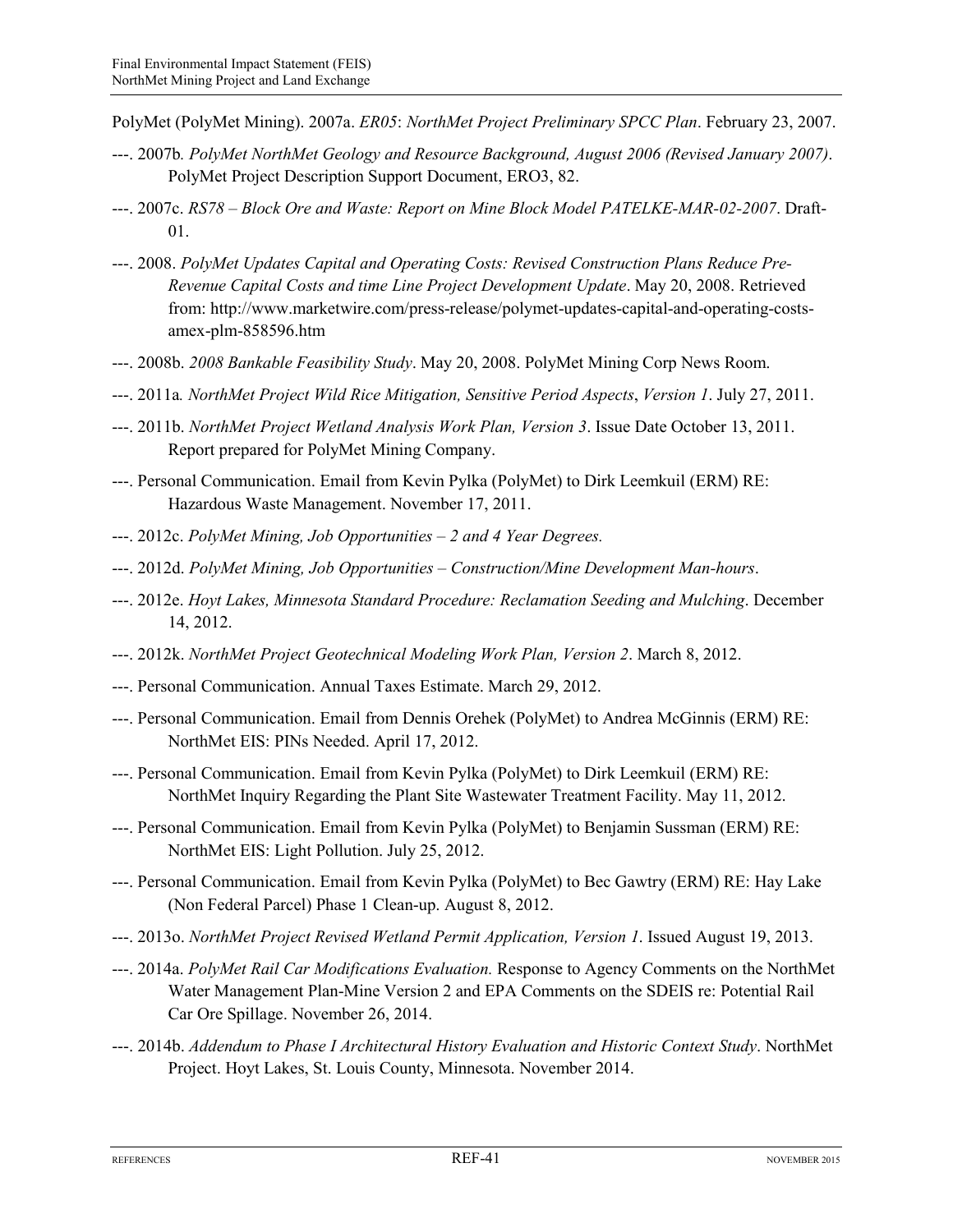- ---. 2014c. *NorthMet Project Geotechnical Data Package - Hydrometallurgical Residue Facility*, *Volume 2, Version 5*. November 26, 2014.
- ---. 2014h. *Aitkin Wetland Mitigation Site: Wetland Mitigation Plan*. May 2014.
- ---. 2014i. *Hinckley Wetland Mitigation Site: Wetland Mitigation Plan*. May 2014.
- ---. 2014j. *Zim Sod Wetland Mitigation Site: Wetland Mitigation Plan*. May 2014.
- ---. 2014l. *NorthMet Pit: Draft Conceptual Plan for Bedrock Groundwater Flow Mitigation*. Project I.D. 12P778. August 2014.
- ---.2014m. *NorthMet Project Air Quality Management Plan – Mine, Version 4*. December 4, 2014.
- ---. 2014n*. NorthMet Project Air Quality Management Plan – Plant, Version 7.* December 5, 2014.
- ---. 2014p. *NorthMet Project Geotechnical Data Package, Volume 2 – Mine Site Stockpiles*. November 25, 2014.
- ---. 2014q. *NorthMet Project Mine Plan, Version 4*. December 9, 2014.
- ---. 2014r. *NorthMet Project Residue Management Plan, Version 4*. December 12, 2014.
- ---. 2014v. *NorthMet Project Water Modeling Results – Mine Site, Version 6.* December 15, 2014.
- ---. 2014w. *NorthMet Project Water Modeling Results – Plant Site, Version 6.* December 15, 2014.
- ---. 2014x. "Attachment F 2014 Geotechnical Investigation Report." In *Geotechnical Data Package, Volume 1 – Flotation Tailings Basin, Version 5*. December 30, 2014.
- ---. 2015a. *NorthMet Project Description Version 9.* February 19, 2015.
- ---. 2015b. *NorthMet Project Wetland Data Package, Version 11*. April 8, 2015.
- ---. 2015c. *NorthMet Project Wetland Management Plan, Version 7*. January 28, 2015.
- ---. 2015d. *NorthMet Project Adaptive Water Management Plan, Version 9*. April 30, 2015.
- ---. 2015e. *NorthMet Project Air Data Package, Version 5*. January 15, 2015.
- ---. 2015f. *Technical Memorandum: NorthMet Project – Estimate of Mercury Loading to the Lower St. Louis River, Version 3*. From Cliff Twaroski and Denise Levitan, Barr, to Richard Clark, MPCA. January 28, 2015.
- ---. 2015g. *NorthMet Project Reclamation Plan, Version 6*. February 10, 2015.
- ---. 2015h. *NorthMet Project Rock and Overburden Management Plan, Version 7*. January 20, 2015.
- ---. 2015i. *NorthMet Project Water Management Plan – Plant, Version 4*. March 10, 2015.
- ---. 2015j. *NorthMet Project Water Modeling Data Package, Volume 2 – Plant Site, Version 11.* March 13, 2015.
- ---. 2015k. *Technical Letter: PolyMet's Plan to Incorporate Cement Deep Soil Mixing into the Existing Tailings Basin*. January 9, 2015.
- ---. 2015l. *Geotechnical Data Package, Volume 1 –Flotation Tailings Basin, Version 6*. February 26, 2015.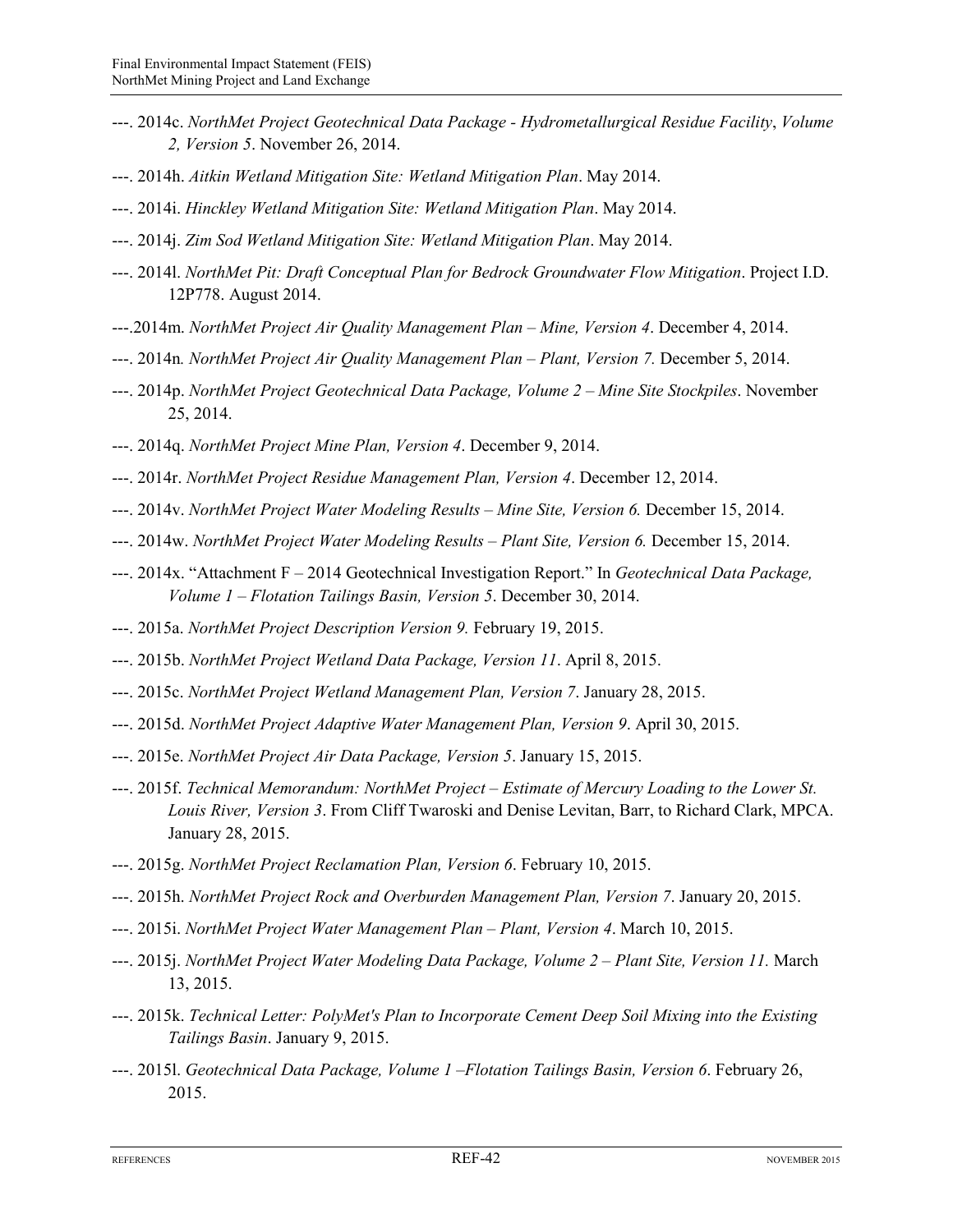- ---. 2015m. *NorthMet Project Water Modeling Data Package, Volume 1-Mine Site, Version 14.* February 27, 2015.
- ---. 2015n. *NorthMet Project Tailings Management Plan, Version 5.* March 3, 2015.
- ---. 2015o. *NorthMet Project GoldSim Model 500-year Results -- Plant Site*. January 12, 2015.
- ---. 2015p. *NorthMet Project Surface Water Concentration Modeling Results -- Plant Site.* January 12, 2015.
- ---. 2015q. *NorthMet Project Waste Characterization Data Package, Version 12*. February 13, 2015.
- ---. 2015r. *NorthMet Project Water Management Plan – Mine, Version 4.* March 9, 2015.
- ---. 2015s. *NorthMet Project GoldSim WWTP Modeling: Lead, Plant Site.* April 21, 2015.
- ---. 2015t. *Information Provided by PolyMet Regarding Hydrometallurgical Residue Assessment for Lethality*. August 2015.
- Pomroy, D. and R. Barnes. 2004. *Rare Plant Survey at the PolyMet Mine 13l Site Located in T59N R13W*. Prepared for Barr Engineering Company. August 2004.
- Poole, K.G. 1994. *Characteristics of an Unharvested Lynx Population During a Snowshoe Hare Decline*. The Journal of Wildlife Management, 58(4): 608-618.
- Porterfield, J. and P. Ceas. 2008. *Minnesota State Wildlife Grants Program. Distribution, Abundance and Genetic Diversity of the Longear Sunfish (Lepomis megalotis) in Minnesota, with Determination of Important Populations*. Final Report. Prepared for Minnesota Department of Natural Resources MDNR. March 12, 2008.
- Power, T.M. 2007. *The Economic Role of Mining in Minnesota: Past, Present, and Future*. Prepared for the Minnesota Center for Environmental Advocacy and the Sierra Club.
- Pratt, T.C. and N.E. Mandrak. 2007. *Abundance, Distribution and Identification of the Shortjaw Cisco (Coregonus zenithicus) in the Proposed Lake Superior Marine Protected Area*. Canadian Technical Report of Fisheries and Aquatic Sciences, 2697.
- Praxair Technology Inc. 2009a. *Carbon Dioxide, Refrigerated Liquid MSDS, P-4573-D*. December 2009.
- ---. 2009b. *Sulfur Dioxide MSDS, P-4665-F*. May 2009.
- Propst, B.M., and C.P. Dawson. 2008. *State-designated Wilderness in the United States: A National Review*. International Journal of Wilderness, 14(1): 19-24. April 2008.
- Rankin, E.T. 1989. *The Qualitative Habitat Evaluation Index QHEI : Rationale, Methods, and Applications*. Ohio EPA, Division of Water Quality Planning and Assessment, Ecological Analysis Section. November 6, 1989.
- Ray, E.F. 2010. *Industrial Noise Series, Part IV, Modeling Sound Propagation*. June 16, 2010.
- Rhyne, W.R. 1994. *Hazardous Materials Transportation Risk Analysis: Quantitative Approaches for Truck and Train Industrial Health & Safety*. Wiley Publishing. July 15, 1994.
- Richter, B.D., J.V. Baumgartner, J. Powell, and D.P. Braun. 1996. *A Method for Assessing Hydrologic Alteration within Ecosystems. Conservation Biology*, 10(4): 1163-1174.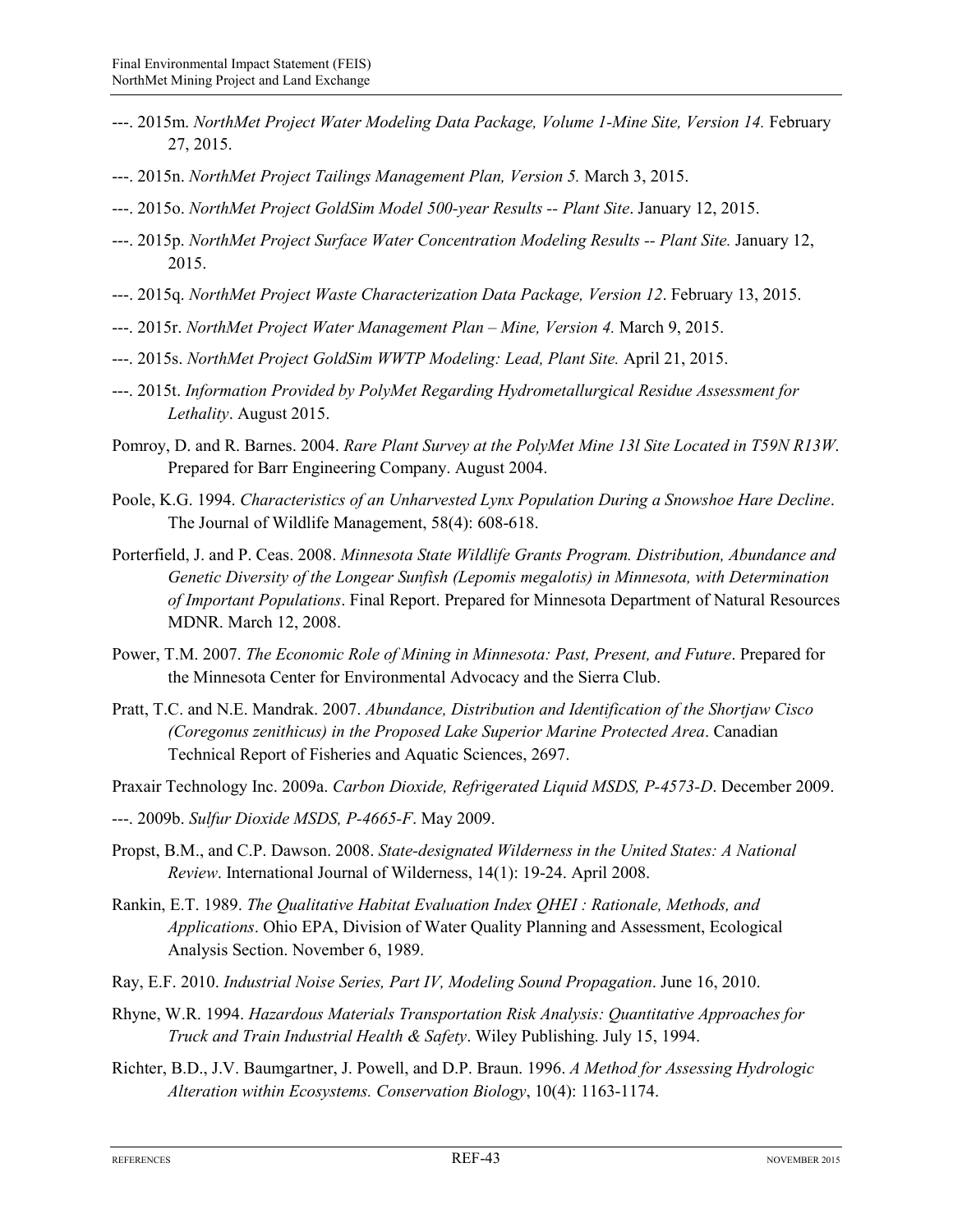- ---. 1998. *A Spatial Assessment of Hydrologic Alteration within a River Network.* Regulated Rivers: Research & Management, 14: 329-340.
- Rio Tinto (Rio Tinto plc). 2010. *Fact Sheet: Nickel-Copper Exploration Target at Tamarack (Minnesota, USA)*. Retrieved from: http://www.riotinto.com/documents/ReportsPublications/Nickel-Copper\_exploration\_target\_at\_Tamarack.pdf
- Ripley, Edward M. 2014. *Ni-Cu-PGE Mineralization in the Partridge River, South Kawishiwi, and Eagle Intrusions: A Review of Contrasting Styles of Sulfide-Rich Occurrences in the Midcontinent Rift System*. Economic Geology, 109(2): 309-324.
- Risjord, N.K. 2005. *A Popular History of Minnesota*. Minnesota Historical Society Press, St. Paul. Retrieved from: http://www.worldcat.org/title/popular-history-ofminnesota/oclc/770722098/viewport
- Robson, A. 2000. *Guideline to Analysis*. In Z.W. Kundzewicz & A. Robson (eds.). *World Climate Programme - Water: Detecting Trend and Other Changes in Hydrological Data*. WMO/TD, 1013: 11-14. Geneva: World Meteorological Organization. Retrieved from: http://water.usgs.gov/osw/wcp-water/detecting-trend.pdf
- Rosgen, D.L. 1996. *Applied River Morphology*. Pagosa Springs, CO: Wildland Hydrology.
- Rouleau, A., J. Guha, G. Archambault, and A. Benlahcen. 2003. *An Overview of the Hydrogeology of the Precambrian Basement in Quebec and Related Mining Problems*. In Groundwater in Fractured Rocks (2003) IAH, Prague, Czech Republic; Krásný-Hrkal-Bruthans (eds.).
- Schram, S.T., J. Lindgren, and L.M. Evrard. 1999*. Reintroduction of Lake Sturgeon in the St. Louis River, Western Lake Superior*. North American Journal of Fisheries Management, 19 (3): 815-823. DOI: 10.1577.
- Scott, W.B. and E. J. Crossman. 1973a*.* "Lake Sturgeon." In *Freshwater Fishes of Canada*. Fisheries Research Board of Canada.
- ---. 1973b. "Northern brook lamprey." In: *Freshwater Fishes of Canada*. Fisheries Research Board of Canada.
- ---. 1973c*.* "Shortjaw cisco." In *Freshwater Fishes of Canada*. Fisheries Research Board of Canada.
- Selch, T.M., C.W. Hoagstrom, E.J. Weimer, J.P. Duehr, and S. R. Chipps. 2007. *Influence of Fluctuating Water Levels on Mercury Concentrations in Adult Walleye*. Bulletin of Environmental Contamination and Toxicology, 79: 36-40.
- SGS (SGS Lakefield Research Limited). 2004. "Flotation Pilot Products Environmental Investigation and Testing." As cited in Barr Engineering's *NorthMet Mine and Ore Processing Facilities Project: Fibers Data Related to the Processing of NorthMet Deposit Ore*. June 30.
- SCS (U.S.D.A. Soil Conservation Service). 1975. Getting the Most Out of Your Raindrop: Hydrology Guide for Minnesota. St. Paul, MN: U.S.D.A. SCS. [*NOTE: the true year of publication is unknown and listed as 197? in database/catalog records. 1975 has been chosen as a general publication time to allow for consistency in reference list organization*.]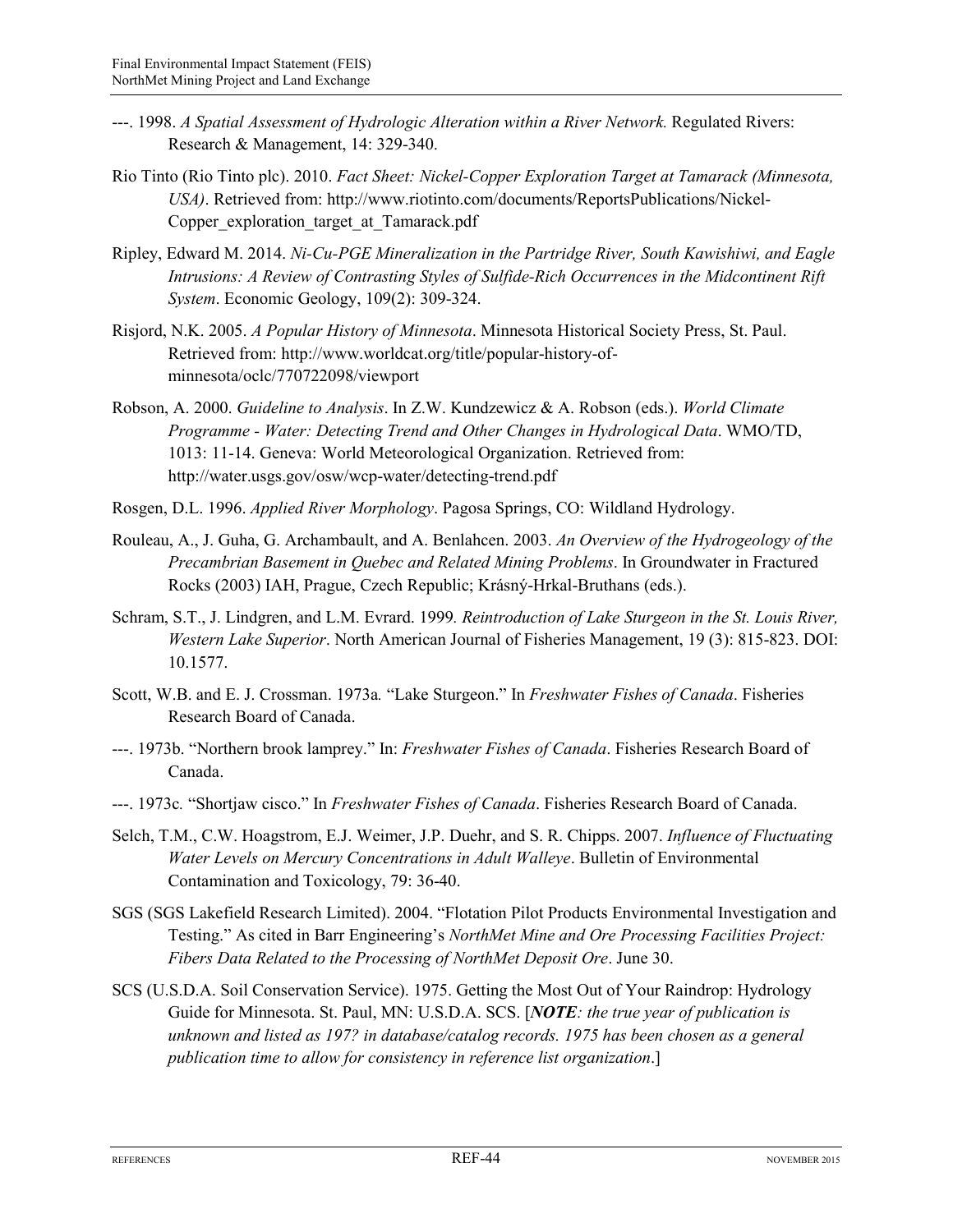- Shay, T.C. 1971. *The Itasca Bison Kill Site, An Ecological Analysis*. Minnesota Prehistoric Archaeology Series. Minnesota Historical Society.
- SHPO (State Historic Preservation Office). 2007. *Archaeological Survey Report: Memorandums Between St. Paul USACE and Minnesota Historical Society, SHPO*. St. Paul, Minnesota. February and March 2007.
- Siegel, D.I. and S.W. Ericson. 1980. *Hydrology and Water Quality of the Copper-Nickel Study Region, Northeastern Minnesota*. U.S. Geological Survey, Water-Resources Investigations 80-739 Open-File Report. Retrieved from: http://pubs.usgs.gov/of/1980/0739/report.pdf
- Skillings, H.W. 1972. *We're Standing on Iron!: The Story of the Five Wieland Brothers 1856-1883*. Duluth: St. Louis County Historical Society.
- SLCPD (St. Louis County Patrol Division). 2012. *County Zoning and Information*. Accessed: May 21, 2012. Retrieved from: http://www.stlouiscountymn.gov/
- Slough, B.G. and G. Mowat. 1996*. Lynx Population Dynamics in an Untrapped Refugium*. The Journal of Wildlife Management, 60(4): 946-961.
- Solomon, S., D. Qin, M. Manning, Z. Chen, M. Marquis, K.B. Averyt, M. Tignor and H.L. Miller (eds.). 2007. *Climate Change 2007: The Physical Science Basis.* Contribution of Working Group I to the Fourth Assessment Report of the Intergovernmental Panel on Climate Change. Cambridge University Press, Cambridge, United Kingdom and New York, NY, USA.
- Soucek, D.J. 2006. *Effects of Freshly Neutralized Aluminum on Oxygen Consumption by Freshwater Invertebrates*. Archives of Environmental Contamination and Toxicology, 50: 353-360.
- SRK (SRK Consulting Engineers and Scientists). 2007b. *RS 53/42 – Waste Rock Characteristics/Waste Water Quality Modeling – Waste Rock and Lean Ore - NorthMet Project.* Draft 01. Prepared for PolyMet Mining Inc. March 9, 2007.
- ---. 2007c. *RS 54/46 – Waste Water Modeling – Tailings*. NorthMet Project. Draft 01. Prepared for PolyMet Mining, Inc. July 20, 2007.
- St. Louis, V.L., J.W.M. Rudd, C.A. Kelly, K.G. Beaty, R.J. Flett, and N.T. Roulet. 1996. *Production and Loss of Methylmercury and Loss of Total Mercury from Boreal Forest Catchments Containing Different Types of Wetlands*. Environmental Science and Technology, 30: 2719-2729.
- St. Louis County. 2011. *Online Zoning Information Database*. Accessed: May 1, 2012. Retrieved from: http://www.stlouiscountymn.gov/LANDPROPERTY/BuildingZoning/Zoning.aspx
- ---. 2013. *St. Louis County Hazard Mitigation Plan*. St. Louis County Sheriff's Office. March 2013 [update of April 2005 Plan].
- Stasiak, R.H. 2006*. Lake Chub (Couesius Plumbeus): A Technical Conservation Assessment*. Prepared for U.S.D.A. Forest Service, Rocky Mountain Region. May 4, 2006. Retrieved from: http://www.fs.fed.us/r2/projects/scp/assessments/lakechub.pdf
- State of Minnesota. 1985. *Report of the Administrative Law Judge: In the Matter of the Proposed Adoption of Minnesota Rules Parts 7000.4010 – 7005.4050, Relating to an Acid Deposition*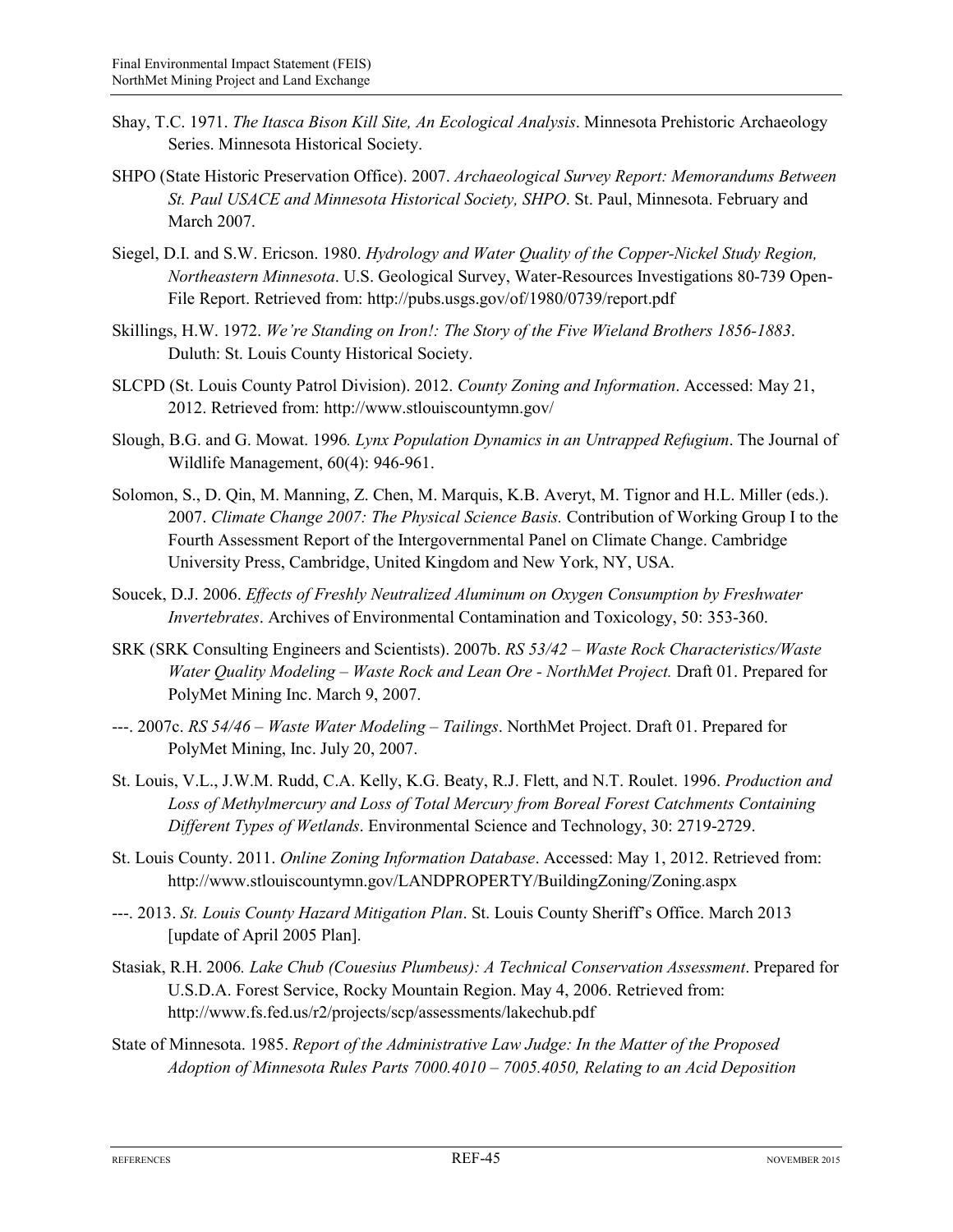*Standard and Control Plan*. For the Minnesota Pollution Control Agency, Acid Precipitation Program. PCA-85-002-AK, 6-2200-34-1.

- ---. 2009. *Minnesota Administrative Rules 4410.2300 content of EIS*. Retrieved from: https://www.revisor.mn.gov/rules/?id=4410.2300
- ---. 2012. *Total State 2012-12 Operating Budget February 2012 Forecast*. Minnesota Management & Budget. Retrieved from: http://www.beta.mmb.state.mn.us/doc/budget/report-pie/all-feb12.pdf
- State of Minnesota v. Cliffs Erie, LLC. 2010. *Complaint and Consent Decree*. Ramsey County, MN, District Court, Second Judicial District. March 24, 2010.
- Steinbring, J. 1980. *An Introduction to Archaeology on the Winnipeg River*. Papers in Manitoba Archaeology Miscellaneous Paper 9. Department of Cultural Affairs and Historical Resources, Historic Resources Branch, Winnipeg.
- Stevenson, R. 1978. *Concentration of Mineral Fibers in Process Samples from Northeast Minnesota*, *Level I Report* (as cited in Barr, NorthMet Mine and Ore Processing Facilities Project: Fibers Data Related to the Processing of NorthMet Deposit Ore). St. Paul, MN: Minnesota Environmental Quality Board. November 1978.
- Stoltman, J.B. 1973. *The Laurel Culture in Minnesota*. Minnesota Prehistoric Archaeology Series No. 8. St. Paul, MN: Minnesota Historical Society.
- Sunde, P., S. Stener, and T. Kvam. 1998. *Tolerance to Humans of Resting Lynxes Lynx lynx in a Hunted Population*. Wildlife Biology, 4(3): 177-183.
- Suzuki, Y. and S. R. Yuen. 2002. *Asbestos Fiber Contributing to the Induction of Human Malignant Mesothelioma*. Annals of the New Your Academy of Sciences, 982: 160-176, December 2002.
- Swain, E.B., D.R. Engstrom, M.E. Brigham, T.A. Henning, and P.L. Brezonik. 1992. *Increasing Rates of Atmospheric Mercury Deposition in Midcontinental North America*. Science, 257: 5071.
- Sweet, C.W., A. Weiss, and S.J. Vermette. 1998. *Atmospheric Deposition of Track Metals at Three Sites Near the Great Lakes*. Water, Air, and Soil Pollution, 103: 423-439.
- Tanner, H.H. (ed.). 1986. *Atlas of Great Lakes Indian History*. Civilization of the American Indian Series, 174.
- ---. 1994. *[Review of] Powhatan Foreign Relations, 1500-1722*. Virginia Magazine of History and Biography, 102(1). January 1994.
- Teller, J.T. 1987. *Proglacial Lakes and the Southern Margin of the Laurentide Ice Sheet*. In: North America and Adjacent Oceans During the Last Deglaciation. Edited by W. F. Ruddiman and H.E. Wright Jr.
- Tepper, Laura. 2011. *Road Ecology: Wildlife Habitat and Highway Design*. Places Journal. September 2011. Accessed: March 3, 2015. Retrieved from: https://placesjournal.org/article/road-ecologywildlife-habitat-and-highway-design/
- Terrock Consulting Engineers. 2009. *Raeburn Quarry - Effects of Blasting, Terrock Blasting Report*. July 3, 2009.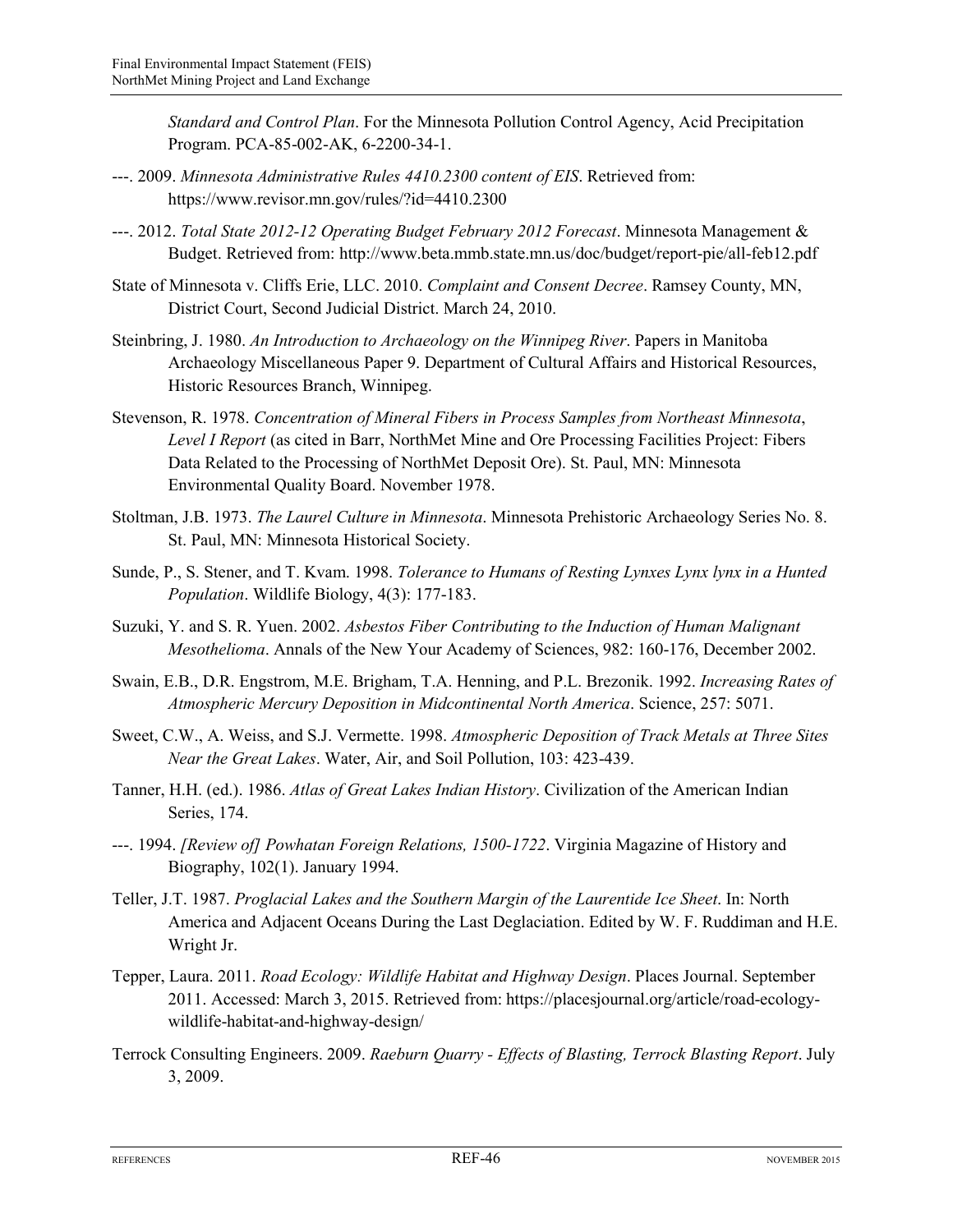- Thomas, M. and D. Mather. 1996. *The McKinstry Site 21KC1: Final Report of Phase III Investigation for Mn/DOT S.P. 3604-44, Replacement of the T.H. Bridge 5178 over the Little Fork River, Koochiching County, Minnesota*. Louchs Project Report 93512, Louchs and Associates, Inc.
- THPO (Tribal Historic Preservation Office). Personal Communication. NorthMet Project Historic Properties Consultation. April 29, 2012.
- TPL (Trust for Public Land). 2012. *Wolf Island*. Retrieved from: http://www.tpl.org/what-we-do/wherewe-work/minnesota/wolf-island.html
- Trygg, J.W. 1966. *Composite Maps of U.S. Land Surveyor's Original Plans and Field Notes*. Trygg Land Office. Ely, Minnesota.
- United Health Foundation. 2014. *America's Health Rankings, State Data: Minnesota*. Retrieved from: http://www.americashealthrankings.org/MN
- University of Minnesota. 2013*. Taconite Workers Health Study*. Retrieved from: http://taconiteworkers.umn.edu/about/index.html
- University of Minnesota Duluth. 2011. *University of Minnesota Duluth Fall 2011 Facts*. Fall 2011 Accessed: May 9, 2012. Retrieved from: http://www.d.umn.edu/facts/
- UNO (United Nations Organization). 2012. *Hazard Class and Division*. Accessed: April 25, 2012. Retrieved from: http://www.globalsecurity.org/military/systems/munitions/explosives-class.htm
- URS. 2005. *Environmental Impact Statement for the McArthur River Mine Open Cut Project*. August 2005.
- USACE (U.S. Army Corps of Engineers). 1987. *Corps of Engineers Wetlands Delineation Manual*. Wetlands Research Program Technical Report Y-87-1 (online edition). Final, January 1987.
- ---. 2007. *Review of Archaeological Survey Report: Memorandums Between St. Paul USACE and Minnesota Historical Society, SHPO*. St. Paul, Minnesota. February and March 2007.
- ---. 2009. *St. Paul District Policy for Wetland Compensatory Mitigation in Minnesota*. January 23, 2009. Retrieved from: http://www.mvp.usace.army.mil/Portals/57/docs/regulatory/ MN-Special/Final%20St.%20Paul%20District%20Policy%20for%20Wetland% 20Compensatory%20Mitigation%20in%20MNs.pdf
- ---. 2013. *Draft Memorandum: Application of the Federal Mitigation Rule and St. Paul District Policy Guidance on Compensatory Mitigation – Compensation Ratios for Loss of Wetlands/Aquatic Resources*. May 29, 2013. St. Paul, Minnesota.
- ---. 2015a. *Letter from USACE to Jennifer Saran, PolyMet Mining. Re: Proposed Wetland Mitigation Sites for the NorthMet Project.* Operations Regulatory (MVP-1999-5528-JKA). January 13, 2015.
- USACE et al. (U.S. Army Corps of Engineers, Minnesota Department of Natural Resources, U.S.D.A. Forest Service, and PolyMet Mining, Inc.). 2005. *Memorandum of Understanding for the Proposed PolyMet Mining, Inc. NorthMet Project in Northeastern Minnesota*.
- U.S. Census Bureau. 1980. *Decennial Censuses*. Accessed: October 24, 2011. Retrieved from: http://www.census.gov/prod/www/abs/decennial/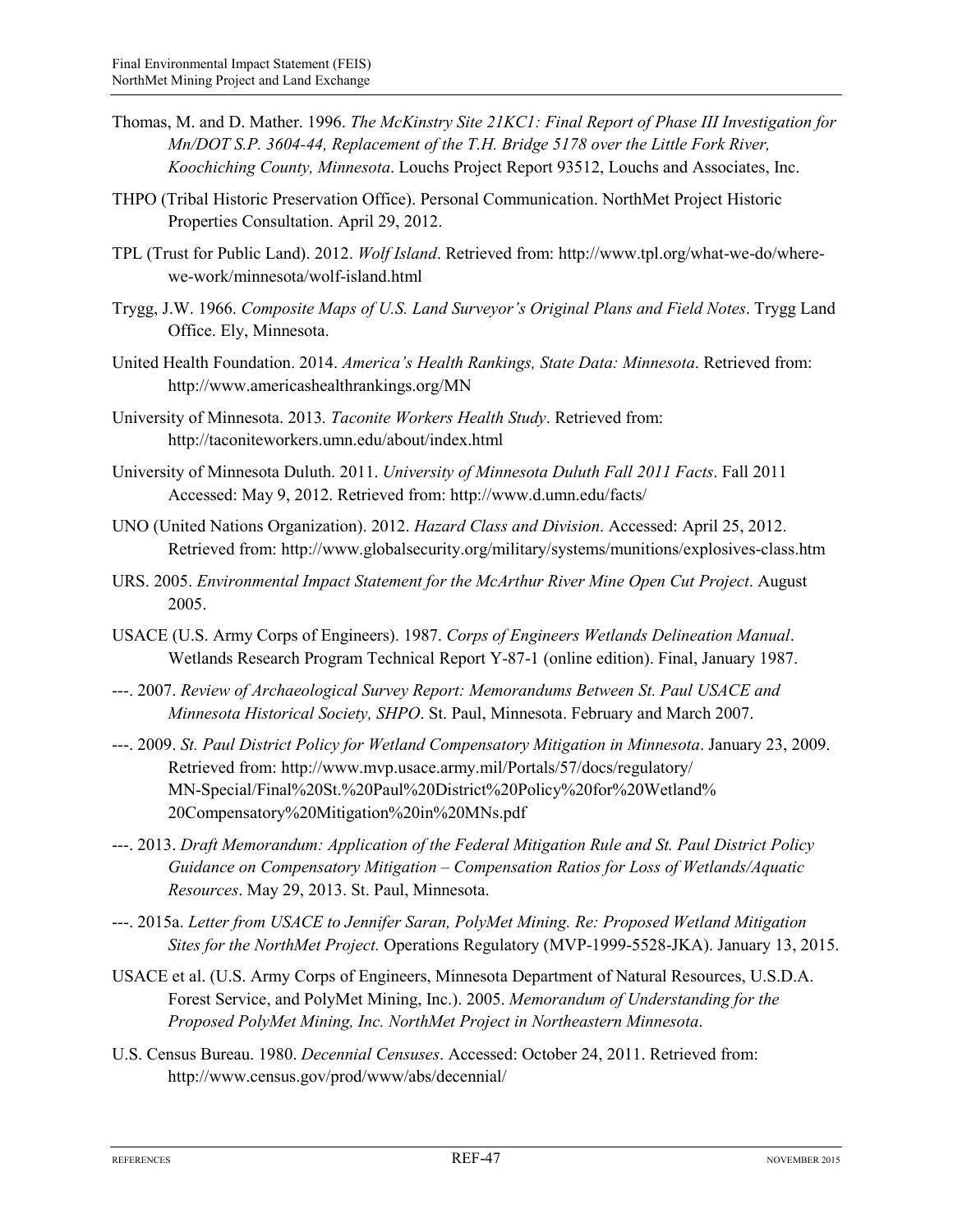- ---. 1990. *Decennial Censuses*. Accessed: October 24, 2011. Retrieved from: http://www.census.gov/prod/www/abs/decennial/
- ---. 2000. *Decennial Censuses*. Accessed: October 24, 2011. Retrieved from: http://www.census.gov/prod/www/abs/decennial/
- ---. 2009. *County Business Patterns for St. Louis, Cook, and Lake Counties, Minnesota*. Accessed: May 9, 2012. Retrieved from: http://www.census.gov/econ/cbp
- ---. 2010a. *American Community Survey 2006-2010 5-Year Estimates: Population and Housing Characteristics Based on Data Collected from January 1, 2006 to December 31, 2010.* Retrieved from: http://www.census.gov/acs/www/
- ---. 2010b*. Decennial Censuses*. Accessed: October 24, 2011. Retrieved from: http://www.census.gov/prod/www/abs/decennial/
- USDA (U.S. Department of Agriculture). 2012. *Minnesota Hydric Soils List*. Accessed June 20, 2012. Retrieved from: http://www.nrcs.usda.gov/wps/portal/nrcs/main/soils/use/hydric/
- USDOE and MDC (U.S. Department of Energy and Minnesota Department of Commerce). 2007. *Mesaba Energy Project, Draft Environmental Impact Statement, DOE/EIS-0382D, MN PUC Docket # E6472/GS-06-668*. November 2007. Retrieved from: http://energy.gov/sites/prod/files/Mesaba\_DEIS\_Summary.pdf
- ---. 2009. *Mesabe Energy Project, Final Environmental Impact Statement. DOE/EIS-0383, MN PUC Docket#E6472/GS-06-668*. November 2009. Retrieved from: http://energy.gov/sites/prod/files/nepapub/nepa\_documents/RedDont/EIS-0382-FEIS-01- 2009.pdf
- US DOT (U.S. Department of Transportation Federal Highway Administration). 2011. *Superior National Forest Scenic Byway*. Accessed: January 12, 2012. Retrieved from: http://www.fhwa.dot.gov/byways/
- US DOT and MDOT (U.S. Department of Transportation Federal Highway Administration and Minnesota Department of Transportation). 2014. *Draft Environmental Impact Statement: US Highway 53 Virginia to Eveleth*. Minnesota State Project Number SP 6918-80. December 2014. Retrieved from:

http://www.dot.state.mn.us/d1/projects/hwy53relocation/Environmental/\_Front%20Matter%20an d%20Executive%20Summary.pdf

- USEPA (U.S. Environmental Protection Agency). 1974. *Information on Levels of Environmental Noise Requisite to Protect Public Health and Welfare with an Adequate Margin of Safety. 550/9-74- 004*. March 1974. Retrieved from: http://nepis.epa.gov
- ---. 1991. *Lead and Copper Rule*. Revised October 10, 2007. Retrieved from: http://water.epa.gov/lawsregs/rulesregs/sdwa/lcr/lcrmr\_index.cfm
- ---. 1993. *Risk Assessment Guidance for Superfund Volume 1: Human Health Evaluation Manual, Supplemental Guidance "Standard Default Exposure Factors," Interim Final*. Washington DC: Office of Emergency and Remedial Response, Toxics Integration Branch, March 1991. PB 91- 9211314, OSWER DIRECTIVE: 9285.6-03.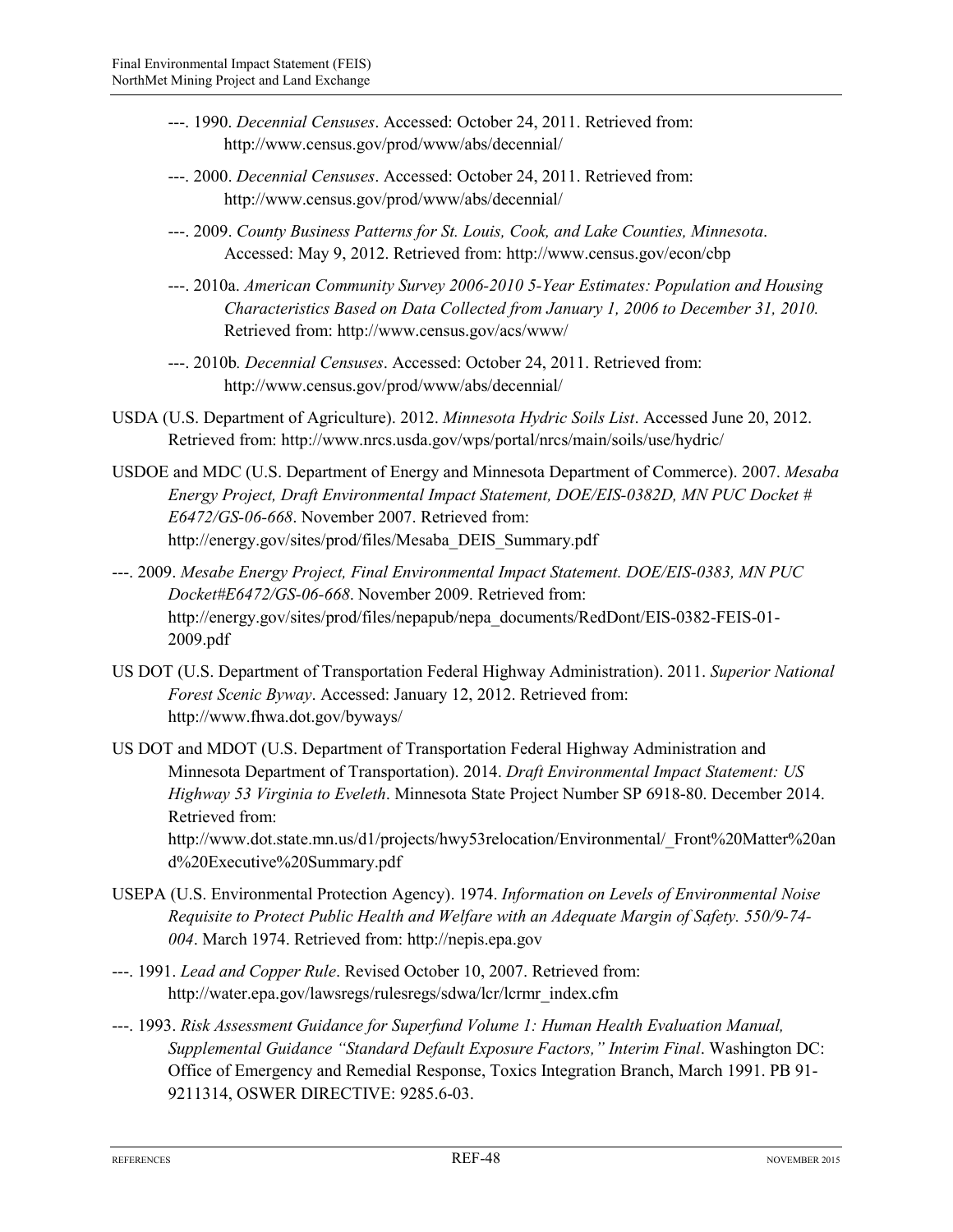- ---. 1996. *EPA's Composite Model for Leachate Migration with Transformation Products; EPACMTP: Background Document for Metals, Volume 1: Methodology.* Office of Solid Waste. Washington D.C. August. Intro and Overview retrieved from: http://www.pca.state.mn.us/index.php/viewdocument.html?gid=3136
- ---. 1997. *Mercury Study Report to Congress. Volume VII: Characterization of Human Health and Wildlife Risks from Mercury Exposure in the United States.* EPA0-452/R-97-009. December 1997.
- ---. 1999. *Title 40, Code of Federal Regulations, Part 51, Subpart P – Protection of Visibility, Section 51.302 Implementation Control Strategies for Reasonably Attributable Visibility Impairment.* Federal Register 35763, 35774, July 1, 1999.
- ---. 1999b. *Consideration of Cumulative Impacts in EPA Review of NEPA Documents*. Office of Federal Activities (2252A). EPA 315-R-99-002/May 1999. Retrieved from: http://www.epa.gov/compliance/resources/policies/nepa/cumulative.pdf
- ---. 2003. *Guidance for Tracking Progress Under the Regional Haze Rule*. Contract No. 68-D-02-0261, Work Order No. 1-06. EPA-454/B-03-004. U.S Environmental Protection Agency, Office of Air Quality Planning and Standards Emissions, Monitoring and Analysis Division, Air Quality Trends and Analysis Group, Research Triangle Park, NC. September 2003. Retrieved from: http://nepis.epa.gov/Adobe/PDF/P1006KM2.pdf
- ---. 2004. *The Particle Pollution Report, Current Understanding of Air Quality and Emissions through 2003*. Contract No. 68-D-02-065, Work Assignment No. 2-01. EPA 454-R-04-002. U.S Environmental Protection Agency, Office of Air Quality Planning and Standards Emissions, Monitoring and Analysis Division, Air Quality Trends and Analysis Division, Research Triangle Park, NC. December 2004. Retrieved from: http://www.epa.gov/airtrends/aqtrnd04/pmreport03/report\_2405.pdf
- ---. 2004b. *USEPA Contract Laboratory Program National Functional Guidelines for Inorganic Data Review.* Final. Office of Superfund Remediation and Technology Innovation (OSRTI). OSWER 9240.1-45. EPA 540-R-04-004. Washington, D.C. October 2004.
- ---. 2005. *Partition Coefficients for Metals in Surface Water, Soil, and Waste*. U.S. Environmental Protection Agency, Office of Research and Development. Document. Contributing Authors: Jerry D. Allison and Terry L. Allison. EPA/600/R-05/074. July 2005.
- ---. 2005b. *National Functional Guidelines for Superfund Organic Methods Data Review*. USEPA Contract Laboratory Program. Office of Superfund Remediation and Technology Innovation (OSRTI). OSWER 9240.1-46. USEPA-540-R-04-009. Washington, D.C. January 2005.
- ---. 2006. *Guidance on Systematic Planning Using the Data Quality Objectives Process*. EPA/240/B-06/001. February 2006. Retrieved from: http://www.epa.gov/quality/qs-docs/g4-final.pdf
- ---. 2008. *Integrated Risk Information System. Asbestos CASRN 1332-21-4*. Retrieved from: http://www.epa.gov/iris/subst/0371.htm
- ---. 2009a. *Memorandum: Clarification on EPA-FLM Recommended Settings for CALMET*. USEPA Office of Air Quality Planning and Standards memorandum. August 31, 2009. Retrieved from: http://www.epa.gov/ttn/scram/guidance/clarification/CALMET%20CLARIFICATION.pdf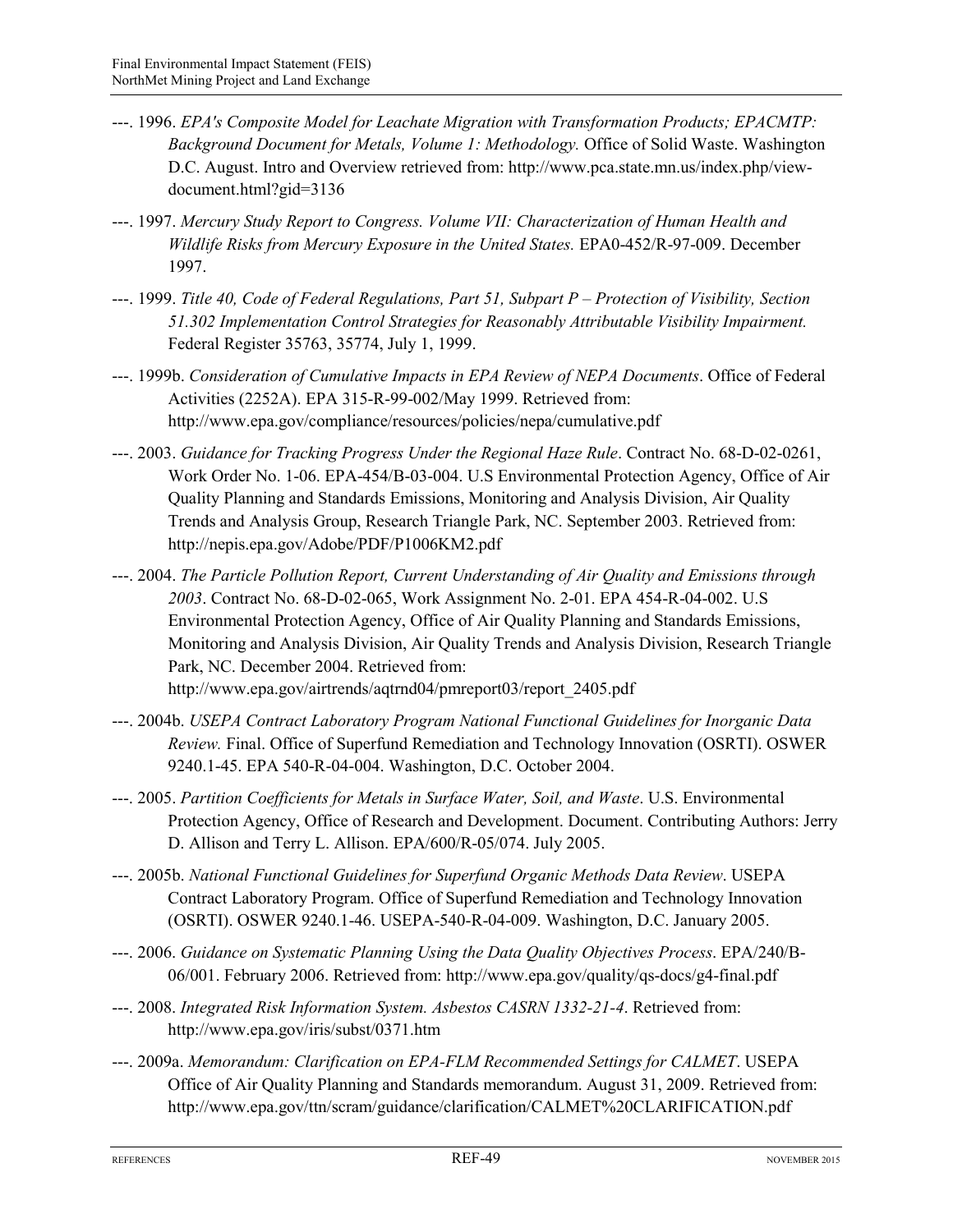- ---. 2009b*. Statistical Analysis of Groundwater Monitoring Data at RCRA Facilities – Unified Guidance.*  EPA 530/R-09-007. March 2009. Retrieved from: http://www.epa.gov/osw/hazard/correctiveaction/resources/guidance/sitechar/gwstats/unifiedguid.pdf
- ---. 2010. *Region 2 Water: Non-Detect Policy*. Memorandum for Contract Laboratories. Originally Published February 28, 1997. Last Updated October 5, 2010. Accessed: October 1, 2014. Retrieved from: http://www.epa.gov/region02/water/dredge/nondetect.htm
- ---. 2011a. *Aquatic Resource Monitoring – Terminology*. Accessed: January 27, 2012. Retrieved from http://www.epa.gov/nheerl/arm/terms.htm
- ---. 2011b*. Biological Indicators of Watershed Health – Metrics and the Index of Biotic Integrity*. Accessed: January 27, 2012. Retrieved from: http://www.epa.gov/bioiweb1/html/ibi\_metrics.html
- ---. 2011c. *Comments on the Technical Memorandum for Characterizing Uncertainty in the Mine Site Background Groundwater Data.* Memorandum E-19J, from Simon Manoyan, EPA Office of Enforcement and Compliance Assurance.
- ---. 2011d. *AirData*. Retrieved from: http://www.epa.gov/airdata/index.html
- ---. 2011e. *Toxicological Review of Libby Amphibole Asbestos in Support of Summary Information on the Integrated Risk Information System (IRIS)*. Retrieved from: http://yosemite.epa.gov/sab/sabproduct.nsf/0/7639C111CC33A48A8525762E007A431A?OpenD ocument
- ---. 2012a*. National Ambient Air Quality Standards NAAQS*. Updated October 2012. Retrieved from: http://www.epa.gov/air/criteria.html
- ---. 2012b. "Appendix C, Parts 1 and 2: Tolerance and Trophic Guilds of Selected Fish Species." In *Rapid Bioassessment Protocols for Use in Streams and Wadeable Rivers: Periphyton, Benthic Macroinvertebrates, and Fish – Second Edition*. Michael T. Barbour, Jeroen Gerritsen, Blaine D. Snyder, and James B. Stribling (contributors). Accessed July 18, 2013. Retrieved from: http://water.epa.gov/scitech/monitoring/rsl/bioassessment/app\_c-1.cfm AND http://water.epa.gov/scitech/monitoring/rsl/bioassessment/app\_c-2.cfm
- ---. 2013. *Draft Guidance for PM2.5 Permit Modeling*. Webinar Presented by George Bridgers and Roger Brode, OAQPS-AQAD-Air Quality Modeling Group. March 13, 2013. Retrieved from: http://www.epa.gov/scram001/webinar/Draft\_PM25\_Guidance/20130313\_Draft\_PM25\_Guidanc e\_Webinar.pdf
- ---. 2015. *Basic Information about Asbestos in Drinking Water*. Accessed: April 13, 2015. Retrieved from: http://water.epa.gov/drink/contaminants/basicinformation/asbestos.cfm.
- US FHWA (U.S. Federal Highway Administration). 2011. *Highway Traffic Noise – Noise Effect on Wildlife*. Accessed: March 19, 2012. Retrieved from: http://www.fhwa.dot.gov/environment/noise/noise\_effect\_on\_wildlife/effects/wild04.cfm
- USFS (U.S.D.A. Forest Service). 1982. *ROS Users Guide.*
- ---. 1990. *R-9 Cultural Resource Reconnaissance Report 9001013: Stubble Creek Timber Sale*.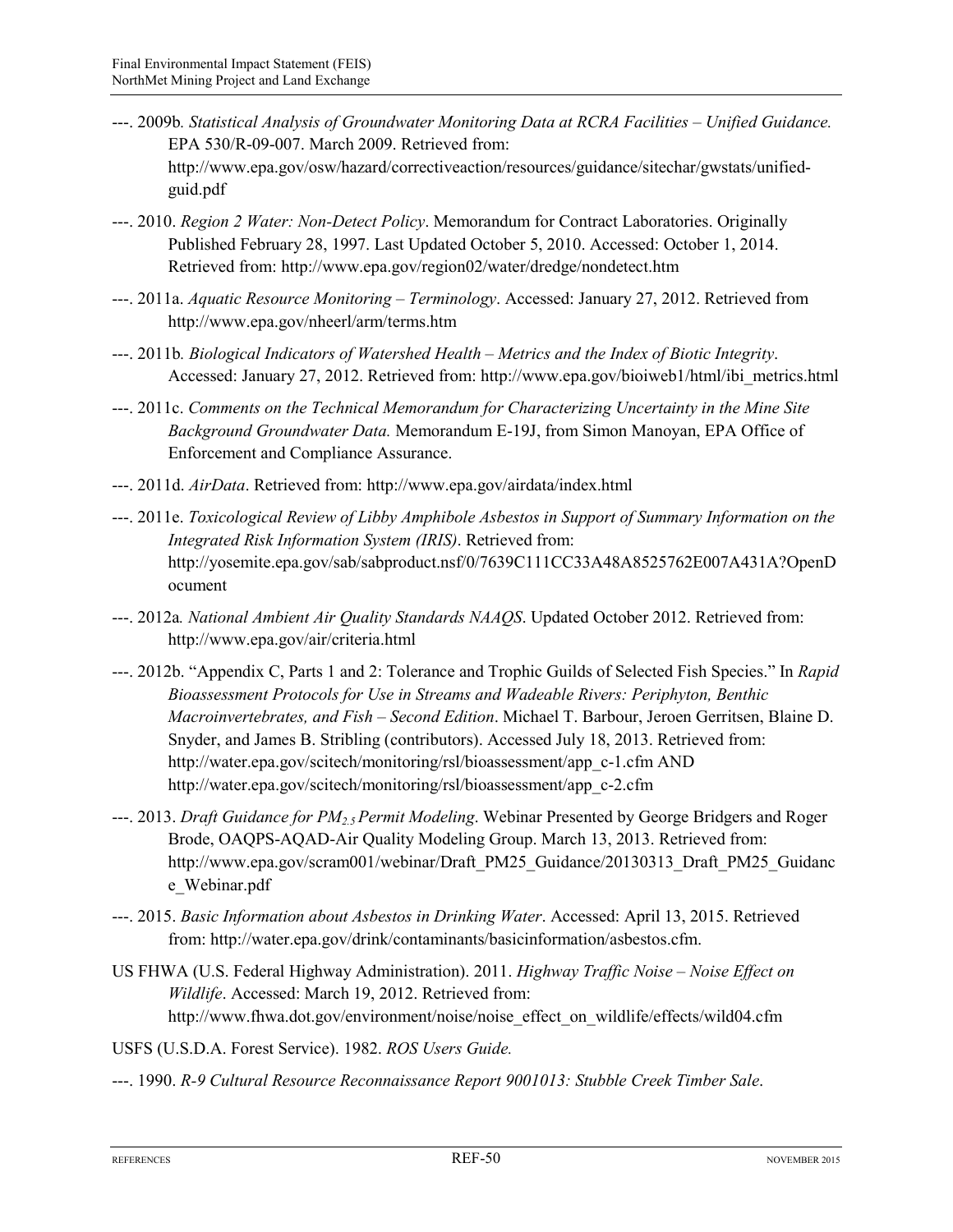- ---. 1995. *Landscape Aesthetics*. *A Handbook for Scenery Management*. Agriculture Handbook Number 701. December 1995. Retrieved from: http://www.fs.fed.us/cdt/carrying\_capacity/landscape\_aesthetics\_handbook\_701\_no\_append.pdf
- ---. 1997. *R-9 Cultural Resource Reconnaissance Report 9701004: 1997 Laurentian Projects*.
- ---. 2004a. *Final Environmental Impact Statement for Forest Plan Revision, Chippewa National Forest, Superior National Forest*. Milwaukee, WI. July 2004. Accessed: October 21, 2011 and January 9, 2012. Retrieved from: http://www.fs.fed.us/r9/chippewa/plan/final/feis/index.shtml
- ---. 2004b. *Land and Resource Management Plan*. Superior National Forest. July 2004. Retrieved from: http://www.fs.fed.us/r9/chippewa/plan/final/snf/
- ---. 2004c. *Superior National Forest Record of Decision*. *Final Environmental Impact Statement. To Accompany the Land and Resource Management Plan. R9-SU-FEIS-ROD.* July 2004. Retrieved from: http://www.fs.usda.gov/Internet/FSE\_DOCUMENTS/fsm91\_048973.pdf
- ---. 2004d*. Executive Order 11988. Forest Service Handbook: FSH 54.09 – Land Acquisition Handbook*. E.O. Issued May 24, 1977. February 27, 2004.
- ---. 2007a. *Kawishiwi Ranger District, Superior National Forest. Appendix F: Glacier Project – Biological Evaluation of the Draft EIS. Region 9 Regional Forester Sensitive Species*. Retrieved from: http://www.fs.usda.gov/Internet/FSE\_DOCUMENTS/fsm91\_047981.pdf
- ---. 2007b. *National Visitor Use Monitoring Program Report*. Superior National Forest. January 2007. Retrieved from: http://www.fs.usda.gov/Internet/FSE\_DOCUMENTS/stelprdb5247896.pdf
- ---. 2007c. *USDA Forest Service Strategic Plan FY 2007-2012*.
- ---. 2008a. *Endangered and Threatened Wildlife and Plants; Revised Critical Habitat for the Contiguous United States Distinct Population Segment of the Canada Lynx Proposed Rule*. Federal Register, 73: 40. February 28, 2008.
- ---. 2008b. *Technical Comments on Minnesota Regional Haze State Implementation Plan–Letter to Mr. David Thornton, Assistant Commissioner, MPCA, from Mr. James W. Sanders, Forest Supervisor*. Duluth, MN: United States Department of Agriculture, Forest Service, Superior National Forest.
- ---. 2009a. *Superior National Forest Monitoring and Evaluation Report. Appendix B: LAU Habitat Summary – Existing Condition and Decisions Only.*
- ---. 2009b. *Idaho Cobalt Project*. Salmon-Challis National Forest-Projects. Retrieved from: http://www.fs.usda.gov/detail/scnf/landmanagement/projects/?cid=stelprdb5309211
- ---. 2009c. *Mineral Character Determination Related to Exchange of Lands Between PolyMet Mining and United Stat*es Forest Service. July 17, 2009. Retrieved from: http://www.fs.fed.us/nepa/fs-usdapop.php/?project=33908
- ---. 2010a. *USFS Invasive Plant Geodatabase*. Accessed: July 27, 2011. Retrieved from: http://data.fs.usda.gov/geodata/edw/datasets.php?dsetCategory=biota
- ---. 2010b*. USFS Management Indicator Habitat (MIH) Data*. Accessed: October 21, 2011.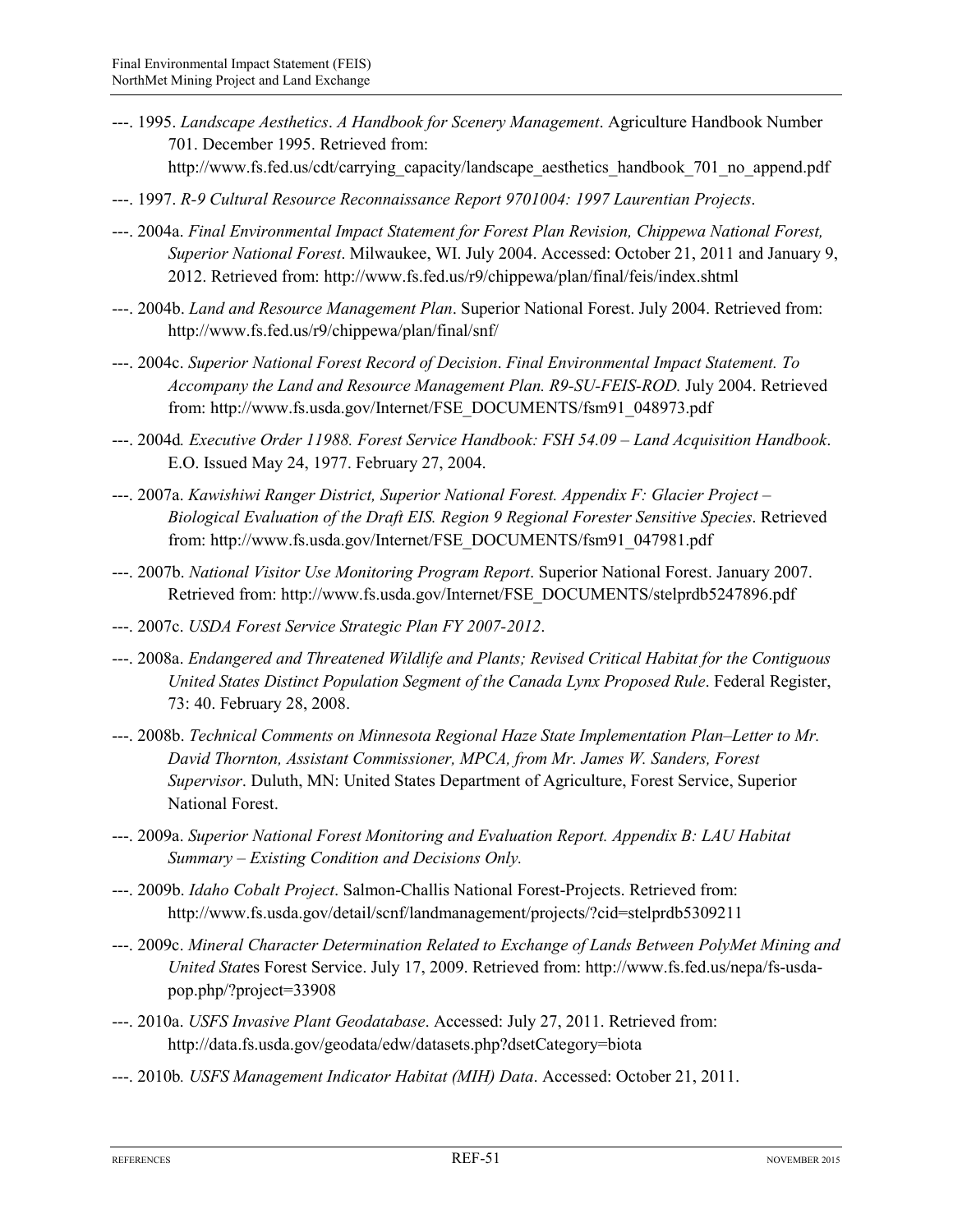- ---. 2010c. *R-9 Cultural Resource Reconnaissance Report 1101001: PolyMet Land Exchange/ACOE and SNF Survey*.
- ---. 2010d. *Toohey Project Biological Evaluation. Tofte Ranger District, Superior National Forest: Region 9 Forester Sensitive Plants*. Botanical Evaluation and Assessment. Prepared by Jack Greenlee. December 17, 2010.
- ---. 2011a. *Mineral Resource Exploration and Development. June 2011*. Retrieved from: http://www.fs.usda.gov/Internet/FSE\_DOCUMENTS/stelprdb5308167.pdf
- ---. 2011b. *PolyMet Land Exchange – Management Area Allocation of Proposed Nonfederal Lands*. Memo developed by James Sanders, Forest Supervisor on August 31, 2011.
- ---. 2011c*. PolyMet Land Exchange Indicator Analysis for Minerals/Title*. December 21, 2011.
- ---. 2011e. *Roads and Trails Data: Lynx Travel Corridors*.
- ---. 2011f. *Superior National Forest – Landscape Ecosystem Data*. Accessed: December 7, 2011.
- ---. 2011g. *Superior National Forest – Landscape Ecosystem Data*. Accessed: January 10, 2012.
- ---. 2011h. *Superior National Forest Candidate Research Natural Areas*. Accessed: January 12, 2012. Retrieved from: http://nrs.fs.fed.us/rna/candidate/#MN
- ---. 2011i. *USFS Forest Stand Data*. Accessed: October 21, 2011.
- ---. 2011j. *USFS Management Area Data*. Accessed: February 2012.
- ---. 2011k. *USFS Noxious Weed Layer Data*. Accessed: September 15, 2011.
- ---. 2011n. *Detailed Scoping Report for the PolyMet Land Exchange*. Prepared by ERM for USFS. May 2011.
- ---. Personal Communication. Email from Jack Greenlee (USFS) to Ryan Lisson (ERM) RE: Codes. October 26, 2011.
- ---. Personal Communication. Email exchange between Susan Duffy (USFS), Judy Ness (USFS), and Heather Heater (ERM) RE: NorthMet Land Exchange - ROS & SIO Designations. November 29, 2011.
- ---. 2012a. *Visitor Use Report, Superior National Forest, National Visitor Use Monitoring Data Collected FY 2011.* Last Updated June 20, 2012. Retrieved from: http://www.fs.fed.us/recreation/programs/nvum/
- ---. 2012b. *Federal Hardrock Mineral Prospecting Permits Record of Decision*.
- ---. 2012c. *MIH Patches 2012 Data. NorthMet Project*. Accessed: July 11, 2013.
- ---. 2012d. *MIH Patches 2020 Data*. *NorthMet Project*. Accessed: July 11, 2013.
- ---. 2012e. "Appendix B: NPS Natural Sounds and Night Skies Division Comments on the Noise Analysis in the USFS South Fowl Lake Snowmobile Access EIS." In *South Fowl Lake Snowmobile Access Project, Final Environmental Impact Assessment Project, Forest Service Eastern Region, Superior National Forest, August 2011*. August 21, 2012. Retrieved from: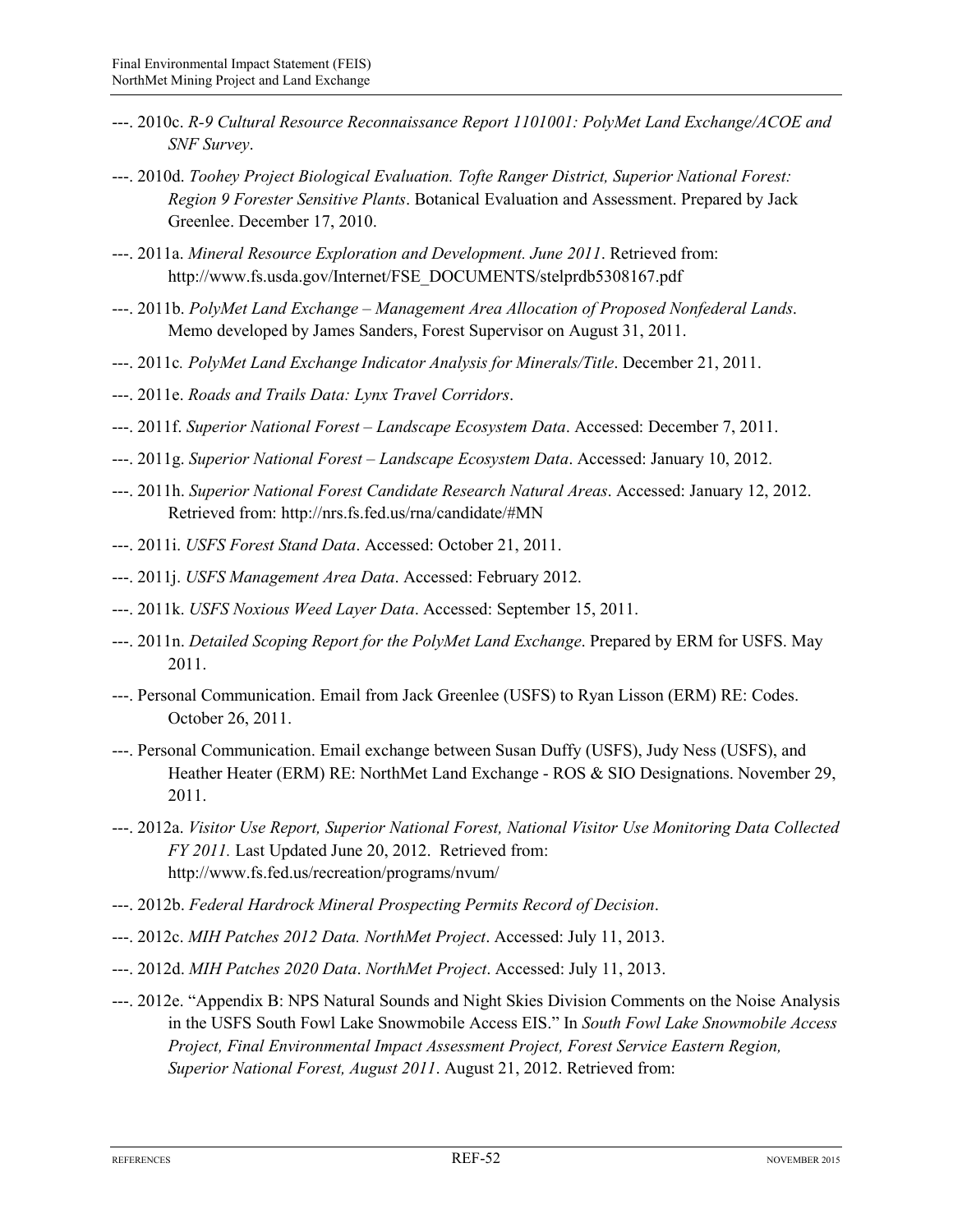http://a123.g.akamai.net/7/123/11558/abc123/forestservic.download.akamai.com/11558/www/ne pa/61161\_FSPLT2\_384377.pdf

- ---. 2012f. *Regional Forester Sensitive Plant Species for the Eastern Region*. Updated February 20, 2012.
- ---. 2013. *Canada Lynx, Northern Goshawk, and Great Grey Owl Shapefile Data*. Accessed: July1 and July 10, 2013.
- ---. Personal Communication. Email from Henry Eichman (USFS) to Benjamin Sussman (ERM) RE: NorthMet: Value Added. July 26, 2013.
- ---. 2014. *Superior National Forest Invertebrate and Fish Data 2011-2014*. Raw data provided to ERM by USFS.
- ---. 2014b. *Summary of Acoustic Bat Surveys on the NorthMet Project Area*. Prepared by Bradley D. Smith, Molly K. Foley, and Timothy J. Catton for the USFS. October 3, 2014.
- ---. 2014c. *Summary of the 2014 Minnesota Northern Long-eared Bat Summer Habitat Use in Minnesota Project (Preliminary Report*. Prepared by Timothy J. Catton for the USFS, Superior National Forest, Kawishiwi Ranger District. September 20, 2014.
- ---. Personal Communication. Email from Jordan Ketola (USFS) to Lee Johnson (USFS) RE: Finding a spot on a exterior township line. January 26, 2015.
- ---. Personal Communication. Phone call between Dan Ryan (USFS) and Ryan Lisson (ERM) Re: Northern Goshawk Nesting Attempt on Tract 1 Lands. August 21, 2015.
- USFS and USACE (U.S.D.A. Forest Service and U.S. Army Corps of Engineers). 2014a.*Memroandum: Joint Review of the NorthMet Project Proposed by PolyMet Mining, Inc. Re: Section 106 Review.*  To Sarah Beimers, Minnesota SHPO, from Richard Periman, USFS, and Tamara Cameron, USACE. June 10, 2014.
- ---. 2014b. *Memorandum: NorthMet Project: Response to Request for Information 7/21/14. SHPO#: 2008-0674*. To Sarah Beimers, Minnesota SHPO, from Richard Periman, USFS, and Tamara Cameron, USACE. September 8, 2014.
- ---. 2015. *Memorandum: Finalization of Identification, Evaluation, and Assessment of Adverse Effects Pursuant to Section 106 of the National Historic Preservation Act, As They Apply to the Agencies Review of the NorthMet Undertaking*. To Sarah Beimers, Minnesota SHPO, from Richard Periman, USFS, and Tamara Cameron, USACE. February 26, 2015.
- USFWS (U.S. Fish and Wildlife Service). 2007. *National Bald Eagle Management Guidelines*.
- ---. 2009. *Questions and Answers Regarding the Revised Critical Habitat Designation for the Canada Lynx*.
- ---. 2011. *Ecological Services – Species of Concern*. Retrieved from: http://www.fws.gov/midwest/es/soc/
- ---. 2012. *Endangered Species in Minnesota*. Accessed: February 24, 2012. Retrieved from: http://www.fws.gov/midwest/endangered/lists/minnesot-cty.html
- ---. 2013. *Canada Lynx Incidental Take Data*. Provided by Tamara Smith, U.S. Fish and Wildlife Service, Twin Cities Field Office. Bloomington, Minnesota. July 2013.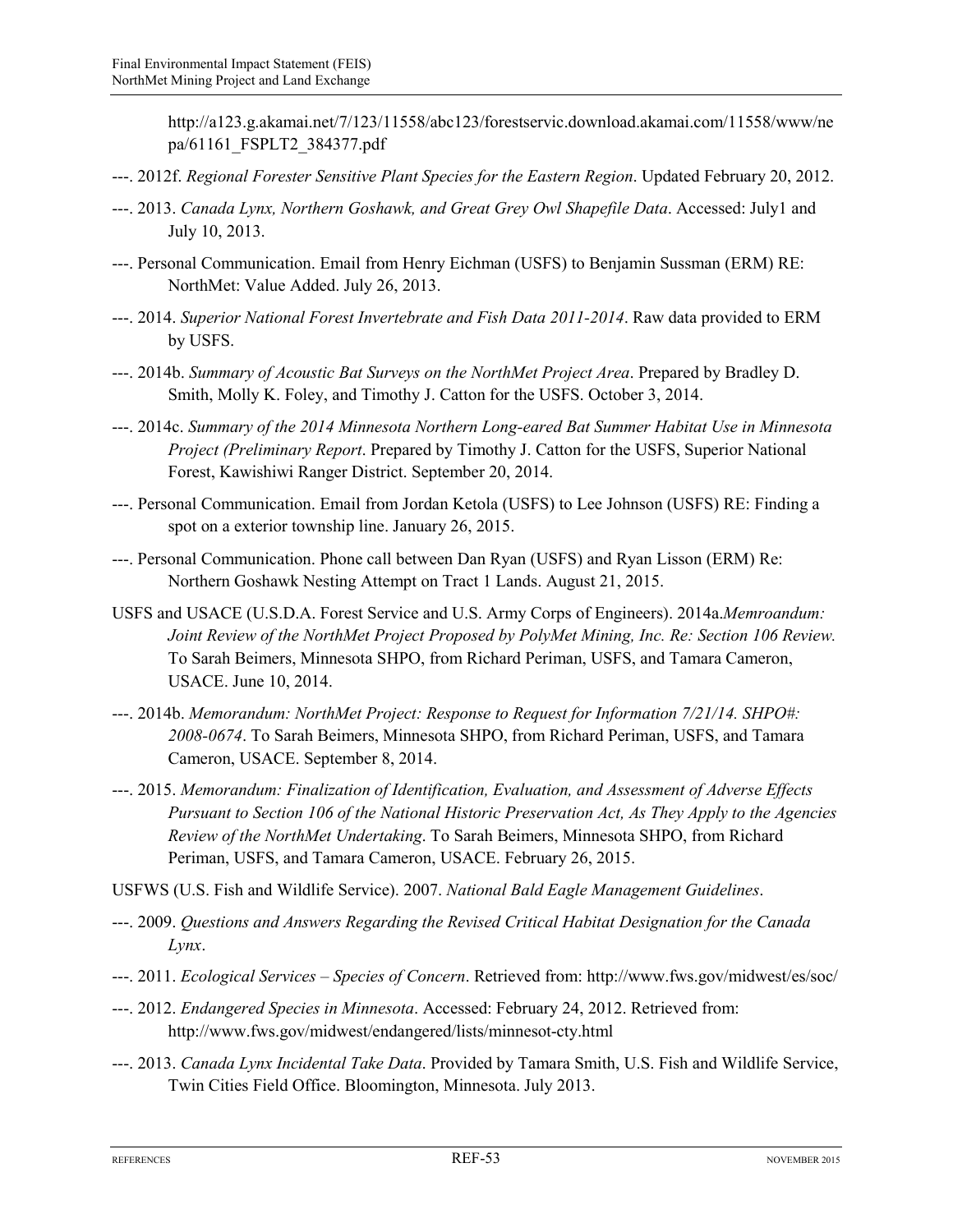- ---. 2013b. *Northern Long-Eared Bat: Myotis septentrionalis*. September 2013. Retrieved from: http://ecos.fws.gov/speciesProfile/profile/speciesProfile.action?spcode=A0JE
- USGCRP (United States Global Change Research Program). 2009. *Global Climate Change Impacts in the United States*. Thomas R. Karl, Jerry M. Melillo, and Tomas C. Peterson (eds.). United States Global Change Research Program. Cambridge University Press, New York, NY, USA.
- USGS (U.S. Geological Survey). 2001. *Some Facts about Asbestos*. March 2001. Retrieved from: http://www.capcoa.org/Docs/noa/%5B12%5D%20USGS%20Facts%20on%20Asbestos.pdf
	- ---. 2008. *National Water Information System*. Accessed: April 24, 2012. Retrieved from: http://nwis.waterdata.usgs.gov/nwis
	- ---. 2010. *Some Ecosystems Will Respond to Reductions in Mercury Emissions*. July 29, 2010. Last Modified December 4, 2014. Retrieved from: http://toxics.usgs.gov/highlights/mercury\_response.html
	- ---. 2015. National Water Information System. Accessed: March 2015. Retrieved from: http://nwis.waterdata.usgs.gov/nwis
- USHR (United States House of Representatives, 95<sup>th</sup> Congress). 1978. *Public Law 95-495. Boundary Waters Canoe Area Wilderness, Designation; Boundary Waters Canoe Area Mining Protection Area, Establishment*. Washington: GPO. October 21, 1978.
- U.S. Weather Bureau (U.S. Department of Commerce Weather Bureau). 1964. *Technical Paper No. 49: Two- to Ten-Day Precipitation for Return Periods of 2 to 100 Years in the Contiguous United States*. Prepared by John F. Miller. Washington, D.C.
- UVGSDC (University of Virginia Geospatial and Statistical Data Center). 2008. *County Business Patterns*. Accessed: May 9, 2012. Retrieved from: http://www.worldcat.org/identities/lccnno99040549/
- Valppu, S.H. and G.R. Rapp. 2000. *Paleoethnobotanical Context and Dating of the Laurel Use of Wild Rice: The Big Rice Site*. The Minnesota Archaeologist, 59.
- VIEWS (Visibility Information Exchange Web System). *Version 2.0*. Colorado State University. Retrieved from: http://views.cira.colostate.edu/web/
- Vogt, D. 2004. *Fish, Wild Game, and Plant Consumption Survey Results*. 1854 Treaty Authority. January 2004.
- Walker, D.A. 1979. *Iron Frontier: The Discovery and Early Development of Minnesota's Three Ranges. Minnesota Historical Society Press*. St. Paul, Minnesota.
- Walton, G. 2004*. Rare Plant Species Survey: NorthMet Project*. Prepared for Barr Engineering Company and PolyMet Mining Corporation. August 2004.
- Ward, R.M.P. and C.J. Krebs. 1985. *Behavioral Responses of Lynx to Declining Snowshoe Hare Abundance*. Thesis, University of British Columbia. January 21, 1985.
- Warren, William W. 1984. *History of the Ojibway People*. Minnesota Historical Society Press.
- Watermark (Watermark Numerical Computing). 2005. *PEST: Model-Independent Parameter Estimation*. User Manual, 5th Edition.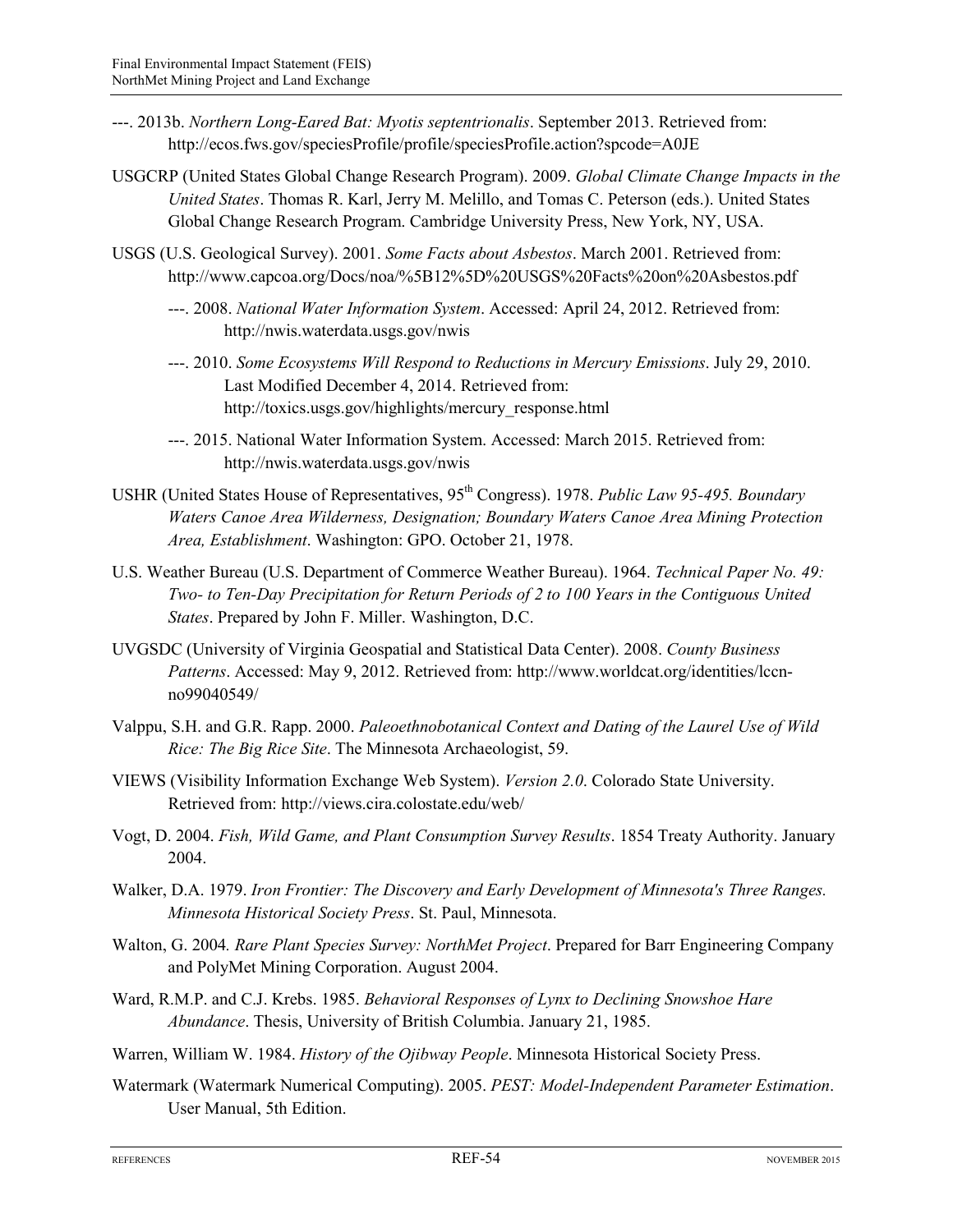- Watras, C.J., K.A. Morrison, O. Regnell, and T.K. Kratz. 2006*. The Methylmercury Cycle in Little Rock Lake During Experimental Acidification and Recovery*. Limnology and Oceanography, 51(1): 257-270.
- Watts, W.A. and T.C. Winter. 1966. *Plant Macrofossils from Kirchner Marsh, Minnesota – A Paleoecological Study*. Geological Society of America Bulletin, 77(12): 1339-1359.
- Webb, T., E.J. Cushing, and H.E. Wright, Jr. 1983. *Holocene changes in the vegetation of the Midwest*. In Wright, H.E. Jr., ed., Late Quaternary Environments of the United States, Volume 2: The Holocene, 142-145.
- Western Lime Corporation. 2009. *Lime MSDS*. June 2009.
- Williams, J.E., E.J. Johnson, D.A. Hendrickson, S. Contreras-Balderas, J.D. Williams, M. Navarro-Mendoza, D.E. McAllister, and J.E. Deacon. 1989. *Fishes of North America Endangered, Threatened, or Of Special Concern: 1989*. Fisheries, 14(6): 2-20.
- Wilson, J.A., & R.S. McKinley. 2005. *Distribution, Habitat, and Movements*. In G.T.O. LeBreton, F.W.H. Beamish and R.S. McKinley (eds.). Sturgeons and Paddlefish of North America, 40-72. Dordrecht, The Netherlands: Kluwer Academic Publishers.
- Winter, Thomas C. 1973. *Hydrogeology of Glacial Drift, Mesabi Iron Range, Northeastern Minnesota. Contributions to the Hydrogeology of the United States*. Geological Survey Water-Supply Paper 2029-A. Prepared in cooperation with the Minnesota Department of Iron Range Resources and Rehabilitation. Washington, DC: U.S. Government Printing Office.
- WRCC (Western Region Climate Center). 2012. *Minnesota – Monthly Average Number of Days Precipitation Greater Than or Equal to 0.01 inches*. Accessed: April 24, 2012. Retrieved from: http://www.wrcc.dri.edu/htmlfiles/M-N\_compare.html
- Wright, H.E., Jr. 1974. *The Environment of Early Man in the Great Lakes Region. In: Aspects of Upper Great Lakes Anthropology: Papers in Honor of Lloyd A. Wilford*. Edited by Lloyd A. Wilford and Elden Johnson.
- Zedeño, M. N., R.W. Stoffle, F. Pittaluga, G. Dewy-Hefley, R. Basaldú, and M. Porter. 2001*. Traditional Ojibway Resources in the Western Great Lakes: An Ethnographic Inventory in the States of Michigan, Minnesota, and Wisconsin*. Report prepared by Bureau of Applied Research in Anthropology, University of Arizona in Tucson for the National Park Service, Midwest Region.
- Zellie, Carole S. 2007*. Phase I Evaluation and Historic Context Study*. PolyMet Mining Corporation NorthMet Project Hoyt Lakes, St. Louis County Minnesota. Landscape Research Project No. 9-4.
- ---. 2012. *NorthMet Project Cultural Landscape Study.* Prepared for PolyMet Mining Inc. Hoyt Lakes, Minnesota. September 15, 2012.